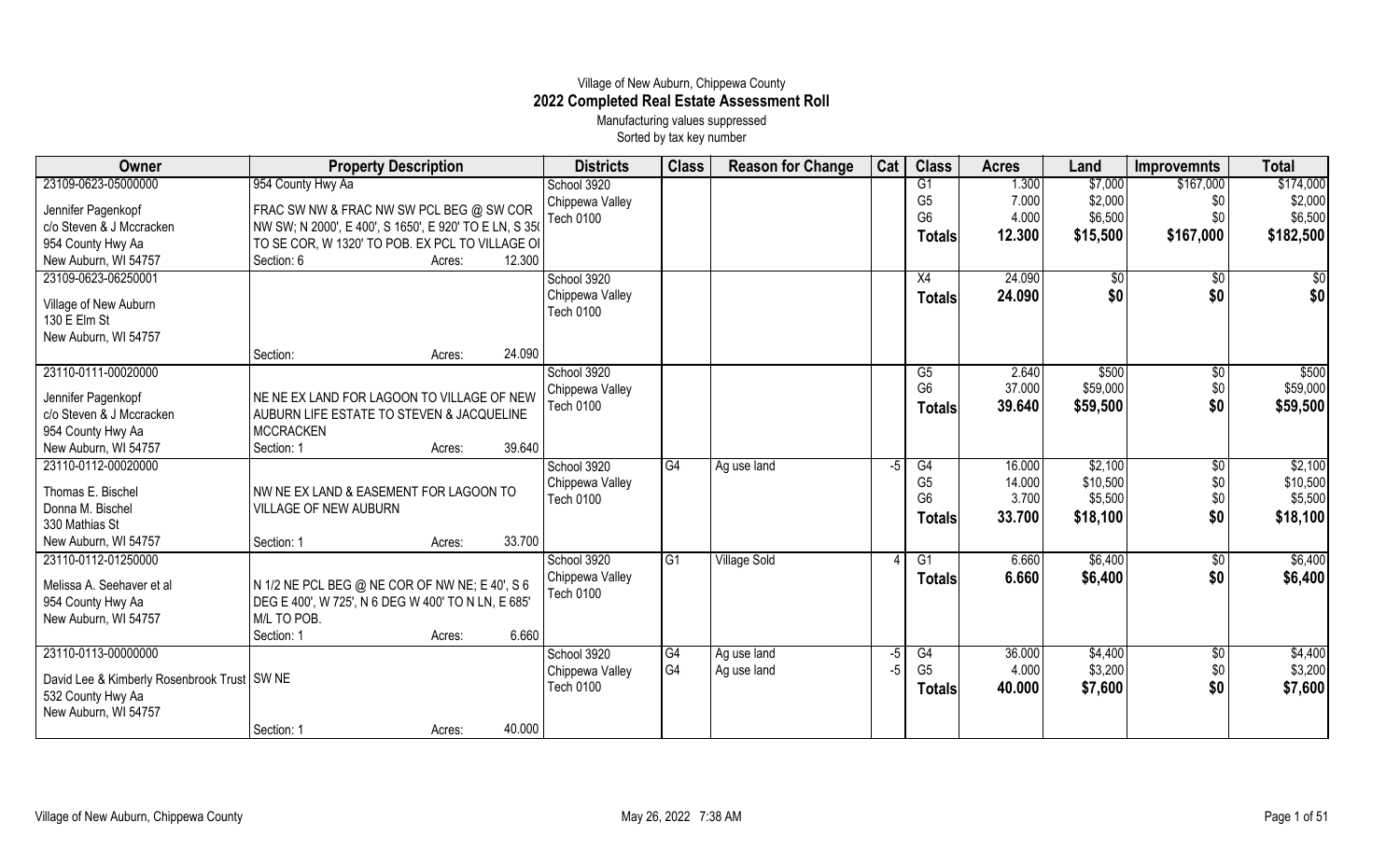| Owner                                         | <b>Property Description</b>                     |                  | <b>Districts</b>             | <b>Class</b> | <b>Reason for Change</b> | Cat  | <b>Class</b>   | <b>Acres</b> | Land     | <b>Improvemnts</b> | <b>Total</b> |
|-----------------------------------------------|-------------------------------------------------|------------------|------------------------------|--------------|--------------------------|------|----------------|--------------|----------|--------------------|--------------|
| 23110-0114-00000000                           |                                                 |                  | School 3920                  | G4           | Ag use land              | $-5$ | G4             | 18.000       | \$2,400  | \$0                | \$2,400      |
| David Lee & Kimberly Rosenbrook Trust   SE NE |                                                 |                  | Chippewa Valley              |              |                          |      | G <sub>5</sub> | 9.000        | \$3,000  | \$0                | \$3,000      |
| 532 County Hwy Aa                             |                                                 |                  | <b>Tech 0100</b>             |              |                          |      | G5M            | 13.000       | \$10,500 | \$0                | \$10,500     |
| New Auburn, WI 54757                          |                                                 |                  |                              |              |                          |      | <b>Totals</b>  | 40.000       | \$15,900 | \$0                | \$15,900     |
|                                               | Section: 1                                      | 40.000<br>Acres: |                              |              |                          |      |                |              |          |                    |              |
| 23110-0121-60480101                           | East St                                         |                  | School 3920                  |              |                          |      | G1             | 0.741        | \$2,000  | \$0                | \$2,000      |
|                                               |                                                 |                  | Chippewa Valley              |              |                          |      | <b>Totals</b>  | 0.741        | \$2,000  | \$0                | \$2,000      |
| Dwain M. Trowbridge                           | PLAT OF CARTWRIGHT LOTS 1 2 3 & 4 BLK 1 & N 1/2 |                  | Tech 0100                    |              |                          |      |                |              |          |                    |              |
| 340 W Main St                                 | VAC ALLEY PER DOC #602944                       |                  |                              |              |                          |      |                |              |          |                    |              |
| New Auburn, WI 54757                          |                                                 | 0.000            |                              |              |                          |      |                |              |          |                    |              |
| 23110-0121-60480107                           | Section: 1<br>322 N East St                     | Acres:           |                              |              |                          |      | G1             | 0.439        | \$9,500  | \$86,900           | \$96,400     |
|                                               |                                                 |                  | School 3920                  |              |                          |      |                |              |          |                    |              |
| Jessica L. Hole Waldofski                     | PLAT OF CARTWRIGHT THE S 12' OF LOTS 5 6 7 & 8  |                  | Chippewa Valley<br>Tech 0100 |              |                          |      | <b>Totals</b>  | 0.439        | \$9,500  | \$86,900           | \$96,400     |
| 322 N East St                                 | AND THE N 1/2 OF LOTS 9 10 11 & 12 BLK 1 & VAC  |                  |                              |              |                          |      |                |              |          |                    |              |
| New Auburn, WI 54757                          | ALLEY PER DOC #602944                           |                  |                              |              |                          |      |                |              |          |                    |              |
|                                               | Section: 1                                      | 0.000<br>Acres:  |                              |              |                          |      |                |              |          |                    |              |
| 23110-0121-60480109                           | 312 N East St                                   |                  | School 3920                  |              |                          |      | G <sub>1</sub> | 0.390        | \$8,000  | \$23,500           | \$31,500     |
| Wesley A. Prince                              | PLAT OF CARTWRIGHT THE S 1/2 OF LOTS 9 10 11 &  |                  | Chippewa Valley              |              |                          |      | <b>Totals</b>  | 0.390        | \$8,000  | \$23,500           | \$31,500     |
| 12228 220th Ave                               | 12 BLK 1 LC W/SECURITY BANK                     |                  | Tech 0100                    |              |                          |      |                |              |          |                    |              |
| Bloomer, WI 54724                             |                                                 |                  |                              |              |                          |      |                |              |          |                    |              |
|                                               | Section: 1                                      | 0.000<br>Acres:  |                              |              |                          |      |                |              |          |                    |              |
| 23110-0121-60480113                           |                                                 |                  | School 3920                  |              |                          |      | G1             | 0.799        | \$2,000  | $\sqrt[6]{}$       | \$2,000      |
|                                               |                                                 |                  | Chippewa Valley              |              |                          |      | <b>Totals</b>  | 0.799        | \$2,000  | \$0                | \$2,000      |
| Dwain M. Trowbridge                           | PLAT OF CARTWRIGHT LOTS 13 14 15 & 16 BLK 1 &   |                  | <b>Tech 0100</b>             |              |                          |      |                |              |          |                    |              |
| 340 W Main St                                 | 1/2 VAC ALLEY PER DOC #602944                   |                  |                              |              |                          |      |                |              |          |                    |              |
| New Auburn, WI 54757                          |                                                 |                  |                              |              |                          |      |                |              |          |                    |              |
|                                               | Section: 1                                      | 0.000<br>Acres:  |                              |              |                          |      |                |              |          |                    |              |
| 23110-0121-60480201                           | 302 N East St                                   |                  | School 3920                  |              |                          |      | G1             | 0.800        | \$8,000  | \$219,200          | \$227,200    |
| Dwain M. Trowbridge                           | PLAT OF CARTWRIGHT LOTS 1 2 3 & 4 BLK 2 & N 1/2 |                  | Chippewa Valley              |              |                          |      | <b>Totals</b>  | 0.800        | \$8,000  | \$219,200          | \$227,200    |
| 340 W Main St                                 | VAC ALLEY PER DOC #602944                       |                  | Tech 0100                    |              |                          |      |                |              |          |                    |              |
| New Auburn, WI 54757                          |                                                 |                  |                              |              |                          |      |                |              |          |                    |              |
|                                               | Section: 1                                      | 0.000<br>Acres:  |                              |              |                          |      |                |              |          |                    |              |
| 23110-0121-60480205                           | 300 N East St                                   |                  | School 3920                  |              |                          |      | G1             | 0.800        | \$13,500 | \$72,500           | \$86,000     |
|                                               |                                                 |                  | Chippewa Valley              |              |                          |      | <b>Totals</b>  | 0.800        | \$13,500 | \$72,500           | \$86,000     |
| Everett M. Sarauer                            | PLAT OF CARTWRIGHT LOTS 5 6 7 & 8 BLK 2 & N 1/2 |                  | <b>Tech 0100</b>             |              |                          |      |                |              |          |                    |              |
| Ashley M. Jacobson<br>300 N East St           | VAC ALLEY PER DOC #602944                       |                  |                              |              |                          |      |                |              |          |                    |              |
| New Auburn, WI 54757                          |                                                 | 0.000            |                              |              |                          |      |                |              |          |                    |              |
|                                               | Section: 1                                      | Acres:           |                              |              |                          |      |                |              |          |                    |              |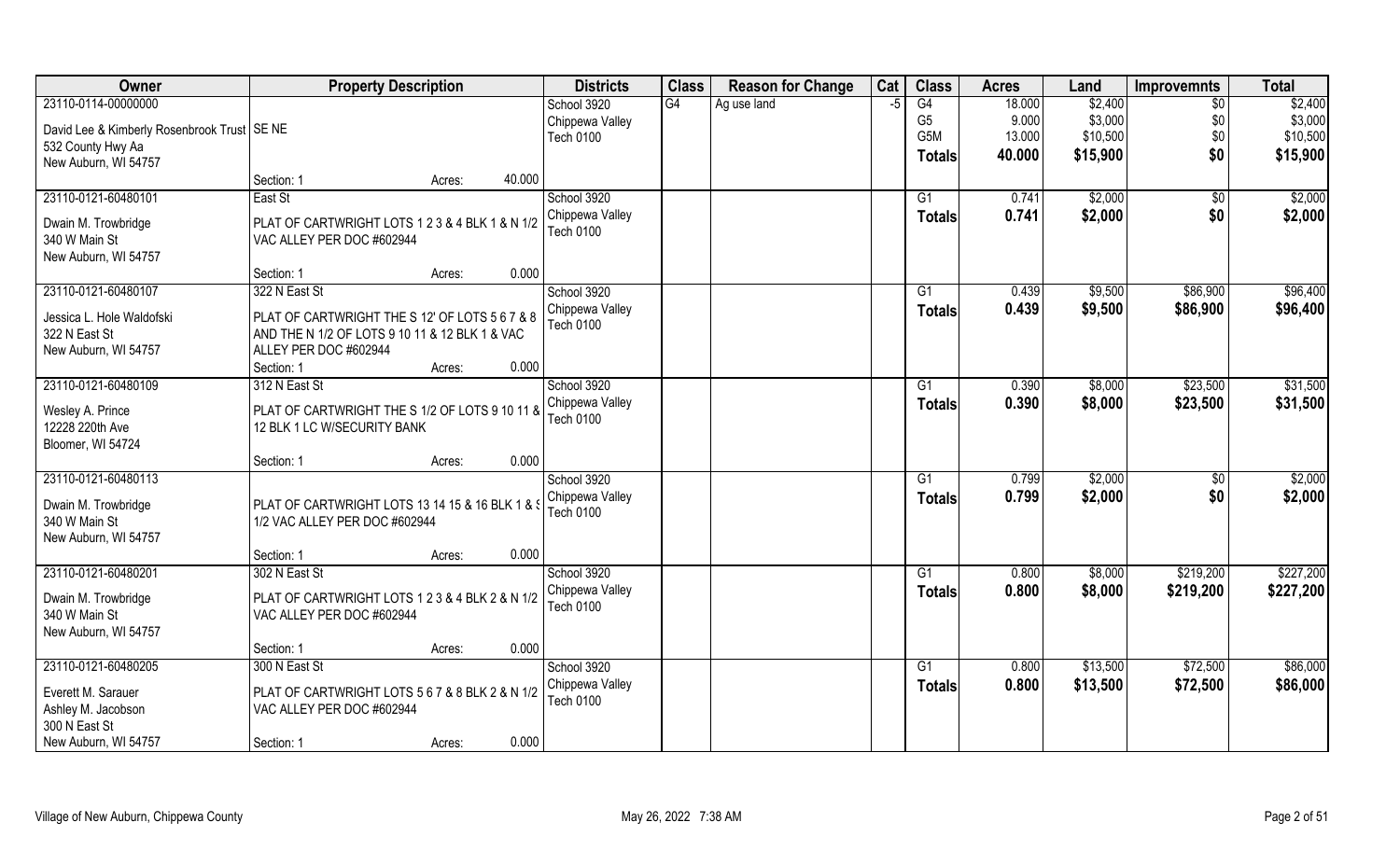| Owner                                                                               | <b>Property Description</b>                                                                                                                                              | <b>Districts</b>                                   | <b>Class</b>    | <b>Reason for Change</b> | Cat  | <b>Class</b>                          | <b>Acres</b>              | Land                           | <b>Improvemnts</b>      | <b>Total</b>                    |
|-------------------------------------------------------------------------------------|--------------------------------------------------------------------------------------------------------------------------------------------------------------------------|----------------------------------------------------|-----------------|--------------------------|------|---------------------------------------|---------------------------|--------------------------------|-------------------------|---------------------------------|
| 23110-0121-60480209                                                                 | 220 N East St                                                                                                                                                            | School 3920                                        | G1              | Remodel                  |      | $\overline{G1}$                       | 0.376                     | \$10,000                       | \$42,700                | \$52,700                        |
| Joel R. Videen<br>220 N East St<br>New Auburn, WI 54757                             | PLAT OF CARTWRIGHT LOTS 9 & 10 BLK 2 & S 1/2<br>VAC ALLEY PER DOC #602944                                                                                                | Chippewa Valley<br><b>Tech 0100</b>                |                 |                          |      | <b>Totals</b>                         | 0.376                     | \$10,000                       | \$42,700                | \$52,700                        |
|                                                                                     | 0.000<br>Section: 1<br>Acres:                                                                                                                                            |                                                    |                 |                          |      |                                       |                           |                                |                         |                                 |
| 23110-0121-60480211<br>Dwain M. Trowbridge<br>340 W Main St<br>New Auburn, WI 54757 | PLAT OF CARTWRIGHT LOTS 11 THRU 16 BLK 2 & S<br>1/2 VAC ALLEY PER DOC #602944                                                                                            | School 3920<br>Chippewa Valley<br><b>Tech 0100</b> |                 |                          |      | G1<br>Totals                          | 1.243<br>1.243            | \$3,000<br>\$3,000             | \$0<br>\$0              | \$3,000<br>\$3,000              |
|                                                                                     | 0.000<br>Section: 1<br>Acres:                                                                                                                                            |                                                    |                 |                          |      |                                       |                           |                                |                         |                                 |
| 23110-0121-6227OL24                                                                 | 112 N East St                                                                                                                                                            | School 3920                                        |                 |                          |      | G1                                    | 1.000                     | \$17,500                       | \$81,500                | \$99,000                        |
| Andrew C. Muermann<br>Jennifer Muermann<br>112 N East St                            | ASSESSORS OUTLOT PLAT OUTLOT 24                                                                                                                                          | Chippewa Valley<br>Tech 0100                       |                 |                          |      | <b>Totals</b>                         | 1.000                     | \$17,500                       | \$81,500                | \$99,000                        |
| New Auburn, WI 54757                                                                | 1.000<br>Section: 1<br>Acres:                                                                                                                                            |                                                    |                 |                          |      |                                       |                           |                                |                         |                                 |
| 23110-0121-6227OL27                                                                 | 330 Mathias St                                                                                                                                                           | School 3920                                        | $\overline{G1}$ | Garage                   |      | G1                                    | 1.000                     | \$10,000                       | \$217,700               | \$227,700                       |
| Thomas E. Bischel<br>Donna M. Bischel<br>330 Mathias St<br>New Auburn, WI 54757     | ASSESSORS OUTLOT PLAT OUTLOT 27 IN NE NW EX<br>PRT OF CSM #1697, EX CSM #3585 & EX PRT OF<br>COMP#66<br>18.230<br>Section: 1<br>Acres:                                   | Chippewa Valley<br><b>Tech 0100</b>                | G <sub>4</sub>  | Ag use land              | $-5$ | G4<br>G <sub>5</sub><br><b>Totals</b> | 16.000<br>1.230<br>18.230 | \$2,100<br>\$1,700<br>\$13,800 | \$0<br>\$0<br>\$217,700 | \$2,100<br>\$1,700<br>\$231,500 |
| 23110-0121-6227OL39                                                                 |                                                                                                                                                                          | School 3920                                        |                 |                          |      | X4                                    | 0.220                     | \$0                            | $\sqrt[6]{30}$          | \$0                             |
| Village of New Auburn<br>130 E Elm St<br>New Auburn, WI 54757                       | ASSESSORS OUTLOT PLAT OUTLOT 39 IN NE NW<br>(PCL BEG ON S LN OF CARTWRIGHT ADD 2 RDS E<br>OF W LN; E 165', S 58', W 165', N 58' TO POB)<br>0.220<br>Section: 1<br>Acres: | Chippewa Valley<br><b>Tech 0100</b>                |                 |                          |      | <b>Totals</b>                         | 0.220                     | \$0                            | \$0                     | \$0                             |
| 23110-0121-71697002                                                                 | 124 S East St                                                                                                                                                            | School 3920                                        |                 |                          |      | G1                                    | 0.280                     | \$12,000                       | \$108,000               | \$120,000                       |
| Anthony P. Oberweis<br>145 27th St<br>New Auburn, WI 54757                          | ASSESSORS OUTLOT PLAT PRT OF OUTLOTS 27 &<br>31 LOT 2 OF CERT SUR MAP #1697 IN V7 P136 DOC<br>#584446<br>0.280<br>Section: 1<br>Acres:                                   | Chippewa Valley<br>Tech 0100                       |                 |                          |      | <b>Totals</b>                         | 0.280                     | \$12,000                       | \$108,000               | \$120,000                       |
| 23110-0121-71697003                                                                 | 202 S East St                                                                                                                                                            | School 3920                                        |                 |                          |      | G1                                    | 0.280                     | \$12,000                       | \$99,000                | \$111,000                       |
| Lance A. Greene<br>202 S East St<br>New Auburn, WI 54757                            | ASSESSORS OUTLOT PLAT PRT OF OUTLOTS 27 &<br>31 LOT 3 OF CERT SUR MAP #1697 IN V7 P136 DOC<br>#584446<br>0.280<br>Section: 1<br>Acres:                                   | Chippewa Valley<br>Tech 0100                       |                 |                          |      | Totals                                | 0.280                     | \$12,000                       | \$99,000                | \$111,000                       |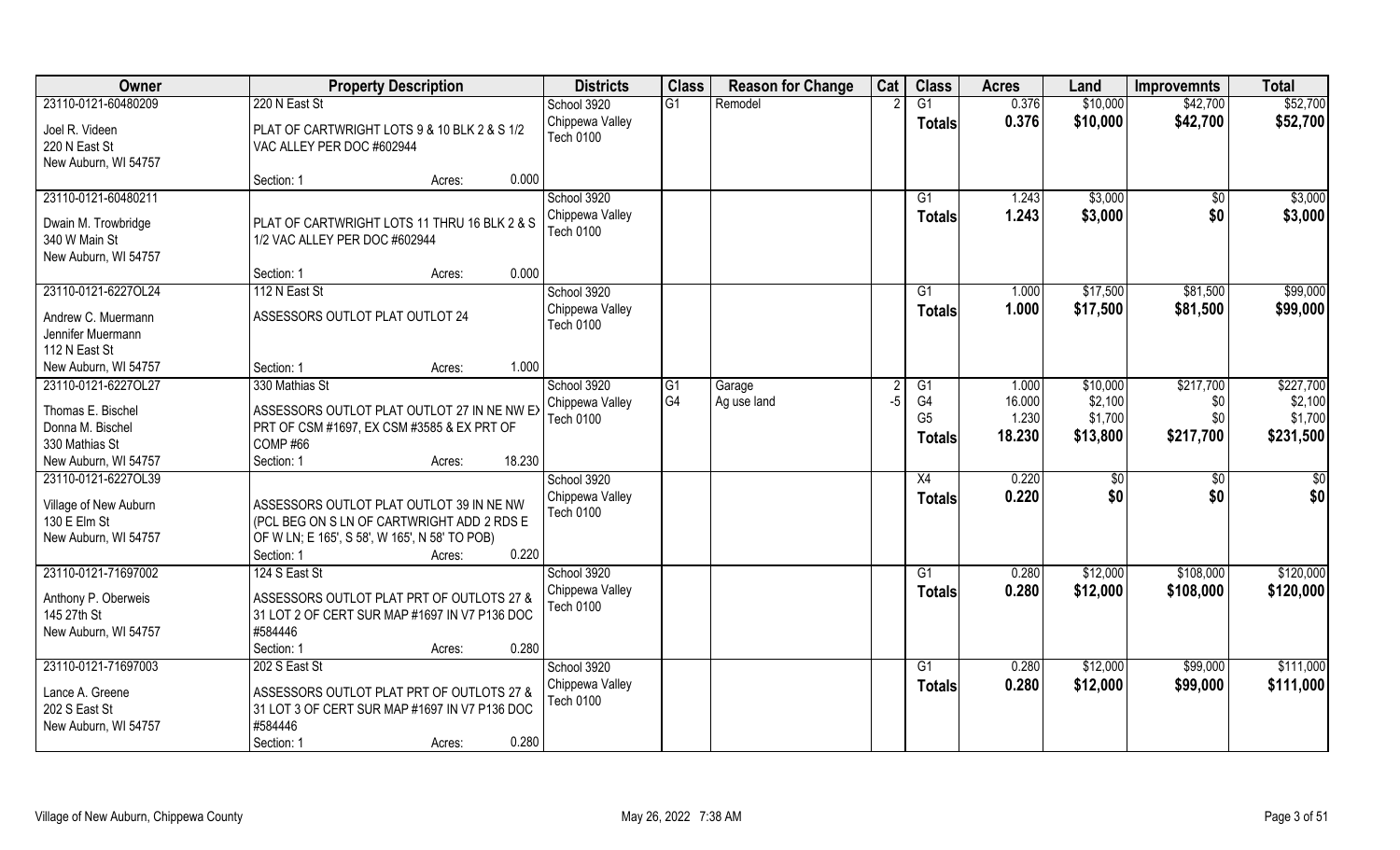| Owner                                       | <b>Property Description</b>                                                                | <b>Districts</b>                    | <b>Class</b> | <b>Reason for Change</b> | Cat | <b>Class</b>   | <b>Acres</b> | Land     | <b>Improvemnts</b> | <b>Total</b> |
|---------------------------------------------|--------------------------------------------------------------------------------------------|-------------------------------------|--------------|--------------------------|-----|----------------|--------------|----------|--------------------|--------------|
| 23110-0121-71697004                         | 206 S East St                                                                              | School 3920                         |              |                          |     | G1             | 0.280        | \$12,000 | \$97,000           | \$109,000    |
| Carol Heath<br>206 S East St                | ASSESSORS OUTLOT PLAT PRT OF OUTLOTS 27 &<br>31 LOT 4 OF CERT SUR MAP #1697 IN V7 P136 DOC | Chippewa Valley<br>Tech 0100        |              |                          |     | <b>Totals</b>  | 0.280        | \$12,000 | \$97,000           | \$109,000    |
| New Auburn, WI 54757                        | #584446                                                                                    |                                     |              |                          |     |                |              |          |                    |              |
|                                             | 0.280<br>Section: 1<br>Acres:                                                              |                                     |              |                          |     |                |              |          |                    |              |
| 23110-0121-73585001A                        | 102 N East St                                                                              | School 3920                         |              |                          |     | G1             | 2.070        | \$20,000 | \$99,500           | \$119,500    |
| Mary Edinger                                | NE NW LOT 1 OF CERT SUR MAP #3585 IN V16 P203                                              | Chippewa Valley                     |              |                          |     | G <sub>5</sub> | 3.760        | \$3,800  | \$0                | \$3,800      |
| Brian K. Edinger                            | DOC #759710 (LOCATED IN OUTLOT 26 & 27). EX                                                | <b>Tech 0100</b>                    |              |                          |     | <b>Totals</b>  | 5.830        | \$23,800 | \$99,500           | \$123,300    |
| 102 N East St                               | CSM #4438                                                                                  |                                     |              |                          |     |                |              |          |                    |              |
| New Auburn, WI 54757                        | 5.830<br>Section: 1<br>Acres:                                                              |                                     |              |                          |     |                |              |          |                    |              |
| 23110-0121-74438001                         | 114 S East St                                                                              | School 3920                         |              |                          |     | G1             | 0.281        | \$12,000 | \$120,000          | \$132,000    |
| Mark A. Dehusson                            | NE NW LOT 1 OF CERT SUR MAP #4438 IN V20 P182                                              | Chippewa Valley                     |              |                          |     | G <sub>5</sub> | 1.239        | \$1,200  | \$0                | \$1,200      |
| Jamie R. Dehusson                           | DOC #847087                                                                                | <b>Tech 0100</b>                    |              |                          |     | <b>Totals</b>  | 1.520        | \$13,200 | \$120,000          | \$133,200    |
| 114 S East St                               |                                                                                            |                                     |              |                          |     |                |              |          |                    |              |
| New Auburn, WI 54757                        | 1.520<br>Section: 1<br>Acres:                                                              |                                     |              |                          |     |                |              |          |                    |              |
| 23110-0121-74979001                         | 332 N East St                                                                              | School 3920                         |              |                          |     | G1             | 0.220        | \$4,000  | \$30,000           | \$34,000     |
|                                             |                                                                                            | Chippewa Valley                     |              |                          |     | <b>Totals</b>  | 0.220        | \$4,000  | \$30,000           | \$34,000     |
| Dayton Nyhus                                | NE NW LOT 1 OF CERT SUR MAP #4979 IN V23 P524                                              | <b>Tech 0100</b>                    |              |                          |     |                |              |          |                    |              |
| <b>Heather Nyhus</b>                        | DOC #885413.                                                                               |                                     |              |                          |     |                |              |          |                    |              |
| 332 N East St                               | 0.220                                                                                      |                                     |              |                          |     |                |              |          |                    |              |
| New Auburn, WI 54757<br>23110-0121-74979002 | Section: 1<br>Acres:                                                                       | School 3920                         |              |                          |     | G1             | 0.220        | \$4,000  |                    | \$4,000      |
|                                             |                                                                                            |                                     |              |                          |     |                |              |          | \$0                |              |
| Dayton Nyhus                                | NE NW LOT 2 OF CERT SUR MAP #4979 IN V23 P524                                              | Chippewa Valley<br><b>Tech 0100</b> |              |                          |     | <b>Totals</b>  | 0.220        | \$4,000  | \$0                | \$4,000      |
| <b>Heather Nyhus</b>                        | DOC #885413.                                                                               |                                     |              |                          |     |                |              |          |                    |              |
| 332 N East St                               |                                                                                            |                                     |              |                          |     |                |              |          |                    |              |
| New Auburn, WI 54757                        | 0.220<br>Section: 1<br>Acres:                                                              |                                     |              |                          |     |                |              |          |                    |              |
| 23110-0121-74979003                         |                                                                                            | School 3920                         |              |                          |     | G1             | 0.220        | \$4,000  | $\overline{50}$    | \$4,000      |
| Dayton Nyhus                                | NE NW LOT 3 OF CERT SUR MAP #4979 IN V23 P524                                              | Chippewa Valley                     |              |                          |     | <b>Totals</b>  | 0.220        | \$4,000  | \$0                | \$4,000      |
| <b>Heather Nyhus</b>                        | DOC #885413.                                                                               | <b>Tech 0100</b>                    |              |                          |     |                |              |          |                    |              |
| 332 N East St                               |                                                                                            |                                     |              |                          |     |                |              |          |                    |              |
| New Auburn, WI 54757                        | 0.220<br>Section: 1<br>Acres:                                                              |                                     |              |                          |     |                |              |          |                    |              |
| 23110-0122-03000000                         | 222 N Central St                                                                           | School 3920                         |              |                          |     | G2             | 0.000        | \$15,000 | \$300,000          | \$315,000    |
| Abode New Auburn, LLC                       | NW NW THE N 1/2 OF A PCL BEG 66' E OF NE COR                                               | Chippewa Valley                     |              |                          |     | Totals         | 0.000        | \$15,000 | \$300,000          | \$315,000    |
| PO Box 3201                                 | BLK 2 PLAT OF AUBURN; S 16 RDS, E 10 RDS, N 16                                             | Tech 0100                           |              |                          |     |                |              |          |                    |              |
| Eau Claire, WI 54702                        | RDS, W 10 RDS TO POB. ALSO THE W 15.10' OF LOT                                             |                                     |              |                          |     |                |              |          |                    |              |
|                                             | 0.000<br>Section: 1<br>Acres:                                                              |                                     |              |                          |     |                |              |          |                    |              |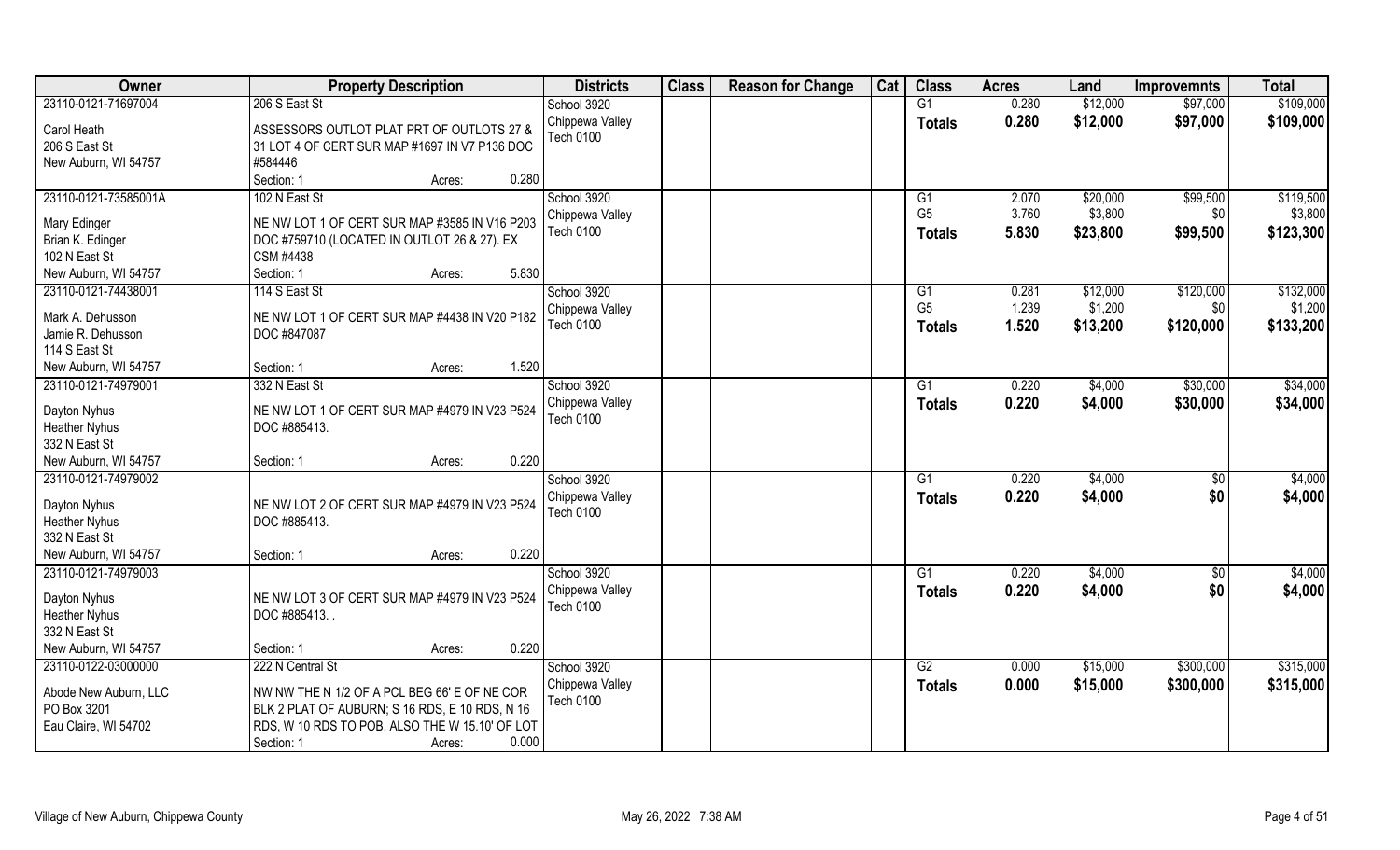| Owner                                                               | <b>Property Description</b>                                                                                                               | <b>Districts</b>                            | <b>Class</b> | <b>Reason for Change</b> | Cat | <b>Class</b>        | <b>Acres</b> | Land       | <b>Improvemnts</b>    | <b>Total</b>           |
|---------------------------------------------------------------------|-------------------------------------------------------------------------------------------------------------------------------------------|---------------------------------------------|--------------|--------------------------|-----|---------------------|--------------|------------|-----------------------|------------------------|
| 23110-0122-03500000                                                 | 120 E Elm St                                                                                                                              | School 3920                                 |              |                          |     | G2                  | 0.500        | \$11,000   | \$67,000              | \$78,000               |
| Elaine R Buss Trust<br>2795 Fox run                                 | NW NW THE S 1/2 OF A PCL BEG 66' E OF NE COR<br>BLK 2 PLAT OF AUBURN ON S LN OF PINE ST; S ON                                             | Chippewa Valley<br>Tech 0100                |              |                          |     | <b>Totals</b>       | 0.500        | \$11,000   | \$67,000              | \$78,000               |
| Appleton, WI 54914                                                  | CENTRAL ST 16 RDS, E 10 RDS, N 16 RDS, W 10 RDS<br>0.500<br>Section: 1<br>Acres:                                                          |                                             |              |                          |     |                     |              |            |                       |                        |
| 23110-0122-60460201                                                 | 221 N Central St                                                                                                                          | School 3920                                 |              |                          |     | G <sub>1</sub>      | 0.400        | \$12,500   | \$90,500              | \$103,000              |
| Eugene R. Schroeder<br>221 N Central St<br>New Auburn, WI 54757     | PLAT OF AUBURN LOTS 1 & 2 BLK 2 & VAC ALLEY IN<br>DOC #486731                                                                             | Chippewa Valley<br>Tech 0100                |              |                          |     | <b>Totals</b>       | 0.400        | \$12,500   | \$90,500              | \$103,000              |
|                                                                     | 0.000<br>Section: 1<br>Acres:                                                                                                             |                                             |              |                          |     |                     |              |            |                       |                        |
| 23110-0122-60460203                                                 | 228 Old 53 St N                                                                                                                           | School 3920                                 |              |                          |     | G1                  | 0.312        | \$11,000   | \$56,100              | \$67,100               |
| Paul A. Blodgett<br>PO Box 25<br>New Auburn, WI 54757-0025          | PLAT OF AUBURN LOTS 3 & 4 BLK 2 ALSO N 1/2 OF<br>VACATED ALLEY SINCE 1990 DOC #486731<br>(PRIMARY RESIDENCE)                              | Chippewa Valley<br>Tech 0100                |              |                          |     | <b>Totals</b>       | 0.312        | \$11,000   | \$56,100              | \$67,100               |
|                                                                     | 0.000<br>Section: 1<br>Acres:                                                                                                             |                                             |              |                          |     |                     |              |            |                       |                        |
| 23110-0122-60460206                                                 | 208 County Hwy Ss                                                                                                                         | School 3920                                 |              |                          |     | G2                  | 0.000        | \$12,000   | \$48,500              | \$60,500               |
| Thomas E. Bischel<br>Donna M. Bischel<br>330 Mathias St             | PLAT OF AUBURN LOTS 6 7 8 9 & 10 BLK 2 EX PRT<br>USED FOR HWY SS & RR R/W ALSO S 1/2 OF VAC<br>ALLEY N OF LOTS 6 7 & 8 AND ALL OF VACATED | Chippewa Valley<br>Tech 0100                |              |                          |     | <b>Totals</b>       | 0.000        | \$12,000   | \$48,500              | \$60,500               |
| New Auburn, WI 54757<br>23110-0122-60460301                         | 0.000<br>Section: 1<br>Acres:<br>129 N Central St                                                                                         |                                             |              |                          |     |                     | 0.000        |            |                       |                        |
| United Methodist Church<br>129 N Central St<br>New Auburn, WI 54757 | PLAT OF AUBURN LOT 1 THE N 1/2 & THE NE 1/4 OF<br>LOT 2 BLK 3                                                                             | School 3920<br>Chippewa Valley<br>Tech 0100 |              |                          |     | X4<br><b>Totals</b> | 0.000        | \$0<br>\$0 | $\sqrt[6]{30}$<br>\$0 | $\overline{50}$<br>\$0 |
|                                                                     | 0.000<br>Section: 1<br>Acres:                                                                                                             |                                             |              |                          |     |                     |              |            |                       |                        |
| 23110-0122-60460302                                                 | 119 N Central St                                                                                                                          | School 3920                                 |              |                          |     | $\overline{G1}$     | 0.141        | \$5,000    | \$56,000              | \$61,000               |
| Diane K. Donaldson<br>PO Box 31<br>New Auburn, WI 54757-0031        | PLAT OF AUBURN LOT 1 THE S 1/2 & THE SE 1/4 OF<br>LOT 2 BLK 3 (PRIMARY RESIDENCE)                                                         | Chippewa Valley<br>Tech 0100                |              |                          |     | <b>Totals</b>       | 0.141        | \$5,000    | \$56,000              | \$61,000               |
|                                                                     | 0.000<br>Section: 1<br>Acres:                                                                                                             |                                             |              |                          |     |                     |              |            |                       |                        |
| 23110-0122-60460303                                                 | 120 N Old 53 St                                                                                                                           | School 3920                                 |              |                          |     | G1                  | 0.187        | \$7,000    | \$62,500              | \$69,500               |
| Anthony S. Baker<br>Bonnie A. Baker<br>PO Box 64                    | PLAT OF AUBURN LOT 2 THE W 1/2 & LOT 3 EX PRT<br>FOR HWY SS BLK 3                                                                         | Chippewa Valley<br><b>Tech 0100</b>         |              |                          |     | <b>Totals</b>       | 0.187        | \$7,000    | \$62,500              | \$69,500               |
| New Auburn, WI 54757-0064                                           | 0.000<br>Section: 1<br>Acres:                                                                                                             |                                             |              |                          |     |                     |              |            |                       |                        |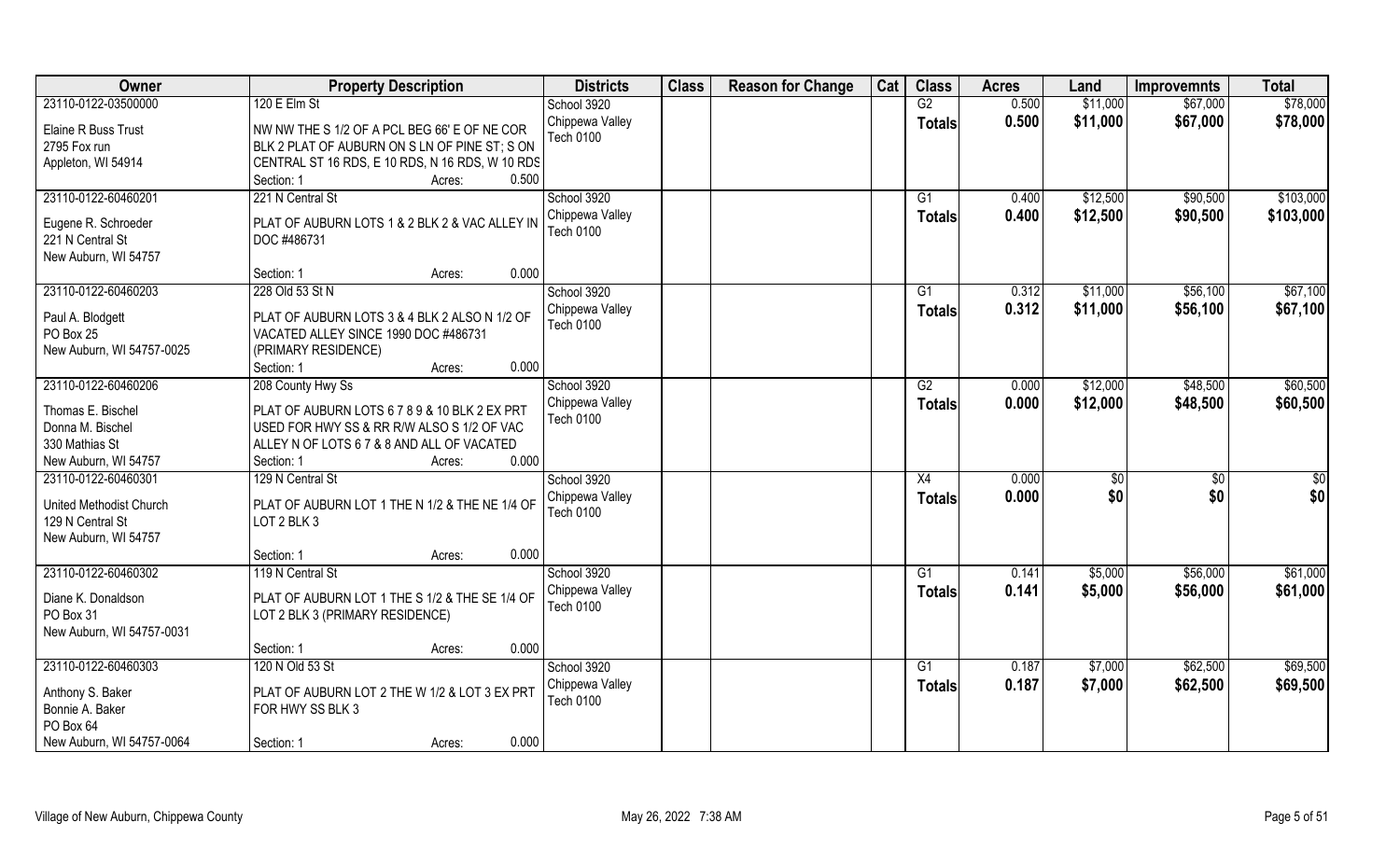| Owner                                    | <b>Property Description</b>                                                                  | <b>Districts</b>             | <b>Class</b> | <b>Reason for Change</b> | Cat | <b>Class</b>    | <b>Acres</b> | Land     | <b>Improvemnts</b> | <b>Total</b> |
|------------------------------------------|----------------------------------------------------------------------------------------------|------------------------------|--------------|--------------------------|-----|-----------------|--------------|----------|--------------------|--------------|
| 23110-0122-60460305                      | 114 County Hwy Ss                                                                            | School 3920                  |              |                          |     | G1              | 0.051        | \$3,000  | \$44,500           | \$47,500     |
| Jason L. Richards                        | PLAT OF AUBURN THE N 37' OF LOTS 5 & 6 & THE W                                               | Chippewa Valley              |              |                          |     | <b>Totals</b>   | 0.051        | \$3,000  | \$44,500           | \$47,500     |
| Tonya M. Richards                        | 52' OF THE N 37' OF LOT 7 EX HWY SS BLK 3                                                    | <b>Tech 0100</b>             |              |                          |     |                 |              |          |                    |              |
| 828 30th St                              |                                                                                              |                              |              |                          |     |                 |              |          |                    |              |
| Chetek, WI 54728                         | 0.000<br>Section: 1<br>Acres:                                                                |                              |              |                          |     |                 |              |          |                    |              |
| 23110-0122-60460307                      | 113 N Central St                                                                             | School 3920                  |              |                          |     | G1              | 0.068        | \$2,500  | \$30,000           | \$32,500     |
| Miranda M. Boelkes                       | PLAT OF AUBURN THE N 37' OF THE E 14' OF LOT 7                                               | Chippewa Valley              |              |                          |     | <b>Totals</b>   | 0.068        | \$2,500  | \$30,000           | \$32,500     |
| 113 N Central St                         | & THE N 37' OF LOT 8 BLK 3                                                                   | <b>Tech 0100</b>             |              |                          |     |                 |              |          |                    |              |
| New Auburn, WI 54757                     |                                                                                              |                              |              |                          |     |                 |              |          |                    |              |
|                                          | 0.000<br>Section: 1<br>Acres:                                                                |                              |              |                          |     |                 |              |          |                    |              |
| 23110-0122-60460308                      | 103 N Central St                                                                             | School 3920                  |              |                          |     | G1              | 0.233        | \$9,500  | \$105,000          | \$114,500    |
|                                          |                                                                                              | Chippewa Valley              |              |                          |     | <b>Totals</b>   | 0.233        | \$9,500  | \$105,000          | \$114,500    |
| Glenn A Knudtson Trust<br>N8480 572nd St | PLAT OF AUBURN THE S 87' OF LOTS 5 6 7 & 8 EX<br>HWY SS BLK 3                                | <b>Tech 0100</b>             |              |                          |     |                 |              |          |                    |              |
| Colfax, WI 54730                         |                                                                                              |                              |              |                          |     |                 |              |          |                    |              |
|                                          | 0.000<br>Section: 1<br>Acres:                                                                |                              |              |                          |     |                 |              |          |                    |              |
| 23110-0122-60460401                      | 105 S Central St                                                                             | School 3920                  |              |                          |     | G1              | 0.158        | \$4,500  | \$44,500           | \$49,000     |
|                                          |                                                                                              | Chippewa Valley              |              |                          |     | <b>Totals</b>   | 0.158        | \$4,500  | \$44,500           | \$49,000     |
| Jacob T. Clark                           | PLAT OF AUBURN LOTS 1 & 2 EX BEG 50' W OF NE                                                 | Tech 0100                    |              |                          |     |                 |              |          |                    |              |
| 320 W Dell St<br>New Auburn, WI 54757    | COR LOT 1; S 60', W TO CTY HWY SS, NW ALG HWY<br>TO MAIN ST, E ALG MAIN ST TO POB. & EX THAT |                              |              |                          |     |                 |              |          |                    |              |
|                                          | 0.000<br>Section: 1<br>Acres:                                                                |                              |              |                          |     |                 |              |          |                    |              |
| 23110-0122-60460402                      |                                                                                              | School 3920                  |              |                          |     | G1              | 0.000        | \$600    | $\sqrt[6]{30}$     | \$600        |
|                                          |                                                                                              | Chippewa Valley              |              |                          |     | <b>Totals</b>   | 0.000        | \$600    | \$0                | \$600        |
| Us Land Syndication LLC                  | PLAT OF AUBURN LOTS 1 & 2 PCL BEG 50' W OF NE                                                | Tech 0100                    |              |                          |     |                 |              |          |                    |              |
| c/o William K. Melin                     | COR LOT 1; S 60', W TO CTY HWY SS, NW ALG HWY                                                |                              |              |                          |     |                 |              |          |                    |              |
| 6645 Queen Ave S Suite #100b             | TO MAIN ST, E ALG MAIN ST TO POB. BLK 4                                                      |                              |              |                          |     |                 |              |          |                    |              |
| Richfield, MN 55423                      | 0.000<br>Section: 1<br>Acres:                                                                |                              |              |                          |     |                 |              |          |                    |              |
| 23110-0122-60460405                      | 126 S Old 53 St                                                                              | School 3920                  |              |                          |     | G2              | 0.140        | \$4,000  | \$16,000           | \$20,000     |
| Theodore J. Greger                       | PLAT OF AUBURN LOT 5 BLK 4 EX HWY ALSO PCL                                                   | Chippewa Valley<br>Tech 0100 |              |                          |     | <b>Totals</b>   | 0.140        | \$4,000  | \$16,000           | \$20,000     |
| 212 30th St                              | BEG IN CEN OF ALLEY OF BLK 4 @ INTER WITH W                                                  |                              |              |                          |     |                 |              |          |                    |              |
| New Auburn, WI 54757                     | LN CENTRAL ST, N 22', W TO CTY HWY SS, SE ALG                                                |                              |              |                          |     |                 |              |          |                    |              |
|                                          | 0.000<br>Section: 1<br>Acres:                                                                |                              |              |                          |     |                 |              |          |                    |              |
| 23110-0122-60460501                      | 113 E Main St                                                                                | School 3920                  |              |                          |     | $\overline{G1}$ | 0.402        | \$12,000 | \$68,000           | \$80,000     |
| Jason R. Eberhardt                       | PLAT OF AUBURN LOTS 1 & 2 BLK 5 & N 1/2 VAC                                                  | Chippewa Valley              |              |                          |     | Totals          | 0.402        | \$12,000 | \$68,000           | \$80,000     |
| Elizabeth P. Metcalf                     | ALLEY PER DOC #602944                                                                        | <b>Tech 0100</b>             |              |                          |     |                 |              |          |                    |              |
| 113 E Main St                            |                                                                                              |                              |              |                          |     |                 |              |          |                    |              |
| New Auburn, WI 54757                     | 0.000<br>Section: 1<br>Acres:                                                                |                              |              |                          |     |                 |              |          |                    |              |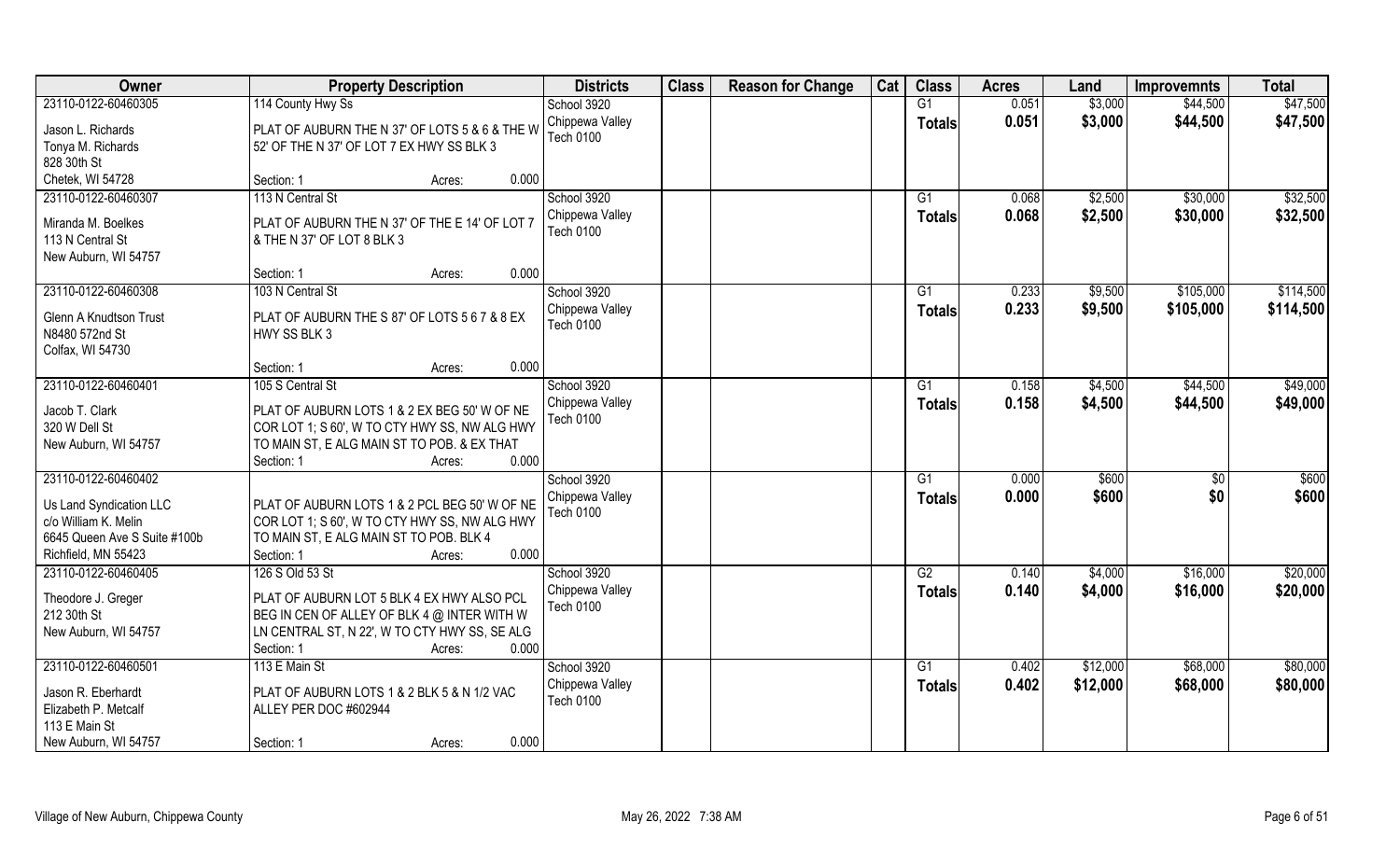| Owner                                            | <b>Property Description</b>                                      | <b>Districts</b> | <b>Class</b> | <b>Reason for Change</b> | Cat | <b>Class</b>    | <b>Acres</b> | Land          | <b>Improvemnts</b> | <b>Total</b>    |
|--------------------------------------------------|------------------------------------------------------------------|------------------|--------------|--------------------------|-----|-----------------|--------------|---------------|--------------------|-----------------|
| 23110-0122-60460503                              | 112 E Dell St                                                    | School 3920      |              |                          |     | $\overline{G1}$ | 0.494        | \$12,500      | \$131,500          | \$144,000       |
| Lowell D. Trowbridge                             | PLAT OF AUBURN LOTS 3 & 4 BLK 5 & ASSESSORS                      | Chippewa Valley  |              |                          |     | <b>Totals</b>   | 0.494        | \$12,500      | \$131,500          | \$144,000       |
| 168 29th St                                      | OUTLOT PLAT OUTLOT 9 (NW NW) (PCL BEG @ SE                       | Tech 0100        |              |                          |     |                 |              |               |                    |                 |
| New Auburn, WI 54757                             | COR LOT 4 BLK 5 PLAT OF AUBURN; E 29.42', N 132'                 |                  |              |                          |     |                 |              |               |                    |                 |
|                                                  | 0.000<br>Section: 1<br>Acres:                                    |                  |              |                          |     |                 |              |               |                    |                 |
| 23110-0122-60500103                              | Elm St                                                           | School 3920      |              |                          |     | X4              | 0.200        | $\sqrt{6}$    | \$0                | $\overline{50}$ |
| Citizens Telephone Cooperative Inc               | TARR'S ADDITION LOT 3 BLK 1 & N 1/2 VAC ALLEY                    | Chippewa Valley  |              |                          |     | <b>Totals</b>   | 0.200        | \$0           | \$0                | \$0             |
| PO Box 127                                       | PER DOC #602944                                                  | <b>Tech 0100</b> |              |                          |     |                 |              |               |                    |                 |
| New Auburn, WI 54757-0127                        |                                                                  |                  |              |                          |     |                 |              |               |                    |                 |
|                                                  | 0.000<br>Section: 1<br>Acres:                                    |                  |              |                          |     |                 |              |               |                    |                 |
| 23110-0122-60500104                              | Elm St                                                           | School 3920      |              |                          |     | X4              | 0.200        | \$0           | $\sqrt[6]{30}$     | \$0             |
| Citizens Telephone Cooperative Inc               | TARR'S ADDITION LOT 4 BLK 1 & N 1/2 VAC ALLEY                    | Chippewa Valley  |              |                          |     | <b>Totals</b>   | 0.200        | \$0           | \$0                | \$0             |
| PO Box 127                                       | PER DOC #602944                                                  | <b>Tech 0100</b> |              |                          |     |                 |              |               |                    |                 |
| New Auburn, WI 54757-0127                        |                                                                  |                  |              |                          |     |                 |              |               |                    |                 |
|                                                  | 0.000<br>Section: 1<br>Acres:                                    |                  |              |                          |     |                 |              |               |                    |                 |
| 23110-0122-60500105                              | 110 N Spruce St                                                  | School 3920      |              |                          |     | X4              | 0.200        | $\sqrt[6]{3}$ | $\sqrt[6]{}$       | $\sqrt{6}$      |
| Citizens Telephone Cooperative Inc               | TARR'S ADDITION LOT 5 BLK 1 & N 1/2 VAC ALLEY                    | Chippewa Valley  |              |                          |     | <b>Totals</b>   | 0.200        | \$0           | \$0                | \$0             |
| PO Box 127                                       | PER DOC #602944                                                  | <b>Tech 0100</b> |              |                          |     |                 |              |               |                    |                 |
| New Auburn, WI 54757-0127                        |                                                                  |                  |              |                          |     |                 |              |               |                    |                 |
|                                                  | 0.000<br>Section: 1<br>Acres:                                    |                  |              |                          |     |                 |              |               |                    |                 |
| 23110-0122-60500106                              | 206 Main St                                                      | School 3920      |              |                          |     | X4              | 0.200        | \$0           | $\sqrt[6]{30}$     | \$0             |
| Citizens Telephone Cooperative Inc               | TARR'S ADDITION LOT 6 BLK 1 & S 1/2 VAC ALLEY                    | Chippewa Valley  |              |                          |     | <b>Totals</b>   | 0.200        | \$0           | \$0                | \$0             |
| PO Box 127                                       | PER DOC #602944                                                  | <b>Tech 0100</b> |              |                          |     |                 |              |               |                    |                 |
| New Auburn, WI 54757-0127                        |                                                                  |                  |              |                          |     |                 |              |               |                    |                 |
|                                                  | 0.000<br>Section: 1<br>Acres:                                    |                  |              |                          |     |                 |              |               |                    |                 |
| 23110-0122-60500107                              | Elm St                                                           | School 3920      |              |                          |     | X4              | 0.200        | \$0           | \$0                | \$0             |
|                                                  |                                                                  | Chippewa Valley  |              |                          |     | <b>Totals</b>   | 0.200        | \$0           | \$0                | \$0             |
| Citizens Telephone Cooperative Inc<br>PO Box 127 | TARR'S ADDITION LOT 7 BLK 1 & S 1/2 VAC ALLEY<br>PER DOC #602944 | Tech 0100        |              |                          |     |                 |              |               |                    |                 |
| New Auburn, WI 54757-0127                        |                                                                  |                  |              |                          |     |                 |              |               |                    |                 |
|                                                  | 0.000<br>Section: 1<br>Acres:                                    |                  |              |                          |     |                 |              |               |                    |                 |
| 23110-0122-60500108                              | 226 E Main St                                                    | School 3920      |              |                          |     | G1              | 0.301        | \$10,500      | \$67,500           | \$78,000        |
| Jacob L. Mickelson                               | TARR'S ADDITION LOT 8 & THE S 74.5' OF LOT 9 BLK                 | Chippewa Valley  |              |                          |     | <b>Totals</b>   | 0.301        | \$10,500      | \$67,500           | \$78,000        |
| 226 E Main St                                    | 1 & S 1/2 VAC ALLEY PER DOC #602944                              | <b>Tech 0100</b> |              |                          |     |                 |              |               |                    |                 |
| New Auburn, WI 54757                             |                                                                  |                  |              |                          |     |                 |              |               |                    |                 |
|                                                  | 0.000<br>Section: 1<br>Acres:                                    |                  |              |                          |     |                 |              |               |                    |                 |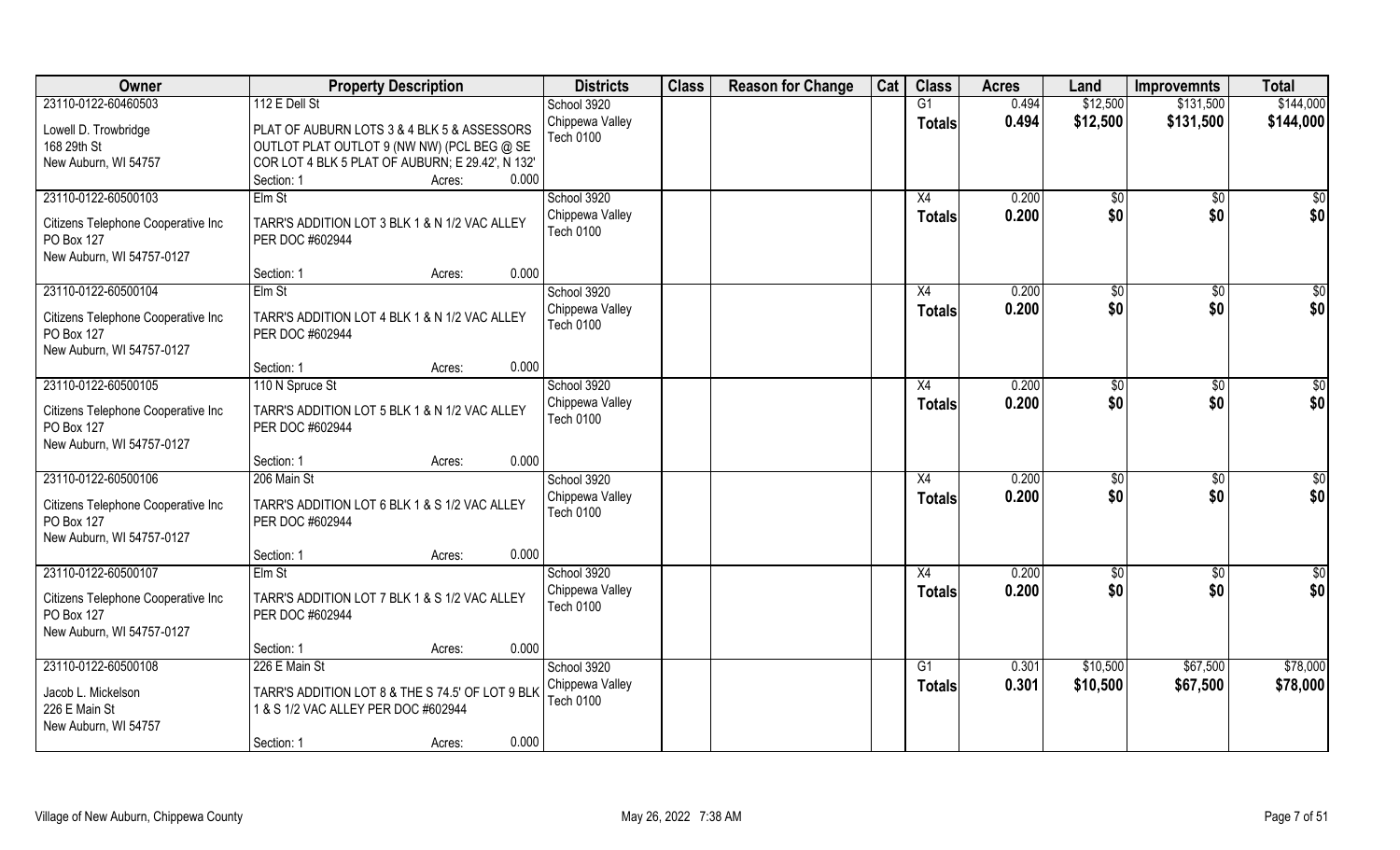| Owner                      | <b>Property Description</b>                      |        |       | <b>Districts</b> | <b>Class</b> | <b>Reason for Change</b> | Cat | <b>Class</b>    | <b>Acres</b> | Land     | <b>Improvemnts</b> | <b>Total</b> |
|----------------------------|--------------------------------------------------|--------|-------|------------------|--------------|--------------------------|-----|-----------------|--------------|----------|--------------------|--------------|
| 23110-0122-60500109        | 115 N East St                                    |        |       | School 3920      |              |                          |     | G1              | 0.609        | \$12,000 | \$82,500           | \$94,500     |
| Gerid L. Dodge             | TARR'S ADDITION LOTS 1 & 2 & THE N 49.5' OF LOTS |        |       | Chippewa Valley  |              |                          |     | <b>Totals</b>   | 0.609        | \$12,000 | \$82,500           | \$94,500     |
| Amanda G. Dodge            | 9 & 10 BLK 1 & VAC ALLEY PER DOC #602944         |        |       | <b>Tech 0100</b> |              |                          |     |                 |              |          |                    |              |
| 115 N East St              |                                                  |        |       |                  |              |                          |     |                 |              |          |                    |              |
| New Auburn, WI 54757       | Section: 1                                       | Acres: | 0.000 |                  |              |                          |     |                 |              |          |                    |              |
| 23110-0122-60500110        | 234 E Main St                                    |        |       | School 3920      |              |                          |     | G1              | 0.123        | \$6,000  | \$52,000           | \$58,000     |
| Lena R. Pawlak             | TARR'S ADDITION LOT 10 THE S 74.5' BLK 1         |        |       | Chippewa Valley  |              |                          |     | <b>Totals</b>   | 0.123        | \$6,000  | \$52,000           | \$58,000     |
| 234 E Main St              |                                                  |        |       | <b>Tech 0100</b> |              |                          |     |                 |              |          |                    |              |
| New Auburn, WI 54757       |                                                  |        |       |                  |              |                          |     |                 |              |          |                    |              |
|                            | Section: 1                                       | Acres: | 0.000 |                  |              |                          |     |                 |              |          |                    |              |
| 23110-0122-60500201        | 145 E Elm St                                     |        |       | School 3920      |              |                          |     | G1              | 0.252        | \$9,500  | \$39,000           | \$48,500     |
| Kathleen M. Rifenberg      | TARR'S ADDITION LOT 1 BLK 2                      |        |       | Chippewa Valley  |              |                          |     | <b>Totals</b>   | 0.252        | \$9,500  | \$39,000           | \$48,500     |
| PO Box 185                 |                                                  |        |       | <b>Tech 0100</b> |              |                          |     |                 |              |          |                    |              |
| New Auburn, WI 54757-0185  |                                                  |        |       |                  |              |                          |     |                 |              |          |                    |              |
|                            | Section: 1                                       | Acres: | 0.000 |                  |              |                          |     |                 |              |          |                    |              |
| 23110-0122-60500202        | 141 E Elm St                                     |        |       | School 3920      |              |                          |     | G1              | 0.188        | \$7,500  | \$24,500           | \$32,000     |
| Timothy M. Schilla         | TARR'S ADDITION LOT 2 BLK 2                      |        |       | Chippewa Valley  |              |                          |     | <b>Totals</b>   | 0.188        | \$7,500  | \$24,500           | \$32,000     |
| 1515 County Line Rd        |                                                  |        |       | <b>Tech 0100</b> |              |                          |     |                 |              |          |                    |              |
| New Auburn, WI 54757       |                                                  |        |       |                  |              |                          |     |                 |              |          |                    |              |
|                            | Section: 1                                       | Acres: | 0.000 |                  |              |                          |     |                 |              |          |                    |              |
| 23110-0122-60500203        | 133 W Elm St                                     |        |       | School 3920      |              |                          |     | $\overline{G2}$ | 0.188        | \$7,500  | \$19,400           | \$26,900     |
| Auburn Rod and Custom, LLC | TARR'S ADDITION LOT 3 BLK 2                      |        |       | Chippewa Valley  |              |                          |     | <b>Totals</b>   | 0.188        | \$7,500  | \$19,400           | \$26,900     |
| 148 E Elm St               |                                                  |        |       | <b>Tech 0100</b> |              |                          |     |                 |              |          |                    |              |
| New Auburn, WI 54757       |                                                  |        |       |                  |              |                          |     |                 |              |          |                    |              |
|                            | Section: 1                                       | Acres: | 0.000 |                  |              |                          |     |                 |              |          |                    |              |
| 23110-0122-60500204        | 127 E Elm St                                     |        |       | School 3920      |              |                          |     | G1              | 0.376        | \$12,000 | \$21,000           | \$33,000     |
| Roger W. Kern              | TARR'S ADDITION LOTS 4 & 5 BLK 2                 |        |       | Chippewa Valley  |              |                          |     | <b>Totals</b>   | 0.376        | \$12,000 | \$21,000           | \$33,000     |
| PO Box 113                 |                                                  |        |       | <b>Tech 0100</b> |              |                          |     |                 |              |          |                    |              |
| New Auburn, WI 54757-0113  |                                                  |        |       |                  |              |                          |     |                 |              |          |                    |              |
|                            | Section: 1                                       | Acres: | 0.000 |                  |              |                          |     |                 |              |          |                    |              |
| 23110-0122-60500206        | 126 N Central St                                 |        |       | School 3920      |              |                          |     | G1              | 0.376        | \$12,000 | \$76,000           | \$88,000     |
| Russell G. Christenson     | TARR'S ADDITION LOTS 6 & 7 BLK 2                 |        |       | Chippewa Valley  |              |                          |     | <b>Totals</b>   | 0.376        | \$12,000 | \$76,000           | \$88,000     |
| PO Box 73                  |                                                  |        |       | <b>Tech 0100</b> |              |                          |     |                 |              |          |                    |              |
| New Auburn, WI 54757-0073  |                                                  |        |       |                  |              |                          |     |                 |              |          |                    |              |
|                            | Section: 1                                       | Acres: | 0.000 |                  |              |                          |     |                 |              |          |                    |              |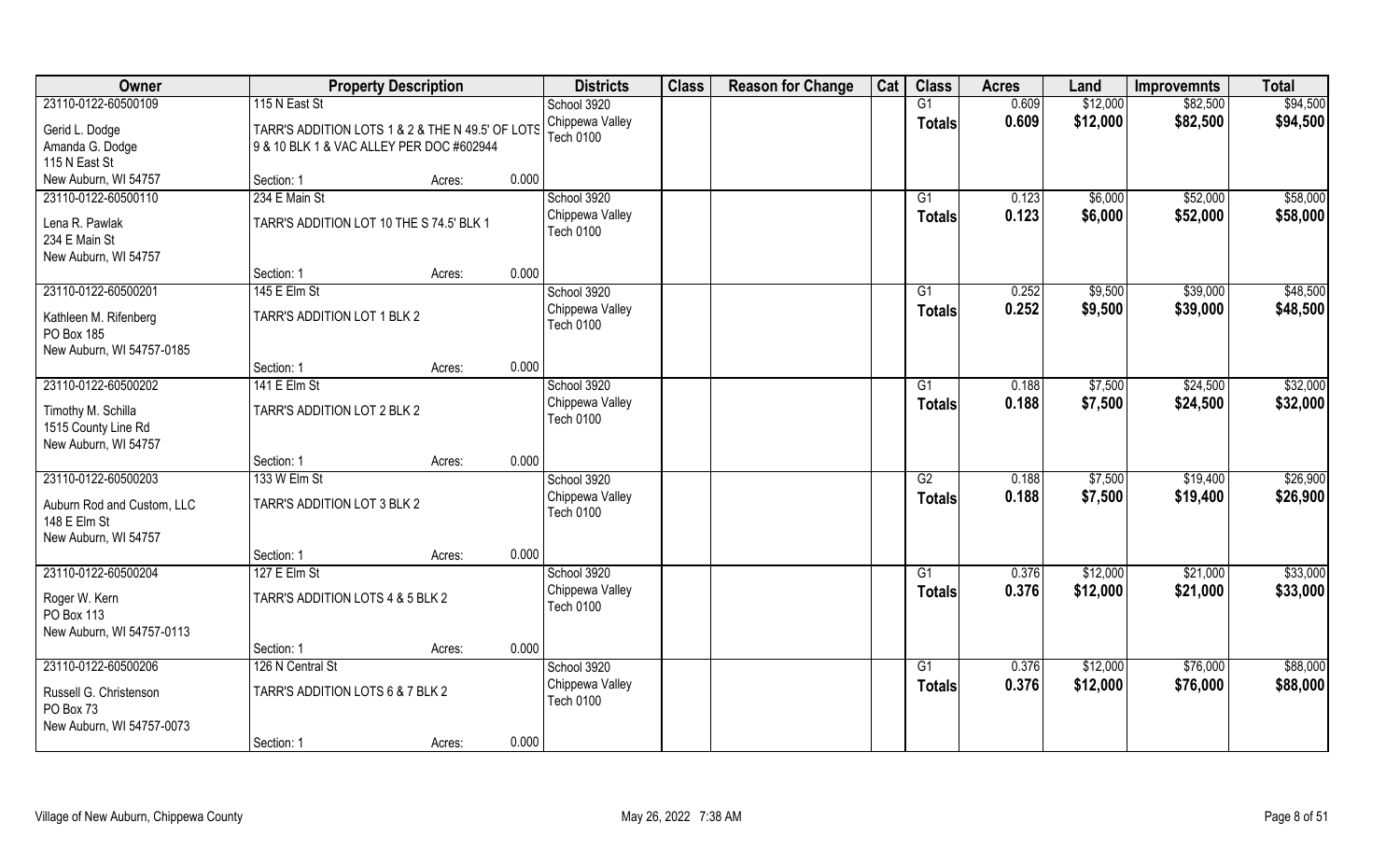| Owner                                  | <b>Property Description</b>                                                                             |                 | <b>Districts</b>                    | <b>Class</b> | <b>Reason for Change</b> | Cat | <b>Class</b>   | <b>Acres</b> | Land     | <b>Improvemnts</b> | <b>Total</b> |
|----------------------------------------|---------------------------------------------------------------------------------------------------------|-----------------|-------------------------------------|--------------|--------------------------|-----|----------------|--------------|----------|--------------------|--------------|
| 23110-0122-60500208                    | 112 E Main St                                                                                           |                 | School 3920                         |              |                          |     | G2             | 0.376        | \$12,000 | \$248,000          | \$260,000    |
| New Auburn Security Bank<br>PO Box 278 | TARR'S ADDITION LOTS 8 & 9 BLK 2                                                                        |                 | Chippewa Valley<br><b>Tech 0100</b> |              |                          |     | <b>Totals</b>  | 0.376        | \$12,000 | \$248,000          | \$260,000    |
| New Auburn, WI 54757-0278              |                                                                                                         |                 |                                     |              |                          |     |                |              |          |                    |              |
|                                        | Section: 1                                                                                              | Acres:          | 0.000                               |              |                          |     |                |              |          |                    |              |
| 23110-0122-60500210                    | 120 E Main St                                                                                           |                 | School 3920                         |              |                          |     | G <sub>1</sub> | 0.188        | \$7,500  | \$62,500           | \$70,000     |
| Remington T. Robey<br>120 E Main St    | TARR'S ADDITION LOT 10 BLK 2                                                                            |                 | Chippewa Valley<br><b>Tech 0100</b> |              |                          |     | <b>Totals</b>  | 0.188        | \$7,500  | \$62,500           | \$70,000     |
| New Auburn, WI 54757                   |                                                                                                         |                 |                                     |              |                          |     |                |              |          |                    |              |
|                                        | Section: 1                                                                                              | 0.000<br>Acres: |                                     |              |                          |     |                |              |          |                    |              |
| 23110-0122-60500211                    | 124 E Main St                                                                                           |                 | School 3920                         |              |                          |     | G1             | 0.188        | \$7,500  | \$31,000           | \$38,500     |
| Roger W. Kern<br>PO Box 113            | TARR'S ADDITION LOT 11 BLK 2                                                                            |                 | Chippewa Valley<br><b>Tech 0100</b> |              |                          |     | <b>Totals</b>  | 0.188        | \$7,500  | \$31,000           | \$38,500     |
| New Auburn, WI 54757-0113              |                                                                                                         |                 |                                     |              |                          |     |                |              |          |                    |              |
|                                        | Section: 1                                                                                              | 0.000<br>Acres: |                                     |              |                          |     |                |              |          |                    |              |
| 23110-0122-60500212                    | 132 E Main St                                                                                           |                 | School 3920                         |              |                          |     | G1             | 0.188        | \$8,500  | \$65,500           | \$74,000     |
| Benjamin O. Baalrud<br>132 E Main St   | TARR'S ADDITION LOT 12 BLK 2                                                                            |                 | Chippewa Valley<br><b>Tech 0100</b> |              |                          |     | <b>Totals</b>  | 0.188        | \$8,500  | \$65,500           | \$74,000     |
| New Auburn, WI 54757                   |                                                                                                         |                 |                                     |              |                          |     |                |              |          |                    |              |
|                                        | Section: 1                                                                                              | 0.000<br>Acres: |                                     |              |                          |     |                |              |          |                    |              |
| 23110-0122-60500213A                   | 140 E Main St                                                                                           |                 | School 3920                         |              |                          |     | G1             | 0.188        | \$7,500  | \$98,500           | \$106,000    |
| Jesse W. Fedie                         | TARR'S ADDITION LOT 13                                                                                  |                 | Chippewa Valley                     |              |                          |     | <b>Totals</b>  | 0.188        | \$7,500  | \$98,500           | \$106,000    |
| Crystal M. Fedie                       |                                                                                                         |                 | <b>Tech 0100</b>                    |              |                          |     |                |              |          |                    |              |
| 140 E Main St                          |                                                                                                         |                 |                                     |              |                          |     |                |              |          |                    |              |
| New Auburn, WI 54757                   | Section: 1                                                                                              | Acres:          | 0.000                               |              |                          |     |                |              |          |                    |              |
| 23110-0122-60500214                    | 146 E Main St                                                                                           |                 | School 3920                         |              |                          |     | G1             | 0.110        | \$3,000  | \$18,700           | \$21,700     |
| Daniel A. Patz<br>Laura J. Patz        | TARR'S ADDITION LOT 14 THE W 38'5' BLK 2<br>(BUSINESS)                                                  |                 | Chippewa Valley<br><b>Tech 0100</b> |              |                          |     | <b>Totals</b>  | 0.110        | \$3,000  | \$18,700           | \$21,700     |
| 28479 90th St                          |                                                                                                         |                 |                                     |              |                          |     |                |              |          |                    |              |
| New Auburn, WI 54757                   | Section: 1                                                                                              | Acres:          | 0.000                               |              |                          |     |                |              |          |                    |              |
| 23110-0122-60500214A                   | 152 E Main St                                                                                           |                 | School 3920                         |              |                          |     | G2             | 0.100        | \$3,500  | \$101,000          | \$104,500    |
| Winklerbacon LLC<br>404 E Euclid Ave   | TARR'S ADDITION LOT 14 PCL BEG @ SE COR; W<br>26.6', N 34', W 11.4', N 90', E 38', S 124' TO POB. BLK 2 |                 | Chippewa Valley<br><b>Tech 0100</b> |              |                          |     | <b>Totals</b>  | 0.100        | \$3,500  | \$101,000          | \$104,500    |
| Barron, WI 54812                       |                                                                                                         |                 |                                     |              |                          |     |                |              |          |                    |              |
|                                        | Section: 1                                                                                              | Acres:          | 0.000                               |              |                          |     |                |              |          |                    |              |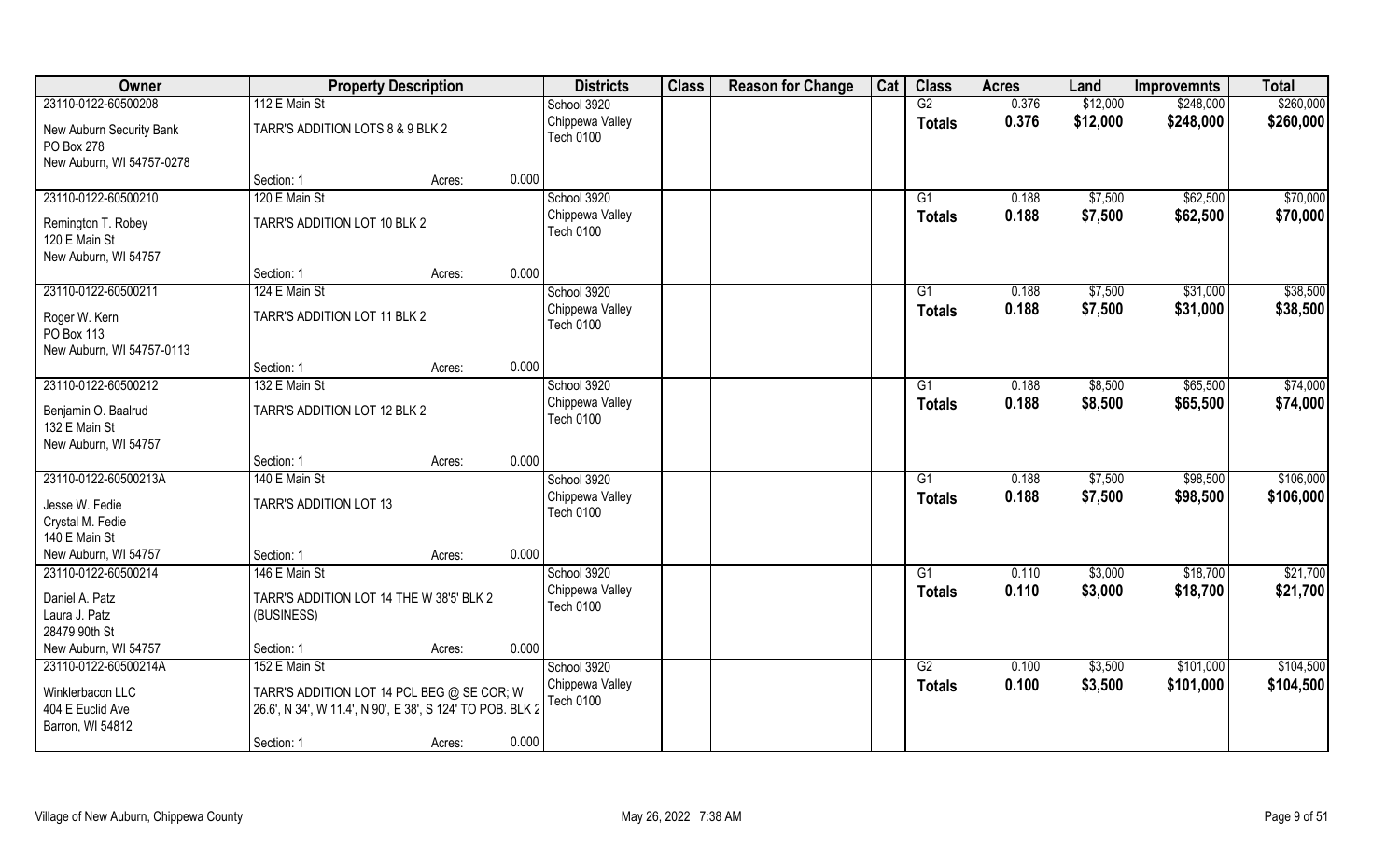| Owner                                                                            | <b>Property Description</b>                                                                                                                                     |                 | <b>Districts</b>                                   | <b>Class</b> | <b>Reason for Change</b> | Cat | <b>Class</b>        | <b>Acres</b>   | Land               | <b>Improvemnts</b>   | <b>Total</b>         |
|----------------------------------------------------------------------------------|-----------------------------------------------------------------------------------------------------------------------------------------------------------------|-----------------|----------------------------------------------------|--------------|--------------------------|-----|---------------------|----------------|--------------------|----------------------|----------------------|
| 23110-0122-60500214B                                                             | 148 E Main St                                                                                                                                                   |                 | School 3920                                        |              |                          |     | $\overline{G2}$     | 0.055          | \$3,000            | \$22,500             | \$25,500             |
| Amanda M. Lindeman<br>22864 County Hwy Q<br>New Auburn, WI 54757                 | TARR'S ADDITION LOT 14 PCL BEG 26.6' W OF SE<br>COR; W 23.4', N TO ALLEY @ REAR LOT 14, E 12', S<br>90' E 11.4', S 34' TO POB. BLK 2 (WIGWAM HAIR<br>Section: 1 | 0.000<br>Acres: | Chippewa Valley<br>Tech 0100                       |              |                          |     | <b>Totals</b>       | 0.055          | \$3,000            | \$22,500             | \$25,500             |
| 23110-0122-60500301                                                              | 151 E Main St                                                                                                                                                   |                 | School 3920                                        |              |                          |     | G2                  | 0.085          | \$2,500            | \$32,500             | \$35,000             |
| <b>Cindy Sarauer</b><br>2972 2nd Ave<br>New Auburn, WI 54757                     | TARR'S ADDITION LOT 1 BLK 3                                                                                                                                     |                 | Chippewa Valley<br><b>Tech 0100</b>                |              |                          |     | <b>Totals</b>       | 0.085          | \$2,500            | \$32,500             | \$35,000             |
|                                                                                  | Section: 1                                                                                                                                                      | 0.000<br>Acres: |                                                    |              |                          |     |                     |                |                    |                      |                      |
| 23110-0122-60500302                                                              | 143 E Main St                                                                                                                                                   |                 | School 3920                                        |              |                          |     | X4                  | 0.188          | \$0                | $\sqrt[6]{}$         | \$0                  |
| Citizens Telephone Cooperative Inc<br>PO Box 127<br>New Auburn, WI 54757-0127    | TARR'S ADDITION LOT 2 BLK 3. SUBJECT TO<br>EASEMENT PER DOC #881835.                                                                                            |                 | Chippewa Valley<br><b>Tech 0100</b>                |              |                          |     | <b>Totals</b>       | 0.188          | \$0                | \$0                  | \$0                  |
|                                                                                  | Section: 1                                                                                                                                                      | 0.000<br>Acres: |                                                    |              |                          |     |                     |                |                    |                      |                      |
| 23110-0122-60500303                                                              | 141 E Main St                                                                                                                                                   |                 | School 3920                                        | G1           | Garage remodel           |     | G1                  | 0.131          | \$5,000            | \$48,500             | \$53,500             |
| <b>Brandon Sd Corbin</b><br>Emily L. Bitney<br>141 E Main St                     | TARR'S ADDITION LOT 3 THE E 46' BLK 3. INC<br>EASEMENT.                                                                                                         |                 | Chippewa Valley<br><b>Tech 0100</b>                |              |                          |     | <b>Totals</b>       | 0.131          | \$5,000            | \$48,500             | \$53,500             |
| New Auburn, WI 54757                                                             | Section: 1                                                                                                                                                      | 0.000<br>Acres: |                                                    |              |                          |     |                     |                |                    |                      |                      |
| 23110-0122-60500304<br>Susan T. Bertram<br>135 E Main St<br>New Auburn, WI 54757 | 135 E Main St<br>TARR'S ADDITION LOT 3 THE W 20' & ALL OF LOT 4<br>BLK <sub>3</sub>                                                                             |                 | School 3920<br>Chippewa Valley<br><b>Tech 0100</b> |              |                          |     | G1<br><b>Totals</b> | 0.131<br>0.131 | \$5,000<br>\$5,000 | \$62,500<br>\$62,500 | \$67,500<br>\$67,500 |
|                                                                                  | Section: 1                                                                                                                                                      | 0.000<br>Acres: |                                                    |              |                          |     |                     |                |                    |                      |                      |
| 23110-0122-60500306                                                              | 119 S Spruce St                                                                                                                                                 |                 | School 3920                                        |              |                          |     | G1                  | 0.317          | \$10,000           | \$86,500             | \$96,500             |
| Terry A. Olson<br>PO Box 153<br>New Auburn, WI 54757-0153                        | TARR'S ADDITION LOT 6 BLK 3 & ASSESSORS<br>OUTLOT PLAT OUTLOT 11 EX THE W 70' & OUTLOT<br>12 <sup>°</sup><br>Section: 1                                         | 0.000<br>Acres: | Chippewa Valley<br>Tech 0100                       |              |                          |     | <b>Totals</b>       | 0.317          | \$10,000           | \$86,500             | \$96,500             |
| 23110-0122-60500401                                                              | 229 E Main St                                                                                                                                                   |                 | School 3920                                        |              |                          |     | $\overline{G1}$     | 0.375          | \$12,500           | \$86,000             | \$98,500             |
| Shannon Burton<br><b>Christine Burton</b><br>229 E Main St                       | TARR'S ADDITION LOTS 1 & 2 BLK 4                                                                                                                                |                 | Chippewa Valley<br><b>Tech 0100</b>                |              |                          |     | <b>Totals</b>       | 0.375          | \$12,500           | \$86,000             | \$98,500             |
| New Auburn, WI 54757                                                             | Section: 1                                                                                                                                                      | 0.000<br>Acres: |                                                    |              |                          |     |                     |                |                    |                      |                      |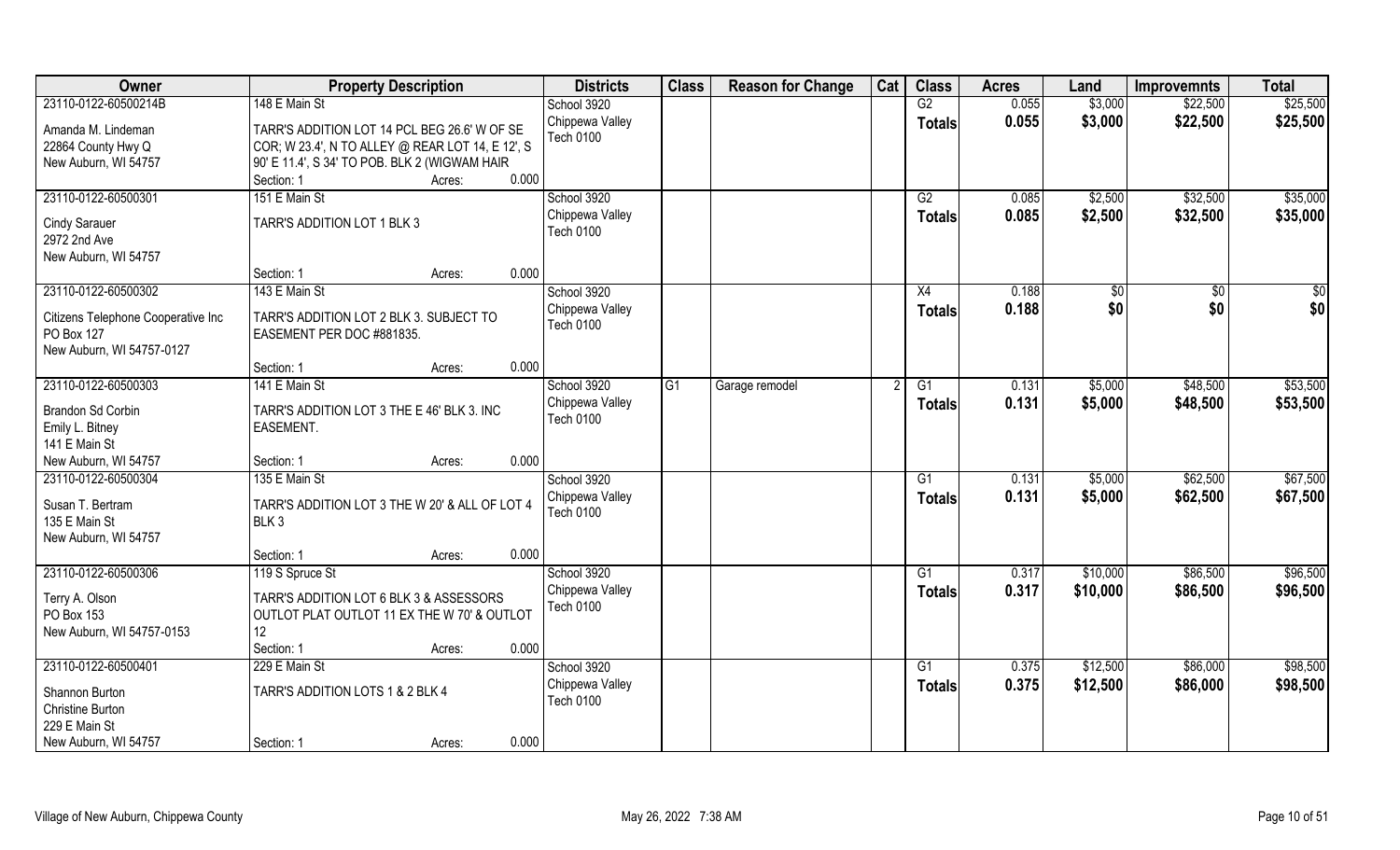| 0.188<br>\$7,500<br>\$46,500<br>23110-0122-60500403<br>221 E Main St<br>G1<br>\$39,000<br>School 3920<br>Chippewa Valley<br>0.188<br>\$7,500<br>\$39,000<br>\$46,500<br><b>Totals</b><br>TARR'S ADDITION LOT 3 BLK 4<br>Mandi K. Witkowski<br><b>Tech 0100</b><br>2174 8th Ave<br>Chetek, WI 54728<br>0.000<br>Section: 1<br>Acres:<br>23110-0122-60500404<br>213 E Main St<br>School 3920<br>\$8,500<br>\$47,500<br>G1<br>0.188<br>Chippewa Valley<br>0.188<br>\$8,500<br>\$47,500<br>Totals<br>TARR'S ADDITION LOT 4 BLK 4<br>Jonathan M. Sabin<br><b>Tech 0100</b><br>840 S Howard St<br>Tacoma, WA 98465<br>0.000<br>Section: 1<br>Acres:<br>23110-0122-60500405<br>School 3920<br>G2<br>0.188<br>\$8,500<br>\$0<br>203 E Main St<br>\$0<br>Chippewa Valley<br>0.188<br>\$8,500<br><b>Totals</b><br>TARR'S ADDITION LOT 5 BLK 4<br>Michael V. Lindeman<br><b>Tech 0100</b><br>Amanda M. Lindeman<br>22864 County Hwy Q<br>0.000<br>New Auburn, WI 54757<br>Section: 1<br>Acres:<br>School 3920<br>\$56,000<br>23110-0122-60500406<br>\$8,500<br>128 S Spruce St<br>G1<br>0.188<br>Chippewa Valley<br>0.188<br>\$8,500<br>\$56,000<br><b>Totals</b><br>Harold J. Gale<br>TARR'S ADDITION LOT 6 BLK 4<br><b>Tech 0100</b><br>PO Box 16<br>New Auburn, WI 54757-0016<br>0.000<br>Section: 1<br>Acres:<br>23110-0122-60500407<br>224 E Dell St<br>School 3920<br>$\overline{G1}$<br>0.330<br>\$11,000<br>\$78,500<br>0.330<br>\$11,000<br>\$78,500<br>Chippewa Valley<br>Totals<br>TARR'S ADDITION LOT 7 & THE W 50' OF LOT 8 BLK<br>Andrew L. Frion<br><b>Tech 0100</b><br>Syndria E. Frion<br>224 E Dell St<br>New Auburn, WI 54757<br>0.000<br>Section: 1<br>Acres:<br>23110-0122-60500409<br>School 3920<br>\$73,000<br>127 S East St<br>0.233<br>\$10,000<br>G1<br>0.233<br>\$10,000<br>Chippewa Valley<br>\$73,000<br><b>Totals</b><br>TARR'S ADDITION LOT 8 THE E 16' & ALL OF LOT 9<br>Ryan J. Tietz<br><b>Tech 0100</b><br>127 S East St<br>BLK4<br>New Auburn, WI 54757<br>0.000<br>Section: 1<br>Acres:<br>23110-0122-61320101<br>School 3920<br>106 W Pine St<br>$\overline{G3}$<br>0.770<br>$\overline{50}$<br>$\sqrt{6}$<br>\$0<br>0.770<br>Chippewa Valley<br>\$0<br><b>Totals</b><br>Toney North et al<br>TARR & AMUNDSON'S ADDITION LOTS 1 2 3 & 10<br><b>Tech 0100</b><br>PO Box 297<br>BLK 1 ASSESSED BY DEPT OF REV<br>New Auburn, WI 54757-0297<br>0.770 | Owner | <b>Property Description</b> |        | <b>Districts</b> | <b>Class</b> | <b>Reason for Change</b> | Cat | <b>Class</b> | <b>Acres</b> | Land | <b>Improvemnts</b> | <b>Total</b> |
|-------------------------------------------------------------------------------------------------------------------------------------------------------------------------------------------------------------------------------------------------------------------------------------------------------------------------------------------------------------------------------------------------------------------------------------------------------------------------------------------------------------------------------------------------------------------------------------------------------------------------------------------------------------------------------------------------------------------------------------------------------------------------------------------------------------------------------------------------------------------------------------------------------------------------------------------------------------------------------------------------------------------------------------------------------------------------------------------------------------------------------------------------------------------------------------------------------------------------------------------------------------------------------------------------------------------------------------------------------------------------------------------------------------------------------------------------------------------------------------------------------------------------------------------------------------------------------------------------------------------------------------------------------------------------------------------------------------------------------------------------------------------------------------------------------------------------------------------------------------------------------------------------------------------------------------------------------------------------------------------------------------------------------------------------------------------------------------------------------------------------------------------------------------------------------------------------------------------------------------------------------------------------------------------------------------------------------------------------------------------------------|-------|-----------------------------|--------|------------------|--------------|--------------------------|-----|--------------|--------------|------|--------------------|--------------|
|                                                                                                                                                                                                                                                                                                                                                                                                                                                                                                                                                                                                                                                                                                                                                                                                                                                                                                                                                                                                                                                                                                                                                                                                                                                                                                                                                                                                                                                                                                                                                                                                                                                                                                                                                                                                                                                                                                                                                                                                                                                                                                                                                                                                                                                                                                                                                                               |       |                             |        |                  |              |                          |     |              |              |      |                    |              |
| \$56,000<br>\$56,000<br>\$8,500<br>\$8,500<br>\$64,500<br>\$64,500<br>\$89,500<br>\$89,500<br>\$83,000<br>\$83,000<br>$\frac{1}{2}$<br>\$0                                                                                                                                                                                                                                                                                                                                                                                                                                                                                                                                                                                                                                                                                                                                                                                                                                                                                                                                                                                                                                                                                                                                                                                                                                                                                                                                                                                                                                                                                                                                                                                                                                                                                                                                                                                                                                                                                                                                                                                                                                                                                                                                                                                                                                    |       |                             |        |                  |              |                          |     |              |              |      |                    |              |
|                                                                                                                                                                                                                                                                                                                                                                                                                                                                                                                                                                                                                                                                                                                                                                                                                                                                                                                                                                                                                                                                                                                                                                                                                                                                                                                                                                                                                                                                                                                                                                                                                                                                                                                                                                                                                                                                                                                                                                                                                                                                                                                                                                                                                                                                                                                                                                               |       |                             |        |                  |              |                          |     |              |              |      |                    |              |
|                                                                                                                                                                                                                                                                                                                                                                                                                                                                                                                                                                                                                                                                                                                                                                                                                                                                                                                                                                                                                                                                                                                                                                                                                                                                                                                                                                                                                                                                                                                                                                                                                                                                                                                                                                                                                                                                                                                                                                                                                                                                                                                                                                                                                                                                                                                                                                               |       |                             |        |                  |              |                          |     |              |              |      |                    |              |
|                                                                                                                                                                                                                                                                                                                                                                                                                                                                                                                                                                                                                                                                                                                                                                                                                                                                                                                                                                                                                                                                                                                                                                                                                                                                                                                                                                                                                                                                                                                                                                                                                                                                                                                                                                                                                                                                                                                                                                                                                                                                                                                                                                                                                                                                                                                                                                               |       |                             |        |                  |              |                          |     |              |              |      |                    |              |
|                                                                                                                                                                                                                                                                                                                                                                                                                                                                                                                                                                                                                                                                                                                                                                                                                                                                                                                                                                                                                                                                                                                                                                                                                                                                                                                                                                                                                                                                                                                                                                                                                                                                                                                                                                                                                                                                                                                                                                                                                                                                                                                                                                                                                                                                                                                                                                               |       |                             |        |                  |              |                          |     |              |              |      |                    |              |
|                                                                                                                                                                                                                                                                                                                                                                                                                                                                                                                                                                                                                                                                                                                                                                                                                                                                                                                                                                                                                                                                                                                                                                                                                                                                                                                                                                                                                                                                                                                                                                                                                                                                                                                                                                                                                                                                                                                                                                                                                                                                                                                                                                                                                                                                                                                                                                               |       |                             |        |                  |              |                          |     |              |              |      |                    |              |
|                                                                                                                                                                                                                                                                                                                                                                                                                                                                                                                                                                                                                                                                                                                                                                                                                                                                                                                                                                                                                                                                                                                                                                                                                                                                                                                                                                                                                                                                                                                                                                                                                                                                                                                                                                                                                                                                                                                                                                                                                                                                                                                                                                                                                                                                                                                                                                               |       |                             |        |                  |              |                          |     |              |              |      |                    |              |
|                                                                                                                                                                                                                                                                                                                                                                                                                                                                                                                                                                                                                                                                                                                                                                                                                                                                                                                                                                                                                                                                                                                                                                                                                                                                                                                                                                                                                                                                                                                                                                                                                                                                                                                                                                                                                                                                                                                                                                                                                                                                                                                                                                                                                                                                                                                                                                               |       |                             |        |                  |              |                          |     |              |              |      |                    |              |
|                                                                                                                                                                                                                                                                                                                                                                                                                                                                                                                                                                                                                                                                                                                                                                                                                                                                                                                                                                                                                                                                                                                                                                                                                                                                                                                                                                                                                                                                                                                                                                                                                                                                                                                                                                                                                                                                                                                                                                                                                                                                                                                                                                                                                                                                                                                                                                               |       |                             |        |                  |              |                          |     |              |              |      |                    |              |
|                                                                                                                                                                                                                                                                                                                                                                                                                                                                                                                                                                                                                                                                                                                                                                                                                                                                                                                                                                                                                                                                                                                                                                                                                                                                                                                                                                                                                                                                                                                                                                                                                                                                                                                                                                                                                                                                                                                                                                                                                                                                                                                                                                                                                                                                                                                                                                               |       |                             |        |                  |              |                          |     |              |              |      |                    |              |
|                                                                                                                                                                                                                                                                                                                                                                                                                                                                                                                                                                                                                                                                                                                                                                                                                                                                                                                                                                                                                                                                                                                                                                                                                                                                                                                                                                                                                                                                                                                                                                                                                                                                                                                                                                                                                                                                                                                                                                                                                                                                                                                                                                                                                                                                                                                                                                               |       |                             |        |                  |              |                          |     |              |              |      |                    |              |
|                                                                                                                                                                                                                                                                                                                                                                                                                                                                                                                                                                                                                                                                                                                                                                                                                                                                                                                                                                                                                                                                                                                                                                                                                                                                                                                                                                                                                                                                                                                                                                                                                                                                                                                                                                                                                                                                                                                                                                                                                                                                                                                                                                                                                                                                                                                                                                               |       |                             |        |                  |              |                          |     |              |              |      |                    |              |
|                                                                                                                                                                                                                                                                                                                                                                                                                                                                                                                                                                                                                                                                                                                                                                                                                                                                                                                                                                                                                                                                                                                                                                                                                                                                                                                                                                                                                                                                                                                                                                                                                                                                                                                                                                                                                                                                                                                                                                                                                                                                                                                                                                                                                                                                                                                                                                               |       |                             |        |                  |              |                          |     |              |              |      |                    |              |
|                                                                                                                                                                                                                                                                                                                                                                                                                                                                                                                                                                                                                                                                                                                                                                                                                                                                                                                                                                                                                                                                                                                                                                                                                                                                                                                                                                                                                                                                                                                                                                                                                                                                                                                                                                                                                                                                                                                                                                                                                                                                                                                                                                                                                                                                                                                                                                               |       |                             |        |                  |              |                          |     |              |              |      |                    |              |
|                                                                                                                                                                                                                                                                                                                                                                                                                                                                                                                                                                                                                                                                                                                                                                                                                                                                                                                                                                                                                                                                                                                                                                                                                                                                                                                                                                                                                                                                                                                                                                                                                                                                                                                                                                                                                                                                                                                                                                                                                                                                                                                                                                                                                                                                                                                                                                               |       |                             |        |                  |              |                          |     |              |              |      |                    |              |
|                                                                                                                                                                                                                                                                                                                                                                                                                                                                                                                                                                                                                                                                                                                                                                                                                                                                                                                                                                                                                                                                                                                                                                                                                                                                                                                                                                                                                                                                                                                                                                                                                                                                                                                                                                                                                                                                                                                                                                                                                                                                                                                                                                                                                                                                                                                                                                               |       |                             |        |                  |              |                          |     |              |              |      |                    |              |
|                                                                                                                                                                                                                                                                                                                                                                                                                                                                                                                                                                                                                                                                                                                                                                                                                                                                                                                                                                                                                                                                                                                                                                                                                                                                                                                                                                                                                                                                                                                                                                                                                                                                                                                                                                                                                                                                                                                                                                                                                                                                                                                                                                                                                                                                                                                                                                               |       |                             |        |                  |              |                          |     |              |              |      |                    |              |
|                                                                                                                                                                                                                                                                                                                                                                                                                                                                                                                                                                                                                                                                                                                                                                                                                                                                                                                                                                                                                                                                                                                                                                                                                                                                                                                                                                                                                                                                                                                                                                                                                                                                                                                                                                                                                                                                                                                                                                                                                                                                                                                                                                                                                                                                                                                                                                               |       |                             |        |                  |              |                          |     |              |              |      |                    |              |
|                                                                                                                                                                                                                                                                                                                                                                                                                                                                                                                                                                                                                                                                                                                                                                                                                                                                                                                                                                                                                                                                                                                                                                                                                                                                                                                                                                                                                                                                                                                                                                                                                                                                                                                                                                                                                                                                                                                                                                                                                                                                                                                                                                                                                                                                                                                                                                               |       |                             |        |                  |              |                          |     |              |              |      |                    |              |
|                                                                                                                                                                                                                                                                                                                                                                                                                                                                                                                                                                                                                                                                                                                                                                                                                                                                                                                                                                                                                                                                                                                                                                                                                                                                                                                                                                                                                                                                                                                                                                                                                                                                                                                                                                                                                                                                                                                                                                                                                                                                                                                                                                                                                                                                                                                                                                               |       |                             |        |                  |              |                          |     |              |              |      |                    |              |
|                                                                                                                                                                                                                                                                                                                                                                                                                                                                                                                                                                                                                                                                                                                                                                                                                                                                                                                                                                                                                                                                                                                                                                                                                                                                                                                                                                                                                                                                                                                                                                                                                                                                                                                                                                                                                                                                                                                                                                                                                                                                                                                                                                                                                                                                                                                                                                               |       |                             |        |                  |              |                          |     |              |              |      |                    |              |
|                                                                                                                                                                                                                                                                                                                                                                                                                                                                                                                                                                                                                                                                                                                                                                                                                                                                                                                                                                                                                                                                                                                                                                                                                                                                                                                                                                                                                                                                                                                                                                                                                                                                                                                                                                                                                                                                                                                                                                                                                                                                                                                                                                                                                                                                                                                                                                               |       |                             |        |                  |              |                          |     |              |              |      |                    |              |
|                                                                                                                                                                                                                                                                                                                                                                                                                                                                                                                                                                                                                                                                                                                                                                                                                                                                                                                                                                                                                                                                                                                                                                                                                                                                                                                                                                                                                                                                                                                                                                                                                                                                                                                                                                                                                                                                                                                                                                                                                                                                                                                                                                                                                                                                                                                                                                               |       |                             |        |                  |              |                          |     |              |              |      |                    |              |
|                                                                                                                                                                                                                                                                                                                                                                                                                                                                                                                                                                                                                                                                                                                                                                                                                                                                                                                                                                                                                                                                                                                                                                                                                                                                                                                                                                                                                                                                                                                                                                                                                                                                                                                                                                                                                                                                                                                                                                                                                                                                                                                                                                                                                                                                                                                                                                               |       |                             |        |                  |              |                          |     |              |              |      |                    |              |
|                                                                                                                                                                                                                                                                                                                                                                                                                                                                                                                                                                                                                                                                                                                                                                                                                                                                                                                                                                                                                                                                                                                                                                                                                                                                                                                                                                                                                                                                                                                                                                                                                                                                                                                                                                                                                                                                                                                                                                                                                                                                                                                                                                                                                                                                                                                                                                               |       |                             |        |                  |              |                          |     |              |              |      |                    |              |
|                                                                                                                                                                                                                                                                                                                                                                                                                                                                                                                                                                                                                                                                                                                                                                                                                                                                                                                                                                                                                                                                                                                                                                                                                                                                                                                                                                                                                                                                                                                                                                                                                                                                                                                                                                                                                                                                                                                                                                                                                                                                                                                                                                                                                                                                                                                                                                               |       |                             |        |                  |              |                          |     |              |              |      |                    |              |
|                                                                                                                                                                                                                                                                                                                                                                                                                                                                                                                                                                                                                                                                                                                                                                                                                                                                                                                                                                                                                                                                                                                                                                                                                                                                                                                                                                                                                                                                                                                                                                                                                                                                                                                                                                                                                                                                                                                                                                                                                                                                                                                                                                                                                                                                                                                                                                               |       |                             |        |                  |              |                          |     |              |              |      |                    |              |
|                                                                                                                                                                                                                                                                                                                                                                                                                                                                                                                                                                                                                                                                                                                                                                                                                                                                                                                                                                                                                                                                                                                                                                                                                                                                                                                                                                                                                                                                                                                                                                                                                                                                                                                                                                                                                                                                                                                                                                                                                                                                                                                                                                                                                                                                                                                                                                               |       |                             |        |                  |              |                          |     |              |              |      |                    |              |
|                                                                                                                                                                                                                                                                                                                                                                                                                                                                                                                                                                                                                                                                                                                                                                                                                                                                                                                                                                                                                                                                                                                                                                                                                                                                                                                                                                                                                                                                                                                                                                                                                                                                                                                                                                                                                                                                                                                                                                                                                                                                                                                                                                                                                                                                                                                                                                               |       |                             |        |                  |              |                          |     |              |              |      |                    |              |
|                                                                                                                                                                                                                                                                                                                                                                                                                                                                                                                                                                                                                                                                                                                                                                                                                                                                                                                                                                                                                                                                                                                                                                                                                                                                                                                                                                                                                                                                                                                                                                                                                                                                                                                                                                                                                                                                                                                                                                                                                                                                                                                                                                                                                                                                                                                                                                               |       |                             |        |                  |              |                          |     |              |              |      |                    |              |
|                                                                                                                                                                                                                                                                                                                                                                                                                                                                                                                                                                                                                                                                                                                                                                                                                                                                                                                                                                                                                                                                                                                                                                                                                                                                                                                                                                                                                                                                                                                                                                                                                                                                                                                                                                                                                                                                                                                                                                                                                                                                                                                                                                                                                                                                                                                                                                               |       |                             |        |                  |              |                          |     |              |              |      |                    |              |
|                                                                                                                                                                                                                                                                                                                                                                                                                                                                                                                                                                                                                                                                                                                                                                                                                                                                                                                                                                                                                                                                                                                                                                                                                                                                                                                                                                                                                                                                                                                                                                                                                                                                                                                                                                                                                                                                                                                                                                                                                                                                                                                                                                                                                                                                                                                                                                               |       |                             |        |                  |              |                          |     |              |              |      |                    |              |
|                                                                                                                                                                                                                                                                                                                                                                                                                                                                                                                                                                                                                                                                                                                                                                                                                                                                                                                                                                                                                                                                                                                                                                                                                                                                                                                                                                                                                                                                                                                                                                                                                                                                                                                                                                                                                                                                                                                                                                                                                                                                                                                                                                                                                                                                                                                                                                               |       |                             |        |                  |              |                          |     |              |              |      |                    |              |
|                                                                                                                                                                                                                                                                                                                                                                                                                                                                                                                                                                                                                                                                                                                                                                                                                                                                                                                                                                                                                                                                                                                                                                                                                                                                                                                                                                                                                                                                                                                                                                                                                                                                                                                                                                                                                                                                                                                                                                                                                                                                                                                                                                                                                                                                                                                                                                               |       |                             |        |                  |              |                          |     |              |              |      |                    |              |
|                                                                                                                                                                                                                                                                                                                                                                                                                                                                                                                                                                                                                                                                                                                                                                                                                                                                                                                                                                                                                                                                                                                                                                                                                                                                                                                                                                                                                                                                                                                                                                                                                                                                                                                                                                                                                                                                                                                                                                                                                                                                                                                                                                                                                                                                                                                                                                               |       |                             |        |                  |              |                          |     |              |              |      |                    |              |
|                                                                                                                                                                                                                                                                                                                                                                                                                                                                                                                                                                                                                                                                                                                                                                                                                                                                                                                                                                                                                                                                                                                                                                                                                                                                                                                                                                                                                                                                                                                                                                                                                                                                                                                                                                                                                                                                                                                                                                                                                                                                                                                                                                                                                                                                                                                                                                               |       | Section: 1                  | Acres: |                  |              |                          |     |              |              |      |                    |              |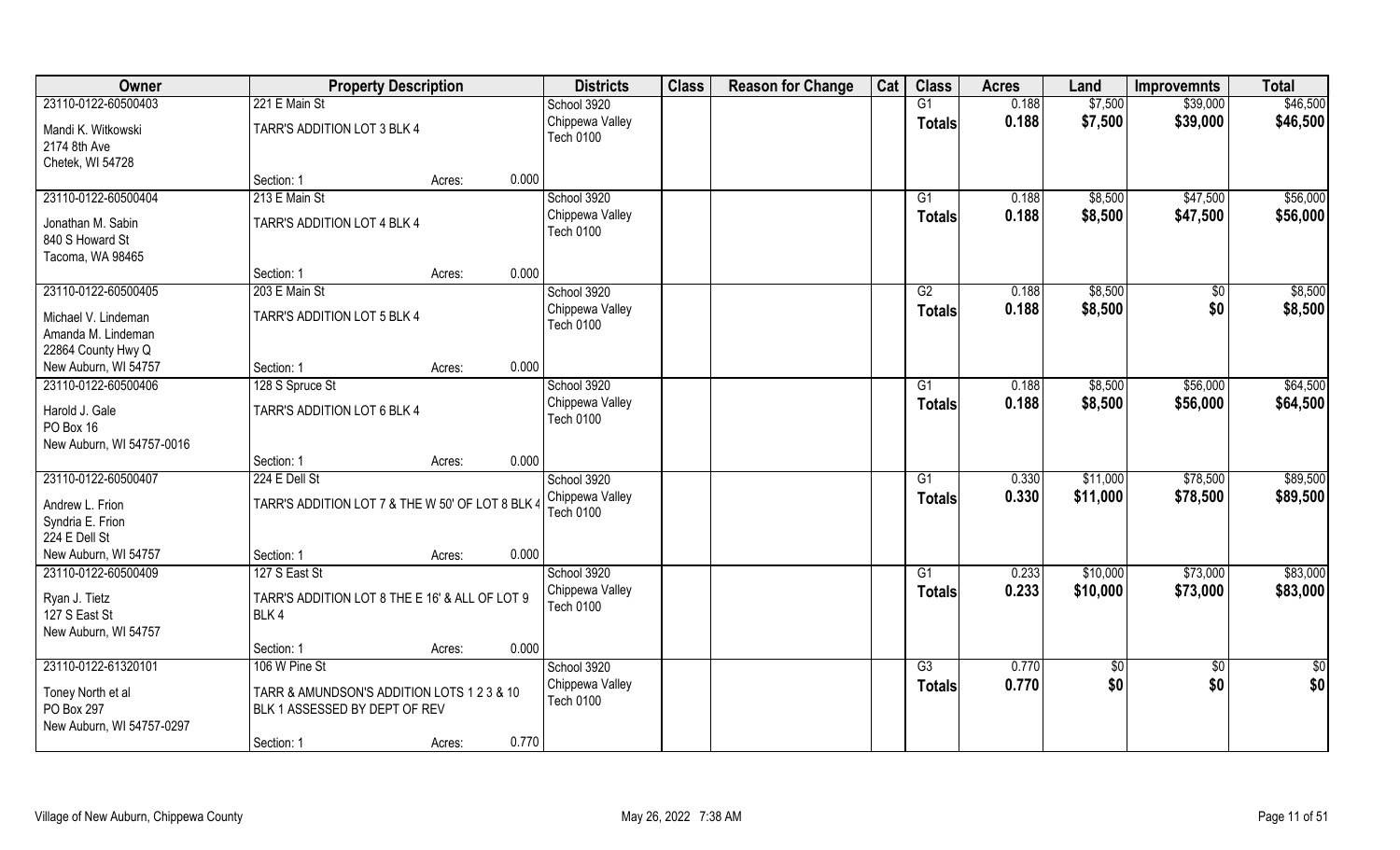| Owner                                | <b>Property Description</b>                  | <b>Districts</b>                    | <b>Class</b> | <b>Reason for Change</b> | Cat | <b>Class</b>    | <b>Acres</b> | Land     | <b>Improvemnts</b> | <b>Total</b> |
|--------------------------------------|----------------------------------------------|-------------------------------------|--------------|--------------------------|-----|-----------------|--------------|----------|--------------------|--------------|
| 23110-0122-61320104                  | 310 Old Hwy 53                               | School 3920                         |              |                          |     | G1              | 0.210        | \$5,000  | \$29,500           | \$34,500     |
| <b>Bill Hengst</b>                   | TARR & AMUNDSON'S ADDITION LOT 4 BLK 1       | Chippewa Valley                     |              |                          |     | <b>Totals</b>   | 0.210        | \$5,000  | \$29,500           | \$34,500     |
| PO Box 101                           | FORMER LOT 4 BLK 1 OF PLAT OF AUBURN         | <b>Tech 0100</b>                    |              |                          |     |                 |              |          |                    |              |
| New Auburn, WI 54757-0101            |                                              |                                     |              |                          |     |                 |              |          |                    |              |
|                                      | 0.000<br>Section: 1<br>Acres:                |                                     |              |                          |     |                 |              |          |                    |              |
| 23110-0122-61320105                  | 324 Old Hwy 53                               | School 3920                         |              |                          |     | G2              | 0.211        | \$5,000  | \$6,000            | \$11,000     |
|                                      | TARR & AMUNDSON'S ADDITION LOT 5 BLK 1       | Chippewa Valley                     |              |                          |     | <b>Totals</b>   | 0.211        | \$5,000  | \$6,000            | \$11,000     |
| Stuart C. Mount<br>3 Country Club Dr |                                              | <b>Tech 0100</b>                    |              |                          |     |                 |              |          |                    |              |
| Holiday Island, AR 72631             |                                              |                                     |              |                          |     |                 |              |          |                    |              |
|                                      | 0.000<br>Section: 1<br>Acres:                |                                     |              |                          |     |                 |              |          |                    |              |
| 23110-0122-61320106                  | 328 Old Hwy 53                               | School 3920                         |              |                          |     | G2              | 0.270        | \$8,500  | \$103,000          | \$111,500    |
|                                      |                                              | Chippewa Valley                     |              |                          |     | <b>Totals</b>   | 0.270        | \$8,500  | \$103,000          | \$111,500    |
| Sheri Eslinger                       | TARR & AMUNDSON'S ADDITION LOT 6 & THE S 24' | <b>Tech 0100</b>                    |              |                          |     |                 |              |          |                    |              |
| 1821 Charles St                      | OF LOT 7 BLK 1                               |                                     |              |                          |     |                 |              |          |                    |              |
| Eau Claire, WI 54703                 | 0.000<br>Section: 1<br>Acres:                |                                     |              |                          |     |                 |              |          |                    |              |
| 23110-0122-61320107A                 | 123 W North St                               | School 3920                         |              |                          |     | G <sub>1</sub>  | 0.207        | \$7,500  | \$70,000           | \$77,500     |
|                                      |                                              | Chippewa Valley                     |              |                          |     |                 | 0.207        | \$7,500  | \$70,000           | \$77,500     |
| Matthew J. Desforge                  | TARR & AMUNDSON'S ADDITION LOT 7 EX THE S 24 | <b>Tech 0100</b>                    |              |                          |     | <b>Totals</b>   |              |          |                    |              |
| 3749 Justin Ln Apt 3                 | BLK 1 ALSO DOC #692677 & #694179             |                                     |              |                          |     |                 |              |          |                    |              |
| Eau Claire, WI 54701                 |                                              |                                     |              |                          |     |                 |              |          |                    |              |
|                                      | 0.000<br>Section: 1<br>Acres:                |                                     |              |                          |     |                 |              |          |                    |              |
| 23110-0122-61320108                  | 337 N Central St                             | School 3920                         |              |                          |     | G1              | 0.388        | \$11,500 | \$80,500           | \$92,000     |
| Claire M. Parrish                    | TARR & AMUNDSON'S ADDITION LOTS 8 & 9 BLK 1  | Chippewa Valley<br><b>Tech 0100</b> |              |                          |     | <b>Totals</b>   | 0.388        | \$11,500 | \$80,500           | \$92,000     |
| 337 N Central St                     |                                              |                                     |              |                          |     |                 |              |          |                    |              |
| New Auburn, WI 54757                 |                                              |                                     |              |                          |     |                 |              |          |                    |              |
|                                      | 0.000<br>Section: 1<br>Acres:                |                                     |              |                          |     |                 |              |          |                    |              |
| 23110-0122-61320201A                 | 322 N Central St                             | School 3920                         |              |                          |     | G1              | 0.341        | \$10,000 | \$78,500           | \$88,500     |
| Neil M. Garfinkel                    | TARR & AMUNDSON'S ADDITION LOT 1 THE N 90'   | Chippewa Valley                     |              |                          |     | <b>Totals</b>   | 0.341        | \$10,000 | \$78,500           | \$88,500     |
| Mary K. Garfinkel                    | BLK 2 & S 1/2 VAC ALLEY PER DOC #602944      | <b>Tech 0100</b>                    |              |                          |     |                 |              |          |                    |              |
| PO Box 23                            | (PRIMARY RESIDENCE)                          |                                     |              |                          |     |                 |              |          |                    |              |
| New Auburn, WI 54757-0023            | 0.000<br>Section: 1<br>Acres:                |                                     |              |                          |     |                 |              |          |                    |              |
| 23110-0122-61320201B                 | 112 E Pine St                                | School 3920                         |              |                          |     | $\overline{G1}$ | 0.508        | \$15,000 | \$72,900           | \$87,900     |
| Mark A. Boehm                        | TARR & AMUNDSON'S ADDITION LOT 1 EX THE N 90 | Chippewa Valley                     |              |                          |     | <b>Totals</b>   | 0.508        | \$15,000 | \$72,900           | \$87,900     |
| Hope E. Boehm                        | BLK <sub>2</sub>                             | <b>Tech 0100</b>                    |              |                          |     |                 |              |          |                    |              |
| PO Box 83                            |                                              |                                     |              |                          |     |                 |              |          |                    |              |
| New Auburn, WI 54757-0083            | 0.000<br>Section: 1<br>Acres:                |                                     |              |                          |     |                 |              |          |                    |              |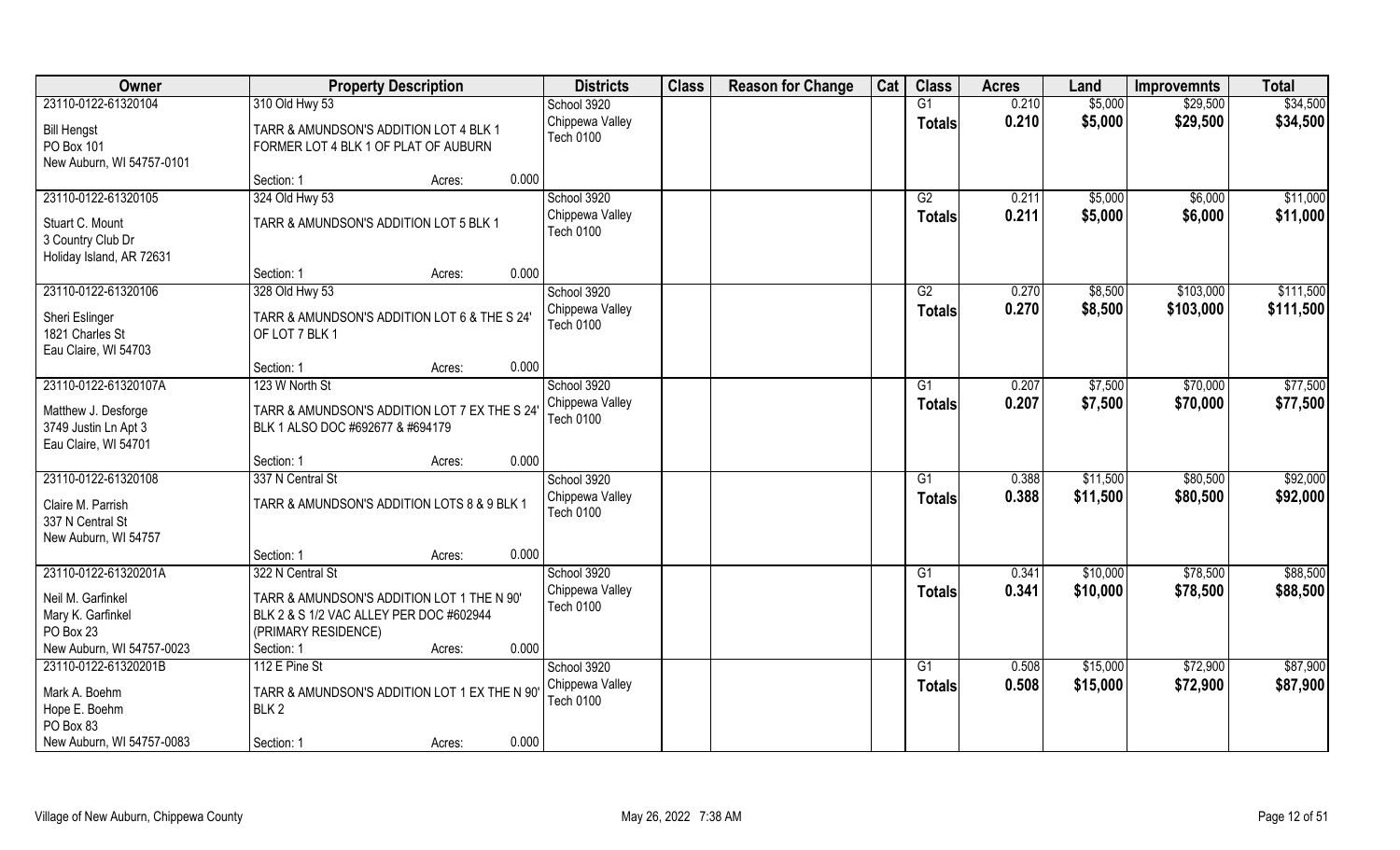| Owner                                                    | <b>Property Description</b>                    | <b>Districts</b>             | <b>Class</b> | <b>Reason for Change</b> | Cat | <b>Class</b>  | <b>Acres</b> | Land     | <b>Improvemnts</b> | <b>Total</b> |
|----------------------------------------------------------|------------------------------------------------|------------------------------|--------------|--------------------------|-----|---------------|--------------|----------|--------------------|--------------|
| 23110-0122-61320202                                      | 109 E North St                                 | School 3920                  |              |                          |     | G1            | 0.299        | \$10,000 | \$71,100           | \$81,100     |
| Bradley A. Goldsmith                                     | TARR & AMUNDSON'S ADDITION LOT 2 BLK 2 & N 1/2 | Chippewa Valley              |              |                          |     | <b>Totals</b> | 0.299        | \$10,000 | \$71,100           | \$81,100     |
| 109 E North St                                           | VAC ALLEY PER DOC #602944                      | <b>Tech 0100</b>             |              |                          |     |               |              |          |                    |              |
| New Auburn, WI 54757                                     |                                                |                              |              |                          |     |               |              |          |                    |              |
|                                                          | 0.000<br>Section: 1<br>Acres:                  |                              |              |                          |     |               |              |          |                    |              |
| 23110-0122-61320203                                      | 117 E North St                                 | School 3920                  |              |                          |     | G1            | 0.204        | \$8,500  | \$56,400           | \$64,900     |
| Isaac M. Schindler                                       | TARR & AMUNDSON'S ADDITION LOT 3 BLK 2 & N 1/2 | Chippewa Valley              |              |                          |     | <b>Totals</b> | 0.204        | \$8,500  | \$56,400           | \$64,900     |
| Marjorie J. Schindler                                    | VAC ALLEY PER DOC #602944                      | <b>Tech 0100</b>             |              |                          |     |               |              |          |                    |              |
| 3321 150th Ave                                           |                                                |                              |              |                          |     |               |              |          |                    |              |
| Bloomer, WI 54724                                        | 0.000<br>Section: 1<br>Acres:                  |                              |              |                          |     |               |              |          |                    |              |
| 23110-0122-61320301                                      | 122 E Pine St                                  | School 3920                  |              |                          |     | G1            | 0.331        | \$10,500 | \$67,000           | \$77,500     |
| Wesley A. Prince                                         | TARR & AMUNDSON'S ADDITION LOT 1 BLK 3         | Chippewa Valley              |              |                          |     | <b>Totals</b> | 0.331        | \$10,500 | \$67,000           | \$77,500     |
| 12228 220th Ave                                          |                                                | <b>Tech 0100</b>             |              |                          |     |               |              |          |                    |              |
| Bloomer, WI 54724                                        |                                                |                              |              |                          |     |               |              |          |                    |              |
|                                                          | 0.000<br>Section: 1<br>Acres:                  |                              |              |                          |     |               |              |          |                    |              |
| 23110-0122-61320302                                      | 148 E Pine St                                  | School 3920                  |              |                          |     | X4            | 0.331        | \$0      | \$0                | \$0          |
|                                                          |                                                | Chippewa Valley              |              |                          |     | <b>Totals</b> | 0.331        | \$0      | \$0                | \$0          |
| <b>Bethel Lutheran Congregation</b><br>c/o Of New Auburn | TARR & AMUNDSON'S ADDITION LOT 2 BLK 3         | <b>Tech 0100</b>             |              |                          |     |               |              |          |                    |              |
| Address Unavailable                                      |                                                |                              |              |                          |     |               |              |          |                    |              |
| Chippewa Falls, WI 54729                                 | 0.000<br>Section: 1<br>Acres:                  |                              |              |                          |     |               |              |          |                    |              |
| 23110-0122-61320401                                      | 208 E Pine St                                  | School 3920                  | G1           | Garage                   |     | G1            | 0.335        | \$10,000 | \$98,400           | \$108,400    |
|                                                          |                                                | Chippewa Valley              |              |                          |     | Totals        | 0.335        | \$10,000 | \$98,400           | \$108,400    |
| Bradley D. Lotts                                         | TARR & AMUNDSON'S ADDITION LOT 1 BLK 4         | Tech 0100                    |              |                          |     |               |              |          |                    |              |
| 208 E Pine St<br>New Auburn, WI 54757-2611               |                                                |                              |              |                          |     |               |              |          |                    |              |
|                                                          | 0.000<br>Section: 1<br>Acres:                  |                              |              |                          |     |               |              |          |                    |              |
| 23110-0122-61320402                                      | 234 E Pine St                                  | School 3920                  |              |                          |     | G1            | 0.298        | \$9,500  | \$51,000           | \$60,500     |
|                                                          |                                                | Chippewa Valley              |              |                          |     | <b>Totals</b> | 0.298        | \$9,500  | \$51,000           | \$60,500     |
| Ronald A. Amundson                                       | TARR & AMUNDSON'S ADDITION LOT 2 BLK 4         | Tech 0100                    |              |                          |     |               |              |          |                    |              |
| Stephanie Amundson                                       |                                                |                              |              |                          |     |               |              |          |                    |              |
| PO Box 111                                               |                                                |                              |              |                          |     |               |              |          |                    |              |
| New Auburn, WI 54757-0111                                | 0.000<br>Section: 1<br>Acres:                  |                              |              |                          |     |               |              |          |                    |              |
| 23110-0122-61320501                                      | 227 N East St                                  | School 3920                  |              |                          |     | G1            | 0.442        | \$12,000 | \$60,000           | \$72,000     |
| <b>Isaac Mclain</b>                                      | TARR & AMUNDSON'S ADDITION LOTS 1 & 2 BLK 5 &  | Chippewa Valley<br>Tech 0100 |              |                          |     | <b>Totals</b> | 0.442        | \$12,000 | \$60,000           | \$72,000     |
| Hannah Mclain                                            | N 1/2 OF VACATED ALLEY SINCE 1986 DOC #455289  |                              |              |                          |     |               |              |          |                    |              |
| 227 N East St                                            |                                                |                              |              |                          |     |               |              |          |                    |              |
| New Auburn, WI 54757                                     | 0.000<br>Section: 1<br>Acres:                  |                              |              |                          |     |               |              |          |                    |              |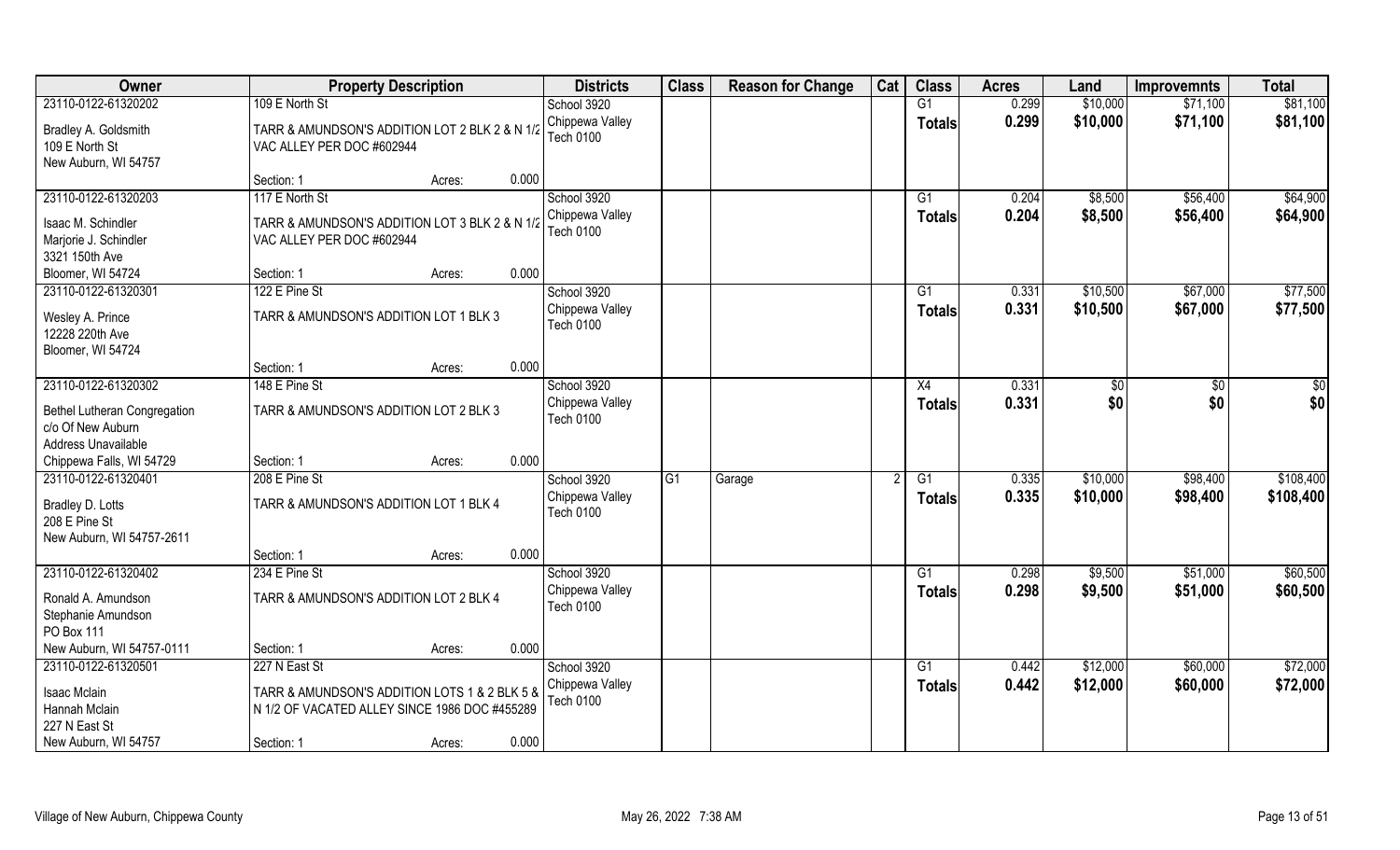| Owner                                | <b>Property Description</b>                   | <b>Districts</b> | <b>Class</b> | <b>Reason for Change</b> | Cat | <b>Class</b>    | <b>Acres</b> | Land       | <b>Improvemnts</b> | <b>Total</b>    |
|--------------------------------------|-----------------------------------------------|------------------|--------------|--------------------------|-----|-----------------|--------------|------------|--------------------|-----------------|
| 23110-0122-61320503                  | 226 Spruce St                                 | School 3920      |              |                          |     | G1              | 0.600        | \$13,500   | \$88,000           | \$101,500       |
| Derek J. Lotts                       | TARR & AMUNDSON'S ADDITION LOTS 3 4 & 5 BLK 5 | Chippewa Valley  |              |                          |     | <b>Totals</b>   | 0.600        | \$13,500   | \$88,000           | \$101,500       |
| Jillian R. Lotts                     | & N 1/2 OF VACATED ALLEY SINCE 1986 DOC       | <b>Tech 0100</b> |              |                          |     |                 |              |            |                    |                 |
| 226 N Spruce St                      | #455289                                       |                  |              |                          |     |                 |              |            |                    |                 |
| New Auburn, WI 54757                 | 0.000<br>Section: 1<br>Acres:                 |                  |              |                          |     |                 |              |            |                    |                 |
| 23110-0122-61320506                  | 208 N Spruce St                               | School 3920      |              |                          |     | G1              | 0.636        | \$13,500   | \$41,500           | \$55,000        |
|                                      |                                               | Chippewa Valley  |              |                          |     | <b>Totals</b>   | 0.636        | \$13,500   | \$41,500           | \$55,000        |
| Roxanne M. Gravunder                 | TARR & AMUNDSON'S ADDITION LOTS 6 7 & 8 BLK 5 | <b>Tech 0100</b> |              |                          |     |                 |              |            |                    |                 |
| PO Box 8                             | & VACATED ALLEY SINCE 1986 DOC #455289        |                  |              |                          |     |                 |              |            |                    |                 |
| New Auburn, WI 54757-0008            | (RENTAL)                                      |                  |              |                          |     |                 |              |            |                    |                 |
|                                      | 0.000<br>Section: 1<br>Acres:                 |                  |              |                          |     |                 |              |            |                    |                 |
| 23110-0122-61320509                  | Elm St                                        | School 3920      |              |                          |     | G1              | 0.432        | \$3,500    | $\sqrt{50}$        | \$3,500         |
| Isaac Mclain                         | TARR & AMUNDSON'S ADDITION LOTS 9 & 10 BLK 5  | Chippewa Valley  |              |                          |     | <b>Totals</b>   | 0.432        | \$3,500    | \$0                | \$3,500         |
| Hannah Mclain                        | & S 1/2 OF VACATED ALLEY SINCE 1986 DOC       | <b>Tech 0100</b> |              |                          |     |                 |              |            |                    |                 |
| 227 N East St                        | #455289                                       |                  |              |                          |     |                 |              |            |                    |                 |
| New Auburn, WI 54757                 | 0.000<br>Section: 1<br>Acres:                 |                  |              |                          |     |                 |              |            |                    |                 |
| 23110-0122-61320601                  | 221 N Spruce St                               | School 3920      |              |                          |     | G1              | 0.364        | \$9,000    | \$81,400           | \$90,400        |
| Andrew D. Neeser                     | TARR & AMUNDSON'S ADDITION LOTS 1 & 2 BLK 6   | Chippewa Valley  |              |                          |     | <b>Totals</b>   | 0.364        | \$9,000    | \$81,400           | \$90,400        |
| Shanawn A. Neeser                    |                                               | <b>Tech 0100</b> |              |                          |     |                 |              |            |                    |                 |
| 221 N Spruce St                      |                                               |                  |              |                          |     |                 |              |            |                    |                 |
| New Auburn, WI 54757                 | 0.000<br>Section: 1<br>Acres:                 |                  |              |                          |     |                 |              |            |                    |                 |
| 23110-0122-61320603                  | 131 E Pine St                                 | School 3920      | G1           | Deck and addition        |     | $\overline{G1}$ | 0.319        | \$9,000    | \$79,500           | \$88,500        |
|                                      |                                               | Chippewa Valley  |              |                          |     |                 | 0.319        | \$9,000    | \$79,500           | \$88,500        |
| Joshua J. Hoyles                     | TARR & AMUNDSON'S ADDITION LOT 3 & THE E      | <b>Tech 0100</b> |              |                          |     | <b>Totals</b>   |              |            |                    |                 |
| Stephanie Hoyles                     | 48.80' OF LOT 4 BLK 6                         |                  |              |                          |     |                 |              |            |                    |                 |
| 131 E Pine St                        |                                               |                  |              |                          |     |                 |              |            |                    |                 |
| New Auburn, WI 54757                 | 0.000<br>Section: 1<br>Acres:                 |                  |              |                          |     |                 |              |            |                    |                 |
| 23110-0122-61320606                  | 130 E Elm St                                  | School 3920      |              |                          |     | X4              | 0.364        | \$0        | $\sqrt{$0}$        | \$0             |
| Village of New Auburn                | TARR & AMUNDSON'S ADDITION LOTS 6 & 7 BLK 6   | Chippewa Valley  |              |                          |     | <b>Totals</b>   | 0.364        | \$0        | \$0                | \$0             |
| 130 E Elm St                         |                                               | <b>Tech 0100</b> |              |                          |     |                 |              |            |                    |                 |
| New Auburn, WI 54757                 |                                               |                  |              |                          |     |                 |              |            |                    |                 |
|                                      | 0.000<br>Section: 1<br>Acres:                 |                  |              |                          |     |                 |              |            |                    |                 |
| 23110-0122-61320608A                 |                                               | School 3920      |              |                          |     | $\overline{X4}$ | 0.200        | $\sqrt{6}$ | $\sqrt{$0}$        | $\overline{50}$ |
|                                      |                                               | Chippewa Valley  |              |                          |     | <b>Totals</b>   | 0.200        | \$0        | \$0                | \$0             |
| Village of New Auburn                | TARR & AMUNDSON'S ADDITION LOT 8 BLK 6.       | <b>Tech 0100</b> |              |                          |     |                 |              |            |                    |                 |
| 130 E Elm St<br>New Auburn, WI 54757 |                                               |                  |              |                          |     |                 |              |            |                    |                 |
|                                      | 0.000<br>Section: 1<br>Acres:                 |                  |              |                          |     |                 |              |            |                    |                 |
|                                      |                                               |                  |              |                          |     |                 |              |            |                    |                 |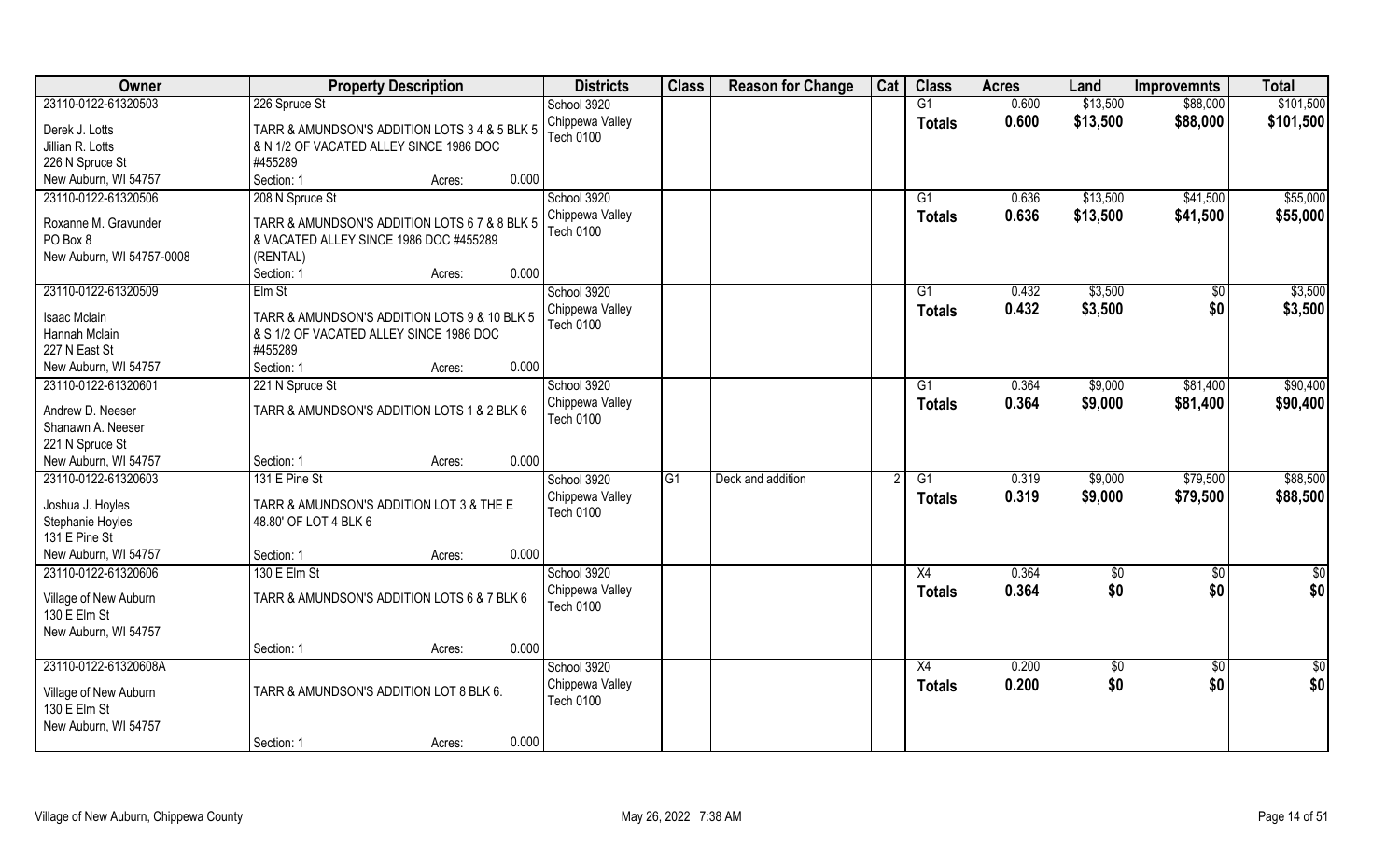| Owner                                   | <b>Property Description</b>                      | <b>Districts</b>             | <b>Class</b> | <b>Reason for Change</b> | Cat | <b>Class</b>  | <b>Acres</b> | Land            | <b>Improvemnts</b> | <b>Total</b>  |
|-----------------------------------------|--------------------------------------------------|------------------------------|--------------|--------------------------|-----|---------------|--------------|-----------------|--------------------|---------------|
| 23110-0122-61320609                     | 148 E Elm St                                     | School 3920                  |              |                          |     | G2            | 0.347        | \$11,500        | \$130,600          | \$142,100     |
| Auburn Rod & Custom LLC<br>148 E Elm St | TARR & AMUNDSON'S ADDITION LOTS 9 & 10 BLK 6.    | Chippewa Valley<br>Tech 0100 |              |                          |     | <b>Totals</b> | 0.347        | \$11,500        | \$130,600          | \$142,100     |
| New Auburn, WI 54757                    |                                                  |                              |              |                          |     |               |              |                 |                    |               |
|                                         | 0.340<br>Section: 1<br>Acres:                    |                              |              |                          |     |               |              |                 |                    |               |
| 23110-0122-6227OL01A                    | 231 E North St                                   | School 3920                  |              |                          |     | G1            | 0.240        | \$8,500         | \$67,500           | \$76,000      |
| Wesley A. Prince                        | ASSESSORS OUTLOT PLAT OUTLOT 1 THE N 1/2 IN      | Chippewa Valley              |              |                          |     | <b>Totals</b> | 0.240        | \$8,500         | \$67,500           | \$76,000      |
| Christina Prince                        | NWNW (PCL 158' E-W X 66' N-S) THE W 15' IS       | <b>Tech 0100</b>             |              |                          |     |               |              |                 |                    |               |
| 12228 220th Ave                         | SUBJECT TO EASEMENT FOR THE S 1/2 LC             |                              |              |                          |     |               |              |                 |                    |               |
| Bloomer, WI 54724                       | 0.240<br>Section: 1<br>Acres:                    |                              |              |                          |     |               |              |                 |                    |               |
| 23110-0122-6227OL01B                    | 329 N East St                                    | School 3920                  |              |                          |     | G1            | 0.240        | \$8,000         | \$70,900           | \$78,900      |
|                                         |                                                  | Chippewa Valley              |              |                          |     | <b>Totals</b> | 0.240        | \$8,000         | \$70,900           | \$78,900      |
| Shelby Mueller                          | ASSESSORS OUTLOT PLAT OUTLOT 1 THE S 1/2         | <b>Tech 0100</b>             |              |                          |     |               |              |                 |                    |               |
| Chistopher Mueller                      | (PCL 158' E-W X 66' N-S IN NWNW)                 |                              |              |                          |     |               |              |                 |                    |               |
| 329 N East St                           |                                                  |                              |              |                          |     |               |              |                 |                    |               |
| New Auburn, WI 54757                    | 0.240<br>Section: 1<br>Acres:                    |                              |              |                          |     |               |              |                 |                    |               |
| 23110-0122-6227OL02                     | 317 N East St                                    | School 3920                  |              |                          |     | G1            | 0.700        | \$12,000        | \$73,200           | \$85,200      |
| Michael Theesfeld                       | ASSESSORS OUTLOT PLAT OUTLOT 2 (NW NW PCL        | Chippewa Valley              |              |                          |     | <b>Totals</b> | 0.700        | \$12,000        | \$73,200           | \$85,200      |
| Leah Theesfeld                          | BEG 10 RDS S OF NE COR; W 16 RDS, S 8 RDS, E 16  | <b>Tech 0100</b>             |              |                          |     |               |              |                 |                    |               |
| 317 N East St                           | RDS, N 8 RDS TO POB.)                            |                              |              |                          |     |               |              |                 |                    |               |
| New Auburn, WI 54757                    | 0.700<br>Section: 1<br>Acres:                    |                              |              |                          |     |               |              |                 |                    |               |
| 23110-0122-6227OL03                     | 219 E North St                                   | School 3920                  |              |                          |     | G1            | 0.220        | \$7,500         | \$68,000           | \$75,500      |
|                                         |                                                  | Chippewa Valley              |              |                          |     | <b>Totals</b> | 0.220        | \$7,500         | \$68,000           | \$75,500      |
| Christopher Y. Vold et al               | ASSESSORS OUTLOT PLAT OUTLOT 3 IN NW NW          | <b>Tech 0100</b>             |              |                          |     |               |              |                 |                    |               |
| c/o Clyde Brekken                       | (PCL 73' E-W X 132' N-S) LC W/CLYDE BREKKEN      |                              |              |                          |     |               |              |                 |                    |               |
| 117 29th St                             |                                                  |                              |              |                          |     |               |              |                 |                    |               |
| New Auburn, WI 54757                    | 0.220<br>Section: 1<br>Acres:                    |                              |              |                          |     |               |              |                 |                    |               |
| 23110-0122-6227OL04A                    | 327 N Spruce St                                  | School 3920                  |              |                          |     | X4            | 0.750        | $\frac{6}{5}$   | $\sqrt{6}$         | $\frac{1}{2}$ |
| Housing Authority of New Auburn         | ASSESSORS OUTLOT PLAT OUTLOT 4 IN NW NW EX       | Chippewa Valley              |              |                          |     | <b>Totals</b> | 0.750        | \$0             | \$0                | \$0           |
| Address Unavailable                     | THE E 120', EX 66' FOR SPRUCE ST & EX THE W 120' | Tech 0100                    |              |                          |     |               |              |                 |                    |               |
| Chippewa Falls, WI 54729                | (PCL 123' E-W X 264' N-S)                        |                              |              |                          |     |               |              |                 |                    |               |
|                                         | 0.750<br>Section: 1<br>Acres:                    |                              |              |                          |     |               |              |                 |                    |               |
| 23110-0122-6227OL04B                    |                                                  | School 3920                  |              |                          |     | X4            | 0.360        | $\overline{50}$ | $\overline{60}$    | \$0           |
|                                         |                                                  | Chippewa Valley              |              |                          |     | <b>Totals</b> | 0.360        | \$0             | \$0                | \$0           |
| Bethel Lutheran Church                  | ASSESSORS OUTLOT PLAT PRT OUTLOT 4 IN NW         | <b>Tech 0100</b>             |              |                          |     |               |              |                 |                    |               |
| 148 E Pine St                           | NW PCL BEG 918' E OF NW COR; E 120', S 264', W   |                              |              |                          |     |               |              |                 |                    |               |
| New Auburn, WI 54757                    | 120', N 264' TO POB. EX THE N 132'               |                              |              |                          |     |               |              |                 |                    |               |
|                                         | 0.360<br>Section: 1<br>Acres:                    |                              |              |                          |     |               |              |                 |                    |               |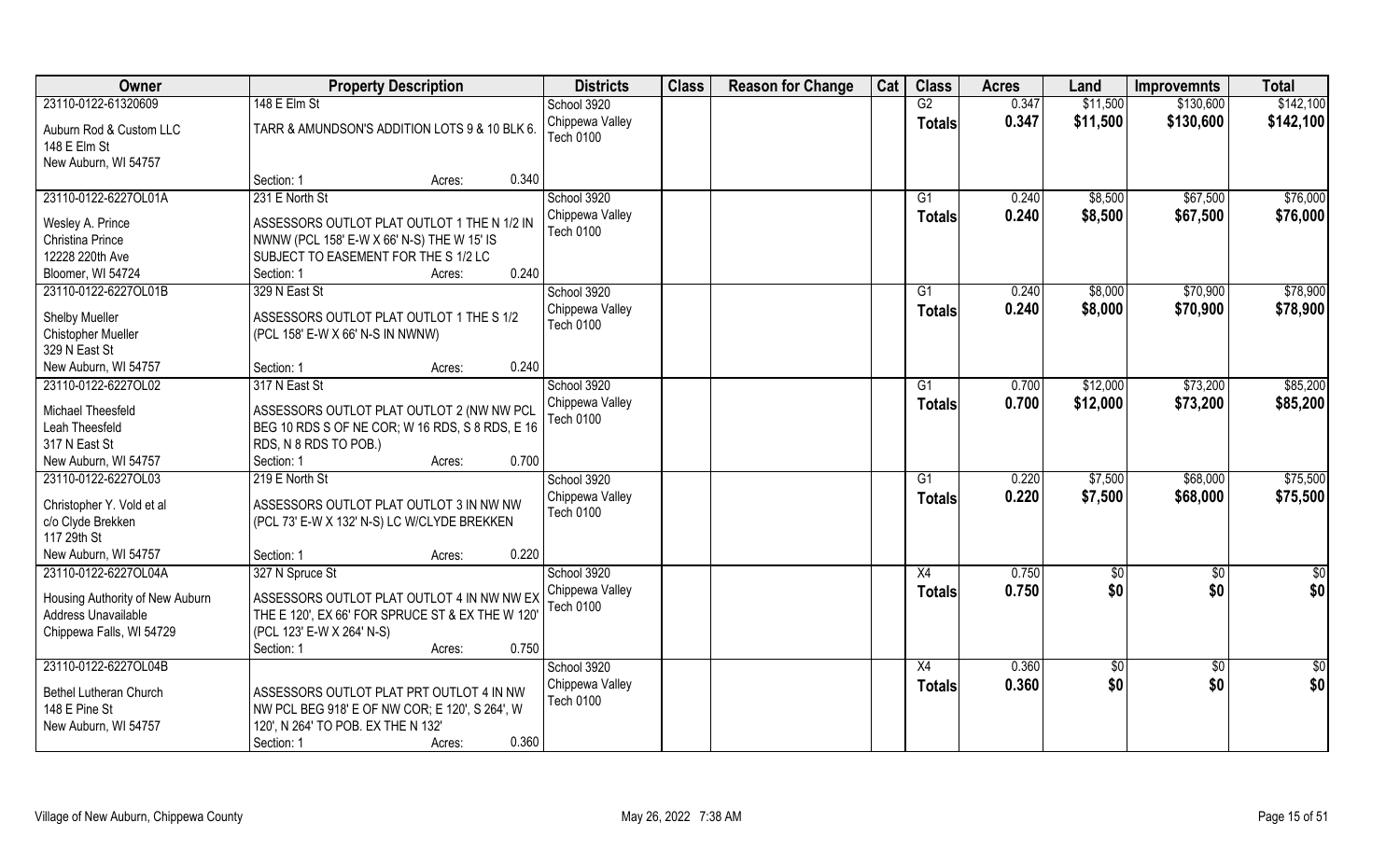| Owner                    | <b>Property Description</b>                           | <b>Districts</b>             | <b>Class</b> | <b>Reason for Change</b> | Cat | <b>Class</b>    | <b>Acres</b> | Land     | <b>Improvemnts</b> | <b>Total</b> |
|--------------------------|-------------------------------------------------------|------------------------------|--------------|--------------------------|-----|-----------------|--------------|----------|--------------------|--------------|
| 23110-0122-6227OL04C     | 332 N Spruce St                                       | School 3920                  |              |                          |     | G1              | 0.360        | \$9,500  | \$78,000           | \$87,500     |
| Karla M. Moschkau        | ASSESSOR'S OUTLOT PLAT PRT OUTLOT 4 IN NW             | Chippewa Valley              |              |                          |     | <b>Totals</b>   | 0.360        | \$9,500  | \$78,000           | \$87,500     |
| 332 N Spruce St          | NW PCL BEG 918' E OF NW COR; E 120', S 132', W        | Tech 0100                    |              |                          |     |                 |              |          |                    |              |
| New Auburn, WI 54757     | 120', N 132' TO POB.                                  |                              |              |                          |     |                 |              |          |                    |              |
|                          | 0.360<br>Section: 1<br>Acres:                         |                              |              |                          |     |                 |              |          |                    |              |
| 23110-0122-6227OL04D     | 135 E North St                                        | School 3920                  |              |                          |     | G1              | 0.730        | \$15,000 | \$62,500           | \$77,500     |
|                          |                                                       | Chippewa Valley              |              |                          |     | <b>Totals</b>   | 0.730        | \$15,000 | \$62,500           | \$77,500     |
| Alyssa R. Herman         | ASSESSORS OUTLOT PLAT PRT OUTLOT 4 IN NW              | <b>Tech 0100</b>             |              |                          |     |                 |              |          |                    |              |
| 135 E North St           | NW PCL BEG 608' E OF NW COR; E 120', S 264', W 12     |                              |              |                          |     |                 |              |          |                    |              |
| New Auburn, WI 54757     | N 264' TO POB.                                        |                              |              |                          |     |                 |              |          |                    |              |
|                          | 0.730<br>Section: 1<br>Acres:                         |                              |              |                          |     |                 |              |          |                    |              |
| 23110-0122-6227OL04E     | Spruce St                                             | School 3920                  |              |                          |     | X4              | 0.400        | \$0      | $\sqrt{50}$        | \$0          |
| Village of New Auburn    | ASSESSORS OUTLOT PLAT PRT OUTLOT 4 IN NW              | Chippewa Valley              |              |                          |     | <b>Totals</b>   | 0.400        | \$0      | \$0                | \$0          |
| 130 E Elm St             | NW PCL 66' WIDE FOR SPRUCE ST                         | <b>Tech 0100</b>             |              |                          |     |                 |              |          |                    |              |
| New Auburn, WI 54757     |                                                       |                              |              |                          |     |                 |              |          |                    |              |
|                          | 0.400<br>Section: 1<br>Acres:                         |                              |              |                          |     |                 |              |          |                    |              |
| 23110-0122-6227OL05      | 125 E North St                                        | School 3920                  |              |                          |     | G1              | 0.400        | \$7,500  | \$39,900           | \$47,400     |
|                          |                                                       |                              |              |                          |     |                 |              |          |                    |              |
| Leonard D. Davis         | ASSESSORS OUTLOT PLAT OUTLOT 5 IN NW NW               | Chippewa Valley<br>Tech 0100 |              |                          |     | <b>Totals</b>   | 0.400        | \$7,500  | \$39,900           | \$47,400     |
| c/o Peggy Bishop         | (PCL BEG 32 RDS 14' E OF NW COR; E 4 RDS, S 16        |                              |              |                          |     |                 |              |          |                    |              |
| 6327 S Kettle Rd         | RDS, W 4 RDS, N 16 RDS TO POB)                        |                              |              |                          |     |                 |              |          |                    |              |
| Beloit, WI 53511         | 0.400<br>Section: 1<br>Acres:                         |                              |              |                          |     |                 |              |          |                    |              |
| 23110-0122-6227OL06      | 146 W Dell St                                         | School 3920                  |              |                          |     | G1              | 1.000        | \$12,000 | \$74,500           | \$86,500     |
|                          |                                                       | Chippewa Valley              |              |                          |     | <b>Totals</b>   | 1.000        | \$12,000 | \$74,500           | \$86,500     |
| Barry D. Hoff            | ASSESSORS OUTLOT PLAT OUTLOT 6 (PCL IN NW             | <b>Tech 0100</b>             |              |                          |     |                 |              |          |                    |              |
| Audrey L. Hoff           | NW OF SEC 1 & IN NE NE OF SEC 2 LYING SW OF RF        |                              |              |                          |     |                 |              |          |                    |              |
| 107 25 St                | $R/W$ )                                               |                              |              |                          |     |                 |              |          |                    |              |
| New Auburn, WI 54757     | Section: 1<br>1.000<br>Acres:                         |                              |              |                          |     |                 |              |          |                    |              |
| 23110-0122-6227OL07      | 121 E Main St                                         | School 3920                  |              |                          |     | $\overline{G1}$ | 0.280        | \$7,500  | \$67,500           | \$75,000     |
| Laverne D. Schreiner     | ASSESSORS OUTLOT PLAT OUTLOT 7 IN NW NW               | Chippewa Valley              |              |                          |     | <b>Totals</b>   | 0.280        | \$7,500  | \$67,500           | \$75,000     |
| Carol J. Schreiner       | PCL BEG 73' W OF NW COR LOT 4 BLK 3 TARR'S            | Tech 0100                    |              |                          |     |                 |              |          |                    |              |
| 11994 111th Ave          | ADD; W 92', S 132', E 92', N 132' TO POB. (INC PRT    |                              |              |                          |     |                 |              |          |                    |              |
| Chippewa Falls, WI 54729 | 0.280<br>Section: 1<br>Acres:                         |                              |              |                          |     |                 |              |          |                    |              |
| 23110-0122-6227OL08A     | 131 E Main St                                         | School 3920                  |              |                          |     | G1              | 0.070        | \$3,000  | \$70,000           | \$73,000     |
|                          |                                                       | Chippewa Valley              |              |                          |     | <b>Totals</b>   | 0.070        | \$3,000  | \$70,000           | \$73,000     |
| Hammel Homes, LLC        | ASSESSORS OUTLOT PLAT PRT OUTLOT 8 IN NW              | <b>Tech 0100</b>             |              |                          |     |                 |              |          |                    |              |
| 12799 24th Ave           | NW PCL BEG @ NW COR LOT 4 BLK 3 TARRS ADD; S          |                              |              |                          |     |                 |              |          |                    |              |
| Chippewa Falls, WI 54729 | 124', W 24', N 124', E 24' TO POB. (INC PRT LOT 5 BLK |                              |              |                          |     |                 |              |          |                    |              |
|                          | 0.070<br>Section: 1<br>Acres:                         |                              |              |                          |     |                 |              |          |                    |              |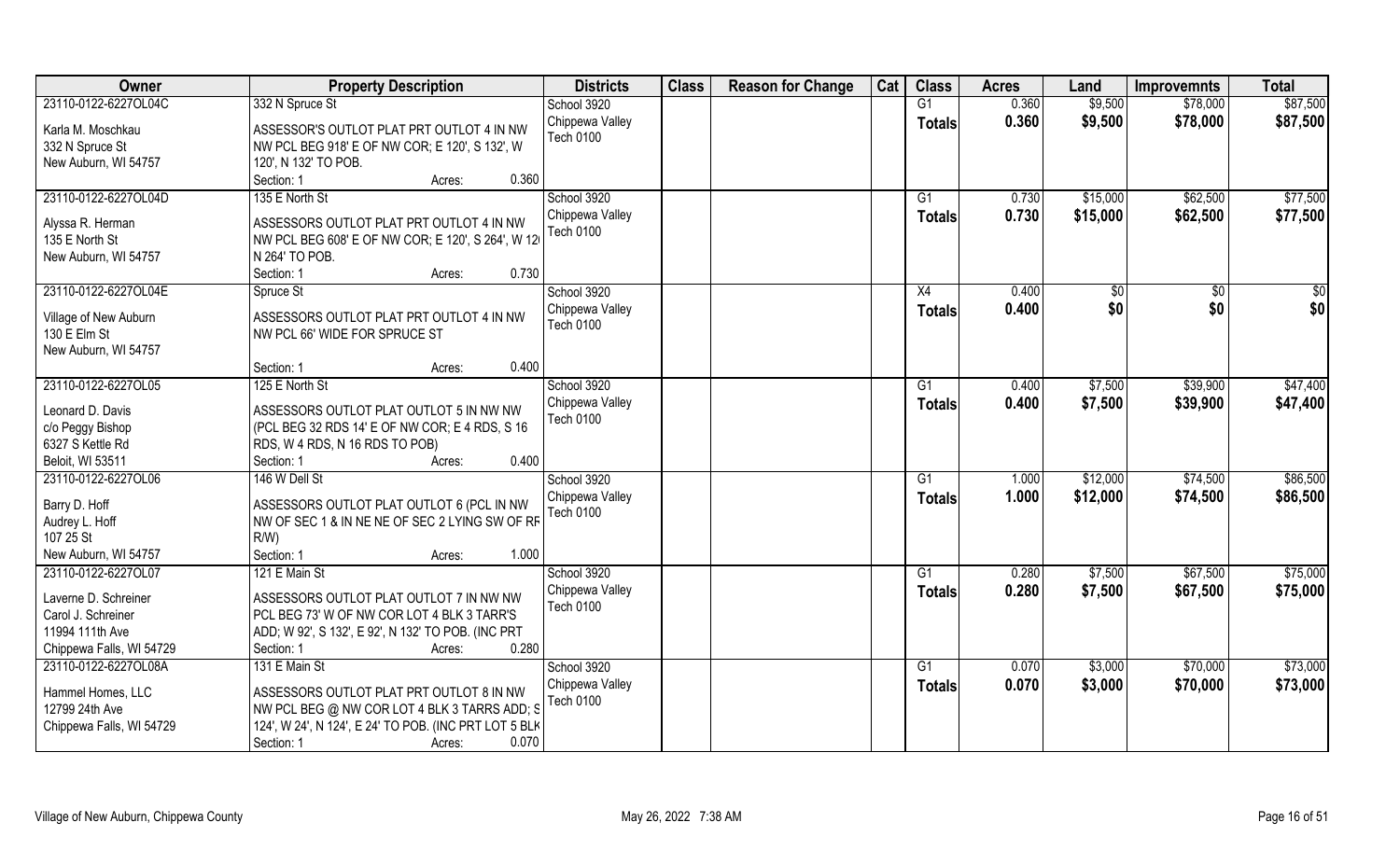| \$5,000<br>23110-0122-6227OL08B<br>121 E Main St<br>G1<br>0.140<br>\$2,500<br>\$2,500<br>School 3920<br>Chippewa Valley<br>0.140<br>\$2,500<br>\$2,500<br><b>Totals</b><br>Laverne D. Schreiner<br>ASSESSORS OUTLOT PLAT PRT OUTLOT 8 IN NW<br><b>Tech 0100</b><br>Carol J. Schreiner<br>NW PCL BEG 24' W OF NW COR LOT 4 BLK 3 TARR'S<br>11994 111th Ave<br>ADD; S 124', W 49', N 124', E 49' TO POB & 49' X 8' OF<br>Chippewa Falls, WI 54729<br>0.140<br>Section: 1<br>Acres:<br>23110-0122-6227OL10<br>School 3920<br>128 E Dell St<br>0.390<br>\$9,000<br>\$59,000<br>G <sub>1</sub><br>Chippewa Valley<br>0.390<br>\$9,000<br>\$59,000<br>Totals<br>James Holden<br>ASSESSORS OUTLOT PLAT OUTLOT 10 IN NW NW<br>Tech 0100<br>Marie Holden<br>(PCL BEG ON N LN DELL ST 29'5" E OF SE COR LOT<br>PO Box 26<br>4 BLK 5 PLAT OF AUBURN; N 132', E 111'7", S 8', E 24'<br>New Auburn, WI 54757-0026<br>0.390<br>Section: 1<br>Acres:<br>23110-0122-6227OL11<br>School 3920<br>\$7,500<br>\$62,000<br>136 E Dell St<br>G1<br>0.200<br>Chippewa Valley<br>0.200<br>\$7,500<br>\$62,000<br><b>Totals</b><br>Robert W. Lemmons IV<br>ASSESSORS OUTLOT PLAT PRT OUTLOT 11 IN NW<br><b>Tech 0100</b><br>Andrea Lemmons<br>NW THE W 70' X 124' N-S ( PRIMARY RESIDENCE)<br>PO Box 203<br>0.200<br>New Auburn, WI 54757-0203<br>Section: 1<br>Acres:<br>23110-0122-6227OL13<br>214 E Dell St<br>School 3920<br>\$7,500<br>\$58,000<br>G1<br>0.200<br>Chippewa Valley<br>0.200<br>\$7,500<br>\$58,000<br><b>Totals</b> | Owner         | <b>Property Description</b>                | <b>Districts</b> | <b>Class</b> | <b>Reason for Change</b> | Cat | <b>Class</b> | <b>Acres</b> | Land | <b>Improvemnts</b> | <b>Total</b> |
|----------------------------------------------------------------------------------------------------------------------------------------------------------------------------------------------------------------------------------------------------------------------------------------------------------------------------------------------------------------------------------------------------------------------------------------------------------------------------------------------------------------------------------------------------------------------------------------------------------------------------------------------------------------------------------------------------------------------------------------------------------------------------------------------------------------------------------------------------------------------------------------------------------------------------------------------------------------------------------------------------------------------------------------------------------------------------------------------------------------------------------------------------------------------------------------------------------------------------------------------------------------------------------------------------------------------------------------------------------------------------------------------------------------------------------------------------------------------------------------------------------------|---------------|--------------------------------------------|------------------|--------------|--------------------------|-----|--------------|--------------|------|--------------------|--------------|
|                                                                                                                                                                                                                                                                                                                                                                                                                                                                                                                                                                                                                                                                                                                                                                                                                                                                                                                                                                                                                                                                                                                                                                                                                                                                                                                                                                                                                                                                                                                |               |                                            |                  |              |                          |     |              |              |      |                    |              |
| \$68,000                                                                                                                                                                                                                                                                                                                                                                                                                                                                                                                                                                                                                                                                                                                                                                                                                                                                                                                                                                                                                                                                                                                                                                                                                                                                                                                                                                                                                                                                                                       |               |                                            |                  |              |                          |     |              |              |      |                    | \$5,000      |
|                                                                                                                                                                                                                                                                                                                                                                                                                                                                                                                                                                                                                                                                                                                                                                                                                                                                                                                                                                                                                                                                                                                                                                                                                                                                                                                                                                                                                                                                                                                |               |                                            |                  |              |                          |     |              |              |      |                    |              |
|                                                                                                                                                                                                                                                                                                                                                                                                                                                                                                                                                                                                                                                                                                                                                                                                                                                                                                                                                                                                                                                                                                                                                                                                                                                                                                                                                                                                                                                                                                                |               |                                            |                  |              |                          |     |              |              |      |                    |              |
|                                                                                                                                                                                                                                                                                                                                                                                                                                                                                                                                                                                                                                                                                                                                                                                                                                                                                                                                                                                                                                                                                                                                                                                                                                                                                                                                                                                                                                                                                                                |               |                                            |                  |              |                          |     |              |              |      |                    |              |
| \$68,000<br>\$69,500<br>\$69,500<br>\$65,500<br>\$65,500                                                                                                                                                                                                                                                                                                                                                                                                                                                                                                                                                                                                                                                                                                                                                                                                                                                                                                                                                                                                                                                                                                                                                                                                                                                                                                                                                                                                                                                       |               |                                            |                  |              |                          |     |              |              |      |                    |              |
|                                                                                                                                                                                                                                                                                                                                                                                                                                                                                                                                                                                                                                                                                                                                                                                                                                                                                                                                                                                                                                                                                                                                                                                                                                                                                                                                                                                                                                                                                                                |               |                                            |                  |              |                          |     |              |              |      |                    |              |
|                                                                                                                                                                                                                                                                                                                                                                                                                                                                                                                                                                                                                                                                                                                                                                                                                                                                                                                                                                                                                                                                                                                                                                                                                                                                                                                                                                                                                                                                                                                |               |                                            |                  |              |                          |     |              |              |      |                    |              |
|                                                                                                                                                                                                                                                                                                                                                                                                                                                                                                                                                                                                                                                                                                                                                                                                                                                                                                                                                                                                                                                                                                                                                                                                                                                                                                                                                                                                                                                                                                                |               |                                            |                  |              |                          |     |              |              |      |                    |              |
|                                                                                                                                                                                                                                                                                                                                                                                                                                                                                                                                                                                                                                                                                                                                                                                                                                                                                                                                                                                                                                                                                                                                                                                                                                                                                                                                                                                                                                                                                                                |               |                                            |                  |              |                          |     |              |              |      |                    |              |
|                                                                                                                                                                                                                                                                                                                                                                                                                                                                                                                                                                                                                                                                                                                                                                                                                                                                                                                                                                                                                                                                                                                                                                                                                                                                                                                                                                                                                                                                                                                |               |                                            |                  |              |                          |     |              |              |      |                    |              |
|                                                                                                                                                                                                                                                                                                                                                                                                                                                                                                                                                                                                                                                                                                                                                                                                                                                                                                                                                                                                                                                                                                                                                                                                                                                                                                                                                                                                                                                                                                                |               |                                            |                  |              |                          |     |              |              |      |                    |              |
|                                                                                                                                                                                                                                                                                                                                                                                                                                                                                                                                                                                                                                                                                                                                                                                                                                                                                                                                                                                                                                                                                                                                                                                                                                                                                                                                                                                                                                                                                                                |               |                                            |                  |              |                          |     |              |              |      |                    |              |
|                                                                                                                                                                                                                                                                                                                                                                                                                                                                                                                                                                                                                                                                                                                                                                                                                                                                                                                                                                                                                                                                                                                                                                                                                                                                                                                                                                                                                                                                                                                |               |                                            |                  |              |                          |     |              |              |      |                    |              |
|                                                                                                                                                                                                                                                                                                                                                                                                                                                                                                                                                                                                                                                                                                                                                                                                                                                                                                                                                                                                                                                                                                                                                                                                                                                                                                                                                                                                                                                                                                                |               |                                            |                  |              |                          |     |              |              |      |                    |              |
|                                                                                                                                                                                                                                                                                                                                                                                                                                                                                                                                                                                                                                                                                                                                                                                                                                                                                                                                                                                                                                                                                                                                                                                                                                                                                                                                                                                                                                                                                                                |               |                                            |                  |              |                          |     |              |              |      |                    |              |
|                                                                                                                                                                                                                                                                                                                                                                                                                                                                                                                                                                                                                                                                                                                                                                                                                                                                                                                                                                                                                                                                                                                                                                                                                                                                                                                                                                                                                                                                                                                |               |                                            |                  |              |                          |     |              |              |      |                    |              |
|                                                                                                                                                                                                                                                                                                                                                                                                                                                                                                                                                                                                                                                                                                                                                                                                                                                                                                                                                                                                                                                                                                                                                                                                                                                                                                                                                                                                                                                                                                                |               |                                            |                  |              |                          |     |              |              |      |                    |              |
| Tech 0100                                                                                                                                                                                                                                                                                                                                                                                                                                                                                                                                                                                                                                                                                                                                                                                                                                                                                                                                                                                                                                                                                                                                                                                                                                                                                                                                                                                                                                                                                                      | Lara I. Olson | ASSESSORS OUTLOT PLAT OUTLOT 13 (PCL 66' X |                  |              |                          |     |              |              |      |                    |              |
| 132' LYING BET LOTS 6 & 7 BLK 4 TARR'S ADD IN NW<br>214 E Dell St                                                                                                                                                                                                                                                                                                                                                                                                                                                                                                                                                                                                                                                                                                                                                                                                                                                                                                                                                                                                                                                                                                                                                                                                                                                                                                                                                                                                                                              |               |                                            |                  |              |                          |     |              |              |      |                    |              |
| New Auburn, WI 54757<br>NW)                                                                                                                                                                                                                                                                                                                                                                                                                                                                                                                                                                                                                                                                                                                                                                                                                                                                                                                                                                                                                                                                                                                                                                                                                                                                                                                                                                                                                                                                                    |               |                                            |                  |              |                          |     |              |              |      |                    |              |
| 0.200<br>Section: 1<br>Acres:                                                                                                                                                                                                                                                                                                                                                                                                                                                                                                                                                                                                                                                                                                                                                                                                                                                                                                                                                                                                                                                                                                                                                                                                                                                                                                                                                                                                                                                                                  |               |                                            |                  |              |                          |     |              |              |      |                    |              |
| \$123,300<br>School 3920<br>0.202<br>\$116,300<br>23110-0123-60490101<br>209 S East St<br>G1<br>\$7,000                                                                                                                                                                                                                                                                                                                                                                                                                                                                                                                                                                                                                                                                                                                                                                                                                                                                                                                                                                                                                                                                                                                                                                                                                                                                                                                                                                                                        |               |                                            |                  |              |                          |     |              |              |      |                    |              |
| 0.202<br>\$7,000<br>\$116,300<br>Chippewa Valley<br>\$123,300<br>Totals<br>CARTWRIGHT & CUMMINGS ADD LOT 1 BLK 1<br>Daniel D. Schick                                                                                                                                                                                                                                                                                                                                                                                                                                                                                                                                                                                                                                                                                                                                                                                                                                                                                                                                                                                                                                                                                                                                                                                                                                                                                                                                                                           |               |                                            |                  |              |                          |     |              |              |      |                    |              |
| Tech 0100<br>Linda M. Schneider                                                                                                                                                                                                                                                                                                                                                                                                                                                                                                                                                                                                                                                                                                                                                                                                                                                                                                                                                                                                                                                                                                                                                                                                                                                                                                                                                                                                                                                                                |               |                                            |                  |              |                          |     |              |              |      |                    |              |
| 209 S East St                                                                                                                                                                                                                                                                                                                                                                                                                                                                                                                                                                                                                                                                                                                                                                                                                                                                                                                                                                                                                                                                                                                                                                                                                                                                                                                                                                                                                                                                                                  |               |                                            |                  |              |                          |     |              |              |      |                    |              |
| New Auburn, WI 54757<br>0.000<br>Section: 1<br>Acres:                                                                                                                                                                                                                                                                                                                                                                                                                                                                                                                                                                                                                                                                                                                                                                                                                                                                                                                                                                                                                                                                                                                                                                                                                                                                                                                                                                                                                                                          |               |                                            |                  |              |                          |     |              |              |      |                    |              |
| \$73,000<br>23110-0123-60490102<br>School 3920<br>G1<br>\$8,000<br>\$65,000<br>227 E Dell St<br>0.223                                                                                                                                                                                                                                                                                                                                                                                                                                                                                                                                                                                                                                                                                                                                                                                                                                                                                                                                                                                                                                                                                                                                                                                                                                                                                                                                                                                                          |               |                                            |                  |              |                          |     |              |              |      |                    |              |
| Chippewa Valley<br>0.223<br>\$8,000<br>\$65,000<br>\$73,000<br><b>Totals</b>                                                                                                                                                                                                                                                                                                                                                                                                                                                                                                                                                                                                                                                                                                                                                                                                                                                                                                                                                                                                                                                                                                                                                                                                                                                                                                                                                                                                                                   |               |                                            |                  |              |                          |     |              |              |      |                    |              |
| Steven E. Shilts Jr<br>CARTWRIGHT & CUMMINGS ADD LOT 2 & THE E 3/1<br>Tech 0100                                                                                                                                                                                                                                                                                                                                                                                                                                                                                                                                                                                                                                                                                                                                                                                                                                                                                                                                                                                                                                                                                                                                                                                                                                                                                                                                                                                                                                |               |                                            |                  |              |                          |     |              |              |      |                    |              |
| 227 E Dell St<br>OF LOT 3 BLK 1 ALSO V812 P823 & ALSO DOC                                                                                                                                                                                                                                                                                                                                                                                                                                                                                                                                                                                                                                                                                                                                                                                                                                                                                                                                                                                                                                                                                                                                                                                                                                                                                                                                                                                                                                                      |               |                                            |                  |              |                          |     |              |              |      |                    |              |
| New Auburn, WI 54757<br>#675111 & #675112                                                                                                                                                                                                                                                                                                                                                                                                                                                                                                                                                                                                                                                                                                                                                                                                                                                                                                                                                                                                                                                                                                                                                                                                                                                                                                                                                                                                                                                                      |               |                                            |                  |              |                          |     |              |              |      |                    |              |
| 0.000<br>Section: 1<br>Acres:                                                                                                                                                                                                                                                                                                                                                                                                                                                                                                                                                                                                                                                                                                                                                                                                                                                                                                                                                                                                                                                                                                                                                                                                                                                                                                                                                                                                                                                                                  |               |                                            |                  |              |                          |     |              |              |      |                    |              |
| \$62,600<br>\$71,100<br>23110-0123-60490103<br>217 E Dell St<br>School 3920<br>0.334<br>\$8,500<br>G1                                                                                                                                                                                                                                                                                                                                                                                                                                                                                                                                                                                                                                                                                                                                                                                                                                                                                                                                                                                                                                                                                                                                                                                                                                                                                                                                                                                                          |               |                                            |                  |              |                          |     |              |              |      |                    |              |
| 0.334<br>Chippewa Valley<br>\$8,500<br>\$62,600<br>\$71,100<br><b>Totals</b><br>CARTWRIGHT & CUMMINGS ADD LOT 3 THE W 7/10<br>Timothy E. Baalrud                                                                                                                                                                                                                                                                                                                                                                                                                                                                                                                                                                                                                                                                                                                                                                                                                                                                                                                                                                                                                                                                                                                                                                                                                                                                                                                                                               |               |                                            |                  |              |                          |     |              |              |      |                    |              |
| Tech 0100<br>217 E Dell St<br>& THE E 51'8" OF LOT 4 BLK 1 & PCL IN SW NW BEG                                                                                                                                                                                                                                                                                                                                                                                                                                                                                                                                                                                                                                                                                                                                                                                                                                                                                                                                                                                                                                                                                                                                                                                                                                                                                                                                                                                                                                  |               |                                            |                  |              |                          |     |              |              |      |                    |              |
| New Auburn, WI 54757<br>14'4" E OF SW COR LOT 4 BLK 1 C&C ADD; E 98', S                                                                                                                                                                                                                                                                                                                                                                                                                                                                                                                                                                                                                                                                                                                                                                                                                                                                                                                                                                                                                                                                                                                                                                                                                                                                                                                                                                                                                                        |               |                                            |                  |              |                          |     |              |              |      |                    |              |
| 0.000<br>Section: 1<br>Acres:                                                                                                                                                                                                                                                                                                                                                                                                                                                                                                                                                                                                                                                                                                                                                                                                                                                                                                                                                                                                                                                                                                                                                                                                                                                                                                                                                                                                                                                                                  |               |                                            |                  |              |                          |     |              |              |      |                    |              |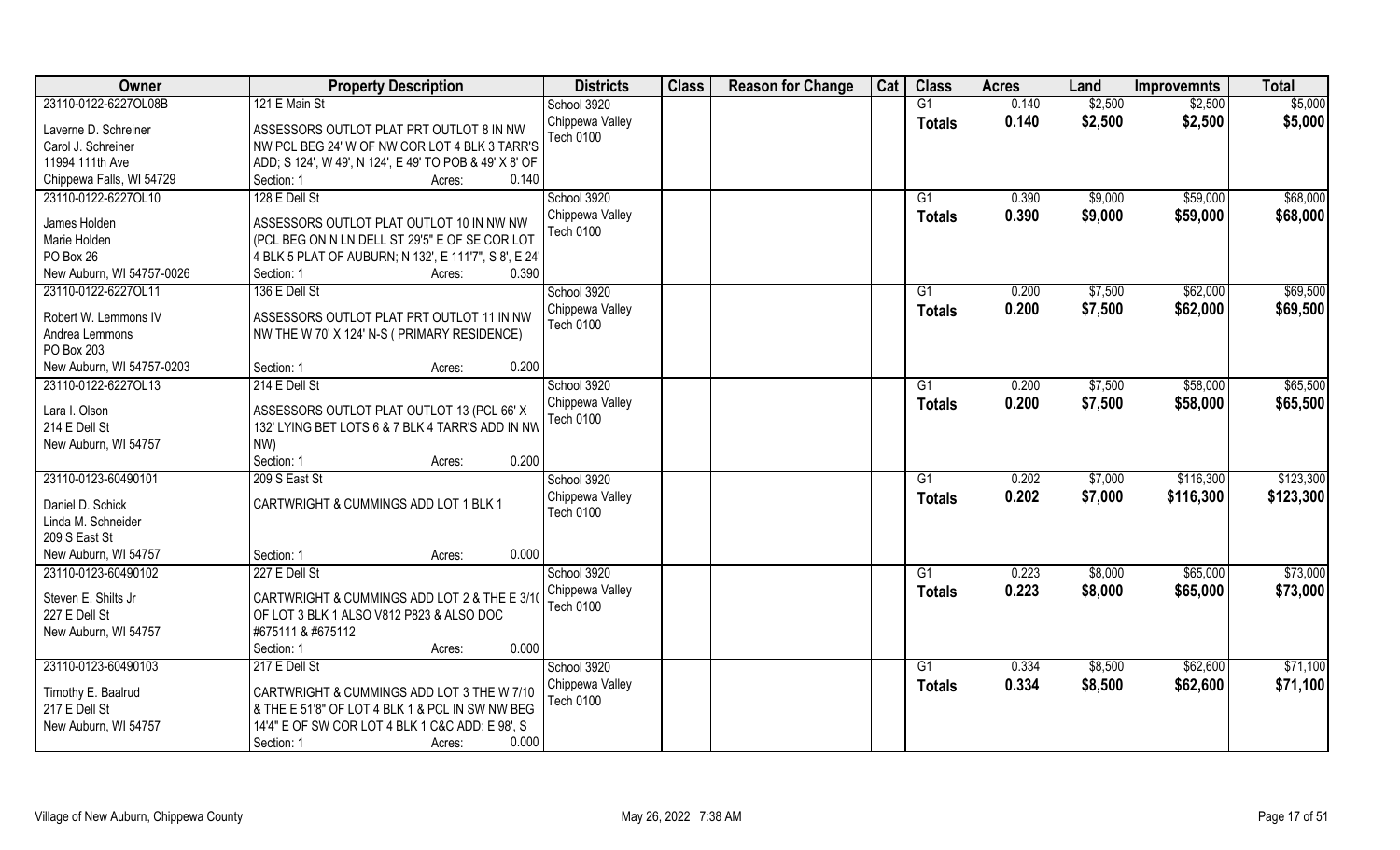| Owner                                       | <b>Property Description</b>                                                             | <b>Districts</b> | <b>Class</b> | <b>Reason for Change</b> | Cat  | <b>Class</b>   | <b>Acres</b> | Land     | <b>Improvemnts</b> | <b>Total</b> |
|---------------------------------------------|-----------------------------------------------------------------------------------------|------------------|--------------|--------------------------|------|----------------|--------------|----------|--------------------|--------------|
| 23110-0123-60490105                         | 205 E Dell St                                                                           | School 3920      |              |                          |      | G1             | 0.208        | \$8,500  | \$58,400           | \$66,900     |
| Glen K. Stowe                               | CARTWRIGHT & CUMMINGS ADD LOT 4 THE W 14'4"                                             | Chippewa Valley  |              |                          |      | <b>Totals</b>  | 0.208        | \$8,500  | \$58,400           | \$66,900     |
| PO Box 62                                   | & ALL OF LOT 5 BLK 1                                                                    | <b>Tech 0100</b> |              |                          |      |                |              |          |                    |              |
| New Auburn, WI 54757                        |                                                                                         |                  |              |                          |      |                |              |          |                    |              |
|                                             | 0.000<br>Section: 1<br>Acres:                                                           |                  |              |                          |      |                |              |          |                    |              |
| 23110-0123-60490201                         | 151 E Dell St                                                                           | School 3920      |              |                          |      | G <sub>1</sub> | 0.342        | \$9,500  | \$47,000           | \$56,500     |
| Susan Lussenden                             | CARTWRIGHT & CUMMINGS ADD LOTS 1 & 2 BLK 2                                              | Chippewa Valley  |              |                          |      | Totals         | 0.342        | \$9,500  | \$47,000           | \$56,500     |
| 108 Kensington Ln                           |                                                                                         | <b>Tech 0100</b> |              |                          |      |                |              |          |                    |              |
| Waunakee, WI 53597                          |                                                                                         |                  |              |                          |      |                |              |          |                    |              |
|                                             | 0.000<br>Section: 1<br>Acres:                                                           |                  |              |                          |      |                |              |          |                    |              |
| 23110-0123-60490203                         | 131 E Dell St                                                                           | School 3920      |              |                          |      | G1             | 0.342        | \$9,500  | \$55,500           | \$65,000     |
| <b>Matthew Seibert</b>                      | CARTWRIGHT & CUMMINGS ADD LOTS 3 & 4 BLK 2                                              | Chippewa Valley  |              |                          |      | <b>Totals</b>  | 0.342        | \$9,500  | \$55,500           | \$65,000     |
| 131 E Dell St                               |                                                                                         | <b>Tech 0100</b> |              |                          |      |                |              |          |                    |              |
| New Auburn, WI 54757                        |                                                                                         |                  |              |                          |      |                |              |          |                    |              |
|                                             | 0.000<br>Section: 1<br>Acres:                                                           |                  |              |                          |      |                |              |          |                    |              |
| 23110-0123-60490205                         | 119 E Dell St                                                                           | School 3920      |              |                          |      | G1             | 0.342        | \$9,500  | \$69,000           | \$78,500     |
| Katie Elaine Pant                           | CARTWRIGHT & CUMMINGS ADD LOTS 5 & 6 BLK 2                                              | Chippewa Valley  |              |                          |      | <b>Totals</b>  | 0.342        | \$9,500  | \$69,000           | \$78,500     |
| 119 E Dell St                               |                                                                                         | <b>Tech 0100</b> |              |                          |      |                |              |          |                    |              |
| New Auburn, WI 54757                        |                                                                                         |                  |              |                          |      |                |              |          |                    |              |
|                                             | 0.000<br>Section: 1<br>Acres:                                                           |                  |              |                          |      |                |              |          |                    |              |
| 23110-0123-60490207                         | 109 E Dell St                                                                           | School 3920      |              |                          |      | G1             | 0.249        | \$9,000  | \$56,500           | \$65,500     |
|                                             |                                                                                         | Chippewa Valley  |              |                          |      | Totals         | 0.249        | \$9,000  | \$56,500           | \$65,500     |
| Dave J. Weldon<br>Cheryl A. Weldon          | CARTWRIGHT & CUMMINGS ADD LOT 7 & LOT 8<br>LYING E OF CTY HWY SS BLK 2                  | <b>Tech 0100</b> |              |                          |      |                |              |          |                    |              |
| 109 E Dell St                               |                                                                                         |                  |              |                          |      |                |              |          |                    |              |
| New Auburn, WI 54757                        | 0.000<br>Section: 1<br>Acres:                                                           |                  |              |                          |      |                |              |          |                    |              |
| 23110-0123-6227OL14                         | County Rd SS                                                                            | School 3920      | G4           | Ag use land              | $-5$ | G4             | 11.000       | \$1,500  | \$0                | \$1,500      |
|                                             |                                                                                         | Chippewa Valley  |              |                          |      | <b>Totals</b>  | 11.000       | \$1,500  | \$0                | \$1,500      |
| <b>Goodremote Enterprises</b><br>PO Box 133 | ASSESSORS OUTLOT PLAT OUTLOT 14 (SW NW<br>LYING W OF RR R/W)                            | <b>Tech 0100</b> |              |                          |      |                |              |          |                    |              |
| New Auburn, WI 54757                        |                                                                                         |                  |              |                          |      |                |              |          |                    |              |
|                                             | 11.000<br>Section: 1<br>Acres:                                                          |                  |              |                          |      |                |              |          |                    |              |
| 23110-0123-6227OL15A                        | 222 S Old 53 St                                                                         | School 3920      |              |                          |      | G1             | 1.620        | \$20,000 | \$148,000          | \$168,000    |
|                                             |                                                                                         | Chippewa Valley  |              |                          |      | <b>Totals</b>  | 1.620        | \$20,000 | \$148,000          | \$168,000    |
| Michael T. Channing                         | ASSESSORS OUTLOT PLAT OUTLOT 15 EX CSM                                                  | <b>Tech 0100</b> |              |                          |      |                |              |          |                    |              |
| Steven Channing<br>PO Box 3                 | #1532 (PCL LYING S OF BLK 2 CARTWRIGHT &<br>CUMMINGS ADD, E OF RR R/W & N OF PARK ST IN |                  |              |                          |      |                |              |          |                    |              |
|                                             | 1.620                                                                                   |                  |              |                          |      |                |              |          |                    |              |
| New Auburn, WI 54757                        | Section: 1<br>Acres:                                                                    |                  |              |                          |      |                |              |          |                    |              |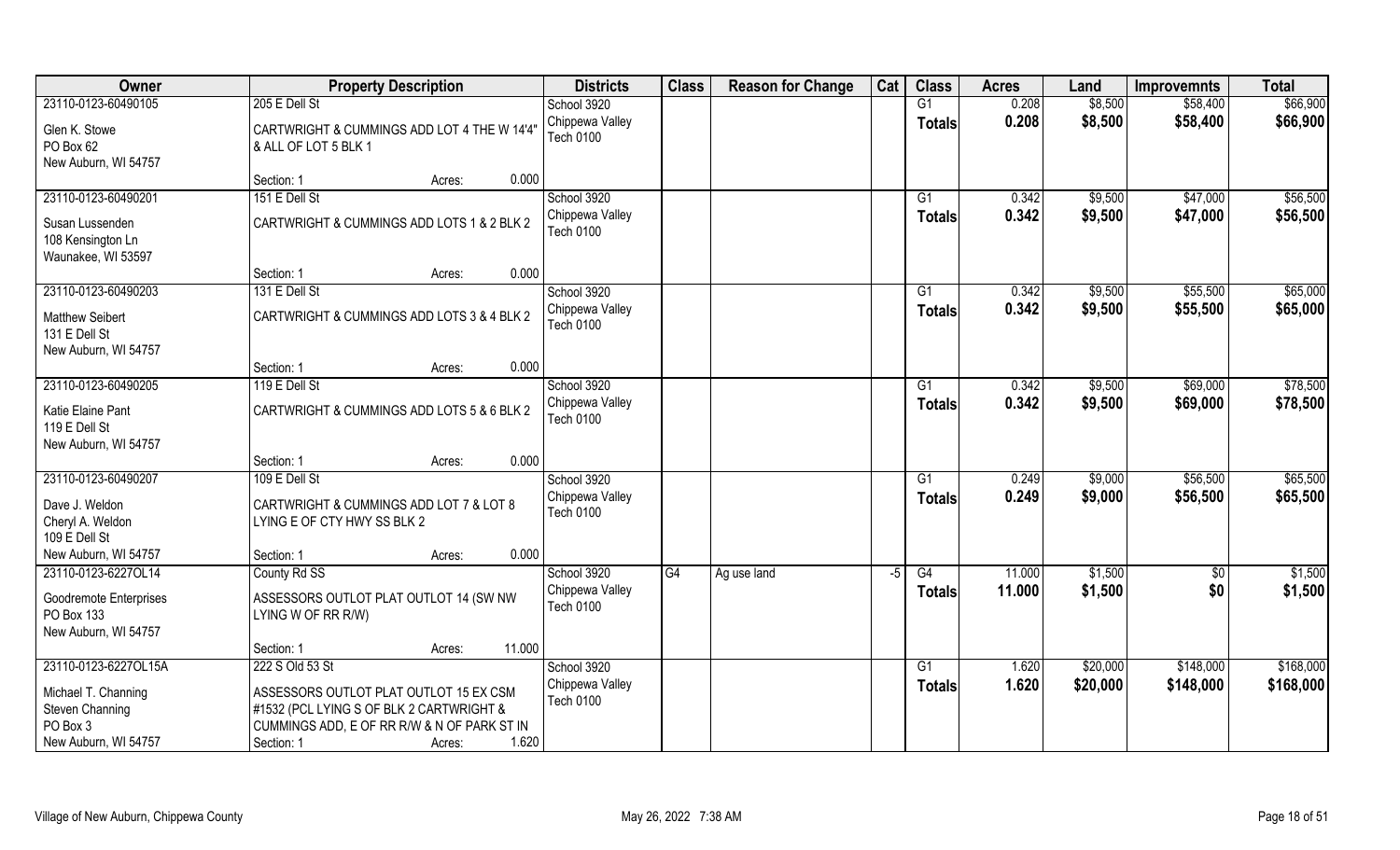| Owner                     | <b>Property Description</b>                           | <b>Districts</b>                    | <b>Class</b> | <b>Reason for Change</b> | Cat | <b>Class</b>    | <b>Acres</b> | Land     | <b>Improvemnts</b> | <b>Total</b> |
|---------------------------|-------------------------------------------------------|-------------------------------------|--------------|--------------------------|-----|-----------------|--------------|----------|--------------------|--------------|
| 23110-0123-6227OL15B      |                                                       | School 3920                         |              |                          |     | X4              | 1.201        | \$0      | \$0                | \$0          |
| Village of New Auburn     | ASSESSORS OUTLOT PLAT PRT OUTLOT 15 & 16              | Chippewa Valley                     |              |                          |     | <b>Totals</b>   | 1.201        | \$0      | \$0                | \$0          |
| 130 E Elm St              | THE S 66' AS DESCRIBED IN REGISTER OF DEEDS           | Tech 0100                           |              |                          |     |                 |              |          |                    |              |
| New Auburn, WI 54757      | OFFICE FOR PARK STREET                                |                                     |              |                          |     |                 |              |          |                    |              |
|                           | Section: 1<br>0.000<br>Acres:                         |                                     |              |                          |     |                 |              |          |                    |              |
| 23110-0123-6227OL16A      | 217 S Spruce St                                       | School 3920                         |              |                          |     | G <sub>1</sub>  | 0.310        | \$7,500  | \$41,000           | \$48,500     |
|                           |                                                       | Chippewa Valley                     |              |                          |     | <b>Totals</b>   | 0.310        | \$7,500  | \$41,000           | \$48,500     |
| David L. Calkins          | ASSESSORS OUTLOT PLAT PRT OUTLOT 16 & 25 IN           | Tech 0100                           |              |                          |     |                 |              |          |                    |              |
| Sandra K. Calkins         | SW NW PCL BEG 2 RDS W OF SW COR OF BLK 1 C &          |                                     |              |                          |     |                 |              |          |                    |              |
| PO Box 125                | C ADD; W 205', S 4 RDS, E 205', N 4 RDS TO POB.       |                                     |              |                          |     |                 |              |          |                    |              |
| New Auburn, WI 54757-0125 | 0.310<br>Section: 1<br>Acres:                         |                                     |              |                          |     |                 |              |          |                    |              |
| 23110-0123-6227OL16C      | 235 S East St                                         | School 3920                         |              |                          |     | G1              | 0.340        | \$12,000 | \$94,000           | \$106,000    |
| Karen K. Klingenberg      | ASSESSORS OUTLOT PLAT PRT OUTLOT 16 IN SW             | Chippewa Valley                     |              |                          |     | <b>Totals</b>   | 0.340        | \$12,000 | \$94,000           | \$106,000    |
| Arthur R. Klingenberg     | NW PCL BEG 8 RDS S OF SE COR BLK 1 C & C ADD;         | Tech 0100                           |              |                          |     |                 |              |          |                    |              |
| 235 S East St             | W 151.5', S 6 RDS, E 151.5', N 6 RDS TO POB.          |                                     |              |                          |     |                 |              |          |                    |              |
| New Auburn, WI 54757      | 0.340<br>Section: 1<br>Acres:                         |                                     |              |                          |     |                 |              |          |                    |              |
| 23110-0123-6227OL16D      | 235 S East St                                         | School 3920                         |              |                          |     | G1              | 0.340        | \$7,500  | \$2,500            | \$10,000     |
|                           |                                                       | Chippewa Valley                     |              |                          |     |                 | 0.340        |          |                    |              |
| Karen K. Klingenberg      | ASSESSORS OUTLOT PLAT PRT OUTLOT 16 IN SW             | Tech 0100                           |              |                          |     | <b>Totals</b>   |              | \$7,500  | \$2,500            | \$10,000     |
| Arthur R. Klingenberg     | NW PCL BEG 14 RDS S OF SE COR BLK 1 C & C ADD         |                                     |              |                          |     |                 |              |          |                    |              |
| 235 S East St             | W 151.5', S 6 RDS, E 151.5', N 6 RDS TO POB.          |                                     |              |                          |     |                 |              |          |                    |              |
| New Auburn, WI 54757      | 0.340<br>Section: 1<br>Acres:                         |                                     |              |                          |     |                 |              |          |                    |              |
| 23110-0123-6227OL16F      | 214 E Park St                                         | School 3920                         |              |                          |     | G1              | 0.680        | \$13,500 | \$49,700           | \$63,200     |
| Michael C. Steinmetz      | ASSESSORS OUTLOT PLAT PRT OUTLOT 16 IN SW             | Chippewa Valley                     |              |                          |     | <b>Totals</b>   | 0.680        | \$13,500 | \$49,700           | \$63,200     |
| 214 E Park St             | NW PCL BEG 476' S OF NE COR; S 91.08', W 251.5', N    | <b>Tech 0100</b>                    |              |                          |     |                 |              |          |                    |              |
| New Auburn, WI 54757      | 126.08', E 67', S 35', E 184.5' TO POB.               |                                     |              |                          |     |                 |              |          |                    |              |
|                           | Section: 1<br>0.680<br>Acres:                         |                                     |              |                          |     |                 |              |          |                    |              |
| 23110-0123-6227OL17       | 205 E Dell St                                         | School 3920                         |              |                          |     | $\overline{G1}$ | 0.200        | \$4,500  | \$15,500           | \$20,000     |
|                           |                                                       |                                     |              |                          |     |                 |              |          |                    |              |
| Glen K. Stowe             | ASSESSORS OUTLOT PLAT OUTLOT 17 IN SW NW              | Chippewa Valley<br><b>Tech 0100</b> |              |                          |     | <b>Totals</b>   | 0.200        | \$4,500  | \$15,500           | \$20,000     |
| PO Box 62                 | (PCL BEG @ SW COR BLK 1 C & C ADD; S 66', E           |                                     |              |                          |     |                 |              |          |                    |              |
| New Auburn, WI 54757      | 178.5', N 33', W 98.5', N 33', W 80' TO POB) (GARAGE) |                                     |              |                          |     |                 |              |          |                    |              |
|                           | 0.200<br>Section: 1<br>Acres:                         |                                     |              |                          |     |                 |              |          |                    |              |
| 23110-0123-6227OL18       | 221 S East St                                         | School 3920                         |              |                          |     | G1              | 0.340        | \$12,000 | \$74,700           | \$86,700     |
|                           |                                                       | Chippewa Valley                     |              |                          |     | <b>Totals</b>   | 0.340        | \$12,000 | \$74,700           | \$86,700     |
| Kyle R. Wright            | ASSESSORS OUTLOT PLAT PRT OUTLOT 16 & 18 IN           | <b>Tech 0100</b>                    |              |                          |     |                 |              |          |                    |              |
| 221 S East St             | SW NW PCL BEG 33' S OF SE COR BLK 1 C & C ADD;        |                                     |              |                          |     |                 |              |          |                    |              |
| New Auburn, WI 54757      | S 99', W 151.5', N 99', E 151.5' TO POB.              |                                     |              |                          |     |                 |              |          |                    |              |
|                           | 0.340<br>Section: 1<br>Acres:                         |                                     |              |                          |     |                 |              |          |                    |              |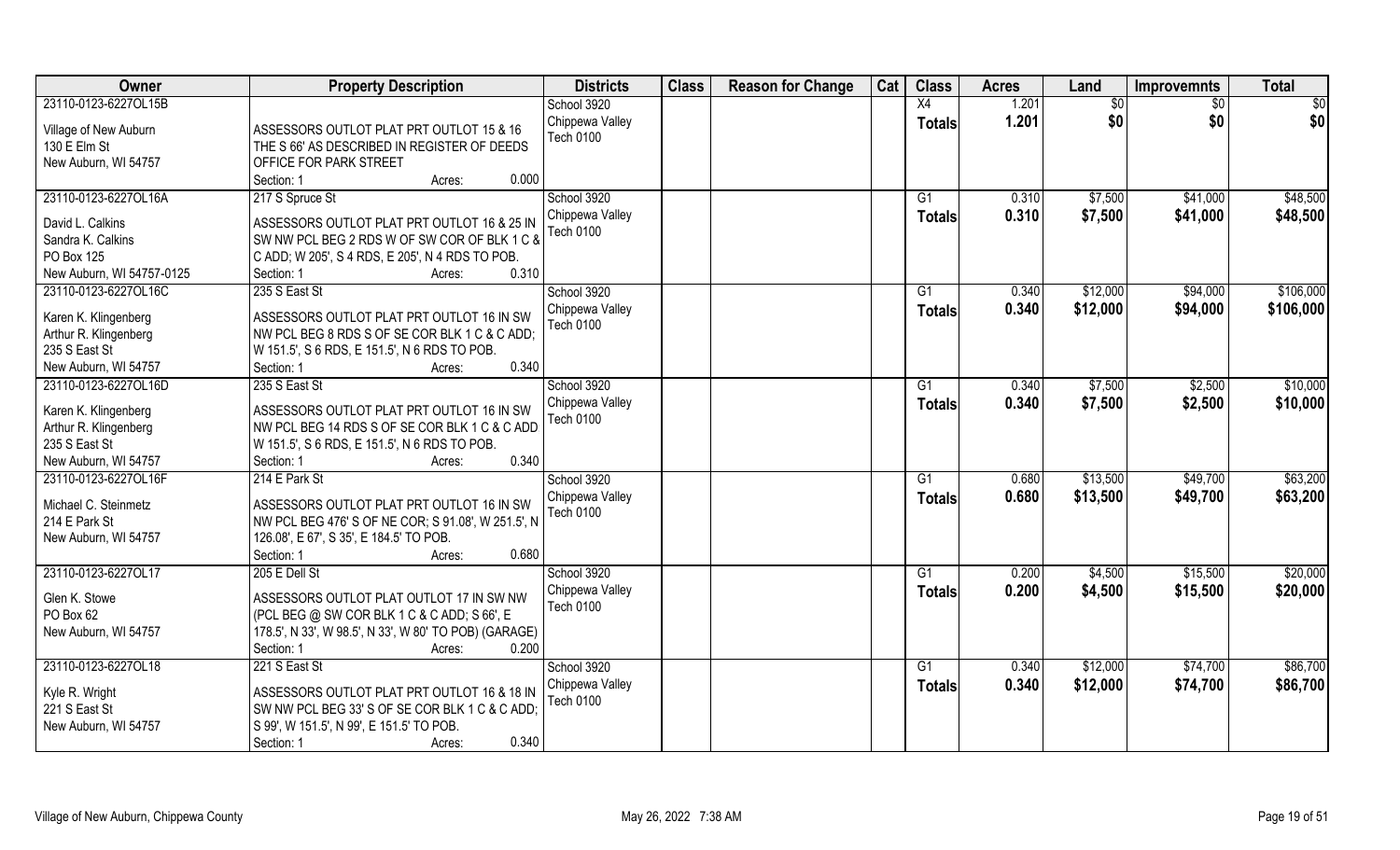| Owner                                            | <b>Property Description</b>                   | <b>Districts</b>             | <b>Class</b> | <b>Reason for Change</b> | Cat | <b>Class</b>   | <b>Acres</b> | Land     | <b>Improvemnts</b> | <b>Total</b> |
|--------------------------------------------------|-----------------------------------------------|------------------------------|--------------|--------------------------|-----|----------------|--------------|----------|--------------------|--------------|
| 23110-0123-6227OL18A                             | 209 S East St                                 | School 3920                  |              |                          |     | G1             | 0.110        | \$2,500  | \$15,000           | \$17,500     |
| Daniel D. Schick                                 | ASSESSORS OUTLOT PLAT PRT OUTLOT 18 IN SW     | Chippewa Valley<br>Tech 0100 |              |                          |     | <b>Totals</b>  | 0.110        | \$2,500  | \$15,000           | \$17,500     |
| Linda M. Schneider                               | NW PCL BEG @ SE COR LOT 1 BLK 1 CARTWRIGHT    |                              |              |                          |     |                |              |          |                    |              |
| 209 S East St                                    | & CUMMINGS ADD S 2 RDS, W 151.5', N 2 RDS, E  |                              |              |                          |     |                |              |          |                    |              |
| New Auburn, WI 54757                             | 0.110<br>Section: 1<br>Acres:                 |                              |              |                          |     |                |              |          |                    |              |
| 23110-0123-6227OL19B                             | Park St                                       | School 3920                  |              |                          |     | X4             | 3.388        | \$0      | \$0                | \$0          |
|                                                  | ASSESSORS OUTLOT PLAT OUTLOT 19 IN SW NW      | Chippewa Valley              |              |                          |     | Totals         | 3.388        | \$0      | \$0                | \$0          |
| Village of New Auburn Village Park<br>PO Box 100 | THE N 230'                                    | <b>Tech 0100</b>             |              |                          |     |                |              |          |                    |              |
| New Auburn, WI 54757-0100                        |                                               |                              |              |                          |     |                |              |          |                    |              |
|                                                  | 0.000<br>Section: 1<br>Acres:                 |                              |              |                          |     |                |              |          |                    |              |
| 23110-0123-70015001                              | E Park St                                     | School 3920                  |              |                          |     | G1             | 0.250        | \$10,000 | \$0                | \$10,000     |
|                                                  |                                               | Chippewa Valley              |              |                          |     | <b>Totals</b>  | 0.250        | \$10,000 | \$0                | \$10,000     |
| Glenna Miller                                    | ASSESSORS OUTLOT PLAT PRT OUTLOT 16 IN SW     | <b>Tech 0100</b>             |              |                          |     |                |              |          |                    |              |
| c/o Robert V. Miller                             | NW LOT 1 OF CERT SUR MAP #15 V1 P15 (PCL      |                              |              |                          |     |                |              |          |                    |              |
| 148 E Park St                                    | LYING N OF PARK ST) DOC #357283 LIFE ESTATE   |                              |              |                          |     |                |              |          |                    |              |
| New Auburn, WI 54757                             | 0.250<br>Section: 1<br>Acres:                 |                              |              |                          |     |                |              |          |                    |              |
| 23110-0123-70015002                              | 148 E Park St                                 | School 3920                  |              |                          |     | G <sub>1</sub> | 0.250        | \$10,000 | \$69,500           | \$79,500     |
| Glenna Miller                                    | ASSESSORS OUTLOT PLAT PRT OUTLOT 16 IN SW     | Chippewa Valley              |              |                          |     | <b>Totals</b>  | 0.250        | \$10,000 | \$69,500           | \$79,500     |
| c/o Robert V. Miller                             | NW LOT 2 OF CERT SUR MAP #15 V1 P15 (PCL      | <b>Tech 0100</b>             |              |                          |     |                |              |          |                    |              |
| 148 E Park St                                    | LYING N OF PARK ST) DOC #357283 LIFE ESTATE   |                              |              |                          |     |                |              |          |                    |              |
| New Auburn, WI 54757                             | 0.250<br>Section: 1<br>Acres:                 |                              |              |                          |     |                |              |          |                    |              |
| 23110-0123-70015003                              | 158 E Park St                                 | School 3920                  |              |                          |     | G1             | 0.250        | \$10,000 | \$72,500           | \$82,500     |
|                                                  |                                               | Chippewa Valley              |              |                          |     | <b>Totals</b>  | 0.250        | \$10,000 | \$72,500           | \$82,500     |
| Verlyn J. Motzer                                 | ASSESSORS OUTLOT PLAT PRT OUTLOT 16 IN SW     | <b>Tech 0100</b>             |              |                          |     |                |              |          |                    |              |
| Kathleen Motzer                                  | NW LOT 3 OF CERT SUR MAP #15 V1 P15 (PCL      |                              |              |                          |     |                |              |          |                    |              |
| 158 E Park St                                    | LYING N OF PARK ST) DOC #357283               |                              |              |                          |     |                |              |          |                    |              |
| New Auburn, WI 54757                             | 0.250<br>Section: 1<br>Acres:                 |                              |              |                          |     |                |              |          |                    |              |
| 23110-0123-70015004                              | 200 E Park St                                 | School 3920                  |              |                          |     | G1             | 0.250        | \$10,000 | \$90,000           | \$100,000    |
| Tina M. Frederick                                | ASSESSORS OUTLOT PLAT PRT OUTLOT 16 IN SW     | Chippewa Valley              |              |                          |     | <b>Totals</b>  | 0.250        | \$10,000 | \$90,000           | \$100,000    |
| 200 E Park St                                    | NW LOT 4 OF CERT SUR MAP #15 V1 P15 (PCL      | <b>Tech 0100</b>             |              |                          |     |                |              |          |                    |              |
| New Auburn, WI 54757                             | LYING N OF PARK ST) DOC #357283               |                              |              |                          |     |                |              |          |                    |              |
|                                                  | 0.250<br>Section: 1<br>Acres:                 |                              |              |                          |     |                |              |          |                    |              |
| 23110-0123-71532001                              | 130 E Park St                                 | School 3920                  |              |                          |     | G1             | 1.000        | \$12,000 | \$64,500           | \$76,500     |
|                                                  |                                               | Chippewa Valley              |              |                          |     | <b>Totals</b>  | 1.000        | \$12,000 | \$64,500           | \$76,500     |
| Robert W. Seidling                               | ASSESSORS OUTLOT PLAT PRT OUTLOT 15 IN SW     | <b>Tech 0100</b>             |              |                          |     |                |              |          |                    |              |
| Lauralee Seidling                                | NW LOT 1 OF CERT SUR MAP #1532 IN V6 P184 DOC |                              |              |                          |     |                |              |          |                    |              |
| PO Box 298                                       | #565227 (FORMER BARRY & J DAWSON)             |                              |              |                          |     |                |              |          |                    |              |
| Bloomer, WI 54724-0298                           | 1.000<br>Section: 1<br>Acres:                 |                              |              |                          |     |                |              |          |                    |              |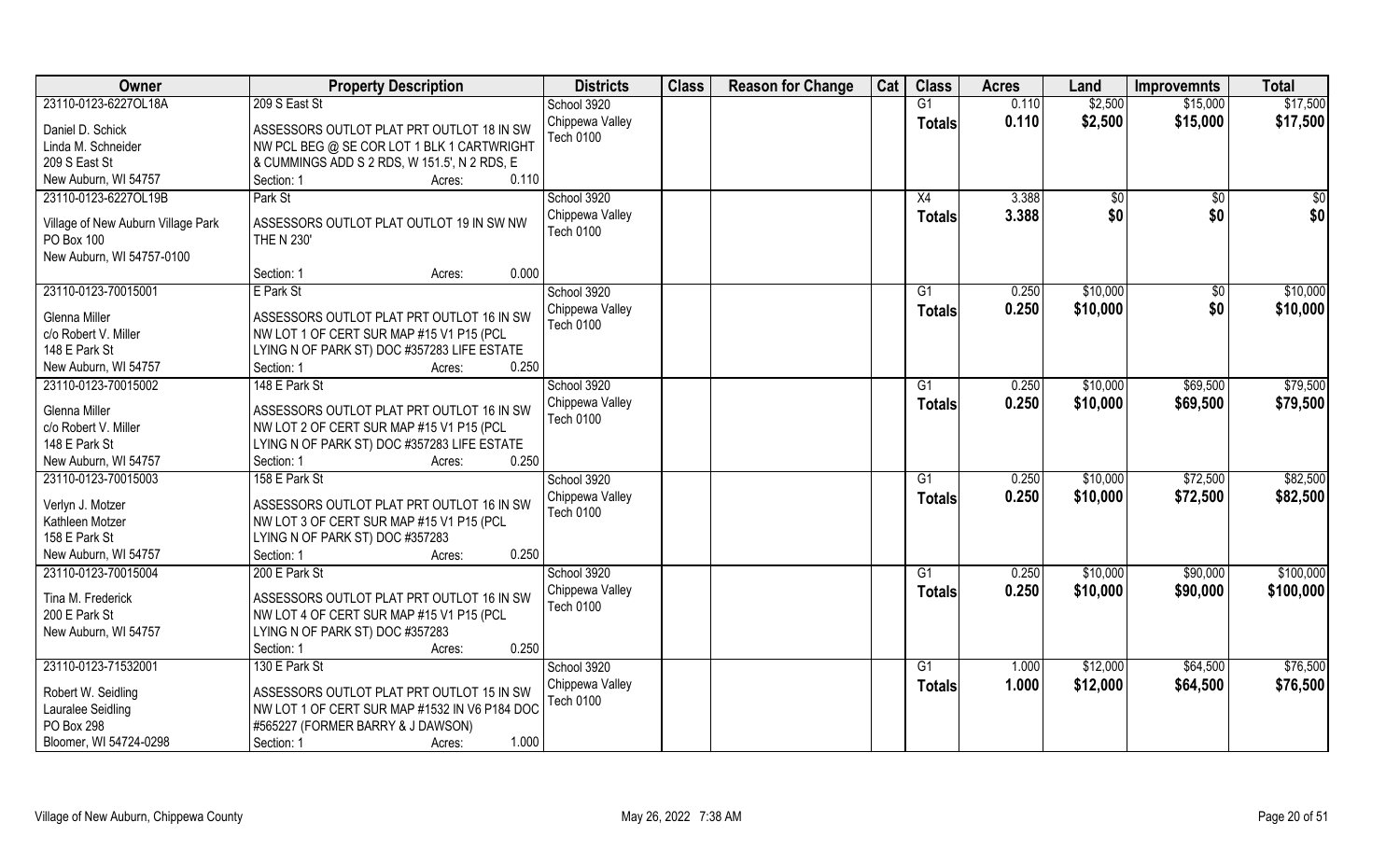| Owner                                   | <b>Property Description</b>                       | <b>Districts</b>                    | <b>Class</b> | <b>Reason for Change</b> | Cat | <b>Class</b>   | <b>Acres</b> | Land     | <b>Improvemnts</b> | <b>Total</b> |
|-----------------------------------------|---------------------------------------------------|-------------------------------------|--------------|--------------------------|-----|----------------|--------------|----------|--------------------|--------------|
| 23110-0123-71820001                     | 415 S East St                                     | School 3920                         |              |                          |     | G1             | 0.370        | \$10,000 | \$39,200           | \$49,200     |
| Jean-Luc A. Stokes                      | ASSESSORS OUTLOT PLAT PRT OUTLOT 19 IN SW         | Chippewa Valley                     |              |                          |     | <b>Totals</b>  | 0.370        | \$10,000 | \$39,200           | \$49,200     |
| 415 S East St                           | NW LOT 1 OF CERT SUR MAP #1820 IN V7 P344 DOC     | <b>Tech 0100</b>                    |              |                          |     |                |              |          |                    |              |
| New Auburn, WI 54757                    | #598884                                           |                                     |              |                          |     |                |              |          |                    |              |
|                                         | 0.370<br>Section: 1<br>Acres:                     |                                     |              |                          |     |                |              |          |                    |              |
| 23110-0123-71820002                     | 425 S East St                                     | School 3920                         |              |                          |     | G <sub>1</sub> | 0.420        | \$13,500 | \$107,500          | \$121,000    |
|                                         |                                                   | Chippewa Valley                     |              |                          |     | <b>Totals</b>  | 0.420        | \$13,500 | \$107,500          | \$121,000    |
| James A. Lawson                         | ASSESSORS OUTLOT PLAT PRT OUTLOT 19 IN SW         | Tech 0100                           |              |                          |     |                |              |          |                    |              |
| 425 S East St                           | NW LOT 2 OF CERT SUR MAP #1820 IN V7 P344 DOC     |                                     |              |                          |     |                |              |          |                    |              |
| New Auburn, WI 54757                    | #598884                                           |                                     |              |                          |     |                |              |          |                    |              |
|                                         | 0.420<br>Section: 1<br>Acres:                     |                                     |              |                          |     |                |              |          |                    |              |
| 23110-0123-72136001                     | 233 S Spruce St                                   | School 3920                         |              |                          |     | G1             | 1.300        | \$15,000 | \$49,500           | \$64,500     |
| Daniel W. Stanford                      | ASSESSORS OUTLOT PLAT PRT OUTLOT 16 IN SW         | Chippewa Valley                     |              |                          |     | <b>Totals</b>  | 1.300        | \$15,000 | \$49,500           | \$64,500     |
| Peggy S. Stanford                       | NW LOT 1 & OUTLOT 1 OF CERT SUR MAP #2136 IN      | Tech 0100                           |              |                          |     |                |              |          |                    |              |
| PO Box 211                              | V9 P181 DOC #625857 INC EASEMENT                  |                                     |              |                          |     |                |              |          |                    |              |
| New Auburn, WI 54757-0211               | 1.300<br>Section: 1<br>Acres:                     |                                     |              |                          |     |                |              |          |                    |              |
| 23110-0123-72136002                     | 230 S Spruce St                                   | School 3920                         |              |                          |     | G1             | 0.940        | \$12,000 | \$169,500          | \$181,500    |
|                                         |                                                   | Chippewa Valley                     |              |                          |     | <b>Totals</b>  | 0.940        | \$12,000 | \$169,500          | \$181,500    |
| Daniel W. Stanford                      | ASSESSORS OUTLOT PLAT PRT OF OUTLOT 16 LOT        | <b>Tech 0100</b>                    |              |                          |     |                |              |          |                    |              |
| Peggy S. Stanford                       | 2 OF CERT SUR MAP #2136 IN V9 P181 DOC #625857    |                                     |              |                          |     |                |              |          |                    |              |
| PO Box 211<br>New Auburn, WI 54757-0211 | 0.940                                             |                                     |              |                          |     |                |              |          |                    |              |
| 23110-0123-74146OL1                     | Section: 1<br>Acres:                              |                                     |              |                          |     |                | 0.490        |          |                    |              |
|                                         |                                                   | School 3920                         |              |                          |     | X4             |              | \$0      | \$0                | \$0          |
| Village of New Auburn                   | SW NW OUTLOT 1 OF CERT SUR MAP #4146 IN V19       | Chippewa Valley<br><b>Tech 0100</b> |              |                          |     | <b>Totals</b>  | 0.490        | \$0      | \$0                | \$0          |
| 130 E Elm St                            | P11 DOC #826948 (PART OF OUTLOT 19 OF             |                                     |              |                          |     |                |              |          |                    |              |
| New Auburn, WI 54757                    | ASSESSORS OUTLOT PLAT)                            |                                     |              |                          |     |                |              |          |                    |              |
|                                         | Section: 1<br>0.490<br>Acres:                     |                                     |              |                          |     |                |              |          |                    |              |
| 23110-0123-75225001                     | 408 S Old 53 St                                   | School 3920                         |              |                          |     | G2             | 1.070        | \$30,000 | \$403,000          | \$433,000    |
| 8501 - 198th Avenue, LLC                | SW NW LOT 1 OF CERT SUR MAP #5225 IN V25 P47      | Chippewa Valley                     |              |                          |     | <b>Totals</b>  | 1.070        | \$30,000 | \$403,000          | \$433,000    |
| 3725 Meachem Rd                         | DOC #903822. INC EASEMENT. NEW PCL FOR 2021       | Tech 0100                           |              |                          |     |                |              |          |                    |              |
| Racine, WI 53405                        | ASSESSMENT.                                       |                                     |              |                          |     |                |              |          |                    |              |
|                                         | 1.070<br>Section: 1<br>Acres:                     |                                     |              |                          |     |                |              |          |                    |              |
| 23110-0123-75225002                     | 407 S East St                                     | School 3920                         |              |                          |     | X4             | 8.540        | \$0      | $\overline{60}$    | \$0          |
|                                         |                                                   | Chippewa Valley                     |              |                          |     |                | 8.540        | \$0      | \$0                | \$0          |
| Village of New Auburn (Lions Park)      | ASSESSORS OUTLOT PLAT OUTLOT 19 PCL BEG           | <b>Tech 0100</b>                    |              |                          |     | <b>Totals</b>  |              |          |                    |              |
| PO Box 100                              | 215' N OF SE COR; N 328.8', W 866' TO CEN CTY HWY |                                     |              |                          |     |                |              |          |                    |              |
| New Auburn, WI 54757-0100               | SS, SELY ALG CEN LN 598.5' TO S LN, E 454.7', N   |                                     |              |                          |     |                |              |          |                    |              |
|                                         | Section: 1<br>8.540<br>Acres:                     |                                     |              |                          |     |                |              |          |                    |              |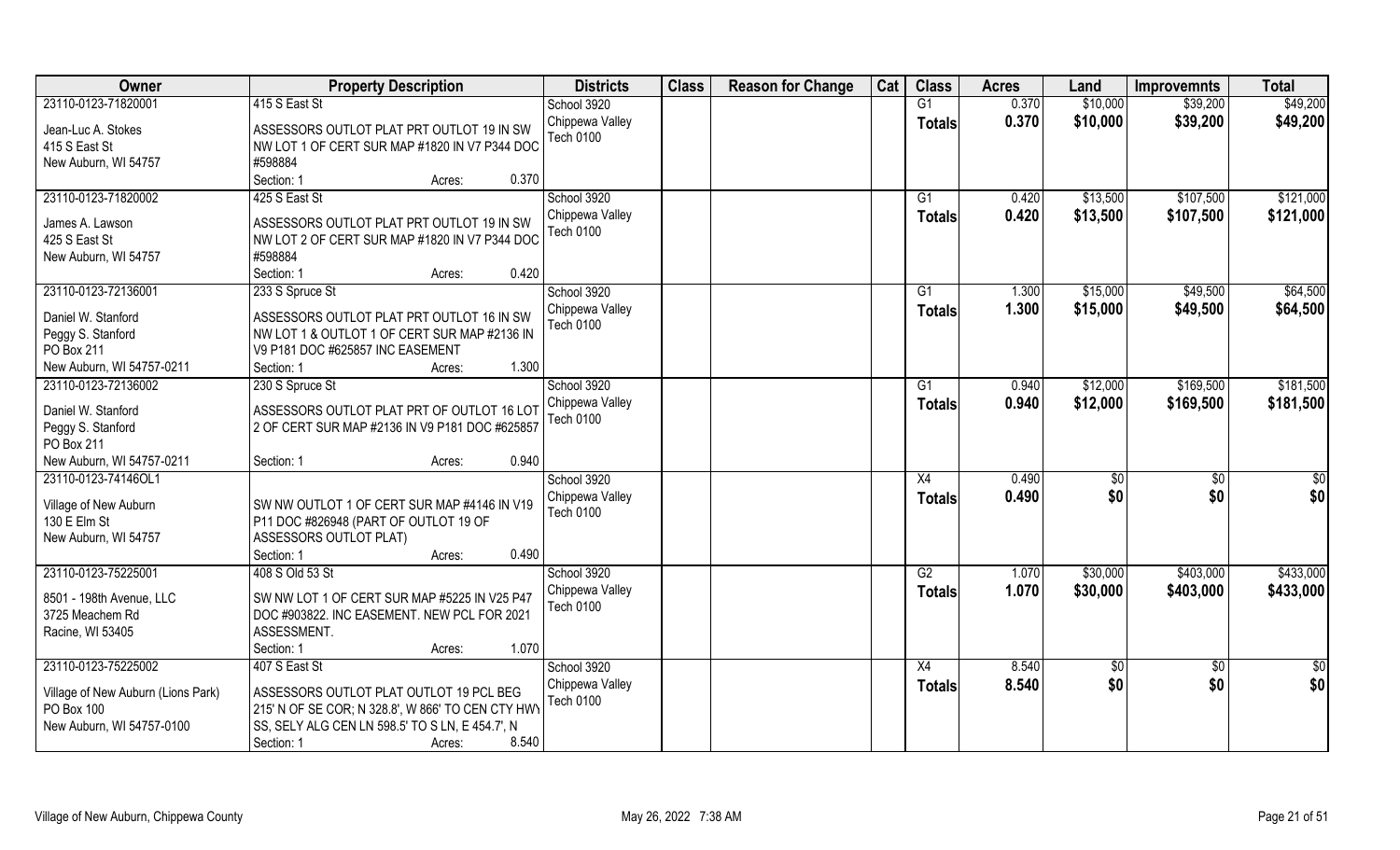| Owner                      | <b>Property Description</b>                                                         | <b>Districts</b>                    | <b>Class</b> | <b>Reason for Change</b> | Cat | <b>Class</b>   | <b>Acres</b> | Land     | <b>Improvemnts</b> | <b>Total</b> |
|----------------------------|-------------------------------------------------------------------------------------|-------------------------------------|--------------|--------------------------|-----|----------------|--------------|----------|--------------------|--------------|
| 23110-0124-6227OL28        | 322 S East St                                                                       | School 3920                         |              |                          |     | G2             | 4.940        | \$80,000 | \$73,500           | \$153,500    |
| Balsam Ridge, LLC          | ASSESSORS OUTLOT PLAT OUTLOT 28 & THAT PRT                                          | Chippewa Valley<br>Tech 0100        |              |                          |     | <b>Totals</b>  | 4.940        | \$80,000 | \$73,500           | \$153,500    |
| Attn: Rental               | OF OUTLOT 31 DESCRI AS FOLLOWS PCL BEG 24                                           |                                     |              |                          |     |                |              |          |                    |              |
| N7240 810th St             | RDS N & 20 RDS E OF SW COR SE NW; S 24 RDS, E                                       |                                     |              |                          |     |                |              |          |                    |              |
| Elk Mound, WI 54739        | 4.940<br>Section: 1<br>Acres:                                                       |                                     |              |                          |     |                |              |          |                    |              |
| 23110-0124-6227OL29        | 406 S East St                                                                       | School 3920                         |              |                          |     | G1             | 0.900        | \$15,000 | \$71,500           | \$86,500     |
| <b>Prince Family Trust</b> | ASSESSORS OUTLOT PLAT OUTLOT 29 IN SE NW                                            | Chippewa Valley<br>Tech 0100        |              |                          |     | <b>Totals</b>  | 0.900        | \$15,000 | \$71,500           | \$86,500     |
| c/o Steven & Julie Prince  | (PCL BEG @ PT ON E LN EAST ST 264' N OF S LN, E                                     |                                     |              |                          |     |                |              |          |                    |              |
| 21022 County Hwy Q         | 297', N 132', W 297', S 132' TO B)                                                  |                                     |              |                          |     |                |              |          |                    |              |
| Bloomer, WI 54724          | 0.900<br>Section: 1<br>Acres:                                                       |                                     |              |                          |     |                |              |          |                    |              |
| 23110-0124-6227OL30A       | 418 S East St                                                                       | School 3920                         |              |                          |     | G1             | 0.900        | \$13,000 | \$63,900           | \$76,900     |
| John J. Farrell III        | ASSESSORS OUTLOT PLAT OUTLOT 30 IN SE NW                                            | Chippewa Valley                     |              |                          |     | <b>Totals</b>  | 0.900        | \$13,000 | \$63,900           | \$76,900     |
| Rachel L. Farrell          | (PCL BEG @ SW COR OF SE NW; E 20 RDS, N 16                                          | <b>Tech 0100</b>                    |              |                          |     |                |              |          |                    |              |
| 418 S East St              | RDS, W 20 RDS, S 16 RDS TO POB) EX THE S 125' &                                     |                                     |              |                          |     |                |              |          |                    |              |
| New Auburn, WI 54757       | 0.900<br>Section: 1<br>Acres:                                                       |                                     |              |                          |     |                |              |          |                    |              |
| 23110-0124-6227OL30B       | 426 S East St                                                                       | School 3920                         |              |                          |     | G1             | 0.900        | \$12,500 | \$34,500           | \$47,000     |
| Robert W. Seidling         | ASSESSORS OUTLOT PLAT PRT OUTLOT 30 IN SE                                           | Chippewa Valley<br><b>Tech 0100</b> |              |                          |     | <b>Totals</b>  | 0.900        | \$12,500 | \$34,500           | \$47,000     |
| Lauralee Seidling          | NW PCL BEG @ SW COR SE NW; E 20 RDS, N 125', W                                      |                                     |              |                          |     |                |              |          |                    |              |
| PO Box 298                 | 20 RDS, S 125' TO POB. EX THE W 33'                                                 |                                     |              |                          |     |                |              |          |                    |              |
| Bloomer, WI 54724-0298     | 0.900<br>Section: 1<br>Acres:                                                       |                                     |              |                          |     |                |              |          |                    |              |
| 23110-0124-6227OL31A       |                                                                                     | School 3920                         | G4           | Ag use land              | -5  | G4             | 22.000       | \$2,400  | $\sqrt{6}$         | \$2,400      |
|                            | David Lee & Kimberly Rosenbrook Trust   ASSESSORS OUTLOT PLAT OUTLOT 31 IN SE NW    | Chippewa Valley                     |              |                          |     | G <sub>5</sub> | 10.500       | \$5,000  | \$0                | \$5,000      |
| 532 County Hwy Aa          | (PCL BEG @ PT ON E ST 681.5' N OF S LN; E 488.5', S                                 | Tech 0100                           |              |                          |     | <b>Totals</b>  | 32.500       | \$7,400  | \$0                | \$7,400      |
| New Auburn, WI 54757       | 285.5' W 191.5', S 396' TO S LN, E TO SE COR, N TO                                  |                                     |              |                          |     |                |              |          |                    |              |
|                            | Section: 1<br>32.500<br>Acres:                                                      |                                     |              |                          |     |                |              |          |                    |              |
| 23110-0124-6227OL31C       |                                                                                     | School 3920                         |              |                          |     | X4             | 2.390        | \$0      | \$0                | $rac{1}{6}$  |
|                            | Village of New Auburn Sewage Plant Sit   ASSESSORS OUTLOT PLAT PART OUTLOTS 27 & 31 | Chippewa Valley                     |              |                          |     | <b>Totals</b>  | 2.390        | \$0      | \$0                | \$0          |
| PO Box 100                 | IN E 1/2 NW COM @ INTER DEL ST & E ST, S 500', N                                    | Tech 0100                           |              |                          |     |                |              |          |                    |              |
| New Auburn, WI 54757-0100  | 59 DEG E 547.5' TO BEG; N 7 DEG W 410', S 57 DEG E                                  |                                     |              |                          |     |                |              |          |                    |              |
|                            | 2.390<br>Section: 1<br>Acres:                                                       |                                     |              |                          |     |                |              |          |                    |              |
| 23110-0124-71788001        | 214 S East St                                                                       | School 3920                         |              |                          |     | G1             | 0.300        | \$12,000 | \$95,500           | \$107,500    |
|                            |                                                                                     | Chippewa Valley                     |              |                          |     |                | 0.300        | \$12,000 | \$95,500           | \$107,500    |
| Thomas Berg                | ASSESSORS OUTLOT PLAT PRT OF OUTLOT 31 LOT                                          | Tech 0100                           |              |                          |     | <b>Totals</b>  |              |          |                    |              |
| 214 S East St              | 1 OF CERT SUR MAP #1788 IN V7 P292 DOC #595653                                      |                                     |              |                          |     |                |              |          |                    |              |
| New Auburn, WI 54757       |                                                                                     |                                     |              |                          |     |                |              |          |                    |              |
|                            | 0.300<br>Section: 1<br>Acres:                                                       |                                     |              |                          |     |                |              |          |                    |              |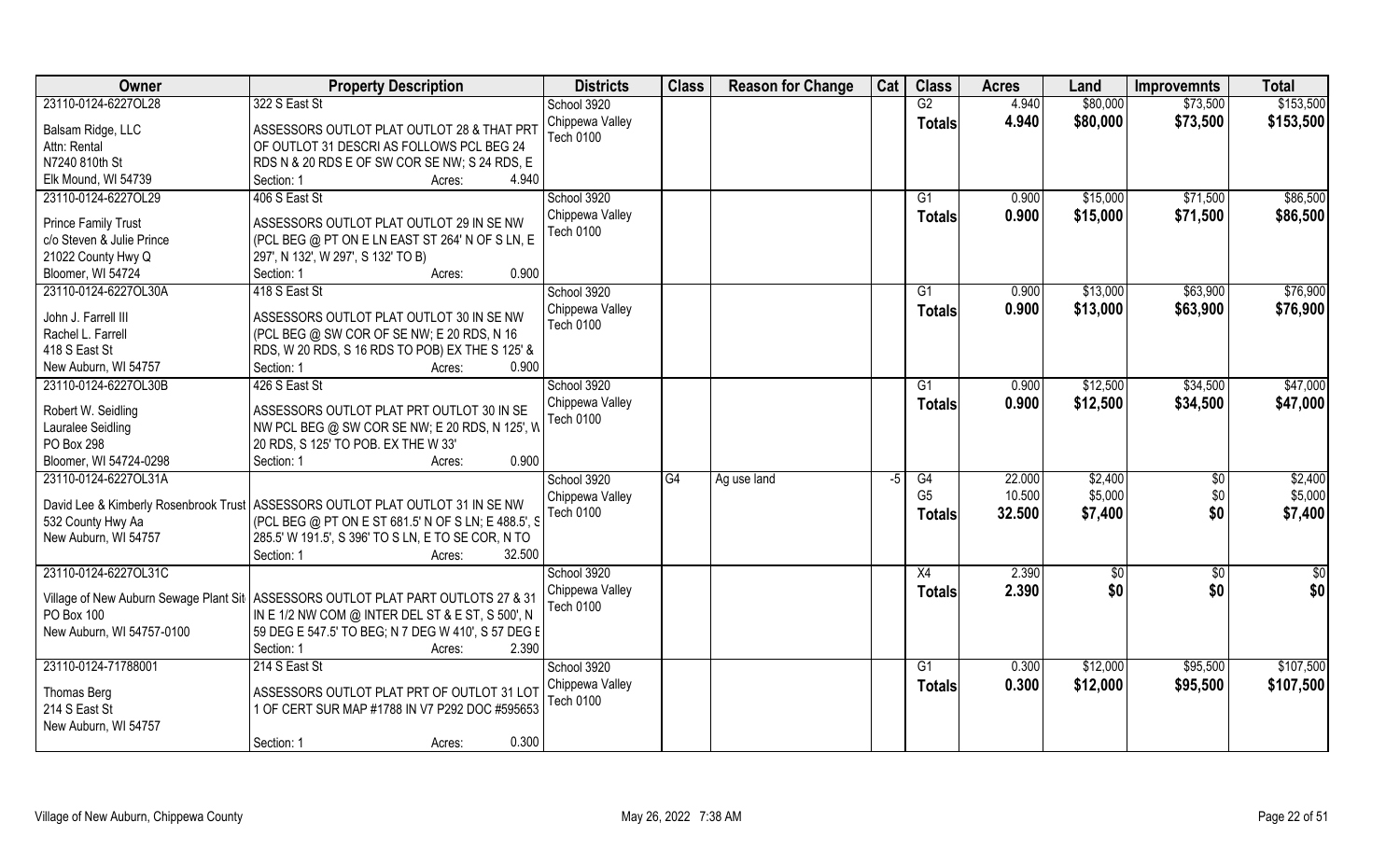| Owner                                                                                | <b>Property Description</b>                                                                          | <b>Districts</b>                                   | <b>Class</b> | <b>Reason for Change</b> | Cat | <b>Class</b>        | <b>Acres</b>   | Land                 | <b>Improvemnts</b>     | <b>Total</b>           |
|--------------------------------------------------------------------------------------|------------------------------------------------------------------------------------------------------|----------------------------------------------------|--------------|--------------------------|-----|---------------------|----------------|----------------------|------------------------|------------------------|
| 23110-0124-71788002                                                                  | East St                                                                                              | School 3920                                        |              |                          |     | G1                  | 0.630          | \$14,500             | $\overline{50}$        | \$14,500               |
| Mckinze O. Berg<br>214 S East St<br>New Auburn, WI 54757                             | ASSESSORS OUTLOT PLAT PRT OF OUTLOT 31<br>LOTS 2 & 3 OF CERT SUR MAP #1788 IN V7 P292<br>DOC #595653 | Chippewa Valley<br><b>Tech 0100</b>                |              |                          |     | <b>Totals</b>       | 0.630          | \$14,500             | \$0                    | \$14,500               |
|                                                                                      | 0.630<br>Section: 1<br>Acres:                                                                        |                                                    |              |                          |     |                     |                |                      |                        |                        |
| 23110-0131-60470101<br>Village of New Auburn<br>130 E Elm St<br>New Auburn, WI 54757 | WILLIAMS ADDITION LOT 1 BLK 1                                                                        | School 3920<br>Chippewa Valley<br><b>Tech 0100</b> |              |                          |     | X4<br><b>Totals</b> | 0.200<br>0.200 | $\sqrt[6]{}$<br>\$0  | $\overline{50}$<br>\$0 | \$0<br>\$0             |
|                                                                                      | 0.000<br>Section: 1<br>Acres:                                                                        |                                                    |              |                          |     |                     |                |                      |                        |                        |
| 23110-0131-60470102<br>Donald J. Davis<br>536 S East St<br>New Auburn, WI 54757      | 536 S East St<br>WILLIAMS ADDITION LOTS 2 & 13 BLK 1 (PRIMARY<br><b>RESIDENCE)</b>                   | School 3920<br>Chippewa Valley<br><b>Tech 0100</b> |              |                          |     | G1<br><b>Totals</b> | 0.400<br>0.400 | \$10,000<br>\$10,000 | \$62,000<br>\$62,000   | \$72,000<br>\$72,000   |
|                                                                                      | 0.000<br>Section: 1<br>Acres:                                                                        |                                                    |              |                          |     |                     |                |                      |                        |                        |
| 23110-0131-60470103                                                                  | 606 S East St                                                                                        | School 3920                                        | G1           | Exterior remodel         |     | G <sub>1</sub>      | 0.000          | \$17,500             | \$60,000               | \$77,500               |
| Martin W. Allison<br>606 S East St<br>New Auburn, WI 54757                           | WILLIAMS ADDITION LOTS 3 4 10 11 & 12 BLK 1                                                          | Chippewa Valley<br><b>Tech 0100</b>                |              |                          |     | <b>Totals</b>       | 0.000          | \$17,500             | \$60,000               | \$77,500               |
|                                                                                      | 0.000<br>Section: 1<br>Acres:                                                                        |                                                    |              |                          |     |                     |                |                      |                        |                        |
| 23110-0131-60470105<br>Dennis Webb<br>Sally Webb<br>614 S East St                    | 614 S East St<br>WILLIAMS ADDITION LOT 5 BLK 1                                                       | School 3920<br>Chippewa Valley<br><b>Tech 0100</b> |              |                          |     | G1<br>Totals        | 0.200<br>0.200 | \$8,500<br>\$8,500   | \$132,500<br>\$132,500 | \$141,000<br>\$141,000 |
| New Auburn, WI 54757                                                                 | 0.000<br>Section: 1<br>Acres:                                                                        |                                                    |              |                          |     |                     |                |                      |                        |                        |
| 23110-0131-60470106                                                                  | 620 S East St                                                                                        | School 3920                                        |              |                          |     | G1                  | 0.000          | \$15,000             | \$74,000               | \$89,000               |
| Scott A. Koteras<br>Lori A. Koteras<br>620 S East St                                 | WILLIAMS ADDITION LOTS 6 7 8 & 9 BLK 1                                                               | Chippewa Valley<br><b>Tech 0100</b>                |              |                          |     | <b>Totals</b>       | 0.000          | \$15,000             | \$74,000               | \$89,000               |
| New Auburn, WI 54757                                                                 | 0.000<br>Section: 1<br>Acres:                                                                        |                                                    |              |                          |     |                     |                |                      |                        |                        |
| 23110-0131-60470114<br>Village of New Auburn<br>130 E Elm St<br>New Auburn, WI 54757 | <b>WILLIAMS ADDITION LOT 14 BLK 1</b>                                                                | School 3920<br>Chippewa Valley<br><b>Tech 0100</b> |              |                          |     | X4<br>Totals        | 0.200<br>0.200 | \$0<br>\$0           | $\overline{50}$<br>\$0 | \$0<br>\$0             |
|                                                                                      | 0.000<br>Section: 1<br>Acres:                                                                        |                                                    |              |                          |     |                     |                |                      |                        |                        |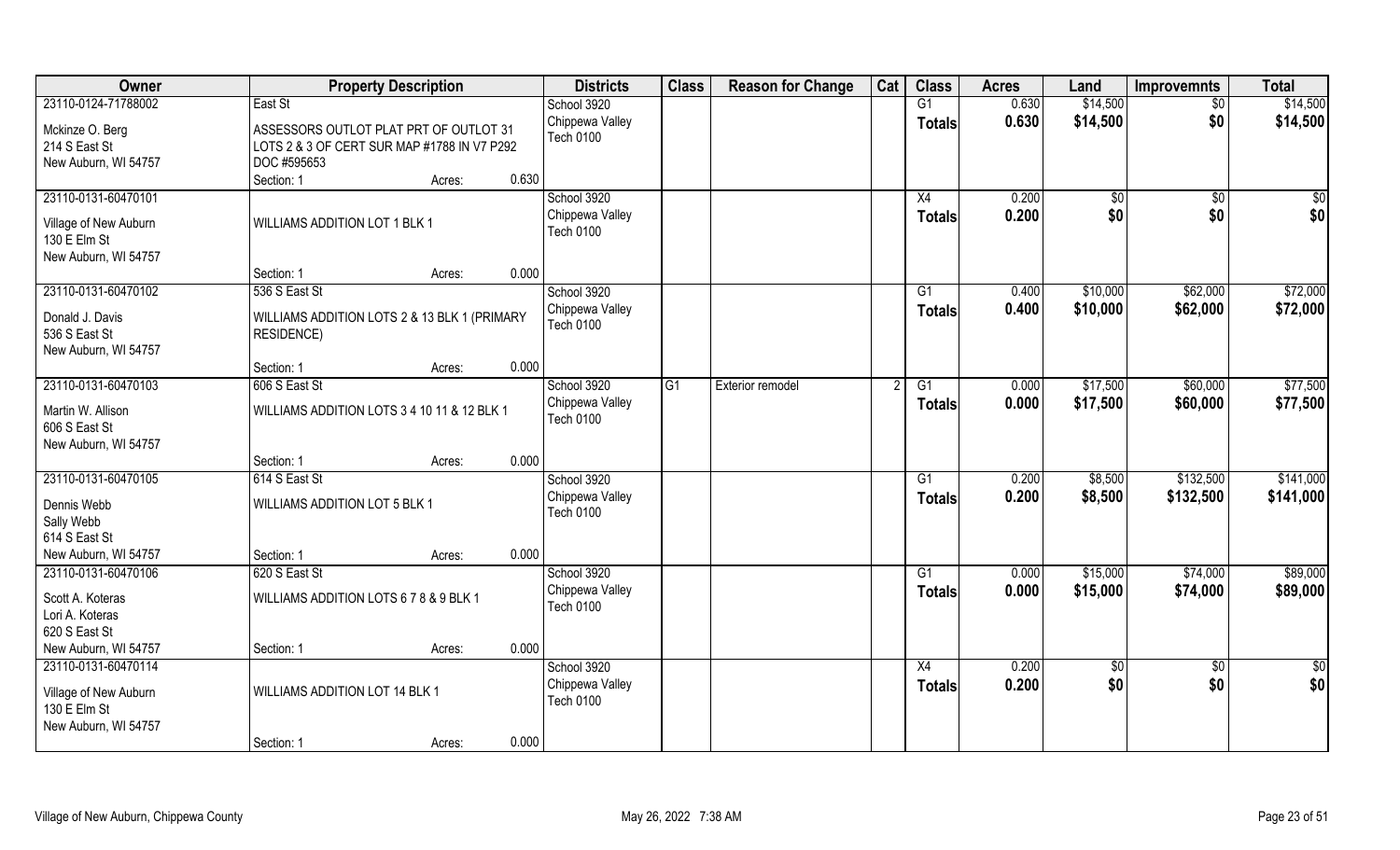| Owner                              | <b>Property Description</b>                                                                        | <b>Districts</b>             | <b>Class</b> | <b>Reason for Change</b> | Cat  | <b>Class</b>    | <b>Acres</b> | Land      | <b>Improvemnts</b> | <b>Total</b> |
|------------------------------------|----------------------------------------------------------------------------------------------------|------------------------------|--------------|--------------------------|------|-----------------|--------------|-----------|--------------------|--------------|
| 23110-0131-6227OL32                | 510 S East St                                                                                      | School 3920                  |              |                          |      | X4              | 1.430        | \$0       | \$0                | \$0          |
| New Auburn Seventh Day Baptist     | ASSESSORS OUTLOT PLAT OUTLOT 32 (NE SW PCL                                                         | Chippewa Valley<br>Tech 0100 |              |                          |      | <b>Totals</b>   | 1.430        | \$0       | \$0                | \$0          |
| Church                             | BEG @ NW COR; S 188', E 330', N 188', W 330' TO                                                    |                              |              |                          |      |                 |              |           |                    |              |
| 510 S East St                      | POB) (FORMER DAVID HUGHES)                                                                         |                              |              |                          |      |                 |              |           |                    |              |
| New Auburn, WI 54757               | 1.430<br>Section: 1<br>Acres:                                                                      |                              |              |                          |      |                 |              |           |                    |              |
| 23110-0131-6227OL33                | 518 S East St                                                                                      | School 3920                  |              |                          |      | G <sub>1</sub>  | 0.500        | \$14,000  | \$61,500           | \$75,500     |
| Dean V. Sayles                     | ASSESSORS OUTLOT PLAT OUTLOT 33 IN NE SW                                                           | Chippewa Valley              |              |                          |      | Totals          | 0.500        | \$14,000  | \$61,500           | \$75,500     |
| Frances A. Sayles                  | (PCL BEG 2 RDS E & 188' S OF NW COR; S 66', E 330'                                                 | <b>Tech 0100</b>             |              |                          |      |                 |              |           |                    |              |
| PO Box 293                         | N 66', W 330' TO POB) AND WILLIAMS ADDITION                                                        |                              |              |                          |      |                 |              |           |                    |              |
| New Auburn, WI 54757-0293          | 0.000<br>Section: 1<br>Acres:                                                                      |                              |              |                          |      |                 |              |           |                    |              |
| 23110-0131-6227OL34                |                                                                                                    | School 3920                  | G4           | Ag use land              | $-5$ | G4              | 32.000       | \$4,900   | \$0                | \$4,900      |
|                                    |                                                                                                    | TIF <sub>1</sub>             |              |                          |      | G <sub>5</sub>  | 2.000        | \$500     | \$0                | \$500        |
| Sandra J. Butterfield              | ASSESSORS OUTLOT PLAT OUTLOT 34 IN NE SW                                                           | Chippewa Valley              |              |                          |      | <b>Totals</b>   | 34.000       | \$5,400   | \$0                | \$5,400      |
| 24677 40th St                      | (PCL BEG 363' E OF NW COR; E TO NE COR, S TO SE<br>COR, W TO E ST, N TO WILLIAMS ADD, E 330', N TO | Tech 0100                    |              |                          |      |                 |              |           |                    |              |
| New Auburn, WI 54757               | Section: 1<br>34.000<br>Acres:                                                                     |                              |              |                          |      |                 |              |           |                    |              |
| 23110-0132-6227OL20A               |                                                                                                    | School 3920                  |              |                          |      | G2              | 16.100       | \$121,100 | \$0                | \$121,100    |
|                                    |                                                                                                    | TIF <sub>1</sub>             |              |                          |      | <b>Totals</b>   | 16.100       | \$121,100 | \$0                | \$121,100    |
| Mccourt Reclamation Services, Inc. | ASSESSORS OUTLOT PLAT OUTLOT 20 EX .16 A.                                                          | Chippewa Valley              |              |                          |      |                 |              |           |                    |              |
| 5141 W Tx-71                       | FOR STATE HWY & EX PCL TO WIS TELEPHONE CO                                                         | Tech 0100                    |              |                          |      |                 |              |           |                    |              |
| La Grange, WI 78945                |                                                                                                    |                              |              |                          |      |                 |              |           |                    |              |
|                                    | 16.100<br>Section: 1<br>Acres:                                                                     |                              |              |                          |      |                 |              |           |                    |              |
| 23110-0132-6227OL20B               |                                                                                                    | School 3920                  |              |                          |      | $\overline{X2}$ | 0.160        | \$0       | \$0                | \$0          |
| State of Wisconsin Dot             | ASSESSORS OUTLOT PLAT OUTLOT 20 IN NW SW                                                           | Chippewa Valley              |              |                          |      | <b>Totals</b>   | 0.160        | \$0       | \$0                | \$0          |
| Address Unavailable                | PCL LYING W OF RR R/W FOR HWY PURPOSES AS                                                          | Tech 0100                    |              |                          |      |                 |              |           |                    |              |
| Chippewa Falls, WI 54729           | DESCRIBED IN REGISTER OF DEEDS OFFICE                                                              |                              |              |                          |      |                 |              |           |                    |              |
|                                    | 0.160<br>Section: 1<br>Acres:                                                                      |                              |              |                          |      |                 |              |           |                    |              |
| 23110-0132-6227OL20C               | 110 County Hwy Q                                                                                   | School 3920                  |              |                          |      | G2              | 0.120        | \$6,800   | \$0                | \$6,800      |
| Mccourt Reclamation Services, Inc. | ASSESSORS OUTLOT PLAT OUTLOT 20 IN NW SW                                                           | TIF <sub>1</sub>             |              |                          |      | <b>Totals</b>   | 0.120        | \$6,800   | \$0                | \$6,800      |
| 5141 W Tx-71                       | (PCL BEG 1034.90' S OF W 1/4 COR SEC.1; S 100' TO                                                  | Chippewa Valley              |              |                          |      |                 |              |           |                    |              |
| La Grange, WI 78945                | N LN TN RD, N 88 D E 50', N 100', S 88 D W 50' TO                                                  | <b>Tech 0100</b>             |              |                          |      |                 |              |           |                    |              |
|                                    | 0.120<br>Section: 1<br>Acres:                                                                      |                              |              |                          |      |                 |              |           |                    |              |
| 23110-0132-6227OL21                |                                                                                                    | School 3920                  |              |                          |      | G1              | 2.600        | \$18,000  | $\sqrt{6}$         | \$18,000     |
|                                    |                                                                                                    | TIF <sub>1</sub>             |              |                          |      | <b>Totals</b>   | 2.600        | \$18,000  | \$0                | \$18,000     |
| Joseph M. Erickson<br>PO Box 1612  | ASSESSORS OUTLOT PLAT OUTLOT 21 EX PCL TO<br>CHURCH & CEMETERY, EX CSM #1436 & EX LYING            | Chippewa Valley              |              |                          |      |                 |              |           |                    |              |
| Pacifica, CA 94044                 | N & W OF CSM #1436                                                                                 | Tech 0100                    |              |                          |      |                 |              |           |                    |              |
|                                    | 2.600<br>Section: 1<br>Acres:                                                                      |                              |              |                          |      |                 |              |           |                    |              |
|                                    |                                                                                                    |                              |              |                          |      |                 |              |           |                    |              |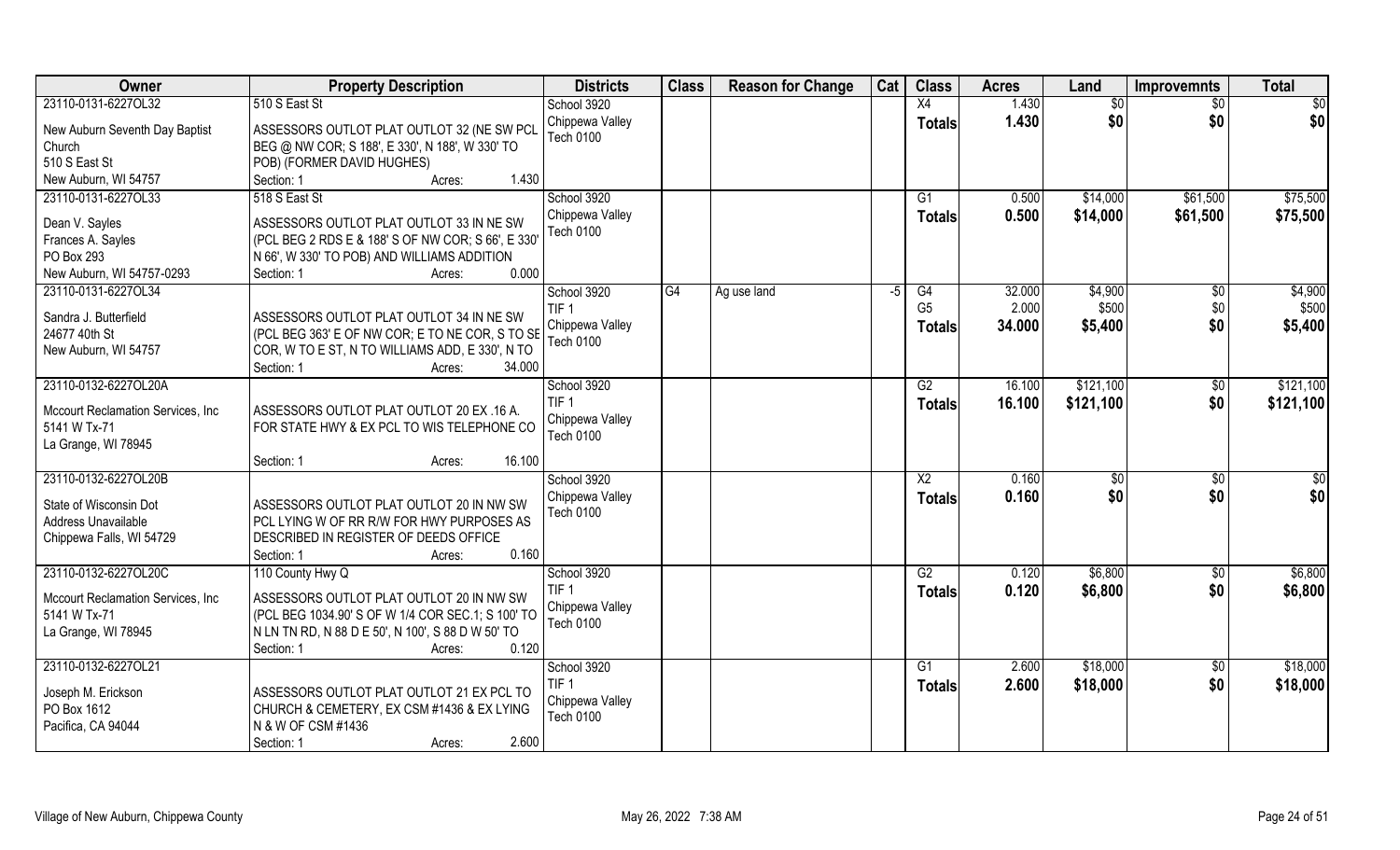| Owner                              | <b>Property Description</b>                    | <b>Districts</b>                    | <b>Class</b> | <b>Reason for Change</b> | Cat | <b>Class</b>    | <b>Acres</b> | Land         | <b>Improvemnts</b> | <b>Total</b>    |
|------------------------------------|------------------------------------------------|-------------------------------------|--------------|--------------------------|-----|-----------------|--------------|--------------|--------------------|-----------------|
| 23110-0132-6227OL22A               |                                                | School 3920                         |              |                          |     | G2              | 0.400        | \$1,800      | $\overline{50}$    | \$1,800         |
| Mccourt Reclamation Services, Inc. | ASSESSORS OUTLOT PLAT OUTLOT 22 IN NW SW       | TIF <sub>1</sub><br>Chippewa Valley |              |                          |     | Totals          | 0.400        | \$1,800      | \$0                | \$1,800         |
| 5141 W Tx-71                       | LYING S OF TN RD & W OF RR R/W EX LAND FOR US  | <b>Tech 0100</b>                    |              |                          |     |                 |              |              |                    |                 |
| La Grange, TX 78945                | HWY 53 & EX LYING W OF US HWY 53               |                                     |              |                          |     |                 |              |              |                    |                 |
|                                    | 0.400<br>Section: 1<br>Acres:                  |                                     |              |                          |     |                 |              |              |                    |                 |
| 23110-0132-6227OL22B               |                                                | School 3920                         |              |                          |     | $\overline{X2}$ | 1.523        | $\sqrt[6]{}$ | \$0                | $\overline{50}$ |
| State of Wisconsin Dot             | ASSESSORS OUTLOT PLAT PRT OUTLOT 22 IN NW      | Chippewa Valley                     |              |                          |     | <b>Totals</b>   | 1.523        | \$0          | \$0                | \$0             |
| Address Unavailable                | SW AS DESCRIBED IN REGISTER OF DEEDS OFFICE    | <b>Tech 0100</b>                    |              |                          |     |                 |              |              |                    |                 |
| Chippewa Falls, WI 54729           | FOR US HWY 53                                  |                                     |              |                          |     |                 |              |              |                    |                 |
|                                    | Section: 1<br>0.000<br>Acres:                  |                                     |              |                          |     |                 |              |              |                    |                 |
| 23110-0132-6227OL22C               |                                                | School 3920                         |              |                          |     | X <sub>2</sub>  | 0.600        | \$0          | $\sqrt[6]{30}$     | \$0             |
| State of Wisconsin                 | ASSESSORS OUTLOT PLAT OUTLOT 22 IN NW SW       | TIF <sub>1</sub>                    |              |                          |     | <b>Totals</b>   | 0.600        | \$0          | \$0                | \$0             |
| Address Unavailable                | LYING S OF TN RD & W OF CTY HWY Q              | Chippewa Valley                     |              |                          |     |                 |              |              |                    |                 |
| Chippewa Falls, WI 54729           |                                                | <b>Tech 0100</b>                    |              |                          |     |                 |              |              |                    |                 |
|                                    | 0.600<br>Section: 1<br>Acres:                  |                                     |              |                          |     |                 |              |              |                    |                 |
| 23110-0132-6227OL23                | 233 County Hwy Aa                              | School 3920                         |              |                          |     | G1              | 0.900        | \$8,500      | \$43,000           | \$51,500        |
|                                    |                                                | TIF <sub>1</sub>                    |              |                          |     | Totals          | 0.900        | \$8,500      | \$43,000           | \$51,500        |
| Durand Land Holdings LLC           | ASSESSORS OUTLOT PLAT OUTLOT 23 IN NW SW       | Chippewa Valley                     |              |                          |     |                 |              |              |                    |                 |
| PO Box 99                          | (PCL BEG 2 RDS W OF SE COR; N 130' TO TN RD, W | Tech 0100                           |              |                          |     |                 |              |              |                    |                 |
| New Auburn, WI 54757-0099          | TO CTY HWY SS, SE ALG HWY TO S LN, E TO POB)   |                                     |              |                          |     |                 |              |              |                    |                 |
|                                    | Section: 1<br>0.900<br>Acres:                  |                                     |              |                          |     |                 |              |              |                    |                 |
| 23110-0132-71436001                | 529 S East St                                  | School 3920                         |              |                          |     | G1              | 1.100        | \$20,000     | \$114,000          | \$134,000       |
| Jacob E. Zank                      | ASSESSORS OUTLOT PLAT PRT OF OUTLOT 21 LOT     | Chippewa Valley<br>Tech 0100        |              |                          |     | <b>Totals</b>   | 1.100        | \$20,000     | \$114,000          | \$134,000       |
| Alyssa A. Zank                     | 1 OF CERT SUR MAP #1436 IN V6 P5 DOC #553342   |                                     |              |                          |     |                 |              |              |                    |                 |
| 529 S East St                      |                                                |                                     |              |                          |     |                 |              |              |                    |                 |
| New Auburn, WI 54757               | 1.100<br>Section: 1<br>Acres:                  |                                     |              |                          |     |                 |              |              |                    |                 |
| 23110-0132-71436002                | 609 S East St                                  | School 3920                         |              |                          |     | G1              | 3.400        | \$32,000     | \$102,500          | \$134,500       |
| Joseph M. Erickson                 | ASSESSORS OUTLOT PLAT PRT OF OUTLOT 21 LOT     | Chippewa Valley                     |              |                          |     | <b>Totals</b>   | 3.400        | \$32,000     | \$102,500          | \$134,500       |
| PO Box 1612                        | 2 OF CERT SUR MAP #1436 IN V6 P5 DOC #553342   | Tech 0100                           |              |                          |     |                 |              |              |                    |                 |
| Pacifica, CA 94044                 | (NOT PRIMARY RESIDENCE - PER VILLAGE CLERK)    |                                     |              |                          |     |                 |              |              |                    |                 |
|                                    | 3.400<br>Section: 1<br>Acres:                  |                                     |              |                          |     |                 |              |              |                    |                 |
| 23110-0132-74145001                | 410 S Old 53 St                                | School 3920                         |              |                          |     | X4              | 1.850        | \$0          | $\overline{30}$    | \$0             |
| New Auburn Area Fire Dept Inc      | NW SW LOT 1 OF CERT SUR MAP #4145 IN V19 P9    | Chippewa Valley                     |              |                          |     | <b>Totals</b>   | 1.850        | \$0          | \$0                | \$0             |
| PO Box 172                         | DOC #826947 (LOC IN OUTLOT 21 ASSESSORS        | <b>Tech 0100</b>                    |              |                          |     |                 |              |              |                    |                 |
| New Auburn, WI 54757               | <b>OUTLOT PLAT)</b>                            |                                     |              |                          |     |                 |              |              |                    |                 |
|                                    | Section: 1<br>1.850<br>Acres:                  |                                     |              |                          |     |                 |              |              |                    |                 |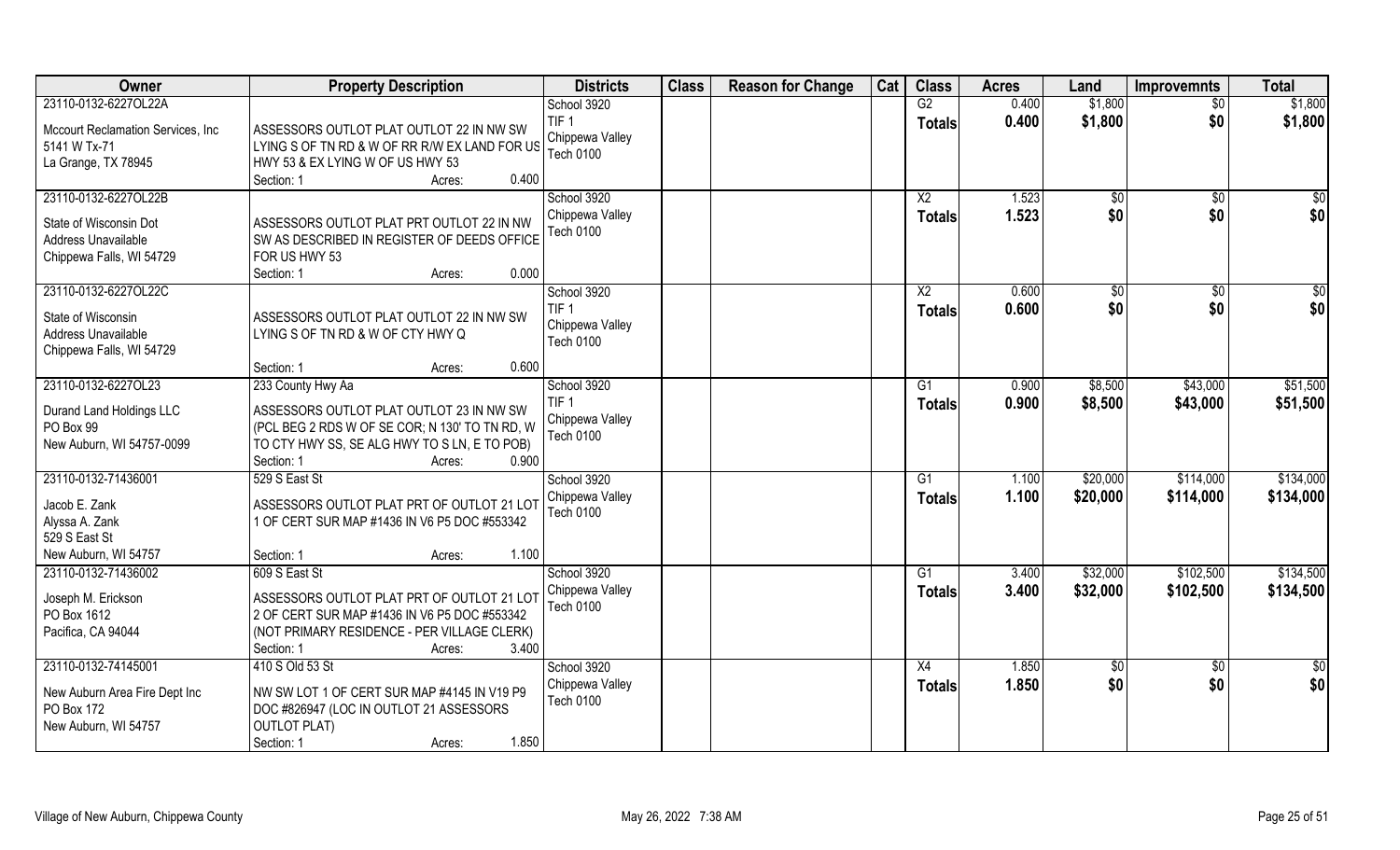| Owner                                      | <b>Property Description</b>                                    | <b>Districts</b> | <b>Class</b>   | <b>Reason for Change</b>  | Cat  | <b>Class</b>    | <b>Acres</b> | Land            | <b>Improvemnts</b> | <b>Total</b>    |
|--------------------------------------------|----------------------------------------------------------------|------------------|----------------|---------------------------|------|-----------------|--------------|-----------------|--------------------|-----------------|
| 23110-0132-74145002                        | 500 S East St                                                  | School 3920      |                |                           |      | $\overline{X4}$ | 0.810        | $\overline{50}$ | $\sqrt{$0}$        | $\overline{50}$ |
| Village of New Auburn                      | NW SW LOT 2 OF CERT SUR MAP #4145 IN V19 P9                    | Chippewa Valley  |                |                           |      | <b>Totals</b>   | 0.810        | \$0             | \$0                | \$0             |
| 130 E Elm St                               | DOC #826947 (LOC IN OUTLOT 21 ASSESSORS                        | <b>Tech 0100</b> |                |                           |      |                 |              |                 |                    |                 |
| New Auburn, WI 54757                       | <b>OUTLOT PLAT)</b>                                            |                  |                |                           |      |                 |              |                 |                    |                 |
|                                            | 0.810<br>Section: 1<br>Acres:                                  |                  |                |                           |      |                 |              |                 |                    |                 |
| 23110-0132-74145003                        | 503 S East St                                                  | School 3920      |                |                           |      | X4              | 0.490        | \$0             | $\sqrt{$0}$        | $\sqrt{50}$     |
|                                            |                                                                | Chippewa Valley  |                |                           |      | <b>Totals</b>   | 0.490        | \$0             | \$0                | \$0             |
| New Auburn Freedom Community               | NW SW LOT 3 OF CERT SUR MAP #4145 IN V19 P9                    | <b>Tech 0100</b> |                |                           |      |                 |              |                 |                    |                 |
| Church of the                              | DOC #826947 (LOC IN OUTLOT 21 ASSESSORS<br><b>OUTLOT PLAT)</b> |                  |                |                           |      |                 |              |                 |                    |                 |
| c/o Seventh Day Baptist, Inc<br>PO Box 172 | 0.490<br>Section: 1<br>Acres:                                  |                  |                |                           |      |                 |              |                 |                    |                 |
| New Auburn, WI 54757                       |                                                                |                  |                |                           |      |                 |              |                 |                    |                 |
| 23110-0133-6227OL35A                       | 105 County Hwy Q                                               | School 3920      |                |                           |      | G2              | 23.400       | \$72,000        | \$4,895,600        | \$4,967,600     |
|                                            |                                                                | TIF <sub>1</sub> |                |                           |      | <b>Totals</b>   | 23.400       | \$72,000        | \$4,895,600        | \$4,967,600     |
| Mccourt Reclamation Services, Inc          | ASSESSORS OUTLOT PLAT OUTLOTS 35 & 37 EX                       | Chippewa Valley  |                |                           |      |                 |              |                 |                    |                 |
| 5141 W Tx-71                               | LYING NW OF CTY HWY Q                                          | <b>Tech 0100</b> |                |                           |      |                 |              |                 |                    |                 |
| La Grange, TX 78945                        |                                                                |                  |                |                           |      |                 |              |                 |                    |                 |
|                                            | 23.400<br>Section: 1<br>Acres:                                 |                  |                |                           |      |                 |              |                 |                    |                 |
| 23110-0133-6227OL35B                       |                                                                | School 3920      |                |                           |      | $\overline{X2}$ | 16.000       | \$0             | \$0                | $\sqrt{50}$     |
| State of Wisconsin Dot                     | ASSESSORS OUTLOT PLAT PRT OUTLOT 35 IN SW                      | Chippewa Valley  |                |                           |      | <b>Totals</b>   | 16.000       | \$0             | \$0                | \$0             |
| Address Unavailable                        | SW AS DESCRIBED IN REGISTER OF DEEDS OFFICE                    | Tech 0100        |                |                           |      |                 |              |                 |                    |                 |
| Chippewa Falls, WI 54729                   | FOR US HWY 53                                                  |                  |                |                           |      |                 |              |                 |                    |                 |
|                                            | 16.000<br>Section: 1<br>Acres:                                 |                  |                |                           |      |                 |              |                 |                    |                 |
| 23110-0133-6227OL35C                       |                                                                | School 3920      |                |                           |      | X2              | 0.600        | \$0             | \$0                | \$0             |
| State of Wisconsin                         |                                                                | TIF <sub>1</sub> |                |                           |      | <b>Totals</b>   | 0.600        | \$0             | \$0                | \$0             |
| Address Unavailable                        | ASSESSORS OUTLOT PLAT OUTLOT 35 LYING NW<br>OF COUNTY HWY Q    | Chippewa Valley  |                |                           |      |                 |              |                 |                    |                 |
| Chippewa Falls, WI 54729                   |                                                                | <b>Tech 0100</b> |                |                           |      |                 |              |                 |                    |                 |
|                                            | 0.600<br>Section: 1<br>Acres:                                  |                  |                |                           |      |                 |              |                 |                    |                 |
| 23110-0133-6227OL36                        |                                                                | School 3920      |                |                           |      | G4              | 2.000        | \$300           | $\sqrt{6}$         | \$300           |
|                                            |                                                                | TIF <sub>1</sub> |                |                           |      |                 | 2.000        | \$300           | \$0                | \$300           |
| Durand Land Holdings LLC                   | ASSESSORS OUTLOT PLAT OUTLOT 36 (SW SW                         | Chippewa Valley  |                |                           |      | <b>Totals</b>   |              |                 |                    |                 |
| PO Box 99                                  | LYING E OF CTY HWY SS) EX CSM #3987                            | <b>Tech 0100</b> |                |                           |      |                 |              |                 |                    |                 |
| New Auburn, WI 54757-0099                  |                                                                |                  |                |                           |      |                 |              |                 |                    |                 |
|                                            | 2.000<br>Section: 1<br>Acres:                                  |                  |                |                           |      |                 |              |                 |                    |                 |
| 23110-0134-6227OL38A                       | 305 County Hwy Aa                                              | School 3920      | G2             | Building back on the roll |      | G2              | 2.500        | \$31,200        | \$430,000          | \$461,200       |
| Durand Land Holdings LLC                   | ASSESSORS OUTLOT PLAT OUTLOT 38 EX CSM                         | TIF <sub>1</sub> | G <sub>4</sub> | Ag use land               | -5   | G4              | 20.100       | \$2,900         | \$0                | \$2,900         |
| PO Box 99                                  | #2899 & EX PCL BEG @ NW COR CSM #2899; W 70', \$               | Chippewa Valley  | G4             | Ag use land               | $-5$ | G <sub>5</sub>  | 1.930        | \$1,500         | \$0                | \$1,500         |
| New Auburn, WI 54757-0099                  | 612', E 322', N TO SE COR SD CSM, W 252', N TO                 | Tech 0100        |                |                           |      | <b>Totals</b>   | 24.530       | \$35,600        | \$430,000          | \$465,600       |
|                                            | 24.530<br>Section: 1<br>Acres:                                 |                  |                |                           |      |                 |              |                 |                    |                 |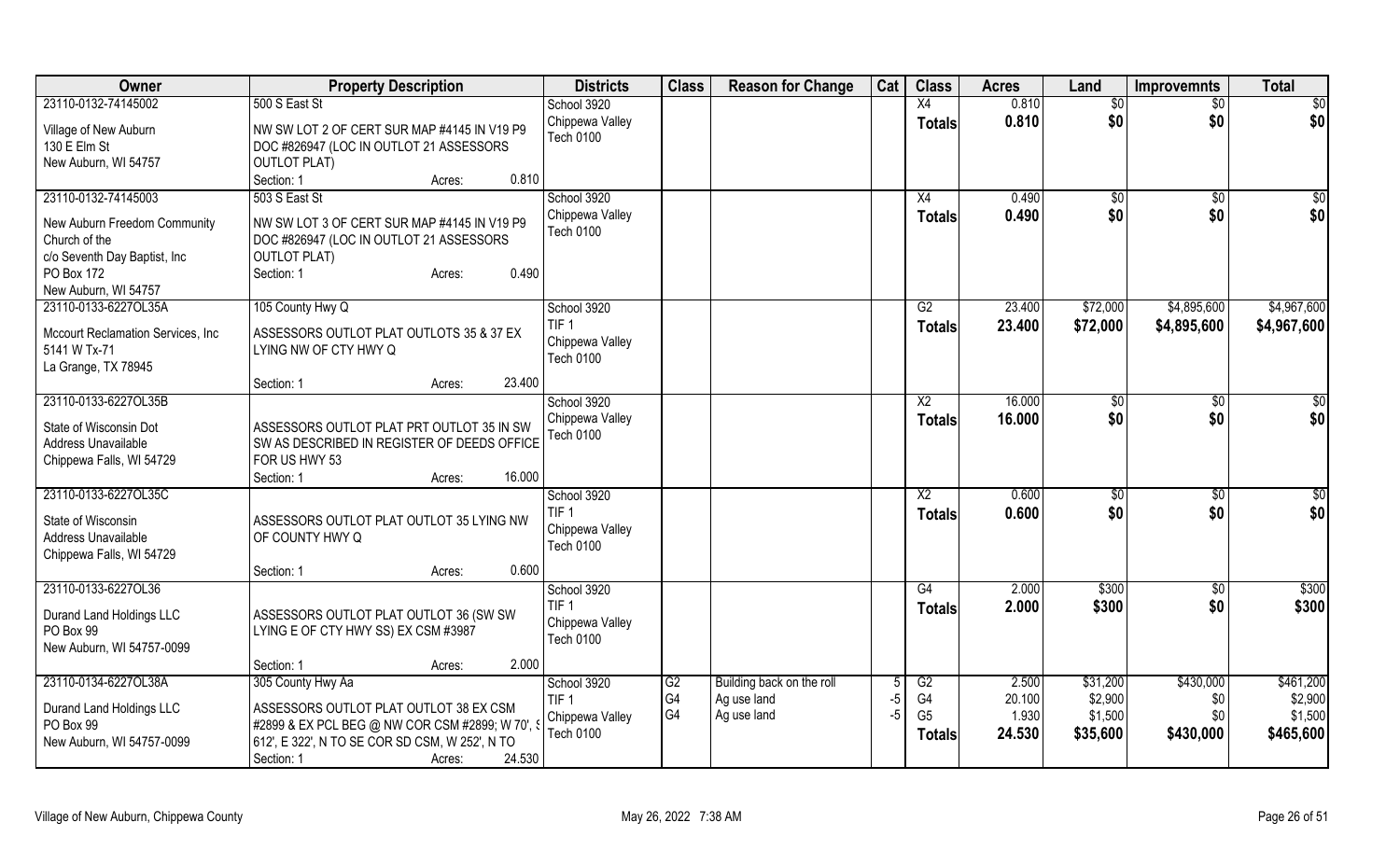| Owner                                         | <b>Property Description</b>                      | <b>Districts</b>                    | <b>Class</b> | <b>Reason for Change</b> | Cat  | <b>Class</b>     | <b>Acres</b> | Land         | <b>Improvemnts</b> | <b>Total</b> |
|-----------------------------------------------|--------------------------------------------------|-------------------------------------|--------------|--------------------------|------|------------------|--------------|--------------|--------------------|--------------|
| 23110-0134-6227OL38B                          | 375 County Hwy Aa                                | School 3920                         |              |                          |      | $\overline{G1}$  | 1.560        | \$7,500      | \$20,000           | \$27,500     |
| Durand Land Holdings LLC                      | ASSESSORS OUTLOT PLAT PRT OF OUTLOT 38 PCL       | TIF <sub>1</sub>                    |              |                          |      | <b>Totals</b>    | 1.560        | \$7,500      | \$20,000           | \$27,500     |
| PO Box 99                                     | BEG @ NW COR CSM #2899; W 70', S 612', E 322', N | Chippewa Valley                     |              |                          |      |                  |              |              |                    |              |
| New Auburn, WI 54757-0099                     | TO SE COR SD CSM, W 252', N TO B.                | <b>Tech 0100</b>                    |              |                          |      |                  |              |              |                    |              |
|                                               | 1.560<br>Section: 1<br>Acres:                    |                                     |              |                          |      |                  |              |              |                    |              |
| 23110-0134-72899001                           | 405 County Hwy Aa                                | School 3920                         |              |                          |      | G <sub>1</sub>   | 3.090        | \$12,500     | \$99,100           | \$111,600    |
| Bruce C. Durand                               | SE SW LOT 1 OF CERT SUR MAP #2899 IN V13 P160    | Chippewa Valley                     |              |                          |      | Totals           | 3.090        | \$12,500     | \$99,100           | \$111,600    |
| Terri L. Durand                               | DOC #703654 (LOC IN PRT OF OUTLOT 38 OF          | <b>Tech 0100</b>                    |              |                          |      |                  |              |              |                    |              |
| PO Box 99                                     | ASSESSORS OUTLOT PLAT)                           |                                     |              |                          |      |                  |              |              |                    |              |
| New Auburn, WI 54757-0099                     | 3.090<br>Section: 1<br>Acres:                    |                                     |              |                          |      |                  |              |              |                    |              |
| 23110-0134-73987001                           |                                                  | School 3920                         |              |                          |      | G2               | 0.180        | \$2,700      | $\sqrt[6]{}$       | \$2,700      |
|                                               |                                                  | TIF <sub>1</sub>                    |              |                          |      | <b>Totals</b>    | 0.180        | \$2,700      | \$0                | \$2,700      |
| Durand Land Holdings LLC                      | S 1/2 SW LOT 1 OF CERT SUR MAP #3987 IN V18      | Chippewa Valley                     |              |                          |      |                  |              |              |                    |              |
| PO Box 99                                     | P118 DOC #810328 (LOC IN OL 36 & 38 OF           | <b>Tech 0100</b>                    |              |                          |      |                  |              |              |                    |              |
| New Auburn, WI 54757-0099                     | <b>ASSESSORS OUTLOT PLAT)</b>                    |                                     |              |                          |      |                  |              |              |                    |              |
|                                               | 0.180<br>Section: 1<br>Acres:                    |                                     |              |                          |      |                  |              |              |                    |              |
| 23110-0134-73987002                           |                                                  | School 3920                         |              |                          |      | X4               | 0.880        | $\sqrt[6]{}$ | $\sqrt[6]{3}$      | \$0          |
| Dairyland Power Cooperative                   | S 1/2 SW LOT 2 OF CERT SUR MAP #3987 IN V18      | TIF <sub>1</sub>                    |              |                          |      | <b>Totals</b>    | 0.880        | \$0          | \$0                | \$0          |
| PO Box 817                                    | P118 DOC #810328 (LOC IN OL 36 & 38 OF           | Chippewa Valley<br><b>Tech 0100</b> |              |                          |      |                  |              |              |                    |              |
| La Crosse, WI 54602-0817                      | ASSESSORS OUTLOT PLAT) PART OF LOT 1 CSM         |                                     |              |                          |      |                  |              |              |                    |              |
|                                               | Section: 1<br>0.880<br>Acres:                    |                                     |              |                          |      |                  |              |              |                    |              |
| 23110-0134-73987003                           |                                                  | School 3920                         |              |                          |      | X4               | 0.180        | \$           | $\sqrt[6]{3}$      | \$0          |
| Dairyland Power Cooperative                   | SE SW LOT 3 OF CERT SUR MAP #3987 IN V18 P118    | TIF <sub>1</sub>                    |              |                          |      | <b>Totals</b>    | 0.180        | \$0          | \$0                | \$0          |
| PO Box 817                                    | DOC #810328 (LOC IN OUTLOT 38 ASSESSORS          | Chippewa Valley                     |              |                          |      |                  |              |              |                    |              |
| La Crosse, WI 54602-0817                      | <b>OUTLOT PLAT)</b>                              | <b>Tech 0100</b>                    |              |                          |      |                  |              |              |                    |              |
|                                               | Section: 1<br>0.180<br>Acres:                    |                                     |              |                          |      |                  |              |              |                    |              |
| 23110-0141-00000000                           | 940 County Hwy Aa                                | School 3920                         | G4           | Ag use land              | $-5$ | G1               | 2.000        | \$7,500      | \$58,000           | \$65,500     |
|                                               |                                                  | Chippewa Valley                     |              |                          |      | G4               | 23.000       | \$2,100      | \$0                | \$2,100      |
| David Lee & Kimberly Rosenbrook Trust   NE SE |                                                  | <b>Tech 0100</b>                    |              |                          |      | G <sub>5</sub>   | 2.000        | \$200        | \$0                | \$200        |
| 532 County Hwy Aa                             |                                                  |                                     |              |                          |      | G <sub>5</sub> M | 13.000       | \$11,800     | \$0                | \$11,800     |
| New Auburn, WI 54757                          | 40.000<br>Section: 1<br>Acres:                   |                                     |              |                          |      | <b>Totals</b>    | 40.000       | \$21,600     | \$58,000           | \$79,600     |
| 23110-0142-00000000                           | 532 County Hwy Aa                                | School 3920                         | G4           | Ag use land              | -5   | G4               | 35.000       | \$5,300      | \$0                | \$5,300      |
|                                               |                                                  | Chippewa Valley                     |              |                          |      | G <sub>5</sub>   | 1.000        | \$100        | \$0                | \$100        |
| David Lee & Kimberly Rosenbrook Trust   NW SE |                                                  | <b>Tech 0100</b>                    |              |                          |      | G7               | 4.000        | \$15,000     | \$319,500          | \$334,500    |
| 532 County Hwy Aa                             |                                                  |                                     |              |                          |      | <b>Totals</b>    | 40.000       | \$20,400     | \$319,500          | \$339,900    |
| New Auburn, WI 54757                          |                                                  |                                     |              |                          |      |                  |              |              |                    |              |
|                                               | 40.000<br>Section: 1<br>Acres:                   |                                     |              |                          |      |                  |              |              |                    |              |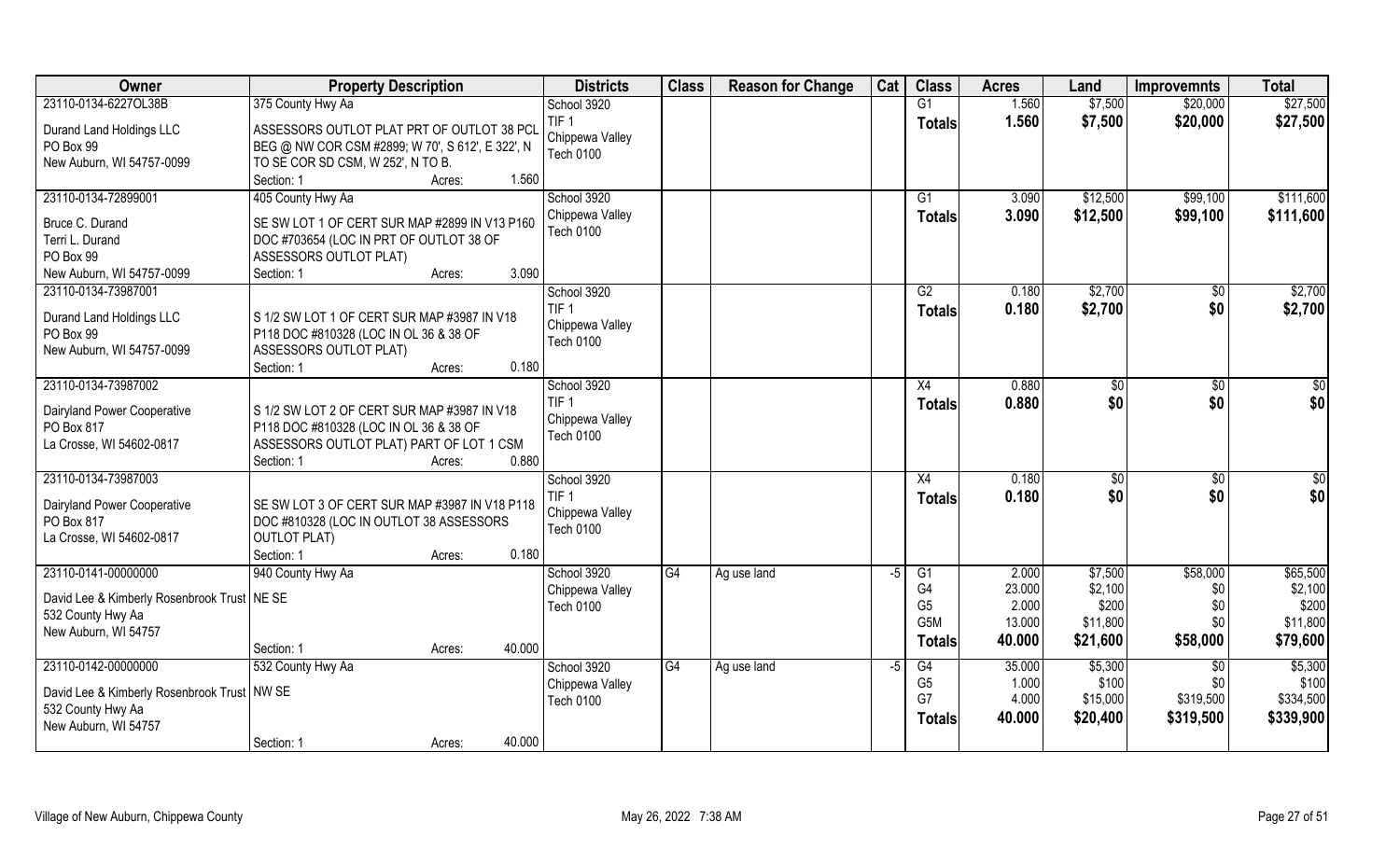| Owner                                         | <b>Property Description</b>                         |        | <b>Districts</b> | <b>Class</b>    | <b>Reason for Change</b> | Cat  | <b>Class</b>   | <b>Acres</b> | Land     | <b>Improvemnts</b> | <b>Total</b> |
|-----------------------------------------------|-----------------------------------------------------|--------|------------------|-----------------|--------------------------|------|----------------|--------------|----------|--------------------|--------------|
| 23110-0143-00000000                           |                                                     |        | School 3920      | $\overline{G4}$ | Ag use land              | $-5$ | G4             | 39.000       | \$5,500  | $\sqrt{6}$         | \$5,500      |
| Durand Land Holdings LLC                      | SW <sub>SE</sub>                                    |        | Chippewa Valley  | G <sub>4</sub>  | Ag use land              | $-5$ | G <sub>5</sub> | 1.000        | \$500    | \$0                | \$500        |
| PO Box 99                                     |                                                     |        | <b>Tech 0100</b> |                 |                          |      | Totals         | 40.000       | \$6,000  | \$0                | \$6,000      |
| New Auburn, WI 54757-0099                     |                                                     |        |                  |                 |                          |      |                |              |          |                    |              |
|                                               | Section: 1<br>Acres:                                | 40.000 |                  |                 |                          |      |                |              |          |                    |              |
| 23110-0144-00000000                           |                                                     |        | School 3920      | G4              | Ag use land              | $-5$ | G4             | 19.000       | \$2,500  | $\sqrt[6]{}$       | \$2,500      |
| David Lee & Kimberly Rosenbrook Trust   SE SE |                                                     |        | Chippewa Valley  |                 |                          |      | G <sub>5</sub> | 21.000       | \$10,500 | \$0                | \$10,500     |
| 532 County Hwy Aa                             |                                                     |        | <b>Tech 0100</b> |                 |                          |      | <b>Totals</b>  | 40.000       | \$13,000 | \$0                | \$13,000     |
| New Auburn, WI 54757                          |                                                     |        |                  |                 |                          |      |                |              |          |                    |              |
|                                               | Section: 1<br>Acres:                                | 40.000 |                  |                 |                          |      |                |              |          |                    |              |
| 23110-0211-01500000                           | 327 Old Hwy 53 St                                   |        | School 3920      |                 |                          |      | G2             | 0.770        | \$25,000 | \$189,000          | \$214,000    |
| Patrick E. Young                              | NE NE COM @ NE COR, N 89 D W 61.74' TO BEG; S       |        | Chippewa Valley  |                 |                          |      | <b>Totals</b>  | 0.770        | \$25,000 | \$189,000          | \$214,000    |
| PO Box 152                                    | 14 D E 235.86' TO E LN, S 190.58' TO WLY EXT OF N   |        | Tech 0100        |                 |                          |      |                |              |          |                    |              |
| New Auburn, WI 54757-0152                     | LN OF PINE ST, S 89 D W 50', N 10 D W 148.47', N 14 |        |                  |                 |                          |      |                |              |          |                    |              |
|                                               | Section: 2<br>Acres:                                | 0.770  |                  |                 |                          |      |                |              |          |                    |              |
| 23110-0211-60530101                           |                                                     |        | School 3920      |                 |                          |      | G <sub>1</sub> | 0.786        | \$3,000  | \$0                | \$3,000      |
| Chad L. Toews                                 | STILLMAN'S ADDITION LOTS 1 2 & 3 BLK 1              |        | Chippewa Valley  |                 |                          |      | <b>Totals</b>  | 0.786        | \$3,000  | \$0                | \$3,000      |
| Jacqueline Toews                              |                                                     |        | <b>Tech 0100</b> |                 |                          |      |                |              |          |                    |              |
| 309 N Front St                                |                                                     |        |                  |                 |                          |      |                |              |          |                    |              |
| New Auburn, WI 54757                          | Section: 2<br>Acres:                                | 0.000  |                  |                 |                          |      |                |              |          |                    |              |
| 23110-0211-60530104                           | 222 W Pine St                                       |        | School 3920      |                 |                          |      | G1             | 0.339        | \$6,000  | \$16,000           | \$22,000     |
| Chad L. Toews                                 | STILLMAN'S ADDITION LOT 4 & W 54' OF LOT 5 BLK      |        | Chippewa Valley  |                 |                          |      | Totals         | 0.339        | \$6,000  | \$16,000           | \$22,000     |
| Jacqueline Toews                              |                                                     |        | <b>Tech 0100</b> |                 |                          |      |                |              |          |                    |              |
| 309 N Front St                                |                                                     |        |                  |                 |                          |      |                |              |          |                    |              |
| New Auburn, WI 54757                          | Section: 2<br>Acres:                                | 0.000  |                  |                 |                          |      |                |              |          |                    |              |
| 23110-0211-60530106                           | 309 N Front St                                      |        | School 3920      |                 |                          |      | G1             | 0.288        | \$8,500  | \$89,500           | \$98,000     |
| Chad L. Toews                                 | STILLMAN'S ADDITION LOT 5 THE E 12' & ALL OF        |        | Chippewa Valley  |                 |                          |      | <b>Totals</b>  | 0.288        | \$8,500  | \$89,500           | \$98,000     |
| Jacqueline Toews                              | LOT 6 BLK 1                                         |        | <b>Tech 0100</b> |                 |                          |      |                |              |          |                    |              |
| 309 N Front St                                |                                                     |        |                  |                 |                          |      |                |              |          |                    |              |
| New Auburn, WI 54757                          | Section: 2<br>Acres:                                | 0.000  |                  |                 |                          |      |                |              |          |                    |              |
| 23110-0211-60530201                           |                                                     |        | School 3920      |                 |                          |      | G1             | 0.247        | \$6,500  | $\sqrt{$0}$        | \$6,500      |
| Leonard J. Boehm                              | STILLMAN'S ADDITION LOT 1 BLK 2 ALSO N 1/2 OF       |        | Chippewa Valley  |                 |                          |      | <b>Totals</b>  | 0.247        | \$6,500  | \$0                | \$6,500      |
| Barbara Boehm                                 | VACATED ALLEY SINCE 1990 DOC #486731                |        | <b>Tech 0100</b> |                 |                          |      |                |              |          |                    |              |
| PO Box 161                                    |                                                     |        |                  |                 |                          |      |                |              |          |                    |              |
| New Auburn, WI 54757-0161                     | Section: 2<br>Acres:                                | 0.000  |                  |                 |                          |      |                |              |          |                    |              |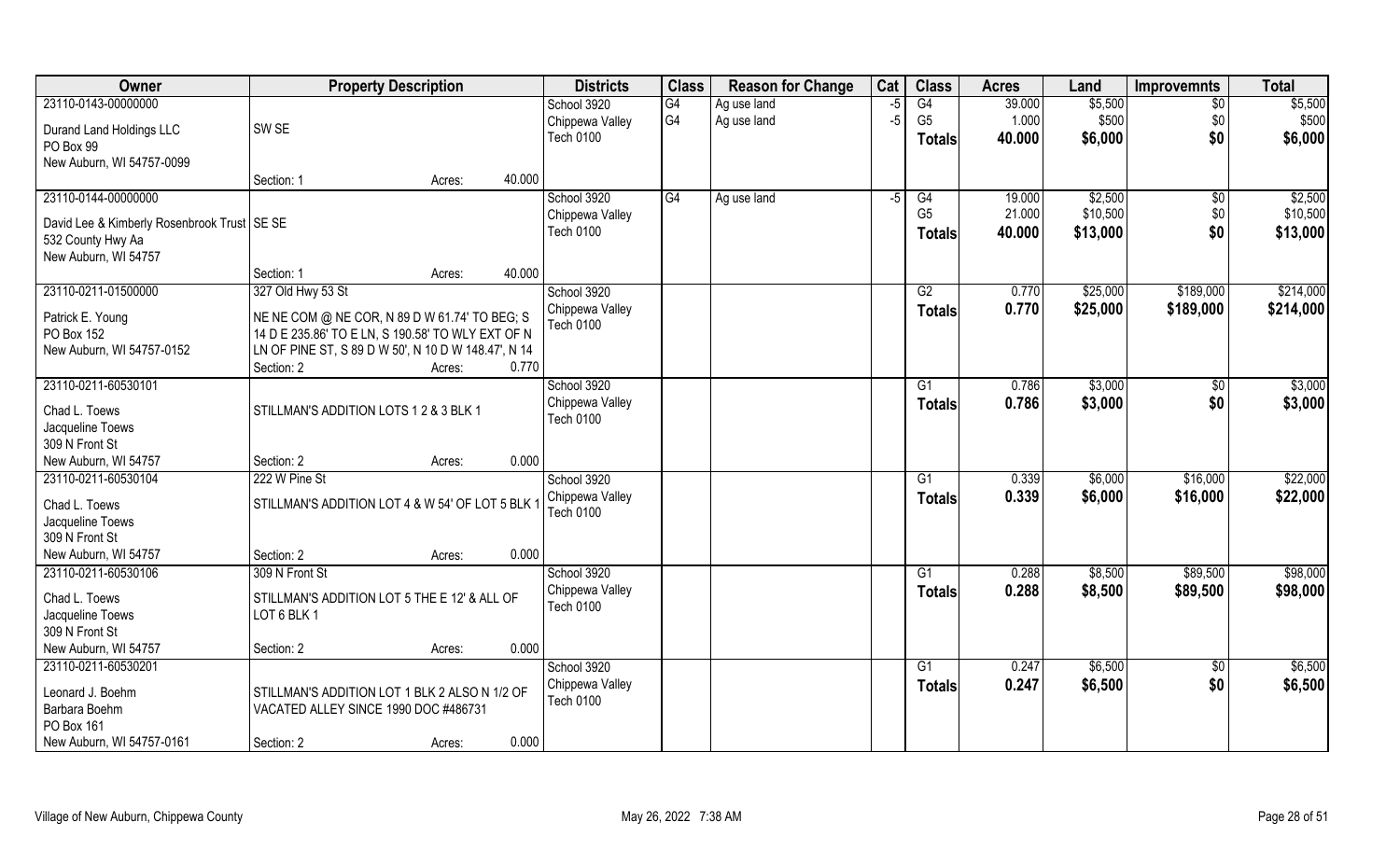| <b>Owner</b>              | <b>Property Description</b>                      | <b>Districts</b> | <b>Class</b> | <b>Reason for Change</b> | Cat | <b>Class</b>   | <b>Acres</b> | Land     | <b>Improvemnts</b> | <b>Total</b> |
|---------------------------|--------------------------------------------------|------------------|--------------|--------------------------|-----|----------------|--------------|----------|--------------------|--------------|
| 23110-0211-60530202       |                                                  | School 3920      |              |                          |     | G1             | 0.200        | \$7,500  | $\overline{50}$    | \$7,500      |
| Leonard J. Boehm          | STILLMAN'S ADDITION LOT 2 BLK 2 ALSO N 1/2 OF    | Chippewa Valley  |              |                          |     | <b>Totals</b>  | 0.200        | \$7,500  | \$0                | \$7,500      |
| Barbara Boehm             | VACATED ALLEY SINCE 1990 DOC #486731             | <b>Tech 0100</b> |              |                          |     |                |              |          |                    |              |
| PO Box 161                |                                                  |                  |              |                          |     |                |              |          |                    |              |
| New Auburn, WI 54757-0161 | 0.000<br>Section: 2<br>Acres:                    |                  |              |                          |     |                |              |          |                    |              |
| 23110-0211-60530203       |                                                  | School 3920      |              |                          |     | G <sub>1</sub> | 0.138        | \$3,000  | \$0                | \$3,000      |
|                           |                                                  | Chippewa Valley  |              |                          |     | <b>Totals</b>  | 0.138        | \$3,000  | \$0                | \$3,000      |
| Leonard J. Boehm          | STILLMAN'S ADDITION LOT 3 EX THE W 20.5' BLK 2   | <b>Tech 0100</b> |              |                          |     |                |              |          |                    |              |
| Barbara Boehm             | ALSO N 1/2 OF VACATED ALLEY SINCE 1990 DOC       |                  |              |                          |     |                |              |          |                    |              |
| PO Box 161                | #486731                                          |                  |              |                          |     |                |              |          |                    |              |
| New Auburn, WI 54757-0161 | 0.000<br>Section: 2<br>Acres:                    |                  |              |                          |     |                |              |          |                    |              |
| 23110-0211-60530204       | 224 N Columbia St                                | School 3920      |              |                          |     | G <sub>1</sub> | 0.262        | \$10,000 | \$69,500           | \$79,500     |
| James E. Gordon           | STILLMAN'S ADDITION LOT 3 THE W 20.5' & ALL OF   | Chippewa Valley  |              |                          |     | <b>Totals</b>  | 0.262        | \$10,000 | \$69,500           | \$79,500     |
| Janice A. Gordon          | LOT 4 BLK 2 ALSO N 1/2 OF VACATED ALLEY SINCE    | Tech 0100        |              |                          |     |                |              |          |                    |              |
| 224 N Columbia St         | 1990 DOC #486731                                 |                  |              |                          |     |                |              |          |                    |              |
| New Auburn, WI 54757      | 0.000<br>Section: 2<br>Acres:                    |                  |              |                          |     |                |              |          |                    |              |
| 23110-0211-60530205       | 208 N Columbia St                                | School 3920      |              |                          |     | G <sub>1</sub> | 0.250        | \$10,000 | \$78,500           | \$88,500     |
|                           |                                                  | Chippewa Valley  |              |                          |     |                | 0.250        | \$10,000 | \$78,500           | \$88,500     |
| John E. Halberg           | STILLMAN'S ADDITION LOT 5 & W 1/4 OF LOT 6 BLK : | Tech 0100        |              |                          |     | <b>Totals</b>  |              |          |                    |              |
| <b>Bonnie Halberg</b>     | ALSO S 1/2 OF VACATED ALLEY SINCE 1990 DOC       |                  |              |                          |     |                |              |          |                    |              |
| PO Box 204                | #486731                                          |                  |              |                          |     |                |              |          |                    |              |
| New Auburn, WI 54757-0204 | 0.000<br>Section: 2<br>Acres:                    |                  |              |                          |     |                |              |          |                    |              |
| 23110-0211-60530206       | 224 W Elm St                                     | School 3920      |              |                          |     | G1             | 0.188        | \$8,500  | \$62,500           | \$71,000     |
| Sharon Tarnowski K. Shier | STILLMAN'S ADDITION LOT 6 THE E 3/4 & THE W 1/4  | Chippewa Valley  |              |                          |     | <b>Totals</b>  | 0.188        | \$8,500  | \$62,500           | \$71,000     |
| PO Box 123                | OF LOT 7 BLK 2 ALSO S 1/2 OF VACATED ALLEY       | <b>Tech 0100</b> |              |                          |     |                |              |          |                    |              |
| New Auburn, WI 54757      | SINCE 1990 DOC #486731 (PRIMARY RESIDENCE)       |                  |              |                          |     |                |              |          |                    |              |
|                           | Section: 2<br>0.000<br>Acres:                    |                  |              |                          |     |                |              |          |                    |              |
| 23110-0211-60530207       | 216 W Elm St                                     | School 3920      |              |                          |     | G <sub>1</sub> | 0.250        | \$10,000 | \$74,500           | \$84,500     |
|                           |                                                  | Chippewa Valley  |              |                          |     |                | 0.250        | \$10,000 | \$74,500           | \$84,500     |
| Karl R. Freeberg          | STILLMAN'S ADDITION LOT 7 THE E 3/4 & THE W 1/2  | Tech 0100        |              |                          |     | <b>Totals</b>  |              |          |                    |              |
| Hannah Freeberg           | OF LOT 8 BLK 2 ALSO THE S 1/2 OF VAC ALLEY       |                  |              |                          |     |                |              |          |                    |              |
| PO Box 17                 | SINCE 1990 DOC #486731                           |                  |              |                          |     |                |              |          |                    |              |
| New Auburn, WI 54757-0017 | 0.000<br>Section: 2<br>Acres:                    |                  |              |                          |     |                |              |          |                    |              |
| 23110-0211-60530209       | 209 N Front St                                   | School 3920      |              |                          |     | G <sub>1</sub> | 0.267        | \$10,000 | \$81,000           | \$91,000     |
| Leonard J. Boehm          | STILLMAN'S ADDITION LOT 8 THE E 1/2 & ALL OF     | Chippewa Valley  |              |                          |     | <b>Totals</b>  | 0.267        | \$10,000 | \$81,000           | \$91,000     |
| Barbara Boehm             | LOT 9 BLK 2 ALSO S 1/2 OF VACATED ALLEY SINCE    | Tech 0100        |              |                          |     |                |              |          |                    |              |
| PO Box 161                | 1990 DOC #486731                                 |                  |              |                          |     |                |              |          |                    |              |
|                           |                                                  |                  |              |                          |     |                |              |          |                    |              |
| New Auburn, WI 54757-0161 | 0.000<br>Section: 2<br>Acres:                    |                  |              |                          |     |                |              |          |                    |              |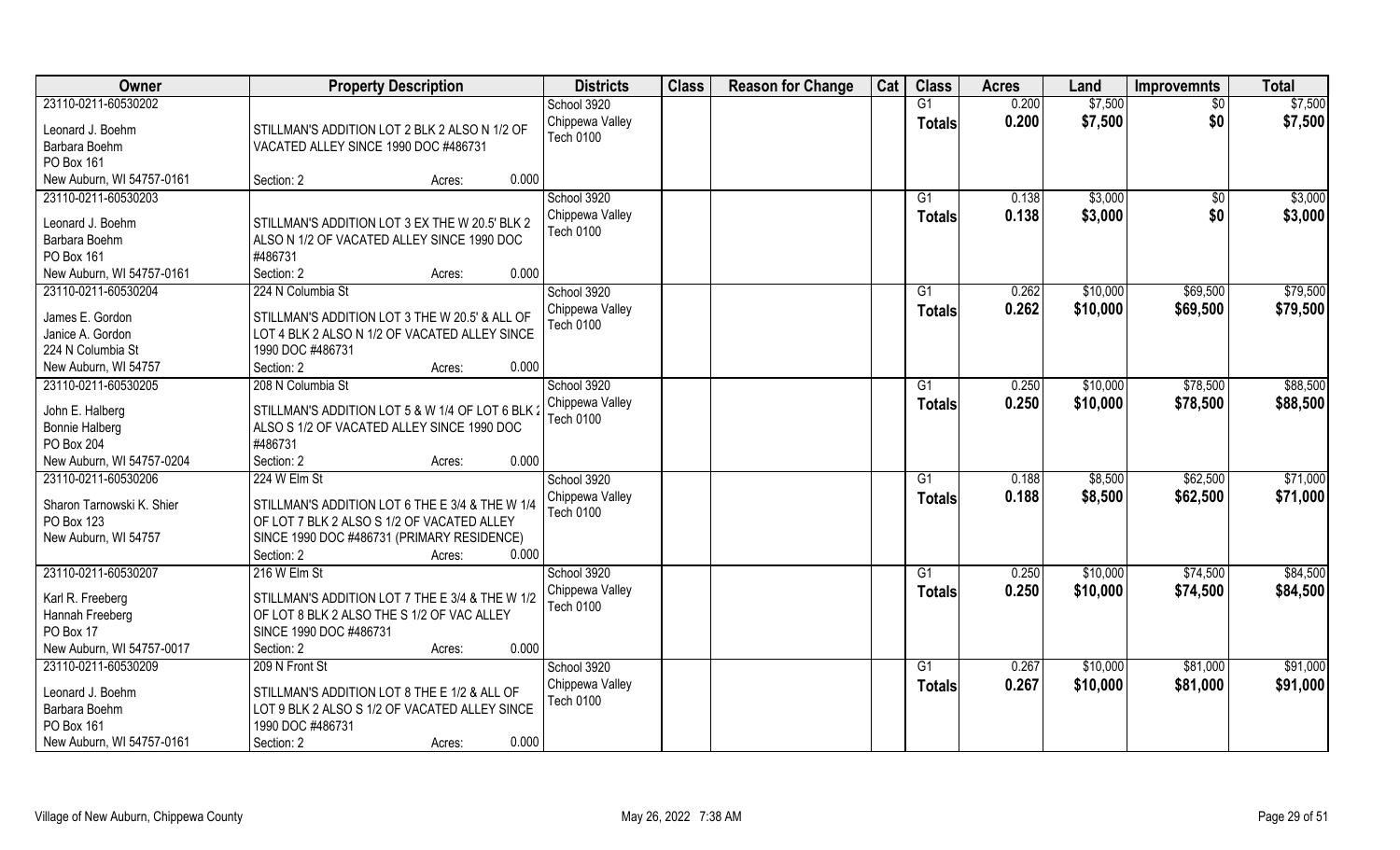| Owner                             | <b>Property Description</b>                                                                     | <b>Districts</b>             | <b>Class</b> | <b>Reason for Change</b> | Cat | <b>Class</b>    | <b>Acres</b> | Land     | <b>Improvemnts</b> | <b>Total</b> |
|-----------------------------------|-------------------------------------------------------------------------------------------------|------------------------------|--------------|--------------------------|-----|-----------------|--------------|----------|--------------------|--------------|
| 23110-0211-60530302               | 209 W Elm St                                                                                    | School 3920                  |              |                          |     | G1              | 0.397        | \$11,000 | \$102,500          | \$113,500    |
| Kayla J. James                    | STILLMAN'S ADDITION LOTS 1 & 2 & THE E 1/4 OF                                                   | Chippewa Valley<br>Tech 0100 |              |                          |     | <b>Totals</b>   | 0.397        | \$11,000 | \$102,500          | \$113,500    |
| 209 W Elm St                      | LOT 3 BLK 3 & N 1/2 VAC ALLEY PER DOC #602944                                                   |                              |              |                          |     |                 |              |          |                    |              |
| New Auburn, WI 54757              |                                                                                                 |                              |              |                          |     |                 |              |          |                    |              |
|                                   | 0.000<br>Section: 2<br>Acres:                                                                   |                              |              |                          |     |                 |              |          |                    |              |
| 23110-0211-60530303               | 215 W Elm St                                                                                    | School 3920                  |              |                          |     | $\overline{G1}$ | 0.262        | \$10,000 | \$58,500           | \$68,500     |
| Casey James Edinger               | STILLMAN'S ADDITION LOT 3 THE W 3/4 & THE E 1/2                                                 | Chippewa Valley              |              |                          |     | Totals          | 0.262        | \$10,000 | \$58,500           | \$68,500     |
| 215 W Elm St                      | OF LOT 4 BLK 3 & N 1/2 VAC ALLEY PER DOC                                                        | <b>Tech 0100</b>             |              |                          |     |                 |              |          |                    |              |
| New Auburn, WI 54757              | #602944                                                                                         |                              |              |                          |     |                 |              |          |                    |              |
|                                   | 0.000<br>Section: 2<br>Acres:                                                                   |                              |              |                          |     |                 |              |          |                    |              |
| 23110-0211-60530305               | 225 W Elm St                                                                                    | School 3920                  |              |                          |     | G1              | 0.250        | \$10,000 | \$71,500           | \$81,500     |
|                                   |                                                                                                 | Chippewa Valley              |              |                          |     | <b>Totals</b>   | 0.250        | \$10,000 | \$71,500           | \$81,500     |
| Gary D. Tucker<br>Renee A. Tucker | STILLMAN'S ADDITION LOT 4 THE W 2 RDS & THE E<br>3 RDS OF LOT 5 BLK 3 & N 1/2 VAC ALLEY PER DOC | Tech 0100                    |              |                          |     |                 |              |          |                    |              |
| PO Box 241                        | #602944                                                                                         |                              |              |                          |     |                 |              |          |                    |              |
| New Auburn, WI 54757-0241         | Section: 2<br>0.000<br>Acres:                                                                   |                              |              |                          |     |                 |              |          |                    |              |
| 23110-0211-60530306               | 124 N Columbia St                                                                               | School 3920                  |              |                          |     | G1              | 0.200        | \$9,500  | \$123,000          | \$132,500    |
|                                   |                                                                                                 | Chippewa Valley              |              |                          |     |                 | 0.200        | \$9,500  | \$123,000          | \$132,500    |
| John N. Swenson                   | STILLMAN'S ADDITION LOT 5 THE W 1/4 & ALL OF                                                    | <b>Tech 0100</b>             |              |                          |     | <b>Totals</b>   |              |          |                    |              |
| Cynthia A. Swenson                | LOT 6 BLK 3 & N 1/2 VAC ALLEY PER DOC #602944                                                   |                              |              |                          |     |                 |              |          |                    |              |
| PO Box 95                         |                                                                                                 |                              |              |                          |     |                 |              |          |                    |              |
| New Auburn, WI 54757-0095         | 0.000<br>Section: 2<br>Acres:                                                                   |                              |              |                          |     |                 |              |          |                    |              |
| 23110-0211-60530307               | 106 N Columbia St                                                                               | School 3920                  |              |                          |     | G1              | 0.200        | \$8,500  | \$13,000           | \$21,500     |
| Mark R. Ladd                      | STILLMAN'S ADDITION LOT 7 BLK 3 & S 1/2 VAC                                                     | Chippewa Valley              |              |                          |     | <b>Totals</b>   | 0.200        | \$8,500  | \$13,000           | \$21,500     |
| Patricia A. Wegner                | ALLEY PER DOC #602944                                                                           | <b>Tech 0100</b>             |              |                          |     |                 |              |          |                    |              |
| 12240 County Hwy M                |                                                                                                 |                              |              |                          |     |                 |              |          |                    |              |
| New Auburn, WI 54757              | 0.000<br>Section: 2<br>Acres:                                                                   |                              |              |                          |     |                 |              |          |                    |              |
| 23110-0211-60530308               | 234 W Main St                                                                                   | School 3920                  |              |                          |     | G1              | 0.300        | \$11,500 | \$83,000           | \$94,500     |
|                                   |                                                                                                 | Chippewa Valley              |              |                          |     | Totals          | 0.300        | \$11,500 | \$83,000           | \$94,500     |
| Lance D. Grorud                   | STILLMAN'S ADDITION LOT 8 & W 1/2 OF LOT 9 BLK 3                                                | <b>Tech 0100</b>             |              |                          |     |                 |              |          |                    |              |
| 234 W Main St                     | & S 1/2 VAC ALLEY PER DOC #602944                                                               |                              |              |                          |     |                 |              |          |                    |              |
| New Auburn, WI 54757              |                                                                                                 |                              |              |                          |     |                 |              |          |                    |              |
|                                   | 0.000<br>Section: 2<br>Acres:                                                                   |                              |              |                          |     |                 |              |          |                    |              |
| 23110-0211-60530310               | 222 W Main St                                                                                   | School 3920                  |              |                          |     | G1              | 0.300        | \$11,500 | \$62,500           | \$74,000     |
| Gary D. Pitts                     | STILLMAN'S ADDITION LOT 9 THE E 1/2 & ALL OF                                                    | Chippewa Valley              |              |                          |     | <b>Totals</b>   | 0.300        | \$11,500 | \$62,500           | \$74,000     |
| Jacqueline Pitts                  | LOT 10 BLK 3 & S 1/2 VAC ALLEY PER DOC #602944                                                  | Tech 0100                    |              |                          |     |                 |              |          |                    |              |
| PO Box 15                         |                                                                                                 |                              |              |                          |     |                 |              |          |                    |              |
| New Auburn, WI 54757-0015         | 0.000<br>Section: 2<br>Acres:                                                                   |                              |              |                          |     |                 |              |          |                    |              |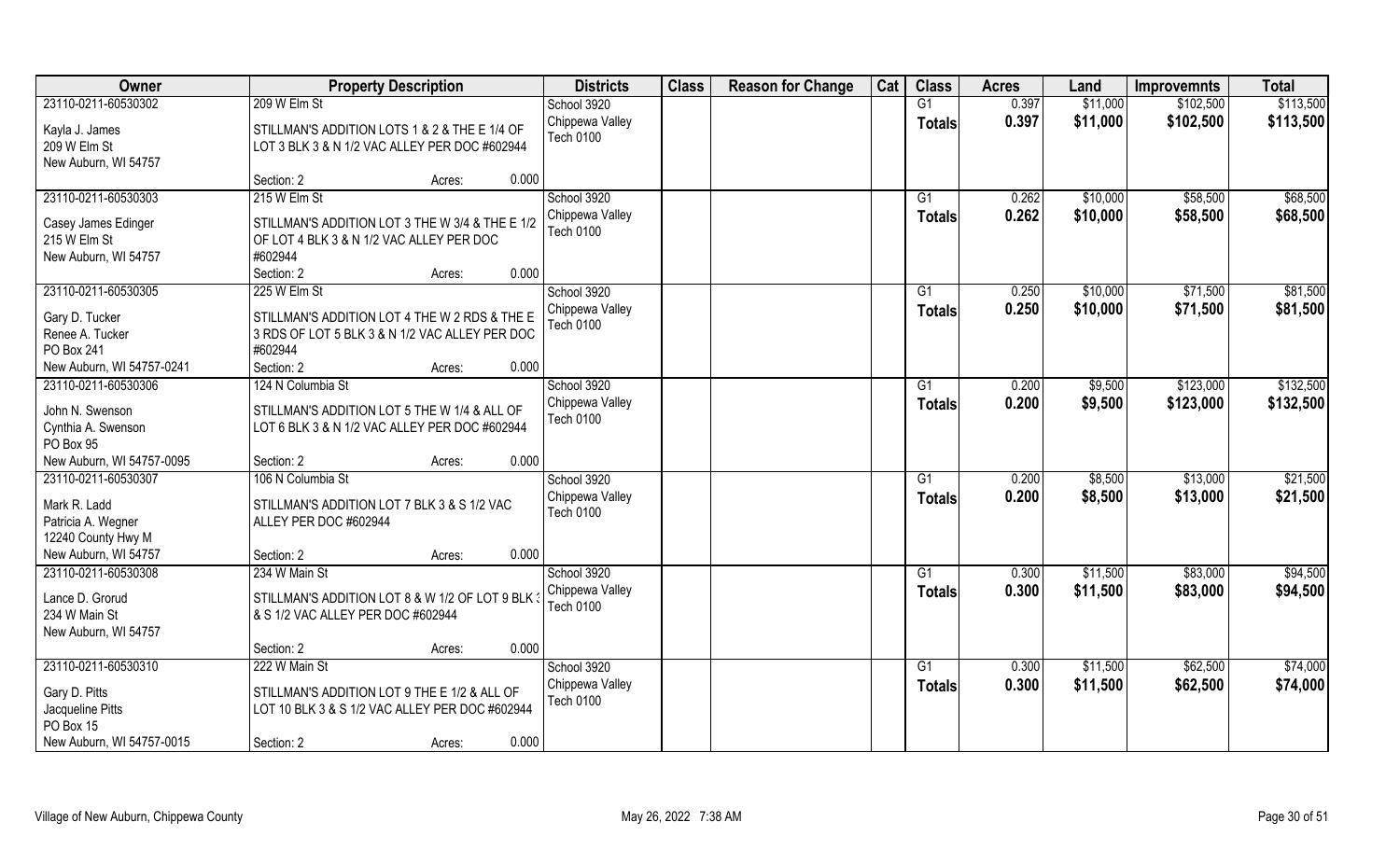| \$83,000<br>23110-0211-60530311<br>216 W Main St<br>School 3920<br>G1<br>0.188<br>\$8,500<br>\$74,500<br>0.188<br>\$83,000<br>Chippewa Valley<br>\$8,500<br>\$74,500<br><b>Totals</b><br>Jesse F. Davis<br>STILLMAN'S ADDITION LOT 11 BLK 3 & S 1/2 VAC<br><b>Tech 0100</b><br>216 W Main St<br>ALLEY PER DOC #602944<br>New Auburn, WI 54757<br>Section: 2<br>0.000<br>Acres:<br>210 W Main St<br>School 3920<br>23110-0211-60530312<br>0.267<br>\$7,500<br>\$57,200<br>\$64,700<br>G <sub>1</sub><br>Chippewa Valley<br>0.267<br>\$7,500<br>\$64,700<br>\$57,200<br><b>Totals</b><br>STILLMAN'S ADDITION LOT 12 BLK 3 & S 1/2 VAC<br><b>Charles Goodremote</b><br><b>Tech 0100</b><br>c/o Patricia J. Goodremote<br>ALLEY PER DOC #602944 LIFE ESTATE TO PATRICIA<br>PO Box 267<br>J GOODREMOTE<br>0.000<br>New Auburn, WI 54757-0267<br>Section: 2<br>Acres:<br>School 3920<br>23110-0211-60530401<br>G1<br>0.347<br>\$10,000<br>\$92,000<br>108 S Front St<br>Chippewa Valley<br>0.347<br>\$10,000<br>\$92,000<br><b>Totals</b><br>STILLMAN'S ADDITION LOT 1 & THE E 1/2 OF LOT 2<br>Christopher John Marek Jr<br><b>Tech 0100</b><br>Melissa Ann Marek<br>BLK 4 & N 1/2 VAC ALLEY PER DOC #602944<br>108 S Front St<br>0.000<br>New Auburn, WI 54757<br>Section: 2<br>Acres:<br>School 3920<br>\$18,300<br>23110-0211-60530403<br>215 W Main St<br>0.275<br>\$10,000<br>G1<br>0.275<br>Chippewa Valley<br>\$10,000<br>\$18,300<br><b>Totals</b><br>STILLMAN'S ADDITION LOT 2 THE W 1/2 & THE E 7/8<br><b>Bradley Lotts</b><br><b>Tech 0100</b><br>208 Pine St<br>OF LOT 3 BLK 4 & N 1/2 VAC ALLEY PER DOC<br>#602944<br>New Auburn, WI 54757<br>0.000<br>Section: 2<br>Acres:<br>23110-0211-60530404<br>223 W Main St<br>0.175<br>\$7,000<br>\$44,000<br>School 3920<br>G1<br>\$7,000<br>0.175<br>\$44,000<br>Chippewa Valley<br><b>Totals</b><br>Russell W. Breezee<br>STILLMAN'S ADDITION LOT 3 THE W 1/8 & THE E 3/4<br><b>Tech 0100</b><br>Connie R. Breezee<br>OF LOT 4 BLK 4 & N 1/2 VAC ALLEY PER DOC<br>#602944<br>PO Box 65<br>New Auburn, WI 54757-0065<br>Section: 2<br>0.000<br>Acres: | Owner | <b>Property Description</b> | <b>Districts</b> | <b>Class</b> | <b>Reason for Change</b> | Cat | <b>Class</b> | <b>Acres</b> | Land | <b>Improvemnts</b> | <b>Total</b> |
|---------------------------------------------------------------------------------------------------------------------------------------------------------------------------------------------------------------------------------------------------------------------------------------------------------------------------------------------------------------------------------------------------------------------------------------------------------------------------------------------------------------------------------------------------------------------------------------------------------------------------------------------------------------------------------------------------------------------------------------------------------------------------------------------------------------------------------------------------------------------------------------------------------------------------------------------------------------------------------------------------------------------------------------------------------------------------------------------------------------------------------------------------------------------------------------------------------------------------------------------------------------------------------------------------------------------------------------------------------------------------------------------------------------------------------------------------------------------------------------------------------------------------------------------------------------------------------------------------------------------------------------------------------------------------------------------------------------------------------------------------------------------------------------------------------------------------------------------------------------------------------------------------------------------------------------------------------------------------------------------------------------------------------------------------------------------------------------------------------|-------|-----------------------------|------------------|--------------|--------------------------|-----|--------------|--------------|------|--------------------|--------------|
|                                                                                                                                                                                                                                                                                                                                                                                                                                                                                                                                                                                                                                                                                                                                                                                                                                                                                                                                                                                                                                                                                                                                                                                                                                                                                                                                                                                                                                                                                                                                                                                                                                                                                                                                                                                                                                                                                                                                                                                                                                                                                                         |       |                             |                  |              |                          |     |              |              |      |                    |              |
|                                                                                                                                                                                                                                                                                                                                                                                                                                                                                                                                                                                                                                                                                                                                                                                                                                                                                                                                                                                                                                                                                                                                                                                                                                                                                                                                                                                                                                                                                                                                                                                                                                                                                                                                                                                                                                                                                                                                                                                                                                                                                                         |       |                             |                  |              |                          |     |              |              |      |                    |              |
|                                                                                                                                                                                                                                                                                                                                                                                                                                                                                                                                                                                                                                                                                                                                                                                                                                                                                                                                                                                                                                                                                                                                                                                                                                                                                                                                                                                                                                                                                                                                                                                                                                                                                                                                                                                                                                                                                                                                                                                                                                                                                                         |       |                             |                  |              |                          |     |              |              |      |                    |              |
|                                                                                                                                                                                                                                                                                                                                                                                                                                                                                                                                                                                                                                                                                                                                                                                                                                                                                                                                                                                                                                                                                                                                                                                                                                                                                                                                                                                                                                                                                                                                                                                                                                                                                                                                                                                                                                                                                                                                                                                                                                                                                                         |       |                             |                  |              |                          |     |              |              |      |                    |              |
|                                                                                                                                                                                                                                                                                                                                                                                                                                                                                                                                                                                                                                                                                                                                                                                                                                                                                                                                                                                                                                                                                                                                                                                                                                                                                                                                                                                                                                                                                                                                                                                                                                                                                                                                                                                                                                                                                                                                                                                                                                                                                                         |       |                             |                  |              |                          |     |              |              |      |                    |              |
|                                                                                                                                                                                                                                                                                                                                                                                                                                                                                                                                                                                                                                                                                                                                                                                                                                                                                                                                                                                                                                                                                                                                                                                                                                                                                                                                                                                                                                                                                                                                                                                                                                                                                                                                                                                                                                                                                                                                                                                                                                                                                                         |       |                             |                  |              |                          |     |              |              |      |                    |              |
| \$102,000<br>\$102,000<br>\$28,300<br>\$28,300<br>\$51,000<br>\$51,000                                                                                                                                                                                                                                                                                                                                                                                                                                                                                                                                                                                                                                                                                                                                                                                                                                                                                                                                                                                                                                                                                                                                                                                                                                                                                                                                                                                                                                                                                                                                                                                                                                                                                                                                                                                                                                                                                                                                                                                                                                  |       |                             |                  |              |                          |     |              |              |      |                    |              |
|                                                                                                                                                                                                                                                                                                                                                                                                                                                                                                                                                                                                                                                                                                                                                                                                                                                                                                                                                                                                                                                                                                                                                                                                                                                                                                                                                                                                                                                                                                                                                                                                                                                                                                                                                                                                                                                                                                                                                                                                                                                                                                         |       |                             |                  |              |                          |     |              |              |      |                    |              |
|                                                                                                                                                                                                                                                                                                                                                                                                                                                                                                                                                                                                                                                                                                                                                                                                                                                                                                                                                                                                                                                                                                                                                                                                                                                                                                                                                                                                                                                                                                                                                                                                                                                                                                                                                                                                                                                                                                                                                                                                                                                                                                         |       |                             |                  |              |                          |     |              |              |      |                    |              |
|                                                                                                                                                                                                                                                                                                                                                                                                                                                                                                                                                                                                                                                                                                                                                                                                                                                                                                                                                                                                                                                                                                                                                                                                                                                                                                                                                                                                                                                                                                                                                                                                                                                                                                                                                                                                                                                                                                                                                                                                                                                                                                         |       |                             |                  |              |                          |     |              |              |      |                    |              |
|                                                                                                                                                                                                                                                                                                                                                                                                                                                                                                                                                                                                                                                                                                                                                                                                                                                                                                                                                                                                                                                                                                                                                                                                                                                                                                                                                                                                                                                                                                                                                                                                                                                                                                                                                                                                                                                                                                                                                                                                                                                                                                         |       |                             |                  |              |                          |     |              |              |      |                    |              |
|                                                                                                                                                                                                                                                                                                                                                                                                                                                                                                                                                                                                                                                                                                                                                                                                                                                                                                                                                                                                                                                                                                                                                                                                                                                                                                                                                                                                                                                                                                                                                                                                                                                                                                                                                                                                                                                                                                                                                                                                                                                                                                         |       |                             |                  |              |                          |     |              |              |      |                    |              |
|                                                                                                                                                                                                                                                                                                                                                                                                                                                                                                                                                                                                                                                                                                                                                                                                                                                                                                                                                                                                                                                                                                                                                                                                                                                                                                                                                                                                                                                                                                                                                                                                                                                                                                                                                                                                                                                                                                                                                                                                                                                                                                         |       |                             |                  |              |                          |     |              |              |      |                    |              |
|                                                                                                                                                                                                                                                                                                                                                                                                                                                                                                                                                                                                                                                                                                                                                                                                                                                                                                                                                                                                                                                                                                                                                                                                                                                                                                                                                                                                                                                                                                                                                                                                                                                                                                                                                                                                                                                                                                                                                                                                                                                                                                         |       |                             |                  |              |                          |     |              |              |      |                    |              |
|                                                                                                                                                                                                                                                                                                                                                                                                                                                                                                                                                                                                                                                                                                                                                                                                                                                                                                                                                                                                                                                                                                                                                                                                                                                                                                                                                                                                                                                                                                                                                                                                                                                                                                                                                                                                                                                                                                                                                                                                                                                                                                         |       |                             |                  |              |                          |     |              |              |      |                    |              |
|                                                                                                                                                                                                                                                                                                                                                                                                                                                                                                                                                                                                                                                                                                                                                                                                                                                                                                                                                                                                                                                                                                                                                                                                                                                                                                                                                                                                                                                                                                                                                                                                                                                                                                                                                                                                                                                                                                                                                                                                                                                                                                         |       |                             |                  |              |                          |     |              |              |      |                    |              |
|                                                                                                                                                                                                                                                                                                                                                                                                                                                                                                                                                                                                                                                                                                                                                                                                                                                                                                                                                                                                                                                                                                                                                                                                                                                                                                                                                                                                                                                                                                                                                                                                                                                                                                                                                                                                                                                                                                                                                                                                                                                                                                         |       |                             |                  |              |                          |     |              |              |      |                    |              |
|                                                                                                                                                                                                                                                                                                                                                                                                                                                                                                                                                                                                                                                                                                                                                                                                                                                                                                                                                                                                                                                                                                                                                                                                                                                                                                                                                                                                                                                                                                                                                                                                                                                                                                                                                                                                                                                                                                                                                                                                                                                                                                         |       |                             |                  |              |                          |     |              |              |      |                    |              |
|                                                                                                                                                                                                                                                                                                                                                                                                                                                                                                                                                                                                                                                                                                                                                                                                                                                                                                                                                                                                                                                                                                                                                                                                                                                                                                                                                                                                                                                                                                                                                                                                                                                                                                                                                                                                                                                                                                                                                                                                                                                                                                         |       |                             |                  |              |                          |     |              |              |      |                    |              |
|                                                                                                                                                                                                                                                                                                                                                                                                                                                                                                                                                                                                                                                                                                                                                                                                                                                                                                                                                                                                                                                                                                                                                                                                                                                                                                                                                                                                                                                                                                                                                                                                                                                                                                                                                                                                                                                                                                                                                                                                                                                                                                         |       |                             |                  |              |                          |     |              |              |      |                    |              |
|                                                                                                                                                                                                                                                                                                                                                                                                                                                                                                                                                                                                                                                                                                                                                                                                                                                                                                                                                                                                                                                                                                                                                                                                                                                                                                                                                                                                                                                                                                                                                                                                                                                                                                                                                                                                                                                                                                                                                                                                                                                                                                         |       |                             |                  |              |                          |     |              |              |      |                    |              |
|                                                                                                                                                                                                                                                                                                                                                                                                                                                                                                                                                                                                                                                                                                                                                                                                                                                                                                                                                                                                                                                                                                                                                                                                                                                                                                                                                                                                                                                                                                                                                                                                                                                                                                                                                                                                                                                                                                                                                                                                                                                                                                         |       |                             |                  |              |                          |     |              |              |      |                    |              |
|                                                                                                                                                                                                                                                                                                                                                                                                                                                                                                                                                                                                                                                                                                                                                                                                                                                                                                                                                                                                                                                                                                                                                                                                                                                                                                                                                                                                                                                                                                                                                                                                                                                                                                                                                                                                                                                                                                                                                                                                                                                                                                         |       |                             |                  |              |                          |     |              |              |      |                    |              |
|                                                                                                                                                                                                                                                                                                                                                                                                                                                                                                                                                                                                                                                                                                                                                                                                                                                                                                                                                                                                                                                                                                                                                                                                                                                                                                                                                                                                                                                                                                                                                                                                                                                                                                                                                                                                                                                                                                                                                                                                                                                                                                         |       |                             |                  |              |                          |     |              |              |      |                    |              |
|                                                                                                                                                                                                                                                                                                                                                                                                                                                                                                                                                                                                                                                                                                                                                                                                                                                                                                                                                                                                                                                                                                                                                                                                                                                                                                                                                                                                                                                                                                                                                                                                                                                                                                                                                                                                                                                                                                                                                                                                                                                                                                         |       |                             |                  |              |                          |     |              |              |      |                    |              |
|                                                                                                                                                                                                                                                                                                                                                                                                                                                                                                                                                                                                                                                                                                                                                                                                                                                                                                                                                                                                                                                                                                                                                                                                                                                                                                                                                                                                                                                                                                                                                                                                                                                                                                                                                                                                                                                                                                                                                                                                                                                                                                         |       |                             |                  |              |                          |     |              |              |      |                    |              |
|                                                                                                                                                                                                                                                                                                                                                                                                                                                                                                                                                                                                                                                                                                                                                                                                                                                                                                                                                                                                                                                                                                                                                                                                                                                                                                                                                                                                                                                                                                                                                                                                                                                                                                                                                                                                                                                                                                                                                                                                                                                                                                         |       |                             |                  |              |                          |     |              |              |      |                    |              |
| School 3920<br>23110-0211-60530405<br>229 W Main St<br>X4<br>0.200<br>$\sqrt{6}$<br>$\overline{50}$<br>\$0                                                                                                                                                                                                                                                                                                                                                                                                                                                                                                                                                                                                                                                                                                                                                                                                                                                                                                                                                                                                                                                                                                                                                                                                                                                                                                                                                                                                                                                                                                                                                                                                                                                                                                                                                                                                                                                                                                                                                                                              |       |                             |                  |              |                          |     |              |              |      |                    |              |
| \$0<br>\$0<br>0.200<br>\$0<br>Chippewa Valley<br><b>Totals</b><br>Village of New Auburn<br>STILLMAN'S ADDITION LOT 4 THE W 1/4 & THE E 3/4                                                                                                                                                                                                                                                                                                                                                                                                                                                                                                                                                                                                                                                                                                                                                                                                                                                                                                                                                                                                                                                                                                                                                                                                                                                                                                                                                                                                                                                                                                                                                                                                                                                                                                                                                                                                                                                                                                                                                              |       |                             |                  |              |                          |     |              |              |      |                    |              |
| Tech 0100<br>130 E Elm St<br>OF LOT 5 BLK 4 & N 1/2 VAC ALLEY PER DOC                                                                                                                                                                                                                                                                                                                                                                                                                                                                                                                                                                                                                                                                                                                                                                                                                                                                                                                                                                                                                                                                                                                                                                                                                                                                                                                                                                                                                                                                                                                                                                                                                                                                                                                                                                                                                                                                                                                                                                                                                                   |       |                             |                  |              |                          |     |              |              |      |                    |              |
| New Auburn, WI 54757<br>#602944 (VILLAGE WELL HOUSE & SIREN LOCATION                                                                                                                                                                                                                                                                                                                                                                                                                                                                                                                                                                                                                                                                                                                                                                                                                                                                                                                                                                                                                                                                                                                                                                                                                                                                                                                                                                                                                                                                                                                                                                                                                                                                                                                                                                                                                                                                                                                                                                                                                                    |       |                             |                  |              |                          |     |              |              |      |                    |              |
| 0.000<br>Section: 2<br>Acres:                                                                                                                                                                                                                                                                                                                                                                                                                                                                                                                                                                                                                                                                                                                                                                                                                                                                                                                                                                                                                                                                                                                                                                                                                                                                                                                                                                                                                                                                                                                                                                                                                                                                                                                                                                                                                                                                                                                                                                                                                                                                           |       |                             |                  |              |                          |     |              |              |      |                    |              |
| 23110-0211-60530406<br>\$8,500<br>\$8,500<br>County Rd M<br>School 3920<br>G1<br>0.250<br>$\overline{60}$                                                                                                                                                                                                                                                                                                                                                                                                                                                                                                                                                                                                                                                                                                                                                                                                                                                                                                                                                                                                                                                                                                                                                                                                                                                                                                                                                                                                                                                                                                                                                                                                                                                                                                                                                                                                                                                                                                                                                                                               |       |                             |                  |              |                          |     |              |              |      |                    |              |
| \$0<br>Chippewa Valley<br>0.250<br>\$8,500<br>\$8,500<br><b>Totals</b><br>STILLMAN'S ADDITION LOT 5 THE W 1/4 & ALL OF<br>Peter M. Pederson                                                                                                                                                                                                                                                                                                                                                                                                                                                                                                                                                                                                                                                                                                                                                                                                                                                                                                                                                                                                                                                                                                                                                                                                                                                                                                                                                                                                                                                                                                                                                                                                                                                                                                                                                                                                                                                                                                                                                             |       |                             |                  |              |                          |     |              |              |      |                    |              |
| <b>Tech 0100</b><br>Heather E. Pederson<br>LOT 6 BLK 4 & N 1/2 VAC ALLEY PER DOC #602944                                                                                                                                                                                                                                                                                                                                                                                                                                                                                                                                                                                                                                                                                                                                                                                                                                                                                                                                                                                                                                                                                                                                                                                                                                                                                                                                                                                                                                                                                                                                                                                                                                                                                                                                                                                                                                                                                                                                                                                                                |       |                             |                  |              |                          |     |              |              |      |                    |              |
| 246 W Dell St                                                                                                                                                                                                                                                                                                                                                                                                                                                                                                                                                                                                                                                                                                                                                                                                                                                                                                                                                                                                                                                                                                                                                                                                                                                                                                                                                                                                                                                                                                                                                                                                                                                                                                                                                                                                                                                                                                                                                                                                                                                                                           |       |                             |                  |              |                          |     |              |              |      |                    |              |
| 0.000<br>New Auburn, WI 54757<br>Section: 2<br>Acres:                                                                                                                                                                                                                                                                                                                                                                                                                                                                                                                                                                                                                                                                                                                                                                                                                                                                                                                                                                                                                                                                                                                                                                                                                                                                                                                                                                                                                                                                                                                                                                                                                                                                                                                                                                                                                                                                                                                                                                                                                                                   |       |                             |                  |              |                          |     |              |              |      |                    |              |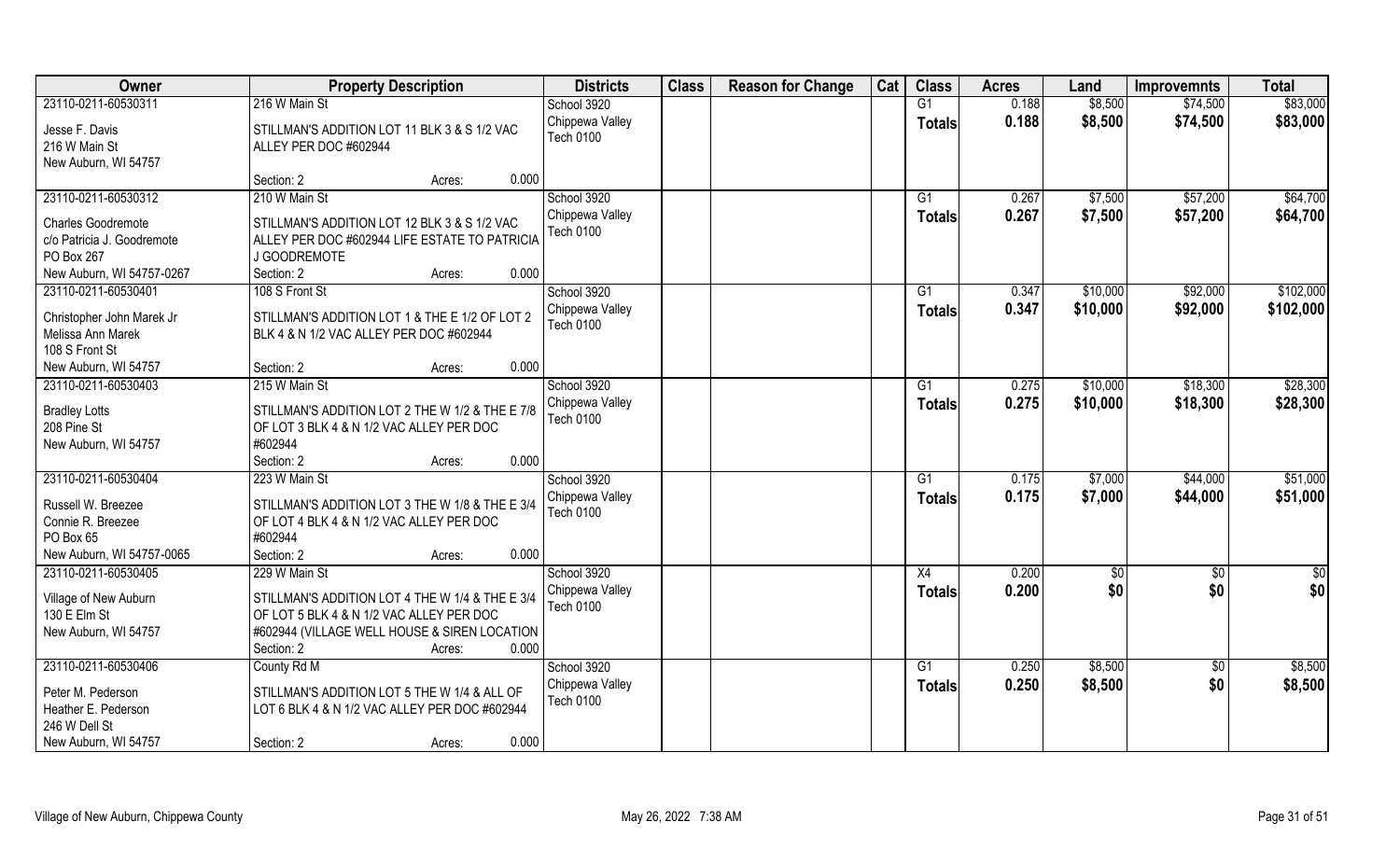| Owner                                                                                               | <b>Property Description</b>                                                                                                                                                                           | <b>Districts</b>                                   | <b>Class</b> | <b>Reason for Change</b> | Cat | <b>Class</b>        | <b>Acres</b>   | Land                 | <b>Improvemnts</b>     | <b>Total</b>         |
|-----------------------------------------------------------------------------------------------------|-------------------------------------------------------------------------------------------------------------------------------------------------------------------------------------------------------|----------------------------------------------------|--------------|--------------------------|-----|---------------------|----------------|----------------------|------------------------|----------------------|
| 23110-0211-60530407                                                                                 | 108 S Columbia St                                                                                                                                                                                     | School 3920                                        |              |                          |     | G1                  | 0.200          | \$9,500              | \$107,500              | \$117,000            |
| Sean Harrison<br>108 S Columbia St<br>New Auburn, WI 54757-0000                                     | STILLMAN'S ADDITION LOT 7 BLK 4 & N 1/2 VAC<br>ALLEY PER DOC #602944                                                                                                                                  | Chippewa Valley<br><b>Tech 0100</b>                |              |                          |     | <b>Totals</b>       | 0.200          | \$9,500              | \$107,500              | \$117,000            |
|                                                                                                     | 0.000<br>Section: 2<br>Acres:                                                                                                                                                                         |                                                    |              |                          |     |                     |                |                      |                        |                      |
| 23110-0211-60530408                                                                                 | 252 W Dell St                                                                                                                                                                                         | School 3920<br>Chippewa Valley                     |              |                          |     | G1<br>Totals        | 0.200<br>0.200 | \$8,500<br>\$8,500   | \$35,000<br>\$35,000   | \$43,500<br>\$43,500 |
| Travis J. Benson<br>252 W Dell St<br>New Auburn, WI 54757                                           | STILLMAN'S ADDITION LOT 8 BLK 4 & S 1/2 VAC<br>ALLEY PER DOC #602944                                                                                                                                  | <b>Tech 0100</b>                                   |              |                          |     |                     |                |                      |                        |                      |
|                                                                                                     | 0.000<br>Section: 2<br>Acres:                                                                                                                                                                         |                                                    |              |                          |     |                     |                |                      |                        |                      |
| 23110-0211-60530409                                                                                 | 246 W Dell St                                                                                                                                                                                         | School 3920                                        |              |                          |     | G1                  | 0.450          | \$12,500             | \$56,500               | \$69,000             |
| Peter M. Pederson<br>Heather E. Pederson<br>246 W Dell St                                           | STILLMAN'S ADDITION LOTS 9 10 & THE W 1/4 OF<br>LOT 11 BLK 4 & S 1/2 VAC ALLEY PER DOC #602944                                                                                                        | Chippewa Valley<br><b>Tech 0100</b>                |              |                          |     | <b>Totals</b>       | 0.450          | \$12,500             | \$56,500               | \$69,000             |
| New Auburn, WI 54757                                                                                | 0.000<br>Section: 2<br>Acres:                                                                                                                                                                         |                                                    |              |                          |     |                     |                |                      |                        |                      |
| 23110-0211-60530412                                                                                 | 228 W Dell St                                                                                                                                                                                         | School 3920                                        |              |                          |     | G1                  | 0.325          | \$12,000             | \$64,000               | \$76,000             |
| Rebecca Bischel<br>228 W Dell St<br>New Auburn, WI 54757                                            | STILLMAN'S ADDITION LOT 11 THE E 3/4 & ALL OF<br>LOT 12 BLK 4 & S 1/2 VAC ALLEY PER DOC #602944                                                                                                       | Chippewa Valley<br>Tech 0100                       |              |                          |     | <b>Totals</b>       | 0.325          | \$12,000             | \$64,000               | \$76,000             |
|                                                                                                     | 0.000<br>Section: 2<br>Acres:                                                                                                                                                                         |                                                    |              |                          |     |                     |                |                      |                        |                      |
| 23110-0211-60530413                                                                                 | 218 W Dell St                                                                                                                                                                                         | School 3920<br>Chippewa Valley                     |              |                          |     | G1<br><b>Totals</b> | 0.324<br>0.324 | \$12,000<br>\$12,000 | \$65,500<br>\$65,500   | \$77,500<br>\$77,500 |
| Dawn Wright Flater<br>218 W Dell St<br>New Auburn, WI 54757                                         | STILLMAN'S ADDITION LOTS 13 & 14 EX THE E 25'<br>OF LOT 14 BLK 4 & S 1/2 VAC ALLEY PER DOC<br>#602944<br>0.000<br>Section: 2<br>Acres:                                                                | <b>Tech 0100</b>                                   |              |                          |     |                     |                |                      |                        |                      |
| 23110-0211-60530415                                                                                 | 206 W Dell St                                                                                                                                                                                         | School 3920                                        |              |                          |     | G1                  | 0.243          | \$8,500              | \$57,000               | \$65,500             |
| Keith W. Peerson<br>206 W Dell St<br>New Auburn, WI 54757                                           | STILLMAN'S ADDITION LOT 14 THE E 25' & ALL OF<br>LOT 15 BLK 4 & S 1/2 VAC ALLEY PER DOC #602944<br>LIFE ESTATE TO LORNA LANGER<br>0.000<br>Section: 2<br>Acres:                                       | Chippewa Valley<br>Tech 0100                       |              |                          |     | <b>Totals</b>       | 0.243          | \$8,500              | \$57,000               | \$65,500             |
| 23110-0211-6227OL01A<br><b>Trowbridge Properties LLC</b><br>PO Box 114<br>New Auburn, WI 54757-0114 | 360 W Elm St<br>ASSESSORS OUTLOT PLAT OUTLOT 1 (NE NE) COM<br>@ INTER N LN CTY HWY M & W LN COLUMBIA ST, N<br>265', W 180' TO BEG; CONT W 70', S 265', E 70', N 265'<br>0.400<br>Section: 2<br>Acres: | School 3920<br>Chippewa Valley<br><b>Tech 0100</b> |              |                          |     | G2<br><b>Totals</b> | 0.400<br>0.400 | \$10,000<br>\$10,000 | $\overline{50}$<br>\$0 | \$10,000<br>\$10,000 |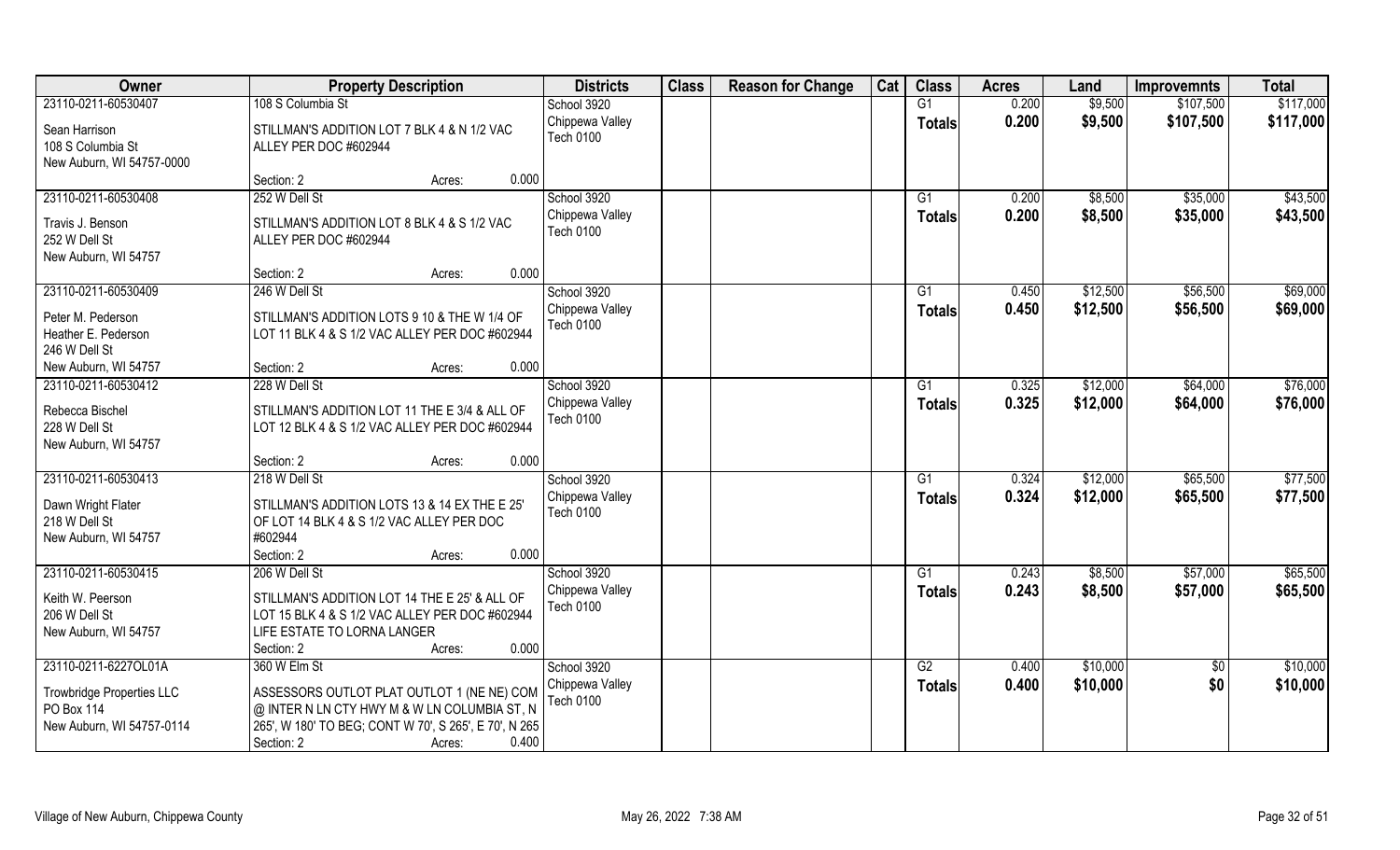| Owner                                                                                                 | <b>Property Description</b>                                                                                                                                                                       | <b>Districts</b>                                   | <b>Class</b> | <b>Reason for Change</b> | Cat | <b>Class</b>                     | <b>Acres</b>   | Land                 | <b>Improvemnts</b>     | <b>Total</b>           |
|-------------------------------------------------------------------------------------------------------|---------------------------------------------------------------------------------------------------------------------------------------------------------------------------------------------------|----------------------------------------------------|--------------|--------------------------|-----|----------------------------------|----------------|----------------------|------------------------|------------------------|
| 23110-0211-6227OL01B                                                                                  |                                                                                                                                                                                                   | School 3920                                        |              |                          |     | X4                               | 1.946          | \$0                  | \$0                    | \$0                    |
| Village of New Auburn<br>130 E Elm St<br>New Auburn, WI 54757                                         | ASSESSORS OUTLOT PLAT OUTLOT 1 (NE NE) AS<br>DES- CRIBED IN REGISTER OF DEEDS OFFICE FOR<br>EXTENSION OF PINE ST & ELM ST<br>Section: 2<br>0.000<br>Acres:                                        | Chippewa Valley<br>Tech 0100                       |              |                          |     | <b>Totals</b>                    | 1.946          | \$0                  | \$0                    | \$0                    |
| 23110-0211-6227OL01C<br>Jeffrey J. Hable<br>PO Box 11<br>New Auburn, WI 54757-0011                    | ASSESSORS OUTLOT PLAT OUTLOT 1 (NE NE) PCL<br>100' E & W X 132' N & S LYING BET CSM #269 & CSM<br>#271 S OF PINE ST (BACK LOT)<br>0.300<br>Section: 2<br>Acres:                                   | School 3920<br>Chippewa Valley<br><b>Tech 0100</b> |              |                          |     | G1<br><b>Totals</b>              | 0.300<br>0.300 | \$9,500<br>\$9,500   | \$7,500<br>\$7,500     | \$17,000<br>\$17,000   |
| 23110-0211-6227OL01D<br>Citizens Telephone Cooperative Inc<br>PO Box 127<br>New Auburn, WI 54757-0127 | 328 W Main St<br>ASSESSORS OUTLOT PLAT OUTLOT 1 (NE NE) PCL<br>BEG @ INTER N LN CTY HWY M & W LN COLUMBIA<br>ST; N 265', W 250', S 265', E 250' TO POB. EX THE W<br>1.100<br>Section: 2<br>Acres: | School 3920<br>Chippewa Valley<br>Tech 0100        |              |                          |     | X4<br><b>Totals</b>              | 1.100<br>1.100 | \$0<br>\$0           | $\sqrt{50}$<br>\$0     | \$0<br>\$0             |
| 23110-0211-6227OL01E<br>Timothy A. Lotts<br>Kelli A. Lotts<br>308 W Dell St<br>New Auburn, WI 54757   | 308 W Dell St<br>ASSESSORS OUTLOT PLAT OUTLOT 1 (NE NE) PCL<br>ABOUT 133' WIDE LYING S OF CTY HWY M, E OF<br>CSM #263, N OF DELL ST & W OF COLUMBIA ST<br>0.600<br>Section: 2<br>Acres:           | School 3920<br>Chippewa Valley<br><b>Tech 0100</b> |              |                          |     | G1<br><b>Totals</b>              | 0.600<br>0.600 | \$14,000<br>\$14,000 | \$121,600<br>\$121,600 | \$135,600<br>\$135,600 |
| 23110-0211-6227OL01F<br>Chippewa County Highway Dept<br>801 E Grand Ave<br>Chippewa Falls, WI 54729   | County Rd M<br>ASSESSORS OUTLOT PLAT OUTLOT 1 (NE NE) AS<br>DESCRIBED IN REGISTER OF DEEDS OFFICE<br>5.500<br>Section: 2<br>Acres:                                                                | School 3920<br>Chippewa Valley<br><b>Tech 0100</b> |              |                          |     | X3<br><b>Totals</b>              | 5.500<br>5.500 | \$0<br>\$0           | \$0<br>\$0             | \$0<br>\$0             |
| 23110-0211-6227OL02A<br>Mitchell R. Bergh<br>402 W Dell St<br>New Auburn, WI 54757                    | 402 W Dell St<br>ASSESSORS OUTLOT PLAT OUTLOT 2 (NE NE) PCL<br>99' WIDE LYING S OF CTY HWY M, W OF CSM #263 &<br>N OF DELL ST EX .11 A. FOR HWY 53<br>0.490<br>Section: 2<br>Acres:               | School 3920<br>Chippewa Valley<br>Tech 0100        |              |                          |     | G1<br><b>Totals</b>              | 0.490<br>0.490 | \$12,000<br>\$12,000 | \$123,400<br>\$123,400 | \$135,400<br>\$135,400 |
| 23110-0211-6227OL02B<br>State of Wisconsin Dot<br>Address Unavailable<br>Chippewa Falls, WI 54729     | ASSESSORS OUTLOT PLAT OUTLOT 2 (NE NE) AS<br>DESCRIBED IN REGISTER OF DEEDS OFFICE FOR<br>US HWY 53<br>0.110<br>Section: 2<br>Acres:                                                              | School 3920<br>Chippewa Valley<br>Tech 0100        |              |                          |     | $\overline{X2}$<br><b>Totals</b> | 0.110<br>0.110 | \$0<br>\$0           | $\overline{60}$<br>\$0 | \$0<br>\$0             |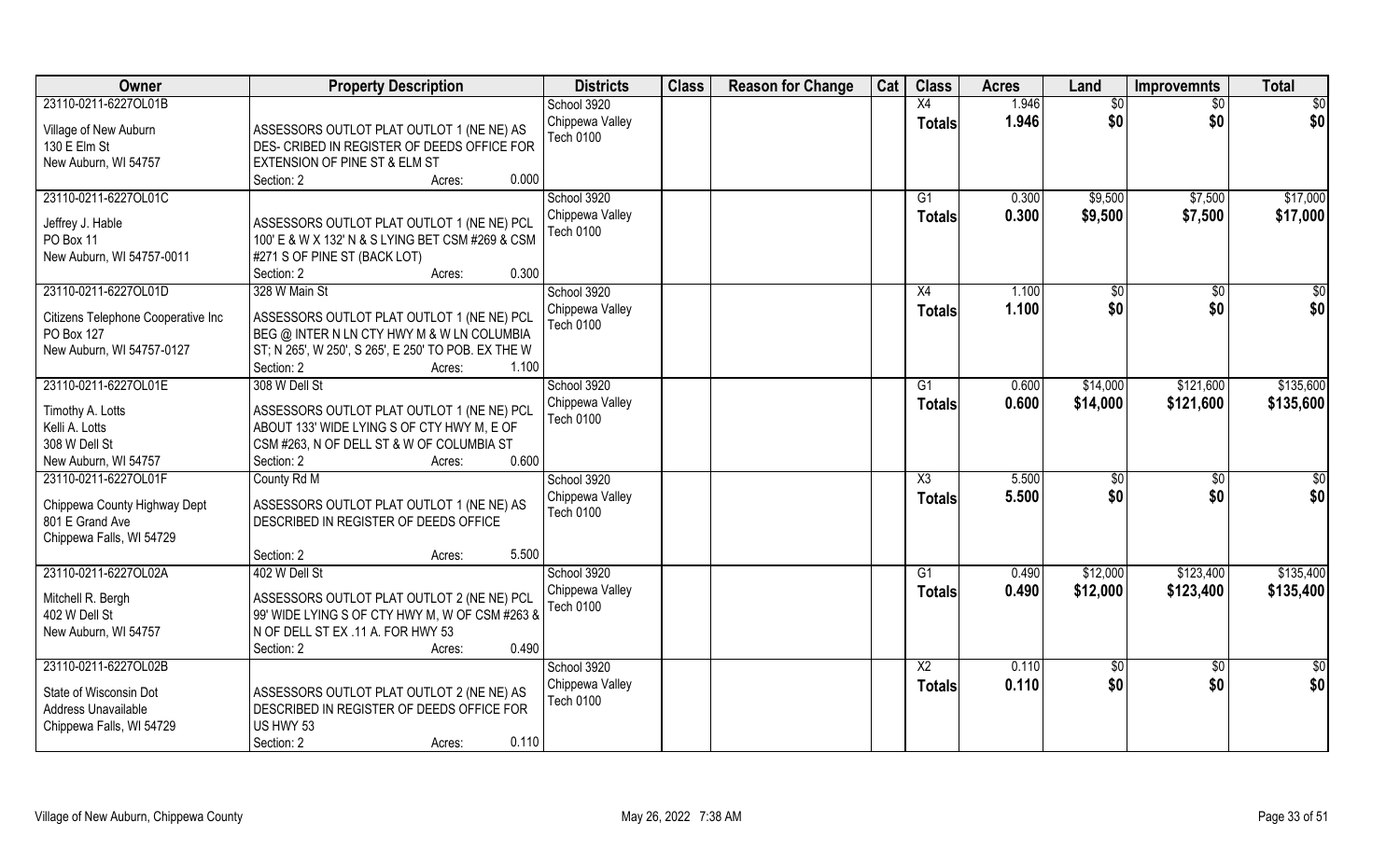| Owner                                           | <b>Property Description</b>                                                              | <b>Districts</b> | <b>Class</b>    | <b>Reason for Change</b> | Cat | <b>Class</b>    | <b>Acres</b> | Land         | <b>Improvemnts</b> | <b>Total</b> |
|-------------------------------------------------|------------------------------------------------------------------------------------------|------------------|-----------------|--------------------------|-----|-----------------|--------------|--------------|--------------------|--------------|
| 23110-0211-6227OL03A                            | 320 N Front St                                                                           | School 3920      | $\overline{G2}$ | Revalue                  | -3  | $\overline{G2}$ | 0.990        | \$5,000      | $\overline{50}$    | \$5,000      |
| Superior Silica Sands LLC                       | ASSESSORS OUTLOT PLAT OUTLOT 3 (NE NE)                                                   | Chippewa Valley  |                 |                          |     | <b>Totals</b>   | 0.990        | \$5,000      | \$0                | \$5,000      |
| c/o Beers Specialized Transport, LLC            | LYING N OF PINE ST                                                                       | Tech 0100        |                 |                          |     |                 |              |              |                    |              |
| Attn: Scott Beers                               |                                                                                          |                  |                 |                          |     |                 |              |              |                    |              |
| W16346 County Rd D                              | 0.990<br>Section: 2<br>Acres:                                                            |                  |                 |                          |     |                 |              |              |                    |              |
| Chetek, WI 54728                                |                                                                                          |                  |                 |                          |     |                 |              |              |                    |              |
| 23110-0211-6227OL03B                            | 147 W Pine St                                                                            | School 3920      |                 |                          |     | G1              | 0.279        | \$10,000     | \$36,000           | \$46,000     |
|                                                 |                                                                                          | Chippewa Valley  |                 |                          |     | <b>Totals</b>   | 0.279        | \$10,000     | \$36,000           | \$46,000     |
| Sharon Tarnowski K. Shier<br>PO Box 123         | ASSESSORS OUTLOT PLAT OUTLOT 3 (NE NE)<br>LYING S OF PINE ST & THE N 13' OF OUTLOT 4 (NE | Tech 0100        |                 |                          |     |                 |              |              |                    |              |
| New Auburn, WI 54757                            | NE)                                                                                      |                  |                 |                          |     |                 |              |              |                    |              |
|                                                 | 0.000<br>Section: 2<br>Acres:                                                            |                  |                 |                          |     |                 |              |              |                    |              |
| 23110-0211-6227OL04A                            | 146 W Main St                                                                            | School 3920      |                 |                          |     | X4              | 0.894        | $\sqrt[6]{}$ | $\overline{50}$    | \$0          |
|                                                 |                                                                                          | Chippewa Valley  |                 |                          |     | <b>Totals</b>   | 0.894        | \$0          | \$0                | \$0          |
| Diocese of Lacrosse St Judes Catholic           | ASSESSORS OUTLOT PLAT OUTLOT 4 (NE NE) EX                                                | <b>Tech 0100</b> |                 |                          |     |                 |              |              |                    |              |
| Church                                          | <b>THE N 105'</b>                                                                        |                  |                 |                          |     |                 |              |              |                    |              |
| 146 E Main St                                   |                                                                                          |                  |                 |                          |     |                 |              |              |                    |              |
| New Auburn, WI 54757                            | 0.000<br>Section: 2<br>Acres:                                                            |                  |                 |                          |     |                 |              |              |                    |              |
| 23110-0211-6227OL04B                            | 216 N Front St                                                                           | School 3920      |                 |                          |     | G1              | 0.264        | \$10,000     | \$69,500           | \$79,500     |
| Randy R. Rands                                  | ASSESSORS OUTLOT PLAT OUTLOT 4 (NE NE) THE                                               | Chippewa Valley  |                 |                          |     | <b>Totals</b>   | 0.264        | \$10,000     | \$69,500           | \$79,500     |
| Alyssa M. Rands                                 | N 105' EX THE N 13'                                                                      | Tech 0100        |                 |                          |     |                 |              |              |                    |              |
| 216 N Front St                                  |                                                                                          |                  |                 |                          |     |                 |              |              |                    |              |
| New Auburn, WI 54757                            | 0.000<br>Section: 2<br>Acres:                                                            |                  |                 |                          |     |                 |              |              |                    |              |
| 23110-0211-6227OL05                             |                                                                                          | School 3920      |                 |                          |     | X3              | 2.250        | $\sqrt[6]{}$ | $\sqrt{6}$         | \$0          |
|                                                 | ASSESSORS OUTLOT PLAT OUTLOT 5 (NE NE) (PCL                                              | Chippewa Valley  |                 |                          |     | <b>Totals</b>   | 2.250        | \$0          | \$0                | \$0          |
| Chippewa County Highway Dept<br>801 E Grand Ave | BEG @ NE COR SEC.2; W 56', SE ALG RR R/W 184', N                                         | <b>Tech 0100</b> |                 |                          |     |                 |              |              |                    |              |
| Chippewa Falls, WI 54729                        | TO POB)                                                                                  |                  |                 |                          |     |                 |              |              |                    |              |
|                                                 | 2.250<br>Section: 2<br>Acres:                                                            |                  |                 |                          |     |                 |              |              |                    |              |
| 23110-0211-70206001                             | 328 W Elm St                                                                             | School 3920      |                 |                          |     | G1              | 0.300        | \$11,000     | \$112,500          | \$123,500    |
|                                                 |                                                                                          | Chippewa Valley  |                 |                          |     | <b>Totals</b>   | 0.300        | \$11,000     | \$112,500          | \$123,500    |
| Jeffrey J. Hable                                | ASSESSORS OUTLOT PLAT OUTLOT 1 (NE NE) LOT                                               | Tech 0100        |                 |                          |     |                 |              |              |                    |              |
| PO Box 11                                       | 1 OF CERT SUR MAP #206 IN V1 P270 LYING N OF                                             |                  |                 |                          |     |                 |              |              |                    |              |
| New Auburn, WI 54757-0011                       | ELM ST DOC #390319                                                                       |                  |                 |                          |     |                 |              |              |                    |              |
|                                                 | 0.300<br>Section: 2<br>Acres:                                                            |                  |                 |                          |     |                 |              |              |                    |              |
| 23110-0211-70206002                             | 316 W Elm St                                                                             | School 3920      |                 |                          |     | G1              | 0.300        | \$11,000     | \$85,000           | \$96,000     |
| Jason P. Severson                               | ASSESSORS OUTLOT PLAT OUTLOT 1 (NE NE) LOT                                               | Chippewa Valley  |                 |                          |     | Totals          | 0.300        | \$11,000     | \$85,000           | \$96,000     |
| PO Box 192                                      | 2 OF CERT SUR MAP #206 IN V1 P270 LYING N OF                                             | Tech 0100        |                 |                          |     |                 |              |              |                    |              |
| New Auburn, WI 54757-0192                       | ELM ST DOC #390319                                                                       |                  |                 |                          |     |                 |              |              |                    |              |
|                                                 | 0.300<br>Section: 2<br>Acres:                                                            |                  |                 |                          |     |                 |              |              |                    |              |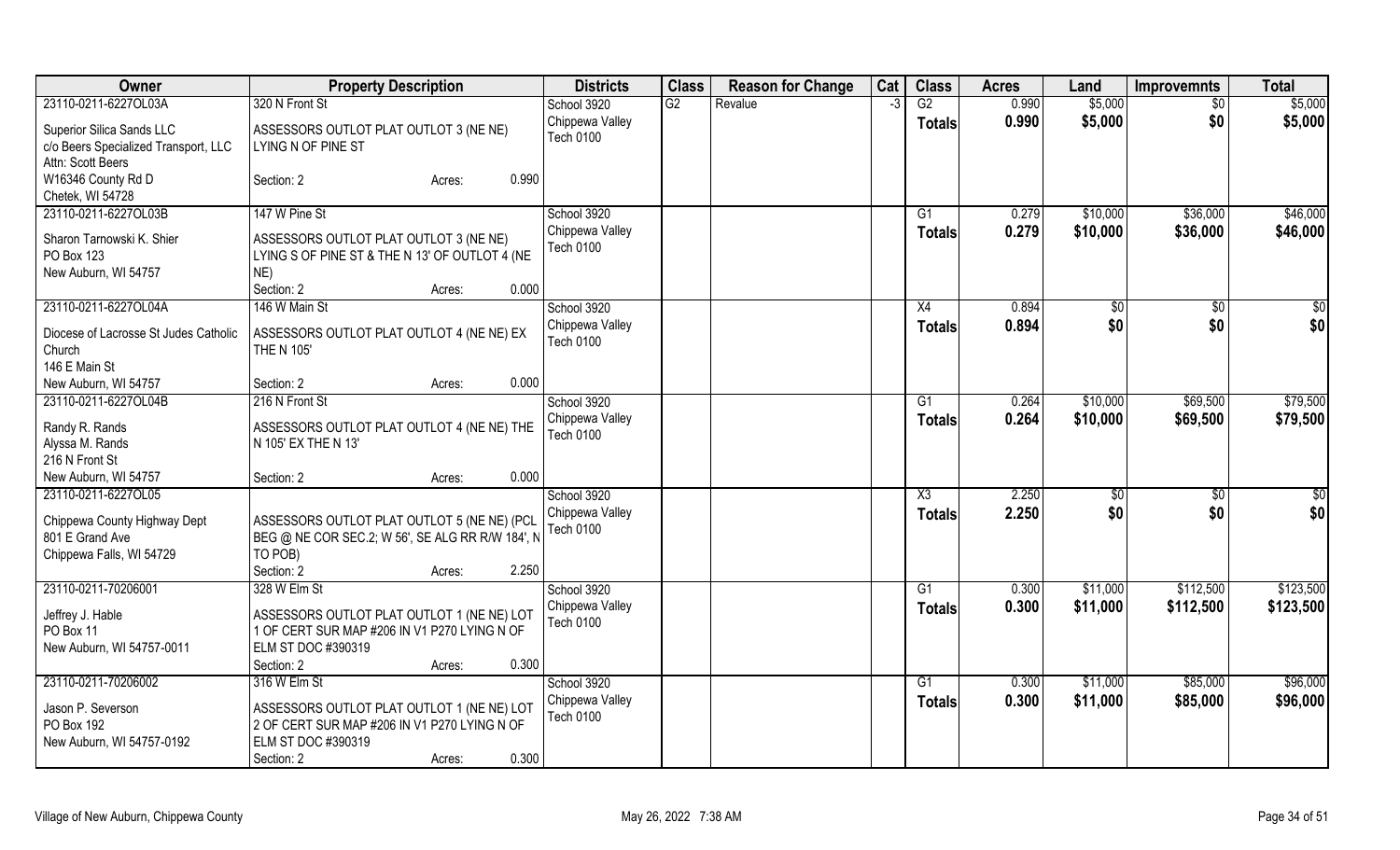| Owner                            | <b>Property Description</b>                   | <b>Districts</b> | <b>Class</b> | <b>Reason for Change</b> | Cat | <b>Class</b>  | <b>Acres</b> | Land     | <b>Improvemnts</b> | <b>Total</b> |
|----------------------------------|-----------------------------------------------|------------------|--------------|--------------------------|-----|---------------|--------------|----------|--------------------|--------------|
| 23110-0211-70206003              | 306 W Elm St                                  | School 3920      |              |                          |     | G1            | 0.300        | \$11,000 | \$113,600          | \$124,600    |
| Roxanne M. Gravunder             | ASSESSORS OUTLOT PLAT OUTLOT 1 (NE NE) LOT    | Chippewa Valley  |              |                          |     | <b>Totals</b> | 0.300        | \$11,000 | \$113,600          | \$124,600    |
| PO Box 8                         | 3 OF CERT SUR MAP #206 IN V1 P270 LYING N OF  | Tech 0100        |              |                          |     |               |              |          |                    |              |
| New Auburn, WI 54757-0008        | ELM ST DOC #390319                            |                  |              |                          |     |               |              |          |                    |              |
|                                  | Section: 2<br>0.300<br>Acres:                 |                  |              |                          |     |               |              |          |                    |              |
| 23110-0211-70262002              | 330 W Main St                                 | School 3920      |              |                          |     | G2            | 2.030        | \$75,000 | \$629,500          | \$704,500    |
|                                  |                                               | Chippewa Valley  |              |                          |     | <b>Totals</b> | 2.030        | \$75,000 | \$629,500          | \$704,500    |
| <b>Trowbridge Properties LLC</b> | ASSESSORS OUTLOT PLAT OUTLOT 1 (NE NE) LOT    | <b>Tech 0100</b> |              |                          |     |               |              |          |                    |              |
| PO Box 114                       | 2 OF CERT SUR MAP #262 IN V1 P358 LYING S OF  |                  |              |                          |     |               |              |          |                    |              |
| New Auburn, WI 54757-0114        | ELM ST DOC #394158 (BRIDGE STOP)              |                  |              |                          |     |               |              |          |                    |              |
|                                  | 2.030<br>Section: 2<br>Acres:                 |                  |              |                          |     |               |              |          |                    |              |
| 23110-0211-70263001              | 348 W Dell St                                 | School 3920      |              |                          |     | G1            | 0.370        | \$10,000 | \$71,000           | \$81,000     |
| Andrew W. Zillmer                | ASSESSORS OUTLOT PLAT OUTLOT 1 (NE NE) LOT    | Chippewa Valley  |              |                          |     | <b>Totals</b> | 0.370        | \$10,000 | \$71,000           | \$81,000     |
| 348 W Dell St                    | 1 OF CERT SUR MAP #263 IN V1 P360 LYING N OF  | Tech 0100        |              |                          |     |               |              |          |                    |              |
| New Auburn, WI 54757             | DELL ST & S OF CTY HWY M DOC #394198          |                  |              |                          |     |               |              |          |                    |              |
|                                  | 0.370<br>Section: 2<br>Acres:                 |                  |              |                          |     |               |              |          |                    |              |
| 23110-0211-70263002              | 334 W Dell St                                 | School 3920      |              |                          |     | G1            | 0.750        | \$15,000 | \$81,000           | \$96,000     |
|                                  |                                               | Chippewa Valley  |              |                          |     | <b>Totals</b> | 0.750        | \$15,000 | \$81,000           | \$96,000     |
| Michael J. Super                 | ASSESSORS OUTLOT PLAT OUTLOT 1 (NE NE) LOTS   | Tech 0100        |              |                          |     |               |              |          |                    |              |
| Janie M. Super                   | 2 & 3 OF CERT SUR MAP #263 IN V1 P360 LYING N |                  |              |                          |     |               |              |          |                    |              |
| 334 W Dell St                    | OF DELL ST & S OF CTY HWY M DOC #394198       |                  |              |                          |     |               |              |          |                    |              |
| New Auburn, WI 54757             | 0.750<br>Section: 2<br>Acres:                 |                  |              |                          |     |               |              |          |                    |              |
| 23110-0211-70263004              | 320 W Dell St                                 | School 3920      |              |                          |     | G1            | 0.530        | \$12,000 | \$74,500           | \$86,500     |
| Duane F. Hackney                 | ASSESSORS OUTLOT PLAT OUTLOT 1 (NE NE) LOT    | Chippewa Valley  |              |                          |     | <b>Totals</b> | 0.530        | \$12,000 | \$74,500           | \$86,500     |
| Sandra F. Hackney                | 4 OF CERT SUR MAP #263 IN V1 P360 DOC #394198 | <b>Tech 0100</b> |              |                          |     |               |              |          |                    |              |
| 320 W Dell St                    |                                               |                  |              |                          |     |               |              |          |                    |              |
| New Auburn, WI 54757             | 0.530<br>Section: 2<br>Acres:                 |                  |              |                          |     |               |              |          |                    |              |
| 23110-0211-70264001              | 358 W Elm St                                  | School 3920      |              |                          |     | G1            | 0.330        | \$11,000 | \$75,000           | \$86,000     |
| Danniel T. Jarvinen - Pitts      | ASSESSORS OUTLOT PLAT OUTLOT 1 (NE NE) LOT    | Chippewa Valley  |              |                          |     | <b>Totals</b> | 0.330        | \$11,000 | \$75,000           | \$86,000     |
| Ashley S. Jarvinen - Pitts       | 1 OF CERT SUR MAP #264 IN V1 P361 LYING N OF  | Tech 0100        |              |                          |     |               |              |          |                    |              |
| 358 W Elm                        | ELM ST DOC #394199                            |                  |              |                          |     |               |              |          |                    |              |
| New Auburn, WI 54757             | 0.330<br>Section: 2<br>Acres:                 |                  |              |                          |     |               |              |          |                    |              |
| 23110-0211-70264002              | 348 W Elm St                                  | School 3920      |              |                          |     | G1            | 0.300        | \$11,000 | \$64,500           | \$75,500     |
|                                  |                                               | Chippewa Valley  |              |                          |     |               | 0.300        | \$11,000 | \$64,500           | \$75,500     |
| Jacob I. Schroeder               | ASSESSORS OUTLOT PLAT OUTLOT 1 (NE NE) LOT    | Tech 0100        |              |                          |     | <b>Totals</b> |              |          |                    |              |
| Lynda A. Schroeder               | 2 OF CERT SUR MAP #264 IN V1 P361 LYING N OF  |                  |              |                          |     |               |              |          |                    |              |
| PO Box 194                       | ELM ST DOC #394199                            |                  |              |                          |     |               |              |          |                    |              |
| New Auburn, WI 54757-0194        | 0.300<br>Section: 2<br>Acres:                 |                  |              |                          |     |               |              |          |                    |              |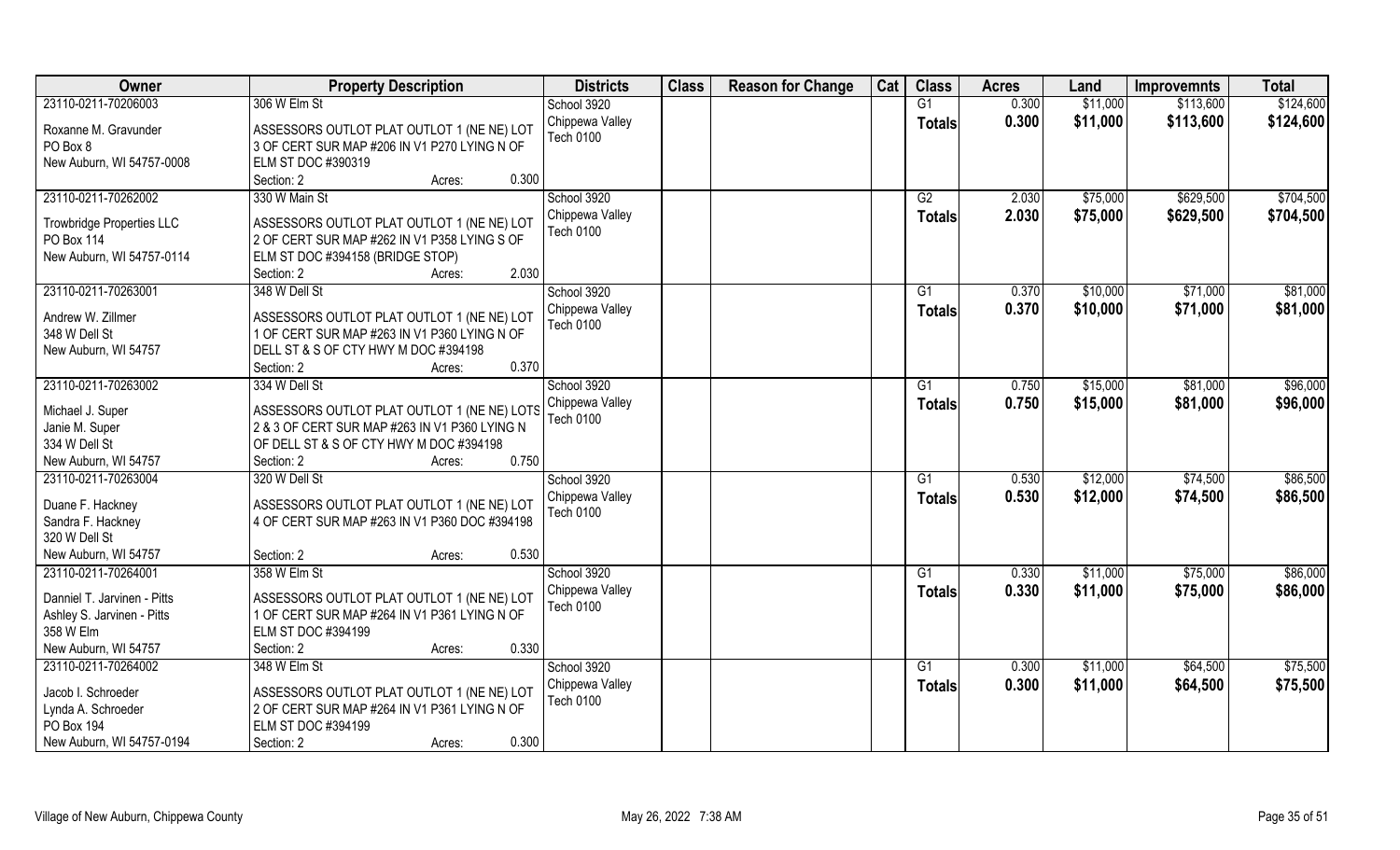| Owner                     | <b>Property Description</b>                                                                | <b>Districts</b> | <b>Class</b> | <b>Reason for Change</b> | Cat | <b>Class</b>    | <b>Acres</b> | Land     | <b>Improvemnts</b> | <b>Total</b> |
|---------------------------|--------------------------------------------------------------------------------------------|------------------|--------------|--------------------------|-----|-----------------|--------------|----------|--------------------|--------------|
| 23110-0211-70264003       | 338 W Elm St                                                                               | School 3920      |              |                          |     | G1              | 0.300        | \$11,000 | \$100,400          | \$111,400    |
| Jewel Gavin               | ASSESSORS OUTLOT PLAT OUTLOT 1 (NE NE) LOT                                                 | Chippewa Valley  |              |                          |     | <b>Totals</b>   | 0.300        | \$11,000 | \$100,400          | \$111,400    |
| David Velez               | 3 OF CERT SUR MAP #264 IN V1 P361 LYING N OF                                               | Tech 0100        |              |                          |     |                 |              |          |                    |              |
| 338 W Elm St              | ELM ST DOC #394199                                                                         |                  |              |                          |     |                 |              |          |                    |              |
| New Auburn, WI 54757      | 0.300<br>Section: 2<br>Acres:                                                              |                  |              |                          |     |                 |              |          |                    |              |
| 23110-0211-70269001       | 223 N Columbia St                                                                          | School 3920      |              |                          |     | $\overline{G1}$ | 0.300        | \$10,000 | \$85,700           | \$95,700     |
| Donald W. Moos            |                                                                                            | Chippewa Valley  |              |                          |     | Totals          | 0.300        | \$10,000 | \$85,700           | \$95,700     |
| Ilene M. Moos             | ASSESSORS OUTLOT PLAT OUTLOT 1 (NE NE) LOT<br>1 OF CERT SUR MAP #269 IN V1 P369 LYING S OF | <b>Tech 0100</b> |              |                          |     |                 |              |          |                    |              |
| 223 N Columbia St         | PINE ST DOC #394759                                                                        |                  |              |                          |     |                 |              |          |                    |              |
| New Auburn, WI 54757      | 0.300<br>Section: 2<br>Acres:                                                              |                  |              |                          |     |                 |              |          |                    |              |
| 23110-0211-70269002       |                                                                                            | School 3920      |              |                          |     | G1              | 0.300        | \$9,500  | \$0                | \$9,500      |
|                           |                                                                                            | Chippewa Valley  |              |                          |     |                 | 0.300        | \$9,500  | \$0                | \$9,500      |
| Donald W. Moos            | ASSESSORS OUTLOT PLAT OUTLOT 1 (NE NE) LOT                                                 | <b>Tech 0100</b> |              |                          |     | <b>Totals</b>   |              |          |                    |              |
| Ilene M. Moos             | 2 OF CERT SUR MAP #269 IN V1 P369 LYING S OF                                               |                  |              |                          |     |                 |              |          |                    |              |
| 223 N Columbia St         | PINE ST DOC #394759                                                                        |                  |              |                          |     |                 |              |          |                    |              |
| New Auburn, WI 54757      | 0.300<br>Section: 2<br>Acres:                                                              |                  |              |                          |     |                 |              |          |                    |              |
| 23110-0211-70271001       |                                                                                            | School 3920      |              |                          |     | G <sub>1</sub>  | 0.290        | \$9,500  | \$0                | \$9,500      |
| Reginald O. Clough        | ASSESSORS OUTLOT PLAT OUTLOT 1 (NE NE) LOT                                                 | Chippewa Valley  |              |                          |     | <b>Totals</b>   | 0.290        | \$9,500  | \$0                | \$9,500      |
| Robin L. Clough           | 1 OF CERT SUR MAP #271 IN V1 P371 LYING S OF                                               | <b>Tech 0100</b> |              |                          |     |                 |              |          |                    |              |
| PO Box 10                 | PINE ST DOC #394765                                                                        |                  |              |                          |     |                 |              |          |                    |              |
| New Auburn, WI 54757-0010 | 0.290<br>Section: 2<br>Acres:                                                              |                  |              |                          |     |                 |              |          |                    |              |
| 23110-0211-70271002       | 347 W Pine St                                                                              | School 3920      |              |                          |     | G1              | 0.290        | \$10,000 | \$45,000           | \$55,000     |
|                           |                                                                                            | Chippewa Valley  |              |                          |     | <b>Totals</b>   | 0.290        | \$10,000 | \$45,000           | \$55,000     |
| Reginald O. Clough        | ASSESSORS OUTLOT PLAT OUTLOT 1 (NE NE) LOT                                                 | <b>Tech 0100</b> |              |                          |     |                 |              |          |                    |              |
| Robin L. Clough           | 2 OF CERT SUR MAP #271 IN V1 P371 LYING S OF                                               |                  |              |                          |     |                 |              |          |                    |              |
| PO Box 10                 | PINE ST DOC #394765                                                                        |                  |              |                          |     |                 |              |          |                    |              |
| New Auburn, WI 54757-0010 | 0.290<br>Section: 2<br>Acres:                                                              |                  |              |                          |     |                 |              |          |                    |              |
| 23110-0211-70271003       |                                                                                            | School 3920      |              |                          |     | $\overline{G1}$ | 0.410        | \$9,500  | \$0                | \$9,500      |
| Reginald O. Clough        | ASSESSORS OUTLOT PLAT OUTLOT 1 (NE NE) LOT                                                 | Chippewa Valley  |              |                          |     | <b>Totals</b>   | 0.410        | \$9,500  | \$0                | \$9,500      |
| Robin L. Clough           | 3 OF CERT SUR MAP #271 IN V1 P371 LYING S OF                                               | Tech 0100        |              |                          |     |                 |              |          |                    |              |
| PO Box 10                 | PINE ST DOC #394765                                                                        |                  |              |                          |     |                 |              |          |                    |              |
| New Auburn, WI 54757-0010 | 0.410<br>Section: 2<br>Acres:                                                              |                  |              |                          |     |                 |              |          |                    |              |
| 23110-0211-70502002       | 336 W Pine St                                                                              | School 3920      |              |                          |     | G1              | 1.920        | \$12,500 | \$77,500           | \$90,000     |
|                           |                                                                                            | Chippewa Valley  |              |                          |     | <b>Totals</b>   | 1.920        | \$12,500 | \$77,500           | \$90,000     |
| Christopher K. Sykora     | ASSESSORS OUTLOT PLAT OUTLOT 1 (NE NE) LOTS                                                | <b>Tech 0100</b> |              |                          |     |                 |              |          |                    |              |
| 14251 State Hwy 64        | 1 & 2 OF CERT SUR MAP #502 IN V1 P714 DOC                                                  |                  |              |                          |     |                 |              |          |                    |              |
| Bloomer, WI 54724         | #422791 & PCL BEG @ NW COR LOT 1, N 242.92' TO                                             |                  |              |                          |     |                 |              |          |                    |              |
|                           | 1.920<br>Section: 2<br>Acres:                                                              |                  |              |                          |     |                 |              |          |                    |              |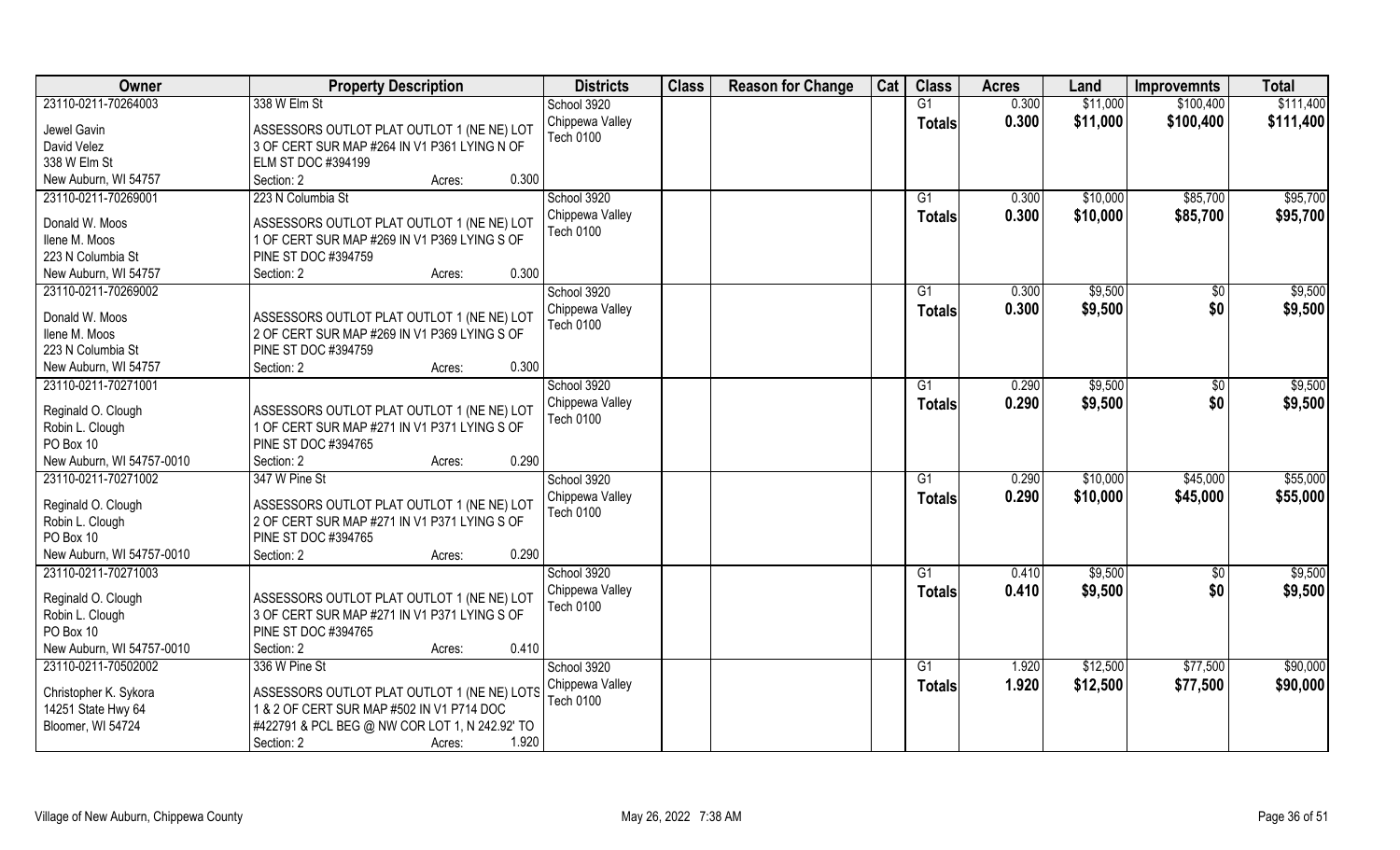| Owner                         | <b>Property Description</b>                      | <b>Districts</b>                    | <b>Class</b>    | <b>Reason for Change</b> | Cat | <b>Class</b>   | <b>Acres</b>   | Land                 | <b>Improvemnts</b>     | <b>Total</b>           |
|-------------------------------|--------------------------------------------------|-------------------------------------|-----------------|--------------------------|-----|----------------|----------------|----------------------|------------------------|------------------------|
| 23110-0211-70502003           | Pine St                                          | School 3920                         |                 |                          |     | G1             | 0.960          | \$15,000             | $\overline{50}$        | \$15,000               |
| Terry G. Lindahl              | ASSESSORS OUTLOT PLAT OUTLOT 1 (NE NE) LOT       | Chippewa Valley<br>Tech 0100        |                 |                          |     | <b>Totals</b>  | 0.960          | \$15,000             | \$0                    | \$15,000               |
| Darla A. Lindahl              | 3 OF CERT SUR MAP #502 IN V1 P714 DOC #422791    |                                     |                 |                          |     |                |                |                      |                        |                        |
| PO Box 18                     | & LOT 1 OF CERT SUR MAP #1369 IN V5 P270 D#      |                                     |                 |                          |     |                |                |                      |                        |                        |
| New Auburn, WI 54757-0018     | 0.960<br>Section: 2<br>Acres:                    |                                     |                 |                          |     |                |                |                      |                        |                        |
| 23110-0211-70502004           | 306 W Pine St                                    | School 3920<br>Chippewa Valley      |                 |                          |     | G1             | 0.960<br>0.960 | \$20,000<br>\$20,000 | \$157,000<br>\$157,000 | \$177,000<br>\$177,000 |
| Terry G. Lindahl              | ASSESSORS OUTLOT PLAT OUTLOT 1 (NENE) LOT 4      | Tech 0100                           |                 |                          |     | Totals         |                |                      |                        |                        |
| Darla A. Lindahl              | OF CERT SUR MAP #502 IN V1 P714 DOC #422791 &    |                                     |                 |                          |     |                |                |                      |                        |                        |
| PO Box 18                     | LOT 2 OF CERT SUR MAP #1369 IN V5 P270 D#        |                                     |                 |                          |     |                |                |                      |                        |                        |
| New Auburn, WI 54757-0018     | 0.960<br>Section: 2<br>Acres:                    |                                     |                 |                          |     |                |                |                      |                        |                        |
| 23110-0211-71230001           | 348 W Pine St                                    | School 3920                         |                 |                          |     | G1             | 2.300          | \$12,000             | \$7,500                | \$19,500               |
| Reginald O. Clough            | ASSESSORS OUTLOT PLAT OUTLOT 1 (NE NE) LOT       | Chippewa Valley                     |                 |                          |     | <b>Totals</b>  | 2.300          | \$12,000             | \$7,500                | \$19,500               |
| Robin L. Clough               | 1 OF CERT SUR MAP #1230 IN V5 P17 DOC #532877    | Tech 0100                           |                 |                          |     |                |                |                      |                        |                        |
| PO Box 10                     |                                                  |                                     |                 |                          |     |                |                |                      |                        |                        |
| New Auburn, WI 54757-0010     | 2.300<br>Section: 2<br>Acres:                    |                                     |                 |                          |     |                |                |                      |                        |                        |
| 23110-0212-00020000           |                                                  | School 3920                         | $\overline{G4}$ | Ag use land              | -5  | G4             | 23.000         | \$3,500              | \$0                    | \$3,500                |
|                               |                                                  | Chippewa Valley                     |                 |                          |     | G <sub>5</sub> | 2.000          | \$2,000              | \$0                    | \$2,000                |
| Steven D & Susan M Wall Trust | NW NE EX 11.52 A. FOR US HWY 53 & EX PCL LYING   | <b>Tech 0100</b>                    |                 |                          |     | G5M            | 2.480          | \$2,000              | \$0                    | \$2,000                |
| 16525 120th St                | S OF CTY HWY M. SUBJECT TO A UTILITY             |                                     |                 |                          |     | <b>Totals</b>  | 27.480         | \$7,500              | \$0                    | \$7,500                |
| Bloomer, WI 54724             | EASEMENT TO THE VILLAGE OF NEW AUBURN.<br>27.480 |                                     |                 |                          |     |                |                |                      |                        |                        |
| 23110-0212-01110000           | Section: 2<br>Acres:                             |                                     |                 |                          |     | X <sub>2</sub> | 11.520         |                      |                        | $\overline{50}$        |
|                               |                                                  | School 3920                         |                 |                          |     |                |                | $\sqrt[6]{}$         | $\overline{50}$        |                        |
| State of Wisconsin Dot        | NW NE AS DESCRIBED IN REGISTER OF DEEDS          | Chippewa Valley<br><b>Tech 0100</b> |                 |                          |     | <b>Totals</b>  | 11.520         | \$0                  | \$0                    | \$0                    |
| Address Unavailable           | OFFICE FOR US HWY 53                             |                                     |                 |                          |     |                |                |                      |                        |                        |
| Chippewa Falls, WI 54729      |                                                  |                                     |                 |                          |     |                |                |                      |                        |                        |
|                               | 11.520<br>Section: 2<br>Acres:                   |                                     |                 |                          |     |                |                |                      |                        |                        |
| 23110-0212-08500000           | 502 W Dell St                                    | School 3920                         |                 |                          |     | G2             | 0.311          | \$5,000              | \$75,000               | \$80,000               |
| Goodremote Enterprises        | NW NE LYING E OF US HWY 53 & S OF CTY HWY M      | Chippewa Valley                     |                 |                          |     | <b>Totals</b>  | 0.311          | \$5,000              | \$75,000               | \$80,000               |
| PO Box 133                    | EX CSM #1770 BUT INC THE W 20' OF LOT 1 OF CSM   | <b>Tech 0100</b>                    |                 |                          |     |                |                |                      |                        |                        |
| New Auburn, WI 54757          | #1770                                            |                                     |                 |                          |     |                |                |                      |                        |                        |
|                               | 0.000<br>Section: 2<br>Acres:                    |                                     |                 |                          |     |                |                |                      |                        |                        |
| 23110-0212-71770001           | 410 W Dell St                                    | School 3920                         |                 |                          |     | G1             | 0.520          | \$10,000             | \$96,000               | \$106,000              |
|                               |                                                  | Chippewa Valley                     |                 |                          |     | Totals         | 0.520          | \$10,000             | \$96,000               | \$106,000              |
| Jeff Robey                    | NW NE LOT 1 OF CERT SUR MAP #1770 IN V7 P264     | <b>Tech 0100</b>                    |                 |                          |     |                |                |                      |                        |                        |
| 410 W Dell St                 | DOC #594059 EX THE W 20'                         |                                     |                 |                          |     |                |                |                      |                        |                        |
| New Auburn, WI 54757          |                                                  |                                     |                 |                          |     |                |                |                      |                        |                        |
|                               | 0.520<br>Section: 2<br>Acres:                    |                                     |                 |                          |     |                |                |                      |                        |                        |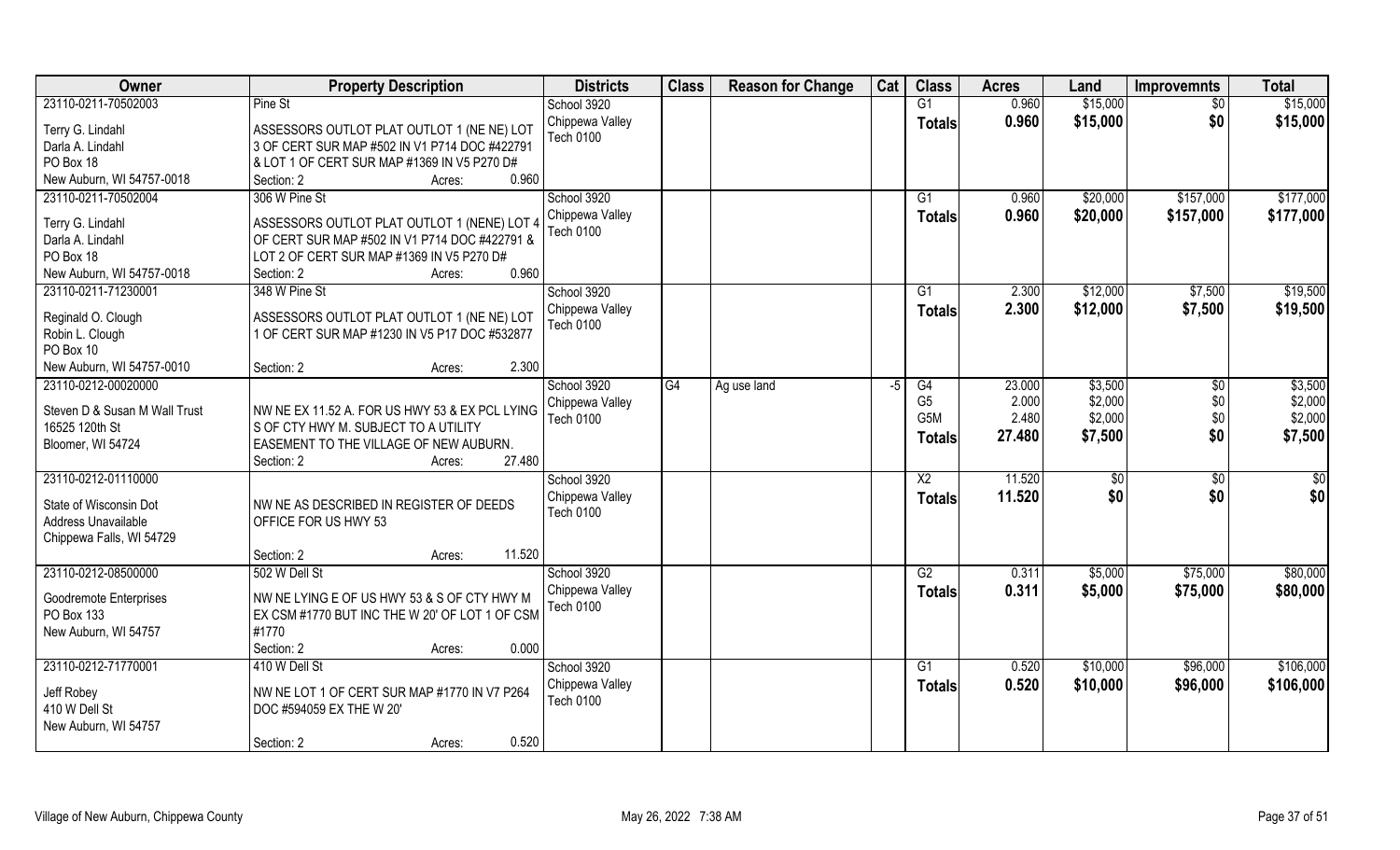| 23110-0212-71770002<br>406 W Dell St<br>\$10,000<br>\$104,500<br>0.510<br>School 3920<br>G1<br>\$94,500<br>0.510<br>Chippewa Valley<br>\$10,000<br>\$94,500<br>\$104,500<br><b>Totals</b><br>Gary E. Fredrickson<br>NW NE LOT 2 OF CERT SUR MAP #1770 IN V7 P264<br>Tech 0100<br>Margaret L. Fredrickson<br>DOC #594059. SUBJECT TO UTILITY EASEMENT TO<br>406 W Dell St<br>THE VILLAGE OF NEW AUBURN.<br>New Auburn, WI 54757<br>0.510<br>Section: 2<br>Acres: |
|-----------------------------------------------------------------------------------------------------------------------------------------------------------------------------------------------------------------------------------------------------------------------------------------------------------------------------------------------------------------------------------------------------------------------------------------------------------------|
|                                                                                                                                                                                                                                                                                                                                                                                                                                                                 |
|                                                                                                                                                                                                                                                                                                                                                                                                                                                                 |
|                                                                                                                                                                                                                                                                                                                                                                                                                                                                 |
|                                                                                                                                                                                                                                                                                                                                                                                                                                                                 |
|                                                                                                                                                                                                                                                                                                                                                                                                                                                                 |
| 23110-0213-00020000<br>519 W Dell St<br>School 3920<br>G4<br>1.600<br>\$10,000<br>\$101,500<br>\$111,500<br>Ag use land<br>G <sub>1</sub><br>-5                                                                                                                                                                                                                                                                                                                 |
| G4<br>18.000<br>\$2,400<br>\$2,400<br>TIF <sub>1</sub><br>\$0<br>SW NE LYING S OF CTY HWY M & E OF US HWY 53<br>Johannes W. Gustum                                                                                                                                                                                                                                                                                                                              |
| G <sub>5</sub><br>\$1,500<br>2.000<br>\$1,500<br>\$0<br>Chippewa Valley<br>Patrici Gustum                                                                                                                                                                                                                                                                                                                                                                       |
| G <sub>5</sub> M<br>7.000<br>\$7,000<br>\$0<br>\$7,000<br><b>Tech 0100</b><br>519 W Dell St                                                                                                                                                                                                                                                                                                                                                                     |
| 28.600<br>\$101,500<br>\$122,400<br>\$20,900<br><b>Totals</b><br>28.600<br>New Auburn, WI 54757<br>Section: 2<br>Acres:                                                                                                                                                                                                                                                                                                                                         |
| 23110-0213-01110000<br>School 3920<br>X <sub>2</sub><br>11.400<br>\$0<br>\$0<br>\$0                                                                                                                                                                                                                                                                                                                                                                             |
| Chippewa Valley<br>\$0<br>\$0<br>\$0<br>11.400<br><b>Totals</b><br>State of Wisconsin Dot<br>SW NE AS DESCRIBED IN REGISTER OF DEEDS                                                                                                                                                                                                                                                                                                                            |
| <b>Tech 0100</b><br>Address Unavailable<br>OFFICE FOR US HWY 53                                                                                                                                                                                                                                                                                                                                                                                                 |
| Chippewa Falls, WI 54729                                                                                                                                                                                                                                                                                                                                                                                                                                        |
| 11.400<br>Section: 2<br>Acres:                                                                                                                                                                                                                                                                                                                                                                                                                                  |
| 23110-0214-60580101<br>School 3920<br>\$10,000<br>\$46,700<br>\$56,700<br>147 W Dell St<br>0.300<br>G1<br>Shed, estimated size<br>G <sub>1</sub>                                                                                                                                                                                                                                                                                                                |
| Chippewa Valley<br>0.300<br>\$10,000<br>\$46,700<br>\$56,700<br><b>Totals</b><br>D S CARTWRIGHT'S ADDITION LOTS 1 & 2 BLK 1<br>Tiffany J. Goodremote                                                                                                                                                                                                                                                                                                            |
| <b>Tech 0100</b><br>Rogelio Sanchez Ventura<br>ALSO N 1/2 OF VACATED ALLEY SINCE 1990 DOC                                                                                                                                                                                                                                                                                                                                                                       |
| #490795<br>147 W Dell St                                                                                                                                                                                                                                                                                                                                                                                                                                        |
| 0.000<br>New Auburn, WI 54757<br>Section: 2<br>Acres:                                                                                                                                                                                                                                                                                                                                                                                                           |
| 23110-0214-60580103<br>0.400<br>\$100<br>\$100<br>School 3920<br>G4<br>\$0                                                                                                                                                                                                                                                                                                                                                                                      |
| \$100<br>\$0<br>\$100<br>Chippewa Valley<br>0.400<br><b>Totals</b>                                                                                                                                                                                                                                                                                                                                                                                              |
| D S CARTWRIGHT'S ADDITION LOTS 3 & 4 BLK 1<br>Tiffany J. Goodremote<br><b>Tech 0100</b>                                                                                                                                                                                                                                                                                                                                                                         |
| Rogelio Sanchez Ventura<br>ALSO N 1/2 OF VACATED ALLEY SINCE 1990 DOC                                                                                                                                                                                                                                                                                                                                                                                           |
| 147 W Dell St<br>#490795                                                                                                                                                                                                                                                                                                                                                                                                                                        |
| New Auburn, WI 54757<br>Section: 2<br>0.000<br>Acres:                                                                                                                                                                                                                                                                                                                                                                                                           |
| School 3920<br>\$10,000<br>\$31,000<br>23110-0214-60580105<br>225 W Dell St<br>\$21,000<br>G1<br>0.400                                                                                                                                                                                                                                                                                                                                                          |
| \$31,000<br>Chippewa Valley<br>0.400<br>\$10,000<br>\$21,000<br><b>Totals</b><br>Cindy L. Larson<br>D S CARTWRIGHT'S ADDITION LOTS 5 & 6 BLK 1                                                                                                                                                                                                                                                                                                                  |
| <b>Tech 0100</b><br>225 W Dell St<br>ALSO N 1/2 OF VACATED ALLEY SINCE 1990 DOC                                                                                                                                                                                                                                                                                                                                                                                 |
| #490795<br>New Auburn, WI 54757                                                                                                                                                                                                                                                                                                                                                                                                                                 |
| 0.000<br>Section: 2<br>Acres:                                                                                                                                                                                                                                                                                                                                                                                                                                   |
| 23110-0214-60580107<br>\$7,500<br>\$7,500<br>235 W Dell St<br>School 3920<br>G1<br>0.200<br>$\overline{50}$                                                                                                                                                                                                                                                                                                                                                     |
| \$0<br>Chippewa Valley<br>\$7,500<br>0.200<br>\$7,500<br>Totals<br>D S CARTWRIGHT'S ADDITION LOT 7 BLK 1 ALSO N<br>Kayla J. Calkins                                                                                                                                                                                                                                                                                                                             |
| <b>Tech 0100</b><br>245 W Dell St<br>1/2 OF VACATED ALLEY SINCE 1990 DOC #490795                                                                                                                                                                                                                                                                                                                                                                                |
| New Auburn, WI 54757                                                                                                                                                                                                                                                                                                                                                                                                                                            |
| 0.000<br>Section: 2<br>Acres:                                                                                                                                                                                                                                                                                                                                                                                                                                   |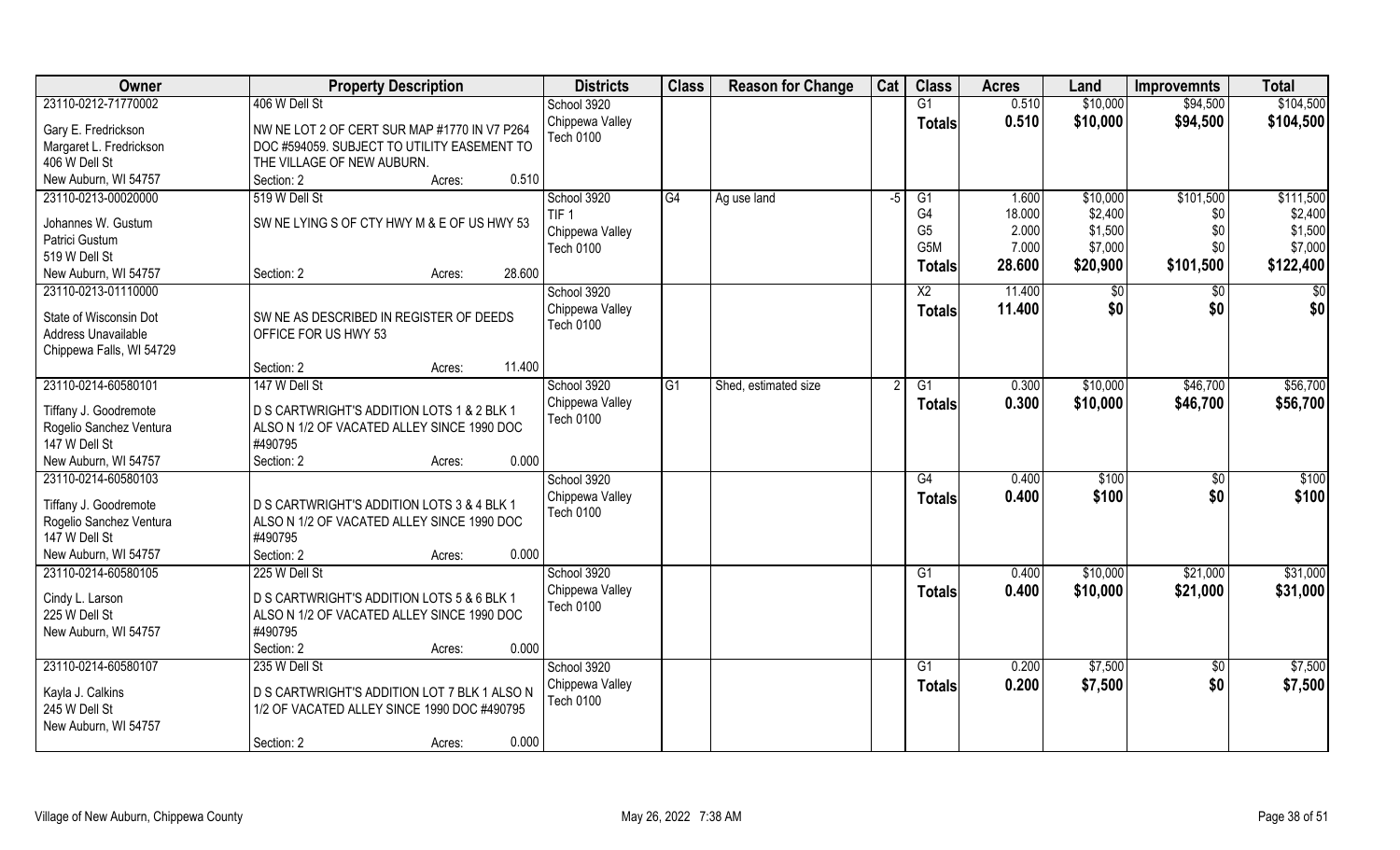| 245 W Dell St<br>\$107,200<br>23110-0214-60580108<br>G1<br>0.400<br>\$15,000<br>\$92,200<br>School 3920<br>0.400<br>\$92,200<br>Chippewa Valley<br>\$15,000<br>\$107,200<br><b>Totals</b><br>D S CARTWRIGHT'S ADDITION LOTS 8 & 9 BLK 1<br>Nicholas A. Calkins<br><b>Tech 0100</b><br>Kayla J. Lotts<br>ALSO N 1/2 OF VACATED ALLEY SINCE 1990 DOC<br>245 W Dell St<br>#490795 |
|--------------------------------------------------------------------------------------------------------------------------------------------------------------------------------------------------------------------------------------------------------------------------------------------------------------------------------------------------------------------------------|
|                                                                                                                                                                                                                                                                                                                                                                                |
|                                                                                                                                                                                                                                                                                                                                                                                |
|                                                                                                                                                                                                                                                                                                                                                                                |
|                                                                                                                                                                                                                                                                                                                                                                                |
| New Auburn, WI 54757<br>Section: 2<br>0.000<br>Acres:                                                                                                                                                                                                                                                                                                                          |
| School 3920<br>\$79,500<br>23110-0214-60580110<br>208 S Columbia St<br>\$11,000<br>\$68,500<br>G1<br>0.400                                                                                                                                                                                                                                                                     |
| 0.400<br>\$11,000<br>\$68,500<br>Chippewa Valley<br>\$79,500<br>Totals                                                                                                                                                                                                                                                                                                         |
| Randy L. Vasseur<br>D S CARTWRIGHT'S ADDITION LOTS 10 & 11 BLK 1<br>Tech 0100                                                                                                                                                                                                                                                                                                  |
| 208 S Columbia St<br>ALSO VACATED ALLEY BET LOTS SINCE 1990 DOC                                                                                                                                                                                                                                                                                                                |
| #490795<br>New Auburn, WI 54757                                                                                                                                                                                                                                                                                                                                                |
| Section: 2<br>0.000<br>Acres:                                                                                                                                                                                                                                                                                                                                                  |
| 23110-0214-60580112<br>School 3920<br>\$2,000<br>\$2,000<br>G1<br>0.400<br>$\sqrt{6}$                                                                                                                                                                                                                                                                                          |
| \$0<br>Chippewa Valley<br>0.400<br>\$2,000<br>\$2,000<br><b>Totals</b><br>Nicholas A. Calkins<br>D S CARTWRIGHT'S ADDITION LOTS 12 & 13 BLK 1                                                                                                                                                                                                                                  |
| <b>Tech 0100</b><br>Kayla J. Lotts<br>ALSO S 1/2 OF VACATED ALLEY SINCE 1990 DOC                                                                                                                                                                                                                                                                                               |
| 245 W Dell St<br>#490795                                                                                                                                                                                                                                                                                                                                                       |
| 0.000<br>Section: 2<br>New Auburn, WI 54757<br>Acres:                                                                                                                                                                                                                                                                                                                          |
| \$2,000<br>School 3920<br>\$2,000<br>23110-0214-60580114<br>0.600<br>$\sqrt[6]{3}$<br>G1                                                                                                                                                                                                                                                                                       |
| 0.600<br>\$2,000<br>\$0<br>\$2,000<br>Chippewa Valley<br><b>Totals</b>                                                                                                                                                                                                                                                                                                         |
| Kayla J. Calkins<br>D S CARTWRIGHT'S ADDITION LOTS 14 15 & 16 BLK<br><b>Tech 0100</b>                                                                                                                                                                                                                                                                                          |
| 245 W Dell St<br>1 ALSO S 1/2 OF VACATED ALLEY SINCE 1990 DOC                                                                                                                                                                                                                                                                                                                  |
| #490795<br>New Auburn, WI 54757                                                                                                                                                                                                                                                                                                                                                |
| 0.000<br>Section: 2<br>Acres:                                                                                                                                                                                                                                                                                                                                                  |
| 23110-0214-60580117<br>School 3920<br>G4<br>0.720<br>\$100<br>\$0<br>\$100                                                                                                                                                                                                                                                                                                     |
| 0.720<br>\$100<br>\$100<br>Chippewa Valley<br>\$0<br><b>Totals</b><br>D S CARTWRIGHT'S ADDITION LOTS 17 18 19 & 20<br>Tiffany J. Goodremote                                                                                                                                                                                                                                    |
| <b>Tech 0100</b><br>Rogelio Sanchez Ventura<br>BLK 1 ALSO S 1/2 OF VACATED ALLEY SINCE 1990                                                                                                                                                                                                                                                                                    |
| 147 W Dell St<br>DOC #490795                                                                                                                                                                                                                                                                                                                                                   |
| New Auburn, WI 54757<br>0.000<br>Section: 2<br>Acres:                                                                                                                                                                                                                                                                                                                          |
| \$101,000<br>\$10,000<br>23110-0214-60580201<br>307 W Dell St<br>School 3920<br>G1<br>0.533<br>\$91,000                                                                                                                                                                                                                                                                        |
| 0.533<br>\$101,000<br>\$10,000<br>\$91,000<br>Chippewa Valley<br><b>Totals</b>                                                                                                                                                                                                                                                                                                 |
| D S CARTWRIGHT'S ADDITION LOT 1, E 22' OF LOTS<br>Thomas R. Dachel<br>Tech 0100                                                                                                                                                                                                                                                                                                |
| Marie J. Dachel<br>2 & 3 & ALL OF LOT 4 BLK 2 ALSO VACATED ALLEY                                                                                                                                                                                                                                                                                                               |
| 307 W Dell St<br>BET LOTS SINCE 1990 DOC #490795                                                                                                                                                                                                                                                                                                                               |
| New Auburn, WI 54757<br>0.000<br>Section: 2<br>Acres:                                                                                                                                                                                                                                                                                                                          |
| 23110-0214-60580202<br>\$10,000<br>\$10,000<br>Dell St<br>School 3920<br>G1<br>0.533<br>$\overline{50}$                                                                                                                                                                                                                                                                        |
| 0.533<br>\$10,000<br>\$0<br>\$10,000<br>Chippewa Valley<br>Totals<br>D S CARTWRIGHT'S ADDITION LOTS 2 & 3 THE W 44<br>Corey A. Miller                                                                                                                                                                                                                                          |
| <b>Tech 0100</b><br>323 W Dell St<br>& VAC ALLEY BET LOTS SINCE 1990 DOC #490795                                                                                                                                                                                                                                                                                               |
| New Auburn, WI 54757<br>BLK 2 ALSO THE E 44' OF OUTLOT 7 OF THE                                                                                                                                                                                                                                                                                                                |
| 0.000<br>Section: 2<br>Acres:                                                                                                                                                                                                                                                                                                                                                  |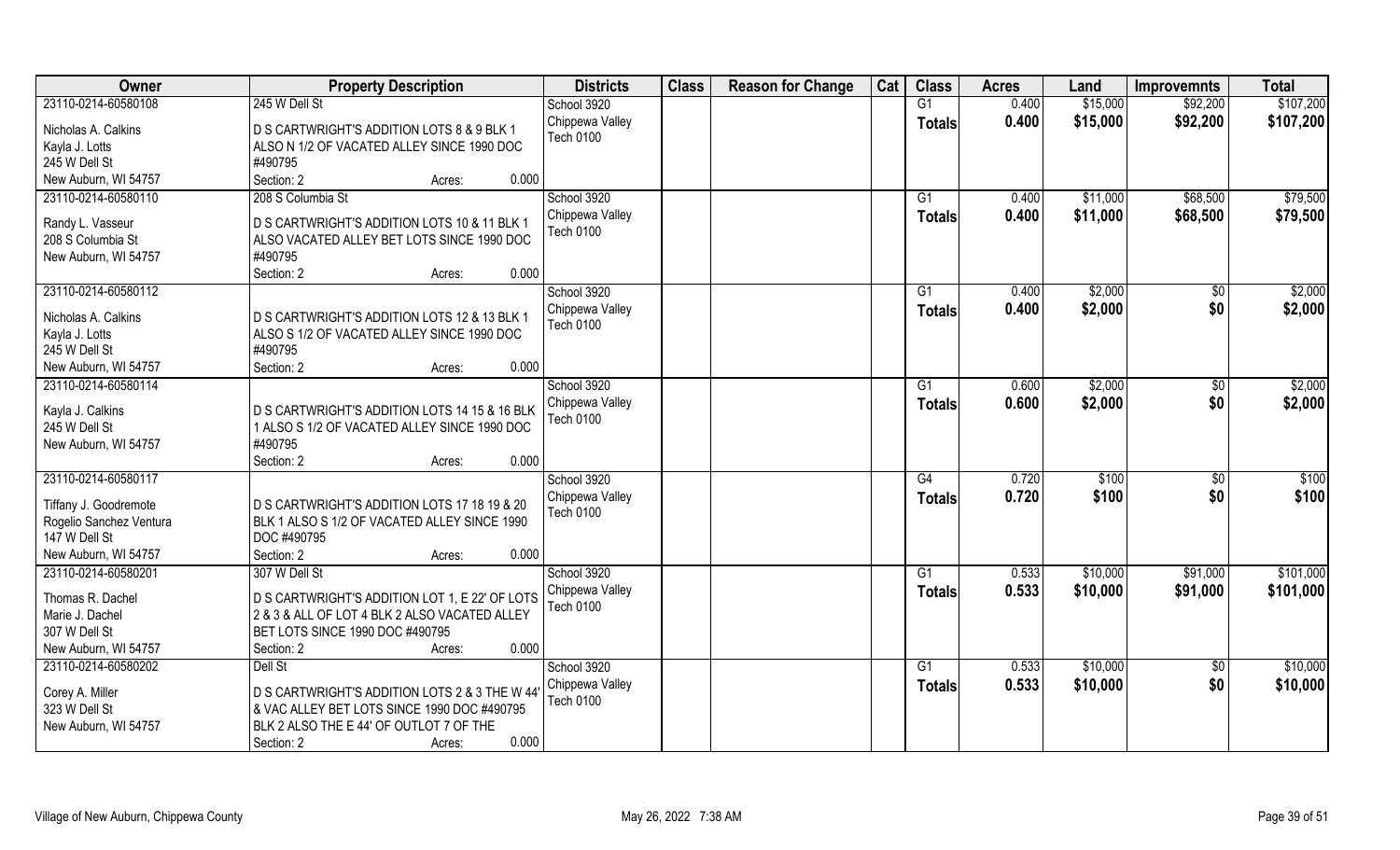| Owner                                                                                       | <b>Property Description</b>                                                                | <b>Districts</b>                                   | <b>Class</b>   | <b>Reason for Change</b> | Cat  | <b>Class</b>                                       | <b>Acres</b>              | Land                          | <b>Improvemnts</b>            | <b>Total</b>                  |
|---------------------------------------------------------------------------------------------|--------------------------------------------------------------------------------------------|----------------------------------------------------|----------------|--------------------------|------|----------------------------------------------------|---------------------------|-------------------------------|-------------------------------|-------------------------------|
| 23110-0214-6227OL07B                                                                        | 323 W Dell St                                                                              | School 3920                                        |                |                          |      | G1                                                 | 0.780                     | \$12,500                      | \$122,500                     | \$135,000                     |
| Corey A. Miller<br>323 W Dell St                                                            | ASSESSORS OUTLOT PLAT OUTLOT 7 (SE NE) THE<br>W 88' & THE N 264' OF OUTLOT 8 EX THE W 310' | Chippewa Valley<br><b>Tech 0100</b>                |                |                          |      | <b>Totals</b>                                      | 0.780                     | \$12,500                      | \$122,500                     | \$135,000                     |
| New Auburn, WI 54757                                                                        | (DEED IN ERROR - MISSING EX THE W 310')                                                    |                                                    |                |                          |      |                                                    |                           |                               |                               |                               |
|                                                                                             | 0.780<br>Section: 2<br>Acres:                                                              |                                                    |                |                          |      |                                                    |                           |                               |                               |                               |
| 23110-0214-6227OL08A                                                                        |                                                                                            | School 3920                                        | G4             | Ag use land              | -5   | G4                                                 | 19.000                    | \$2,700                       | \$0                           | \$2,700                       |
| Gerald Engebretson                                                                          | ASSESSORS OUTLOT PLAT OUTLOT 8 EX THE N 264                                                | Chippewa Valley                                    | G <sub>4</sub> | Ag use land              | -5   | G <sub>5</sub>                                     | 10.880                    | \$5,400                       | \$0                           | \$5,400                       |
| Jackie Engebretson                                                                          | (ALL OF SE NE EX FOR OUT LOT 7 & D S                                                       | <b>Tech 0100</b>                                   |                |                          |      | G5M                                                | 1.000                     | \$800                         | \$0                           | \$800                         |
| 228 County Hwy M W                                                                          | CARTWRIGHT ADD)                                                                            |                                                    |                |                          |      | Totals                                             | 30.880                    | \$8,900                       | \$0                           | \$8,900                       |
| New Auburn, WI 54757                                                                        | 30.880<br>Section: 2<br>Acres:                                                             |                                                    |                |                          |      |                                                    |                           |                               |                               |                               |
| 23110-0214-6227OL08B                                                                        | 339 W Dell St                                                                              | School 3920                                        |                |                          |      | G1                                                 | 0.940                     | \$15,000                      | \$145,000                     | \$160,000                     |
| Nicholas A. Jones                                                                           | ASSESSORS OUTLOT PLAT OUTLOT 8 (SE NE) THE                                                 | Chippewa Valley<br><b>Tech 0100</b>                |                |                          |      | <b>Totals</b>                                      | 0.940                     | \$15,000                      | \$145,000                     | \$160,000                     |
| 339 W Dell St                                                                               | E 1/2 OF THE N 264' OF THE W 310'                                                          |                                                    |                |                          |      |                                                    |                           |                               |                               |                               |
| New Auburn, WI 54757                                                                        |                                                                                            |                                                    |                |                          |      |                                                    |                           |                               |                               |                               |
|                                                                                             | 0.940<br>Section: 2<br>Acres:                                                              |                                                    |                |                          |      |                                                    |                           |                               |                               |                               |
| 23110-0214-6227OL08C                                                                        |                                                                                            | School 3920                                        |                |                          |      | G1                                                 | 0.940                     | \$12,000                      | \$0                           | \$12,000                      |
| Nicholas A. Jones<br>Robin R. Jones<br>339 W Dell St                                        | ASSESSORS OUTLOT PLAT OUTLOT 8 (SE NE) THE<br>W 1/2 OF THE N 264' OF THE W 310'            | Chippewa Valley<br><b>Tech 0100</b>                |                |                          |      | <b>Totals</b>                                      | 0.940                     | \$12,000                      | \$0                           | \$12,000                      |
| New Auburn, WI 54757                                                                        | 0.940<br>Section: 2<br>Acres:                                                              |                                                    |                |                          |      |                                                    |                           |                               |                               |                               |
| 23110-0221-00020000<br>Steven D & Susan M Wall Trust<br>16525 120th St<br>Bloomer, WI 54724 | NE NW LYING E OF US HWY 53                                                                 | School 3920<br>Chippewa Valley<br>Tech 0100        | G4             | Ag use land              | -5   | $\overline{G2}$<br>G <sub>4</sub><br><b>Totals</b> | 0.500<br>1.500<br>2.000   | \$2,000<br>\$200<br>\$2,200   | \$0<br>\$0<br>\$0             | \$2,000<br>\$200<br>\$2,200   |
|                                                                                             | 2.000<br>Section: 2<br>Acres:                                                              |                                                    |                |                          |      |                                                    |                           |                               |                               |                               |
| 23110-0221-01110000                                                                         |                                                                                            | School 3920                                        |                |                          |      | $\overline{X2}$                                    | 26.000                    | \$0                           | \$0                           | $\overline{50}$               |
| State of Wisconsin Dot<br>Address Unavailable<br>Chippewa Falls, WI 54729                   | NE NW AS DESCRIBED IN REGISTER OF DEEDS<br>OFFICE FOR US HWY 53                            | Chippewa Valley<br><b>Tech 0100</b>                |                |                          |      | <b>Totals</b>                                      | 26.000                    | \$0                           | \$0                           | \$0                           |
|                                                                                             | 26.000<br>Section: 2<br>Acres:                                                             |                                                    |                |                          |      |                                                    |                           |                               |                               |                               |
| 23110-0221-74338001<br>Patrick E. Young<br>PO Box 152<br>New Auburn, WI 54757-0152          | NW NW & NE NW LOT 1 OF CERT SUR MAP #4338 IN<br>V20 P14 DOC #841677                        | School 3920<br>Chippewa Valley<br><b>Tech 0100</b> | G4             | Ag use land              | $-5$ | G4<br>G5M<br><b>Totals</b>                         | 10.940<br>6.000<br>16.940 | \$1,700<br>\$8,000<br>\$9,700 | $\overline{30}$<br>\$0<br>\$0 | \$1,700<br>\$8,000<br>\$9,700 |
|                                                                                             | 16.940<br>Section: 2<br>Acres:                                                             |                                                    |                |                          |      |                                                    |                           |                               |                               |                               |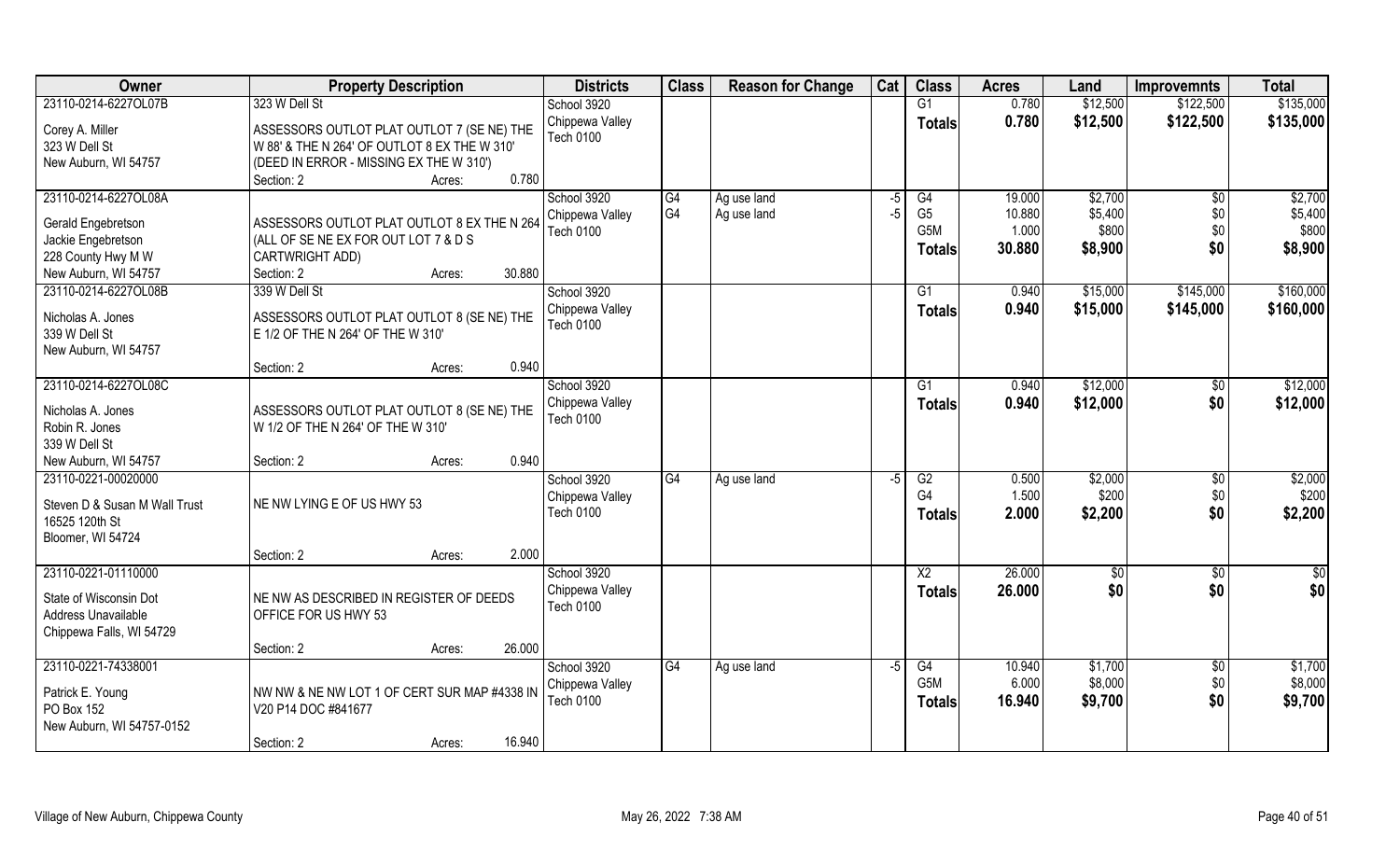| Owner                             | <b>Property Description</b>                         | <b>Districts</b> | <b>Class</b>   | <b>Reason for Change</b> | Cat  | <b>Class</b>    | <b>Acres</b> | Land         | <b>Improvemnts</b> | <b>Total</b>  |
|-----------------------------------|-----------------------------------------------------|------------------|----------------|--------------------------|------|-----------------|--------------|--------------|--------------------|---------------|
| 23110-0222-00020000               |                                                     | School 3920      | G4             | Ag use land              | $-5$ | G4              | 34.000       | \$5,200      | $\overline{50}$    | \$5,200       |
| Kevin L & Ronda L Ludwigson Trust | NW NW EX 1.15 A. FOR US HWY 53 & EX PCL BEG         | Chippewa Valley  |                |                          |      | G <sub>5</sub>  | 1.850        | \$500        | \$0                | \$500         |
| 1410 Smith Ct                     | 435' S OF NW COR; E 250', S 522', W 250', N 522' TO | Tech 0100        |                |                          |      | Totals          | 35.850       | \$5,700      | \$0                | \$5,700       |
| Bloomer, WI 54724                 | POB. & EX CSM #4338                                 |                  |                |                          |      |                 |              |              |                    |               |
|                                   | Section: 2<br>35.850<br>Acres:                      |                  |                |                          |      |                 |              |              |                    |               |
| 23110-0222-01110000               |                                                     | School 3920      |                |                          |      | $\overline{X2}$ | 1.150        | $\sqrt{6}$   | $\overline{50}$    | \$0           |
|                                   |                                                     | Chippewa Valley  |                |                          |      | <b>Totals</b>   | 1.150        | \$0          | \$0                | \$0           |
| State of Wisconsin Dot            | NW NW AS DESCRIBED IN REGISTER OF DEEDS             | <b>Tech 0100</b> |                |                          |      |                 |              |              |                    |               |
| Address Unavailable               | OFFICE FOR US HWY 53                                |                  |                |                          |      |                 |              |              |                    |               |
| Chippewa Falls, WI 54729          |                                                     |                  |                |                          |      |                 |              |              |                    |               |
|                                   | 1.150<br>Section: 2<br>Acres:                       |                  |                |                          |      |                 |              |              |                    |               |
| 23110-0222-04000000               | 216 50th St                                         | School 3920      |                |                          |      | G1              | 3.000        | \$18,000     | \$96,000           | \$114,000     |
| Zachary P. Lawson                 | NW NW PCL BEG 435' S OF NW COR; E 250', S 522', \   | Chippewa Valley  |                |                          |      | <b>Totals</b>   | 3.000        | \$18,000     | \$96,000           | \$114,000     |
| 216 50th St                       | 250', N 522' TO POB.                                | <b>Tech 0100</b> |                |                          |      |                 |              |              |                    |               |
| New Auburn, WI 54757              |                                                     |                  |                |                          |      |                 |              |              |                    |               |
|                                   | 3.000<br>Section: 2<br>Acres:                       |                  |                |                          |      |                 |              |              |                    |               |
| 23110-0223-00020000               | 222 County Hwy M West                               | School 3920      | G4             | Ag use land              | -5   | G1              | 1.400        | \$7,000      | \$35,900           | \$42,900      |
|                                   |                                                     | Chippewa Valley  | G <sub>4</sub> | Ag use land              | $-5$ | G4              | 31.000       | \$4,300      | \$0                | \$4,300       |
| Gerald Engebretson                | SW NW EX 1.50 A. FOR US HWY 53 & EX 1.50 A. FOR     | <b>Tech 0100</b> |                |                          |      | G <sub>5</sub>  | 3.000        | \$1,000      | \$0                | \$1,000       |
| Jackie Engebretson                | CHIPPEWA COUNTY IN NW COR & EX CSM #2617            |                  |                |                          |      | <b>Totals</b>   | 35.400       | \$12,300     | \$35,900           | \$48,200      |
| 228 County Hwy M W                |                                                     |                  |                |                          |      |                 |              |              |                    |               |
| New Auburn, WI 54757              | 35.400<br>Section: 2<br>Acres:                      |                  |                |                          |      |                 |              |              |                    |               |
| 23110-0223-01110000               |                                                     | School 3920      |                |                          |      | X <sub>2</sub>  | 1.500        | $\sqrt[6]{}$ | \$0                | \$0           |
| State of Wisconsin Dot            | SW NW AS DESCRIBED IN REGISTER OF DEEDS             | Chippewa Valley  |                |                          |      | <b>Totals</b>   | 1.500        | \$0          | \$0                | \$0           |
| Address Unavailable               | OFFICE FOR US HWY 53                                | Tech 0100        |                |                          |      |                 |              |              |                    |               |
| Chippewa Falls, WI 54729          |                                                     |                  |                |                          |      |                 |              |              |                    |               |
|                                   | 1.500<br>Section: 2<br>Acres:                       |                  |                |                          |      |                 |              |              |                    |               |
| 23110-0223-02220000               |                                                     | School 3920      |                |                          |      | X3              | 1.500        | \$0          | \$0                | $\frac{6}{3}$ |
|                                   |                                                     | Chippewa Valley  |                |                          |      | <b>Totals</b>   | 1.500        | \$0          | \$0                | \$0           |
| Chippewa County Highway Dept      | SW NW PCL BEG 2 RDS S & 2 RDS E OF NW COR; S        | Tech 0100        |                |                          |      |                 |              |              |                    |               |
| 801 E Grand Ave                   | 16 RDS, N 22 D E 4 RDS, N 33 D E 4 RDS, N 43 D E 4  |                  |                |                          |      |                 |              |              |                    |               |
| Chippewa Falls, WI 54729          | RDS, N 52 D E 4 RDS, N 63 D E 4 RDS, N 72 D E 4     |                  |                |                          |      |                 |              |              |                    |               |
|                                   | 1.500<br>Section: 2<br>Acres:                       |                  |                |                          |      |                 |              |              |                    |               |
| 23110-0223-72617001               | 228 County Hwy M West                               | School 3920      |                |                          |      | G1              | 1.600        | \$5,000      | \$92,500           | \$97,500      |
| Gerald Engebretson                | SW NW LOT 1 OF CERT SUR MAP #2617 IN V12 P28        | Chippewa Valley  |                |                          |      | Totals          | 1.600        | \$5,000      | \$92,500           | \$97,500      |
| Jackie Engebretson                | DOC #677864                                         | <b>Tech 0100</b> |                |                          |      |                 |              |              |                    |               |
| 228 County Hwy M W                |                                                     |                  |                |                          |      |                 |              |              |                    |               |
| New Auburn, WI 54757              | 1.600<br>Section: 2<br>Acres:                       |                  |                |                          |      |                 |              |              |                    |               |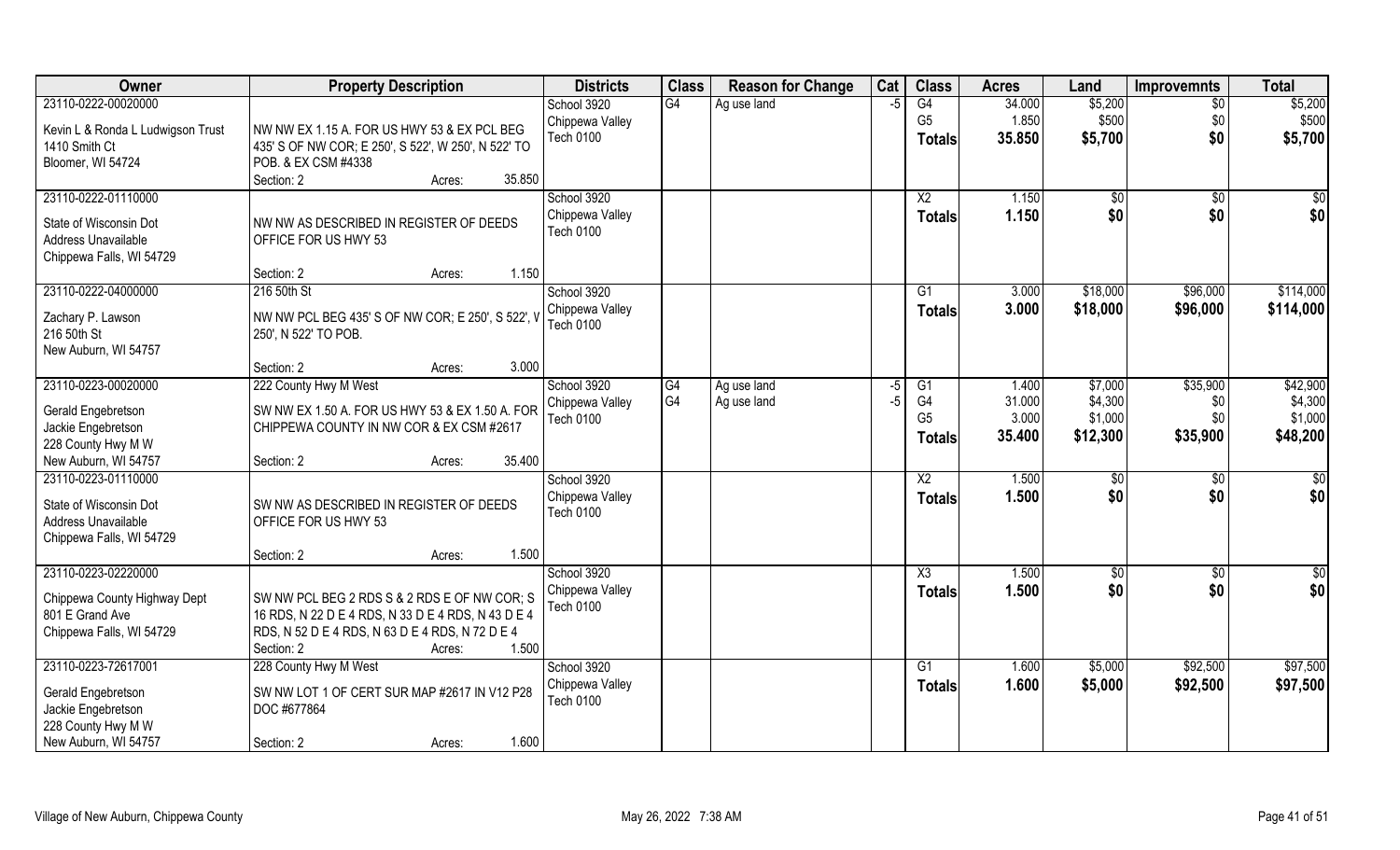| 23110-0224-00020000<br>G4<br>G4<br>23.000<br>\$2,800<br>School 3920<br>Ag use land<br>$\overline{50}$<br>$-5$<br>G <sub>5</sub>                           | \$2,800            |
|-----------------------------------------------------------------------------------------------------------------------------------------------------------|--------------------|
| \$4,100<br>5.000<br>\$0<br>Chippewa Valley<br>SE NW EX 10.53 A. FOR US HWY 53<br>Gerald Engebretson<br>1.370<br>\$1,100<br>\$0<br>G5M<br><b>Tech 0100</b> | \$4,100<br>\$1,100 |
| Jackie Engebretson<br>\$0<br>\$8,000<br>29.370                                                                                                            | \$8,000            |
| <b>Totals</b><br>228 County Hwy M W                                                                                                                       |                    |
| New Auburn, WI 54757<br>29.370<br>Section: 2<br>Acres:                                                                                                    |                    |
| 23110-0224-01110000<br>School 3920<br>10.530<br>$\overline{X2}$<br>$\sqrt[6]{}$<br>$\sqrt{$0}$                                                            | $\sqrt{50}$        |
| \$0<br>\$0<br>10.530<br>Chippewa Valley<br><b>Totals</b><br>State of Wisconsin Dot<br>SE NW AS DESCRIBED IN REGISTER OF DEEDS                             | \$0                |
| <b>Tech 0100</b><br>Address Unavailable<br>OFFICE FOR US HWY 53                                                                                           |                    |
| Chippewa Falls, WI 54729                                                                                                                                  |                    |
| 10.530<br>Section: 2<br>Acres:                                                                                                                            |                    |
| 23110-0231-00000000<br>School 3920<br>$\overline{X2}$<br>40.000<br>\$0<br>\$0                                                                             | \$0                |
| \$0<br>\$0<br>Chippewa Valley<br>40.000<br><b>Totals</b><br>NE SW<br>State of Wisconsin Dnr                                                               | \$0                |
| <b>Tech 0100</b><br>101 S Webster St                                                                                                                      |                    |
| Madison, WI 53707                                                                                                                                         |                    |
| 40.000<br>Section: 2<br>Acres:                                                                                                                            |                    |
| 23110-0232-00000000<br>School 3920<br>40.000<br>X <sub>2</sub><br>\$0<br>\$0                                                                              | $\overline{50}$    |
| \$0<br>40.000<br>\$0<br>Chippewa Valley<br><b>Totals</b>                                                                                                  | \$0                |
| NW SW<br>State of Wisconsin Dnr<br><b>Tech 0100</b>                                                                                                       |                    |
| 101 S Webster St                                                                                                                                          |                    |
| Madison, WI 53707                                                                                                                                         |                    |
| 40.000<br>Section: 2<br>Acres:<br>23110-0233-00000000<br>40.000                                                                                           |                    |
| School 3920<br>X <sub>2</sub><br>$\sqrt[6]{3}$<br>\$0                                                                                                     | \$0                |
| \$0<br>\$0<br>40.000<br>Chippewa Valley<br><b>Totals</b><br>SW <sub>SW</sub><br>State of Wisconsin Dnr<br><b>Tech 0100</b>                                | \$0                |
| 101 S Webster St                                                                                                                                          |                    |
| Madison, WI 53707                                                                                                                                         |                    |
| 40.000<br>Section: 2<br>Acres:                                                                                                                            |                    |
| School 3920<br>23110-0234-00000000<br>$\overline{\text{G4}}$<br>Ag use land<br>G4<br>10.000<br>\$1,400<br>\$0<br>-5                                       | \$1,400            |
| G <sub>4</sub><br>G <sub>5</sub><br>\$0<br>2.000<br>\$500<br>Ag use land<br>$-5$<br>Chippewa Valley<br>SE SW<br>Judith A. Rogge                           | \$500              |
| G <sub>5</sub> M<br>28.000<br>\$26,500<br>\$0<br><b>Tech 0100</b><br>707 W Tarr Rd                                                                        | \$26,500           |
| \$0<br>\$28,400<br>40.000<br><b>Totals</b><br>New Auburn, WI 54757                                                                                        | \$28,400           |
| 40.000<br>Section: 2<br>Acres:                                                                                                                            |                    |
| 23110-0241-01110000<br>School 3920<br>$\overline{X2}$<br>1.620<br>\$0<br>\$0                                                                              | \$0                |
| 1.620<br>\$0<br>\$0<br>Chippewa Valley<br>Totals<br>State of Wisconsin Dot<br>NE SE AS DESCRIBED IN REGISTER OF DEEDS                                     | \$0                |
| <b>Tech 0100</b><br>Address Unavailable<br>OFFICE FOR US HWY 53                                                                                           |                    |
| Chippewa Falls, WI 54729                                                                                                                                  |                    |
| 1.620<br>Section: 2<br>Acres:                                                                                                                             |                    |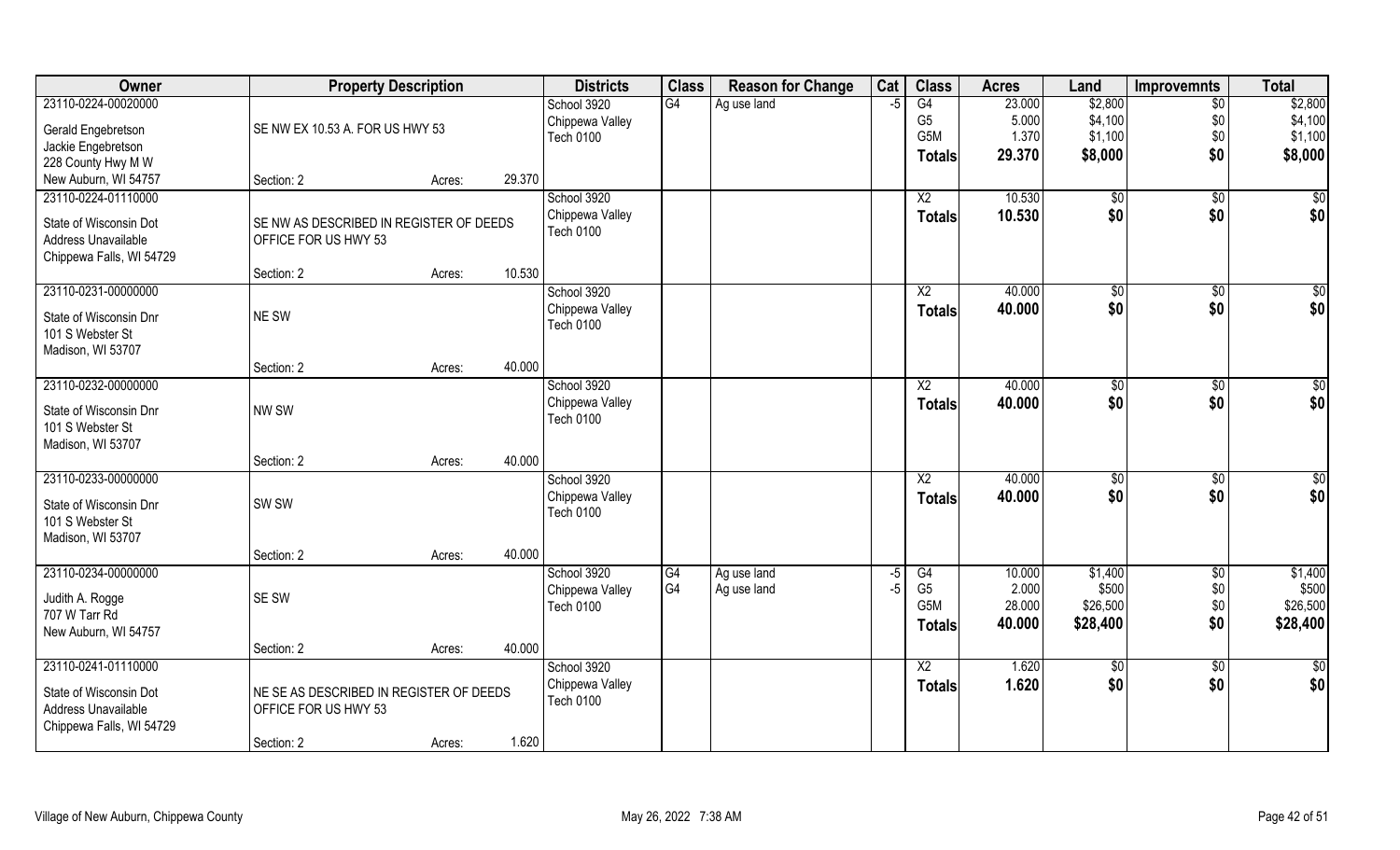| Owner                                                                                            | <b>Property Description</b>                                                                                                                                                             | <b>Districts</b>                                                | <b>Class</b> | <b>Reason for Change</b> | Cat  | <b>Class</b>                                              | <b>Acres</b>                        | Land                                       | <b>Improvemnts</b>                 | <b>Total</b>                               |
|--------------------------------------------------------------------------------------------------|-----------------------------------------------------------------------------------------------------------------------------------------------------------------------------------------|-----------------------------------------------------------------|--------------|--------------------------|------|-----------------------------------------------------------|-------------------------------------|--------------------------------------------|------------------------------------|--------------------------------------------|
| 23110-0241-74062002                                                                              |                                                                                                                                                                                         | School 3920                                                     |              |                          |      | G2                                                        | 47.360                              | \$487,300                                  | \$1,411,100                        | \$1,898,400                                |
| Mccourt Reclamation Services, Inc<br>5141 W Tx-71<br>La Grange, WI 78945                         | N 1/2 SE & SE SE LOT 2 OF CERT SUR MAP #4062 IN<br>V18 P232 DOC #818993                                                                                                                 | TIF <sub>1</sub><br>Chippewa Valley<br>Tech 0100                |              |                          |      | <b>Totals</b>                                             | 47.360                              | \$487,300                                  | \$1,411,100                        | \$1,898,400                                |
|                                                                                                  | 47.360<br>Section: 2<br>Acres:                                                                                                                                                          |                                                                 |              |                          |      |                                                           |                                     |                                            |                                    |                                            |
| 23110-0242-00020000<br>Larry E. Meyer<br>23600 300th Ave<br>Holcombe, WI 54745                   | NW SE EX 16.25 A. FOR US HWY 53 & EX CSM #4062                                                                                                                                          | School 3920<br>TIF <sub>1</sub><br>Chippewa Valley<br>Tech 0100 | G4           | Ag use land              | -5   | G4<br>G <sub>5</sub><br><b>Totals</b>                     | 11.950<br>1.750<br>13.700           | \$1,800<br>\$1,200<br>\$3,000              | \$0<br>\$0<br>\$0                  | \$1,800<br>\$1,200<br>\$3,000              |
|                                                                                                  | 13.700<br>Section: 2<br>Acres:                                                                                                                                                          |                                                                 |              |                          |      |                                                           |                                     |                                            |                                    |                                            |
| 23110-0242-01110000<br>State of Wisconsin Dot<br>Address Unavailable<br>Chippewa Falls, WI 54729 | NW SE AS DESCRIBED IN REGISTER OF DEEDS<br>OFFICE FOR US HWY 53                                                                                                                         | School 3920<br>Chippewa Valley<br><b>Tech 0100</b>              |              |                          |      | X <sub>2</sub><br><b>Totals</b>                           | 16.250<br>16.250                    | \$0<br>\$0                                 | $\sqrt{6}$<br>\$0                  | \$0<br>\$0                                 |
|                                                                                                  | 16.250<br>Section: 2<br>Acres:                                                                                                                                                          |                                                                 |              |                          |      |                                                           |                                     |                                            |                                    |                                            |
| 23110-0243-00020000<br>Larry E. Meyer<br>23600 300th Ave<br>Holcombe, WI 54745                   | SW SE EX 1.62 A. FOR US HWY 53                                                                                                                                                          | School 3920<br>Chippewa Valley<br><b>Tech 0100</b>              | G4           | Ag use land              | -5   | G4<br>G <sub>5</sub><br>G <sub>5</sub> M<br><b>Totals</b> | 11.000<br>24.380<br>3.000<br>38.380 | \$1,500<br>\$20,000<br>\$2,500<br>\$24,000 | $\sqrt[6]{3}$<br>\$0<br>\$0<br>\$0 | \$1,500<br>\$20,000<br>\$2,500<br>\$24,000 |
|                                                                                                  | 38.380<br>Section: 2<br>Acres:                                                                                                                                                          |                                                                 |              |                          |      |                                                           |                                     |                                            |                                    |                                            |
| 23110-0243-01110000<br>State of Wisconsin Dot<br>Address Unavailable<br>Chippewa Falls, WI 54729 | SW SE AS DESCRIBED IN REGISTER OF DEEDS<br>OFFICE FOR US HWY 53                                                                                                                         | School 3920<br>Chippewa Valley<br><b>Tech 0100</b>              |              |                          |      | $\overline{X2}$<br><b>Totals</b>                          | 1.620<br>1.620                      | \$0<br>\$0                                 | \$0<br>\$0                         | \$0<br>\$0                                 |
|                                                                                                  | 1.620<br>Section: 2<br>Acres:                                                                                                                                                           |                                                                 |              |                          |      |                                                           |                                     |                                            |                                    |                                            |
| 23110-0244-00020002<br>Larry E. Meyer<br>23600 300th Ave<br>Holcombe, WI 54745                   | SE SE EX 16.25 A. FOR US HWY 53 & EX BEG 1780' E<br>OF SW COR OF SW SE; E 400', N 300', W 400', S 300'<br>TO POB & EX CSM #4062 - SEE COMP #201.1000 &<br>9.570<br>Section: 2<br>Acres: | School 3920<br>TIF <sub>1</sub><br>Chippewa Valley<br>Tech 0100 | G4           | Ag use land              | $-5$ | G4<br>G <sub>5</sub><br><b>Totals</b>                     | 8.580<br>0.990<br>9.570             | \$1,100<br>\$500<br>\$1,600                | $\sqrt{$0}$<br>\$0<br>\$0          | \$1,100<br>\$500<br>\$1,600                |
| 23110-0244-01110000<br>State of Wisconsin Dot<br>Address Unavailable<br>Chippewa Falls, WI 54729 | SE SE AS DESCRIBED IN THE REGISTER OF DEEDS<br>OFFICE FOR US HWY 53<br>16.250<br>Section: 2<br>Acres:                                                                                   | School 3920<br>Chippewa Valley<br><b>Tech 0100</b>              |              |                          |      | $\overline{X2}$<br><b>Totals</b>                          | 16.250<br>16.250                    | \$0<br>\$0                                 | $\overline{50}$<br>\$0             | \$0<br>\$0                                 |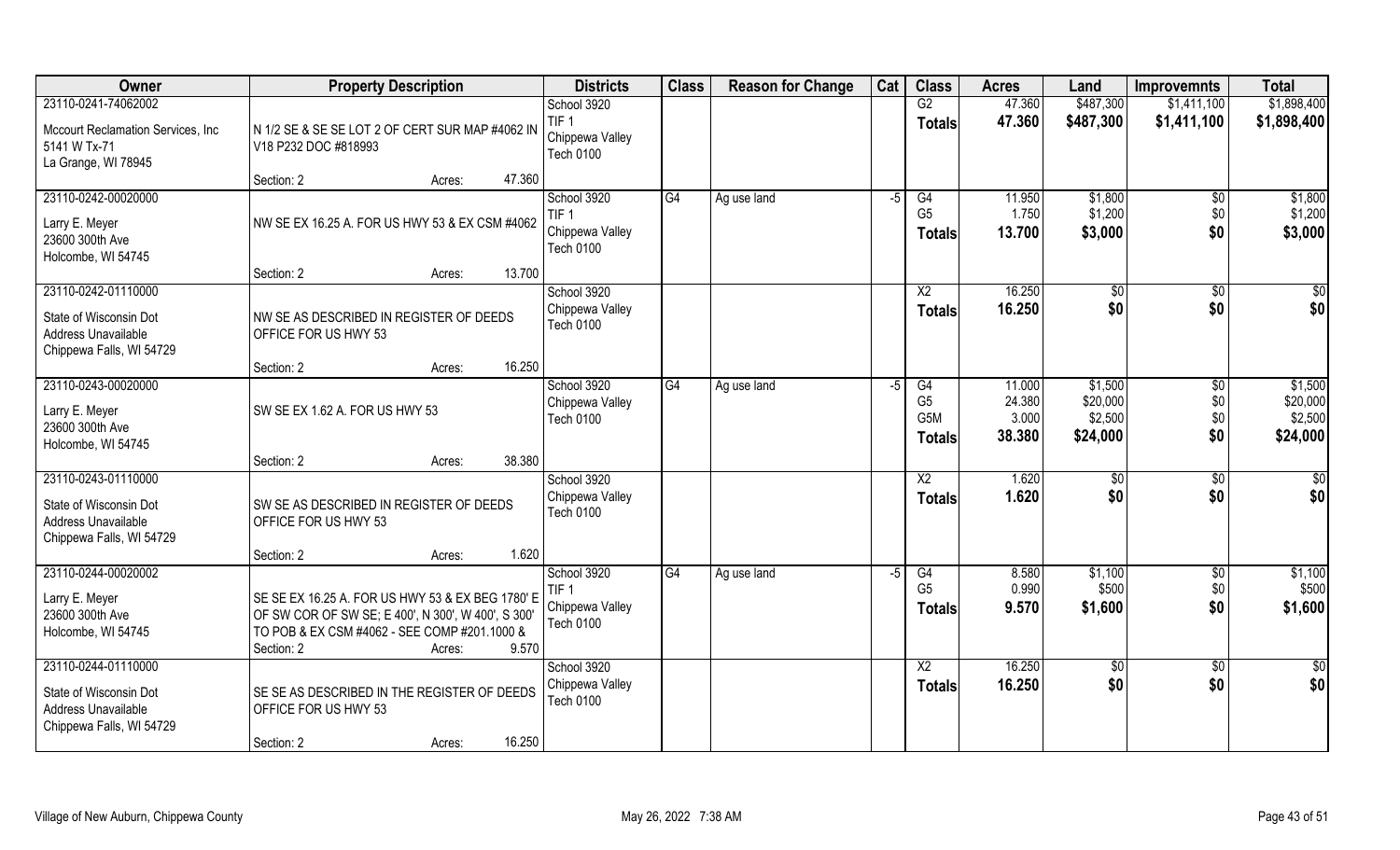| Owner                                                                                                           | <b>Property Description</b>                                                                                           | <b>Districts</b>                                        | <b>Class</b> | <b>Reason for Change</b> | Cat | <b>Class</b>                                 | <b>Acres</b>                       | Land                                      | <b>Improvemnts</b>       | <b>Total</b>                              |
|-----------------------------------------------------------------------------------------------------------------|-----------------------------------------------------------------------------------------------------------------------|---------------------------------------------------------|--------------|--------------------------|-----|----------------------------------------------|------------------------------------|-------------------------------------------|--------------------------|-------------------------------------------|
| 23110-0244-74062001                                                                                             |                                                                                                                       | School 3920                                             |              |                          |     | $\overline{X4}$                              | 6.030                              | \$0                                       | \$0                      | \$0                                       |
| Northern States Power Co<br>c/o Land & Tax Dept<br>PO Box 8                                                     | N 1/2 SE & SE SE LOT 1 OF CERT SUR MAP #4062 IN<br>V18 P232 DOC #818993                                               | TIF <sub>1</sub><br>Chippewa Valley<br><b>Tech 0100</b> |              |                          |     | <b>Totals</b>                                | 6.030                              | \$0                                       | \$0                      | \$0                                       |
| Eau Claire, WI 54702-0008                                                                                       | 6.030<br>Section: 2<br>Acres:                                                                                         |                                                         |              |                          |     |                                              |                                    |                                           |                          |                                           |
| 23110-0244-74573002<br>Julia E. Ducommun<br>310 W Tarr Rd<br>New Auburn, WI 54757                               | 310 W Tarr Rd<br>SE SE LOT 2 OF CERT SUR MAP #4573 IN V21 P69<br>DOC #856564                                          | School 3920<br>Chippewa Valley<br><b>Tech 0100</b>      |              |                          |     | G1<br><b>Totals</b>                          | 1.020<br>1.020                     | \$7,400<br>\$7,400                        | \$103,500<br>\$103,500   | \$110,900<br>\$110,900                    |
|                                                                                                                 | 1.020<br>Section: 2<br>Acres:                                                                                         |                                                         |              |                          |     |                                              |                                    |                                           |                          |                                           |
| 23110-0244-75253001<br>S & J Storage LLC<br>420 N 13th St<br>Cameron, WI 54822                                  | 210 W Tarr Rd<br>SE SE LOT 1 OF CERT SUR MAP #5253 IN V25 P102<br>DOC #906060. NEW PCL FOR 2021 ASSESSMENT.           | School 3920<br>Chippewa Valley<br>Tech 0100             |              |                          |     | G4<br><b>Totals</b>                          | 2.760<br>2.760                     | \$400<br>\$400                            | \$0<br>\$0               | \$400<br>\$400                            |
|                                                                                                                 | 2.760<br>Section: 2<br>Acres:                                                                                         |                                                         |              |                          |     |                                              |                                    |                                           |                          |                                           |
| 23110-0311-00020000<br>Kevin L & Ronda L Ludwigson Trust<br>1410 Smith Ct<br>Bloomer, WI 54724                  | NE NE EX THE N 450' OF THE W 370' & EX CSM<br>#2009                                                                   | School 3920<br>Chippewa Valley<br><b>Tech 0100</b>      | G4           | Ag use land              | -5  | G4<br>G <sub>5</sub><br>G5M<br><b>Totals</b> | 23.000<br>4.000<br>6.450<br>33.450 | \$3,100<br>\$2,000<br>\$5,800<br>\$10,900 | \$0<br>\$0<br>\$0<br>\$0 | \$3,100<br>\$2,000<br>\$5,800<br>\$10,900 |
|                                                                                                                 | 33.450<br>Section: 3<br>Acres:                                                                                        |                                                         |              |                          |     |                                              |                                    |                                           |                          |                                           |
| 23110-0311-03750000<br>Hanson's Golden Acres<br>c/o Susan Carlson<br>13078 36th Ave<br>Chippewa Falls, WI 54729 | NE NE PCL BEG @ NW COR; E 370', S 450', W 370', N<br>450' TO POB. LC W/LEROY JOHNSON<br>3.820<br>Section: 3<br>Acres: | School 3920<br>Chippewa Valley<br><b>Tech 0100</b>      |              |                          |     | G1<br><b>Totals</b>                          | 3.820<br>3.820                     | \$13,000<br>\$13,000                      | $\sqrt[6]{}$<br>\$0      | \$13,000<br>\$13,000                      |
| 23110-0311-72009001                                                                                             | 1410 County Line Rd                                                                                                   | School 3920                                             |              |                          |     | G1                                           | 2.730                              | \$12,000                                  | \$48,000                 | \$60,000                                  |
| Ricky A. Czapiewski<br>Monica L. Czapiewski<br>1410 County Line Rd                                              | NE NE LOT 1 OF CERT SUR MAP #2009 IN V8 P327<br>DOC #613804                                                           | Chippewa Valley<br><b>Tech 0100</b>                     |              |                          |     | <b>Totals</b>                                | 2.730                              | \$12,000                                  | \$48,000                 | \$60,000                                  |
| New Auburn, WI 54757                                                                                            | 2.730<br>Section: 3<br>Acres:                                                                                         |                                                         |              |                          |     |                                              |                                    |                                           |                          |                                           |
| 23110-0312-04440000<br>Gary W. Wintrone<br>Beth A. Wintrone<br>4495 250th Ave                                   | NW NE PCL BEG @ NW COR; E 110', SWLY TO SW<br>COR, N TO POB.                                                          | School 3920<br>Chippewa Valley<br><b>Tech 0100</b>      |              |                          |     | G5<br><b>Totals</b>                          | 1.670<br>1.670                     | \$2,900<br>\$2,900                        | $\overline{60}$<br>\$0   | \$2,900<br>\$2,900                        |
| New Auburn, WI 54757                                                                                            | 1.670<br>Section: 3<br>Acres:                                                                                         |                                                         |              |                          |     |                                              |                                    |                                           |                          |                                           |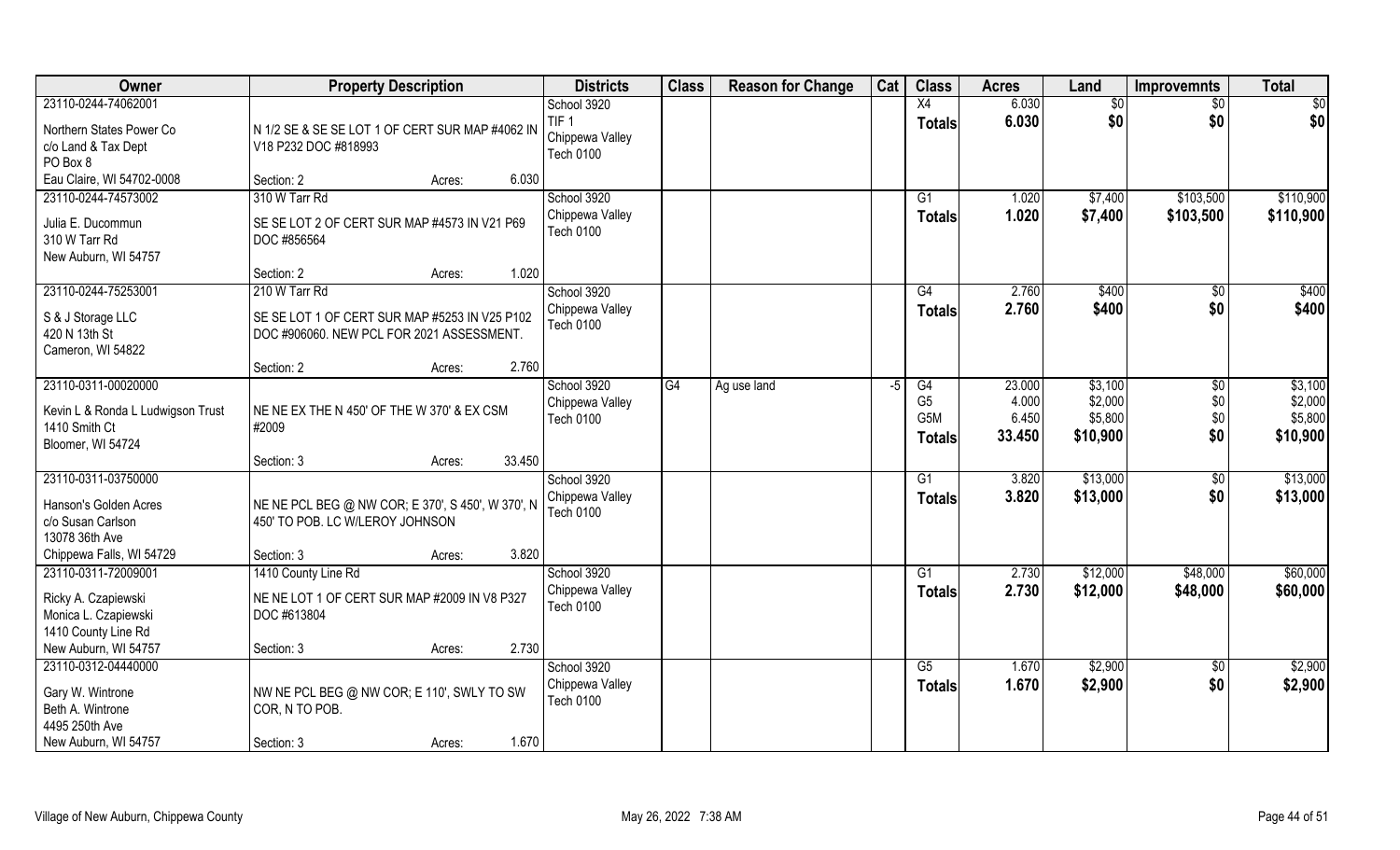| <b>Owner</b>                           | <b>Property Description</b>                              |                  | <b>Districts</b> | <b>Class</b>    | <b>Reason for Change</b> | Cat  | <b>Class</b>                     | <b>Acres</b> | Land                | <b>Improvemnts</b> | <b>Total</b> |
|----------------------------------------|----------------------------------------------------------|------------------|------------------|-----------------|--------------------------|------|----------------------------------|--------------|---------------------|--------------------|--------------|
| 23110-0312-72302001                    | 1515 County Line Rd                                      |                  | School 3920      |                 |                          |      | G1                               | 1.150        | \$12,000            | \$184,400          | \$196,400    |
| Timothy M. Schilla                     | NW NE LOT 1 OF CERT SUR MAP #2302 IN V10 P137            |                  | Chippewa Valley  |                 |                          |      | G <sub>6</sub>                   | 9.000        | \$18,000            | \$0                | \$18,000     |
| Sabrena Schilla                        | DOC #643541                                              |                  | Tech 0100        |                 |                          |      | <b>Totals</b>                    | 10.150       | \$30,000            | \$184,400          | \$214,400    |
| 1515 County Line Rd                    |                                                          |                  |                  |                 |                          |      |                                  |              |                     |                    |              |
| New Auburn, WI 54757                   | Section: 3                                               | 10.150<br>Acres: |                  |                 |                          |      |                                  |              |                     |                    |              |
| 23110-0312-72302002                    | 1505 250th Ave                                           |                  | School 3920      |                 |                          |      | G1                               | 1.850        | \$15,000            | \$2,000            | \$17,000     |
|                                        |                                                          |                  | Chippewa Valley  |                 |                          |      | G <sub>6</sub>                   | 8.300        | \$20,000            | \$0                | \$20,000     |
| Darrell E. Jerome                      | NW NE LOT 2 OF CERT SUR MAP #2302 IN V10 P137            |                  | <b>Tech 0100</b> |                 |                          |      | <b>Totals</b>                    | 10.150       | \$35,000            | \$2,000            | \$37,000     |
| Dawn M. Jerome                         | DOC #643541                                              |                  |                  |                 |                          |      |                                  |              |                     |                    |              |
| 1505 County Line Rd                    |                                                          |                  |                  |                 |                          |      |                                  |              |                     |                    |              |
| New Auburn, WI 54757                   | Section: 3                                               | 10.150<br>Acres: |                  |                 |                          |      |                                  |              |                     |                    |              |
| 23110-0312-72503001                    | 1525 County Line Rd                                      |                  | School 3920      |                 |                          |      | G1                               | 1.100        | \$12,000            | \$104,000          | \$116,000    |
| Michael J. Lesneski                    | NW NE LOT 1 OF CERT SUR MAP #2503 IN V11 P167            |                  | Chippewa Valley  |                 |                          |      | G <sub>5</sub><br>G <sub>6</sub> | 2.000        | \$2,300<br>\$13,700 | \$0<br>\$0         | \$2,300      |
| Diana F. Lesneski                      | DOC #667168                                              |                  | <b>Tech 0100</b> |                 |                          |      |                                  | 6.000        |                     |                    | \$13,700     |
| 1525 County Line Rd                    |                                                          |                  |                  |                 |                          |      | <b>Totals</b>                    | 9.100        | \$28,000            | \$104,000          | \$132,000    |
| New Auburn, WI 54757                   | Section: 3                                               | 9.100<br>Acres:  |                  |                 |                          |      |                                  |              |                     |                    |              |
| 23110-0312-72503002                    | 1519 County Line Rd                                      |                  | School 3920      |                 |                          |      | G <sub>1</sub>                   | 1.100        | \$10,000            | \$158,500          | \$168,500    |
|                                        | NW NE LOT 2 OF CERT SUR MAP #2503 IN V11 P167            |                  | Chippewa Valley  |                 |                          |      | G <sub>5</sub>                   | 3.000        | \$5,000             | \$0                | \$5,000      |
| Dylan J. Deringer<br>Jessica A. Hilger | DOC #667168                                              |                  | <b>Tech 0100</b> |                 |                          |      | G <sub>6</sub>                   | 5.000        | \$11,500            | \$0                | \$11,500     |
| 1519 County Line Rd                    |                                                          |                  |                  |                 |                          |      | <b>Totals</b>                    | 9.100        | \$26,500            | \$158,500          | \$185,000    |
| New Auburn, WI 54757                   | Section: 3                                               | 9.100<br>Acres:  |                  |                 |                          |      |                                  |              |                     |                    |              |
| 23110-0313-00000000                    |                                                          |                  | School 3920      | G4              | Ag use land              | $-5$ | $\overline{G4}$                  | 17.000       | \$2,300             | \$0                | \$2,300      |
|                                        |                                                          |                  | Chippewa Valley  |                 |                          |      | G <sub>5</sub> M                 | 23.000       | \$20,800            | \$0                | \$20,800     |
| Kevin L & Ronda L Ludwigson Trust      | SW <sub>NE</sub>                                         |                  | <b>Tech 0100</b> |                 |                          |      | <b>Totals</b>                    | 40.000       | \$23,100            | \$0                | \$23,100     |
| 1410 Smith Ct                          |                                                          |                  |                  |                 |                          |      |                                  |              |                     |                    |              |
| Bloomer, WI 54724                      |                                                          |                  |                  |                 |                          |      |                                  |              |                     |                    |              |
|                                        | Section: 3                                               | 40.000<br>Acres: |                  |                 |                          |      |                                  |              |                     |                    |              |
| 23110-0314-00020001                    |                                                          |                  | School 3920      | $\overline{G4}$ | Ag use land              | $-5$ | G4                               | 18.300       | \$2,400             | \$0                | \$2,400      |
| Kevin L & Ronda L Ludwigson Trust      | SE NE EX CSM #5514 NEW PCL FOR 2022                      |                  | Chippewa Valley  |                 |                          |      | <b>Totals</b>                    | 18.300       | \$2,400             | \$0                | \$2,400      |
| 1410 Smith Ct                          | <b>ASSESSMENT</b>                                        |                  | <b>Tech 0100</b> |                 |                          |      |                                  |              |                     |                    |              |
| Bloomer, WI 54724                      |                                                          |                  |                  |                 |                          |      |                                  |              |                     |                    |              |
|                                        | Section: 3                                               | 18.300<br>Acres: |                  |                 |                          |      |                                  |              |                     |                    |              |
| 23110-0314-75514001                    | 125 County Hwy M                                         |                  | School 3920      |                 |                          |      | G7                               | 2.000        | \$6,700             | \$47,300           | \$54,000     |
|                                        |                                                          |                  | Chippewa Valley  |                 |                          |      | Totals                           | 2.000        | \$6,700             | \$47,300           | \$54,000     |
| Kevin L & Ronda L Ludwigson Trust      | SE NE LOT 1 OF CERT SUR MAP #5514 IN V27                 |                  | <b>Tech 0100</b> |                 |                          |      |                                  |              |                     |                    |              |
| 1410 Smith Ct                          | P71-72 DOC #926799 NEW PCL FOR 2022<br><b>ASSESSMENT</b> |                  |                  |                 |                          |      |                                  |              |                     |                    |              |
| Bloomer, WI 54724                      | Section: 3                                               | 2.000            |                  |                 |                          |      |                                  |              |                     |                    |              |
|                                        |                                                          | Acres:           |                  |                 |                          |      |                                  |              |                     |                    |              |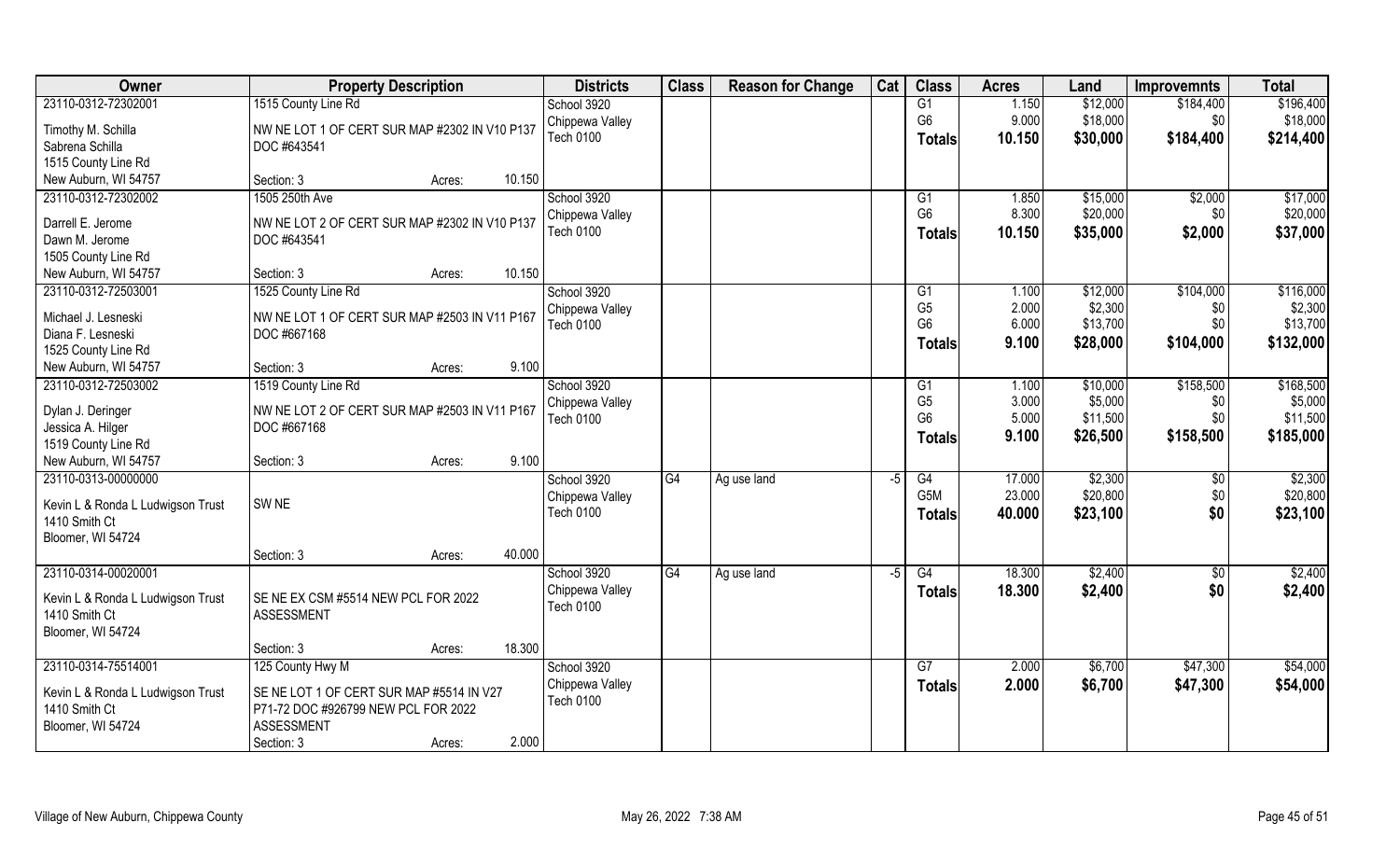| Owner                                      | <b>Property Description</b>                            | <b>Districts</b> | <b>Class</b>   | <b>Reason for Change</b>   | Cat          | <b>Class</b>    | <b>Acres</b> | Land     | <b>Improvemnts</b>   | <b>Total</b>    |
|--------------------------------------------|--------------------------------------------------------|------------------|----------------|----------------------------|--------------|-----------------|--------------|----------|----------------------|-----------------|
| 23110-0314-75514002                        | 125 County Hwy M                                       | School 3920      |                |                            |              | $\overline{G4}$ | 13.700       | \$700    | $\sqrt{6}$           | \$700           |
| Kevin L & Ronda L Ludwigson Trust          | SE NE LOT 2 OF CERT SUR MAP #5514 IN V27               | Chippewa Valley  |                |                            |              | G <sub>5</sub>  | 5.000        | \$2,300  | \$0                  | \$2,300         |
| 1410 Smith Ct                              | P71-72 DOC #926799 NEW PCL FOR 2022                    | <b>Tech 0100</b> |                |                            |              | G7              | 1.000        | \$3,300  | \$11,800             | \$15,100        |
| Bloomer, WI 54724                          | <b>ASSESSMENT</b>                                      |                  |                |                            |              | <b>Totals</b>   | 19.700       | \$6,300  | \$11,800             | \$18,100        |
|                                            | Section: 3<br>19.700<br>Acres:                         |                  |                |                            |              |                 |              |          |                      |                 |
| 23110-0341-00000000                        |                                                        | School 3920      | G4             | Ag use land                | -5           | G <sub>4</sub>  | 34.000       | \$4,300  | $\overline{50}$      | \$4,300         |
|                                            |                                                        | Chippewa Valley  | G <sub>4</sub> | Ag use land                | -5           | G <sub>5</sub>  | 6.000        | \$3,000  | \$0                  | \$3,000         |
| Kevin L & Ronda L Ludwigson Trust          | NE SE                                                  | <b>Tech 0100</b> |                |                            |              | <b>Totals</b>   | 40.000       | \$7,300  | \$0                  | \$7,300         |
| 1410 Smith Ct                              |                                                        |                  |                |                            |              |                 |              |          |                      |                 |
| Bloomer, WI 54724                          | 40.000                                                 |                  |                |                            |              |                 |              |          |                      |                 |
| 23110-0342-00000000                        | Section: 3<br>Acres:                                   | School 3920      |                |                            |              |                 | 40.000       | \$4,900  |                      | \$4,900         |
|                                            |                                                        | Chippewa Valley  | IG4<br>G4      | Ag use land<br>Ag use land | $-5$<br>$-5$ | G4              |              |          | $\sqrt[6]{3}$<br>\$0 |                 |
| Kevin L & Ronda L Ludwigson Trust          | NW <sub>SE</sub>                                       | <b>Tech 0100</b> | G <sub>4</sub> | Ag use land                | -5           | <b>Totals</b>   | 40.000       | \$4,900  |                      | \$4,900         |
| 1410 Smith Ct                              |                                                        |                  |                |                            |              |                 |              |          |                      |                 |
| Bloomer, WI 54724                          |                                                        |                  |                |                            |              |                 |              |          |                      |                 |
|                                            | 40.000<br>Section: 3<br>Acres:                         |                  |                |                            |              |                 |              |          |                      |                 |
| 23110-0343-00000000                        | 950 W County Hwy M                                     | School 3920      | G4             | Ag use land                | -5           | G4              | 27.000       | \$2,700  | $\sqrt[6]{3}$        | \$2,700         |
| Adrian J. Hendriksma                       | SW <sub>SE</sub>                                       | Chippewa Valley  |                |                            |              | G <sub>5</sub>  | 4.000        | \$2,000  | \$0                  | \$2,000         |
| 950 W County Hwy M                         |                                                        | <b>Tech 0100</b> |                |                            |              | G5M             | 6.000        | \$4,300  | \$0                  | \$4,300         |
| New Auburn, WI 54757                       |                                                        |                  |                |                            |              | G7              | 3.000        | \$9,500  | \$65,400             | \$74,900        |
|                                            | 40.000<br>Section: 3<br>Acres:                         |                  |                |                            |              | <b>Totals</b>   | 40.000       | \$18,500 | \$65,400             | \$83,900        |
| 23110-0344-6227OL01                        |                                                        | School 3920      |                |                            |              | $\overline{G5}$ | 1.000        | \$1,000  | \$0                  | \$1,000         |
|                                            |                                                        | Chippewa Valley  |                |                            |              | <b>Totals</b>   | 1.000        | \$1,000  | \$0                  | \$1,000         |
| Adrian J. Hendriksma<br>950 W County Hwy M | ASSESSORS OUTLOT PLAT OUTLOT 1 (N 2 RDS OF<br>SE SE)   | <b>Tech 0100</b> |                |                            |              |                 |              |          |                      |                 |
| New Auburn, WI 54757                       |                                                        |                  |                |                            |              |                 |              |          |                      |                 |
|                                            | 1.000<br>Section: 3<br>Acres:                          |                  |                |                            |              |                 |              |          |                      |                 |
| 23110-0344-6227OL02A                       |                                                        | School 3920      |                |                            |              | $\overline{X2}$ | 19.000       | \$0      | $\sqrt{$0}$          | $\overline{50}$ |
|                                            |                                                        | Chippewa Valley  |                |                            |              | <b>Totals</b>   | 19.000       | \$0      | \$0                  | \$0             |
| State of Wisconsin Dnr                     | ASSESSORS OUTLOT PLAT PRT OUTLOT 2 THE N               | <b>Tech 0100</b> |                |                            |              |                 |              |          |                      |                 |
| Address Unavailable                        | 1/2 OF THE SE SE EX THE N 2 RDS                        |                  |                |                            |              |                 |              |          |                      |                 |
| Chippewa Falls, WI 54729                   |                                                        |                  |                |                            |              |                 |              |          |                      |                 |
|                                            | 19.000<br>Section: 3<br>Acres:                         |                  |                |                            |              |                 |              |          |                      |                 |
| 23110-1011-00020002                        |                                                        | School 3920      | G4             | Ag use land                | $-5$         | G4              | 11.300       | \$1,500  | $\overline{50}$      | \$1,500         |
| James O. Pingel                            | NE NE EX THE S 32 RDS & EX CSM #1744 BUT INC           | Chippewa Valley  |                |                            |              | <b>Totals</b>   | 11.300       | \$1,500  | \$0                  | \$1,500         |
| Marjorie A. Pingel                         | PCL IN THE N 1/2 NE BEG 777.53' S OF NE COR; S         | <b>Tech 0100</b> |                |                            |              |                 |              |          |                      |                 |
| 4348 County Hwy M                          | 18.55', S 87 D W 1935.04', N 81', N 89 D E 1933.80' TO |                  |                |                            |              |                 |              |          |                      |                 |
| New Auburn, WI 54757                       | 11.300<br>Section: 10<br>Acres:                        |                  |                |                            |              |                 |              |          |                      |                 |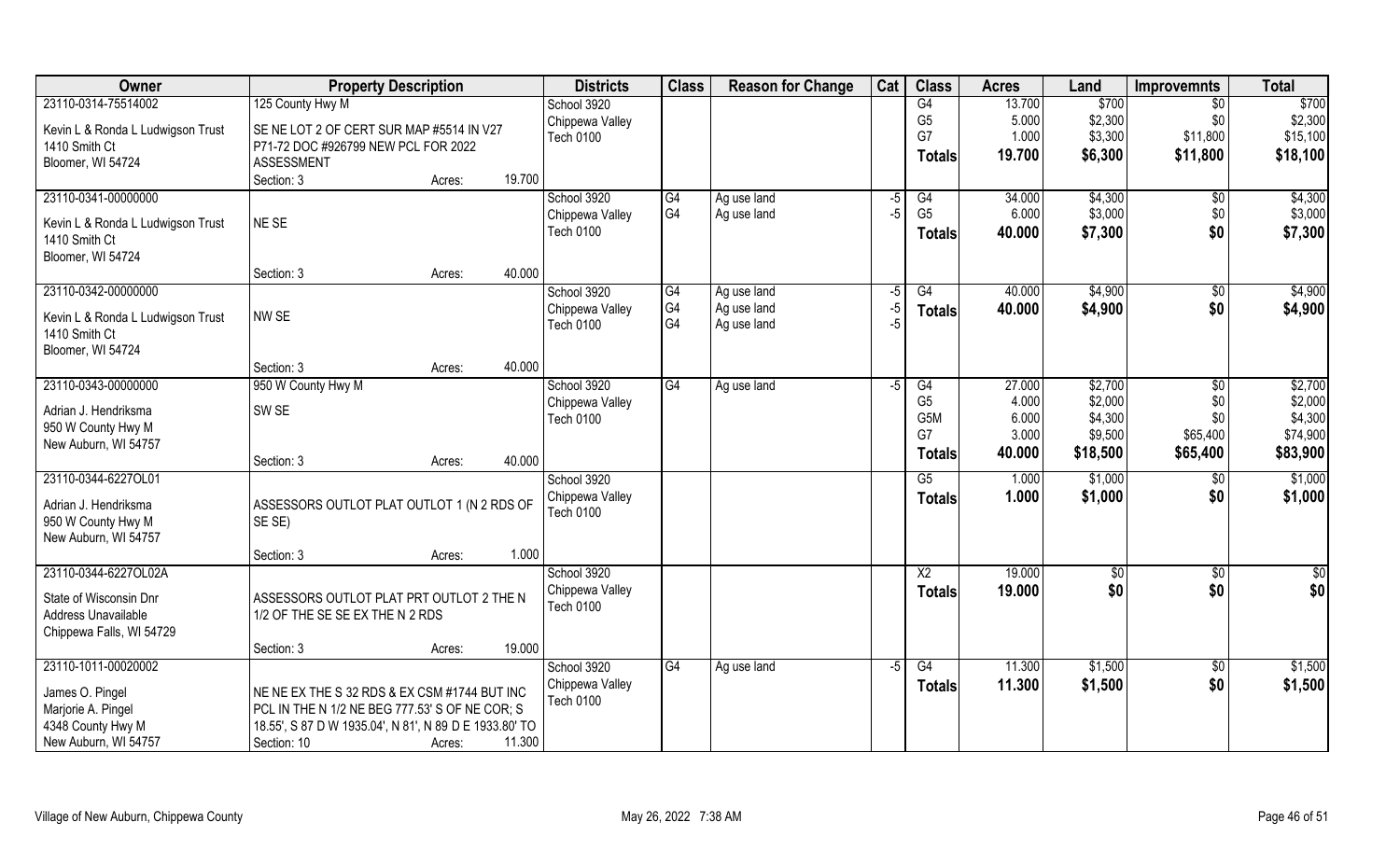| <b>Owner</b>          | <b>Property Description</b>                         | <b>Districts</b>                    | <b>Class</b> | <b>Reason for Change</b> | Cat  | <b>Class</b>     | <b>Acres</b> | Land     | <b>Improvemnts</b> | <b>Total</b> |
|-----------------------|-----------------------------------------------------|-------------------------------------|--------------|--------------------------|------|------------------|--------------|----------|--------------------|--------------|
| 23110-1011-07000000   |                                                     | School 3920                         |              |                          |      | G1               | 1.000        | \$3,500  | $\overline{50}$    | \$3,500      |
| James E. Plummer Jr   | N 1/2 NE THE S 32 RDS OF THE E 117.2 RDS EX BEG     | Chippewa Valley                     |              |                          |      | Totals           | 1.000        | \$3,500  | \$0                | \$3,500      |
| Sandra Plummer        | 777.53' S OF NE COR; S 18.55', S 87 D W 1935.04', N | Tech 0100                           |              |                          |      |                  |              |          |                    |              |
| 960 W County Hwy M    | 81', N 89 D E 1933.80' TO POB & EX CSM #2007        |                                     |              |                          |      |                  |              |          |                    |              |
| New Auburn, WI 54757  | 1.000<br>Section: 10<br>Acres:                      |                                     |              |                          |      |                  |              |          |                    |              |
| 23110-1011-71744001   | 575 County Hwy M                                    | School 3920                         |              |                          |      | G1               | 2.000        | \$15,000 | \$126,000          | \$141,000    |
|                       |                                                     | Chippewa Valley                     |              |                          |      | Totals           | 2.000        | \$15,000 | \$126,000          | \$141,000    |
| Scott E. Mccracken    | NE NE LOT 1 OF CERT SUR MAP #1744 IN V7 P216        | <b>Tech 0100</b>                    |              |                          |      |                  |              |          |                    |              |
| Abraham A. Zeman      | DOC #590887                                         |                                     |              |                          |      |                  |              |          |                    |              |
| 575 County Hwy M      |                                                     |                                     |              |                          |      |                  |              |          |                    |              |
| New Auburn, WI 54757  | Section: 10<br>2.000<br>Acres:                      |                                     |              |                          |      |                  |              |          |                    |              |
| 23110-1011-72007001   | 750 County Hwy M                                    | School 3920                         |              |                          |      | G1               | 1.550        | \$10,000 | \$88,000           | \$98,000     |
| Daniel S. Moos        | NE 1/4 LOT 1 OF CERT SUR MAP #2007 IN V8 P322       | Chippewa Valley                     |              |                          |      | G <sub>5</sub>   | 4.000        | \$3,000  | \$0                | \$3,000      |
| Jackie R. Moos        | DOC #613532                                         | <b>Tech 0100</b>                    |              |                          |      | G <sub>6</sub>   | 4.000        | \$8,000  | \$0                | \$8,000      |
| 750 County Hwy M      |                                                     |                                     |              |                          |      | <b>Totals</b>    | 9.550        | \$21,000 | \$88,000           | \$109,000    |
| New Auburn, WI 54757  | 9.550<br>Section: 10<br>Acres:                      |                                     |              |                          |      |                  |              |          |                    |              |
| 23110-1011-72007002   | 860 W County Hwy M                                  | School 3920                         | G4           | Ag use land              | -5   | G1               | 1.740        | \$12,500 | \$94,000           | \$106,500    |
|                       |                                                     | Chippewa Valley                     |              |                          |      | G4               | 7.000        | \$700    | \$0                | \$700        |
| Randall N. Waterhouse | NE 1/4 LOT 2 OF CERT SUR MAP #2007 IN V8 P322       | <b>Tech 0100</b>                    |              |                          |      | G <sub>5</sub>   | 2.000        | \$1,500  | \$0                | \$1,500      |
| Renee R. Waterhouse   | DOC #613532                                         |                                     |              |                          |      | <b>Totals</b>    | 10.740       | \$14,700 | \$94,000           | \$108,700    |
| 860 W County Hwy M    |                                                     |                                     |              |                          |      |                  |              |          |                    |              |
| New Auburn, WI 54757  | 10.740<br>Section: 10<br>Acres:                     |                                     |              |                          |      |                  |              |          |                    |              |
| 23110-1011-74639001   |                                                     | School 3920                         | G4           | Ag use land              | $-5$ | $\overline{G4}$  | 24.800       | \$3,300  | \$0                | \$3,300      |
| Scott E. Mccracken    | NE NE SEC 10 & SE SE SEC 3 LOT 1 OF CERT SUR        | Chippewa Valley                     |              |                          |      | G <sub>5</sub> M | 5.000        | \$4,000  | \$0                | \$4,000      |
| Abraham A. Zeman      | MAP #4639 IN V21 P190 DOC #861671                   | <b>Tech 0100</b>                    |              |                          |      | <b>Totals</b>    | 29.800       | \$7,300  | \$0                | \$7,300      |
| 575 County Hwy M      |                                                     |                                     |              |                          |      |                  |              |          |                    |              |
| New Auburn, WI 54757  | 29.800<br>Section: 10<br>Acres:                     |                                     |              |                          |      |                  |              |          |                    |              |
| 23110-1012-00020000   |                                                     | School 3920                         | G4           | Ag use land              | $-5$ | G4               | 23.000       | \$3,500  | \$0                | \$3,500      |
| James O. Pingel       | NW NE EX THE S 32 RDS OF THE E 37.2 RDS, EX         | Chippewa Valley                     |              |                          |      | G <sub>5</sub>   | 2.350        | \$1,500  | \$0                | \$1,500      |
| Marjorie A. Pingel    | COM @ N 1/4 COR SEC.10, N 89 D E 293.56' TO BEG;    | Tech 0100                           |              |                          |      | <b>Totals</b>    | 25.350       | \$5,000  | \$0                | \$5,000      |
| 4348 County Hwy M     | N 89 D E 1032.57' TO NE COR NW NE, S 1 D E 126.55'  |                                     |              |                          |      |                  |              |          |                    |              |
| New Auburn, WI 54757  | 25.350<br>Section: 10<br>Acres:                     |                                     |              |                          |      |                  |              |          |                    |              |
| 23110-1012-02000000   |                                                     | School 3920                         |              |                          |      | G4               | 2.000        | \$300    |                    | \$300        |
|                       |                                                     |                                     |              |                          |      | G <sub>5</sub>   | 1.000        | \$800    | \$0<br>\$0         | \$800        |
| Adrian J. Hendriksma  | NW NE PCL COM @ N 1/4 COR SEC.10, N 89 D E          | Chippewa Valley<br><b>Tech 0100</b> |              |                          |      |                  | 3.000        |          |                    |              |
| 950 W County Hwy M    | 293.56' TO BEG; N 89 D E 1032.57' TO NE COR NW      |                                     |              |                          |      | <b>Totals</b>    |              | \$1,100  | \$0                | \$1,100      |
| New Auburn, WI 54757  | NE, S 1 D E 126.55', S 89 D W 1032.57', N 1 D W     |                                     |              |                          |      |                  |              |          |                    |              |
|                       | 3.000<br>Section: 10<br>Acres:                      |                                     |              |                          |      |                  |              |          |                    |              |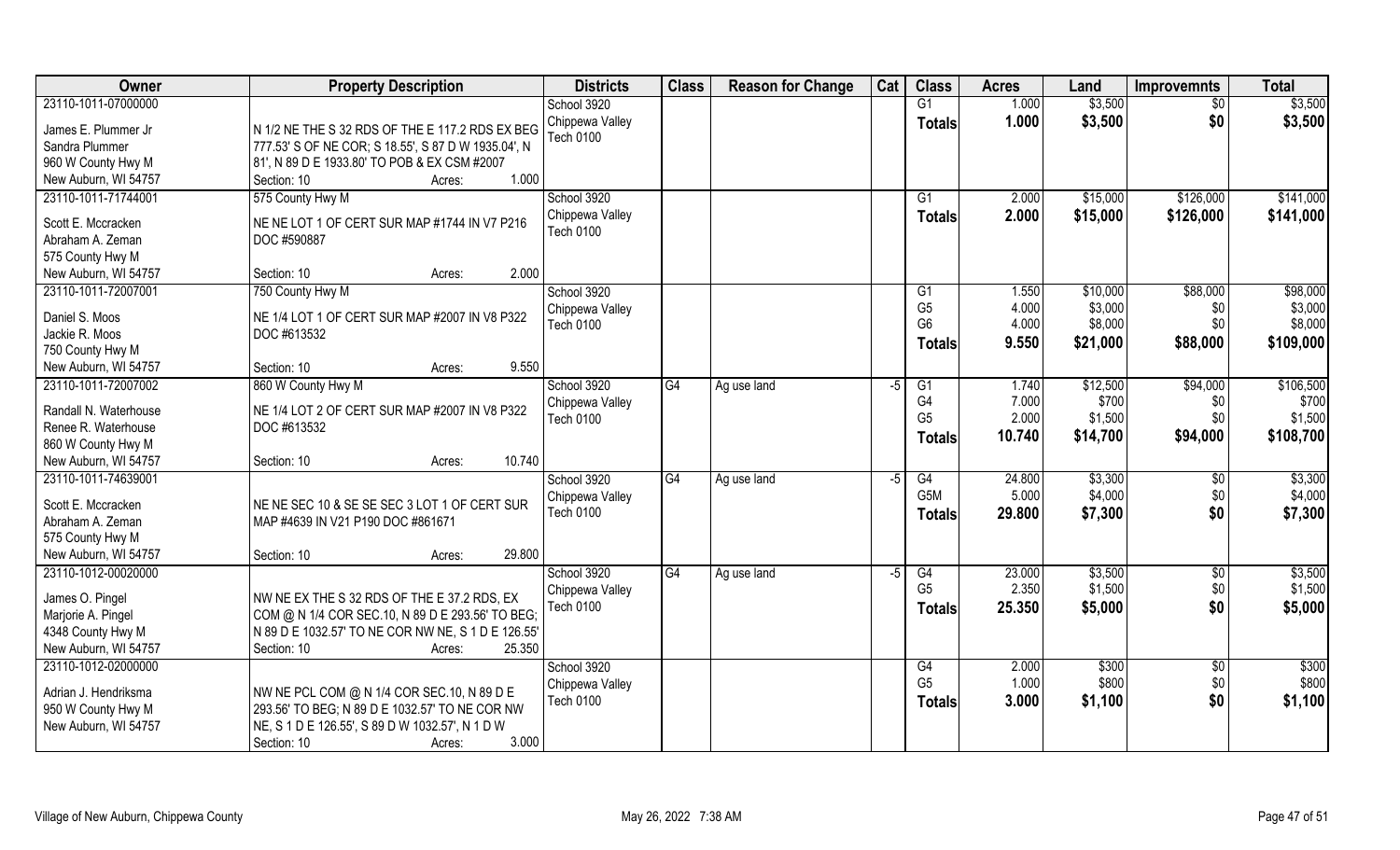| Owner                     | <b>Property Description</b>                    | <b>Districts</b> | <b>Class</b>   | <b>Reason for Change</b>    | Cat  | <b>Class</b>     | <b>Acres</b> | Land        | <b>Improvemnts</b> | <b>Total</b> |
|---------------------------|------------------------------------------------|------------------|----------------|-----------------------------|------|------------------|--------------|-------------|--------------------|--------------|
| 23110-1012-71960001       | 960 County Hwy M                               | School 3920      | G1             | Porch                       |      | $\overline{G1}$  | 4.200        | \$17,500    | \$157,800          | \$175,300    |
| James E. Plummer          | NW NE & SW NE LOT 1 OF CERT SUR MAP #1960 IN   | Chippewa Valley  |                |                             |      | <b>Totals</b>    | 4.200        | \$17,500    | \$157,800          | \$175,300    |
| Sandra M. Plummer         | V8 P245 DOC #610408                            | Tech 0100        |                |                             |      |                  |              |             |                    |              |
| 960 W County Hwy M        |                                                |                  |                |                             |      |                  |              |             |                    |              |
| New Auburn, WI 54757      | Section: 10<br>Acres:                          | 4.200            |                |                             |      |                  |              |             |                    |              |
| 23110-1111-00020000       | 355 Tarr Rd                                    | School 3920      | G4             | Ag use land                 | $-5$ | G1               | 0.900        | \$6,000     | \$172,100          | \$178,100    |
|                           |                                                | Chippewa Valley  |                |                             |      | G4               | 33.000       | \$2,400     | \$0                | \$2,400      |
| Michael P. Stoffel        | NE NE EX 2.10 A. FOR US HWY 53. SUBJECT TO R/W | <b>Tech 0100</b> |                |                             |      | G <sub>5</sub>   | 4.000        | \$3,200     | \$0                | \$3,200      |
| Carrie A. Dachel          | EASEMENT TO CHIPPEWA VALLEY ELECTRIC           |                  |                |                             |      | <b>Totals</b>    | 37.900       | \$11,600    | \$172,100          | \$183,700    |
| 335 W Tarr Rd             | COOPERATIVE.                                   |                  |                |                             |      |                  |              |             |                    |              |
| New Auburn, WI 54757      | Section: 11<br>Acres:                          | 37.900           |                |                             |      |                  |              |             |                    |              |
| 23110-1111-01110000       |                                                | School 3920      |                |                             |      | X <sub>2</sub>   | 2.100        | \$0         | $\sqrt[6]{30}$     | \$0          |
| State of Wisconsin Dot    | NE NE AS DESCRIBED IN REGISTER OF DEEDS        | Chippewa Valley  |                |                             |      | <b>Totals</b>    | 2.100        | \$0         | \$0                | \$0          |
| Address Unavailable       | OFFICE FOR US HWY 53                           | <b>Tech 0100</b> |                |                             |      |                  |              |             |                    |              |
| Chippewa Falls, WI 54729  |                                                |                  |                |                             |      |                  |              |             |                    |              |
|                           | Section: 11<br>Acres:                          | 2.100            |                |                             |      |                  |              |             |                    |              |
| 23110-1112-00000000       | 435 W Tarr Rd                                  | School 3920      | G4             | Ag use land                 | -5   | G4               | 36.000       | \$4,800     | $\sqrt[6]{3}$      | \$4,800      |
|                           |                                                | Chippewa Valley  |                |                             |      | G <sub>5</sub>   | 1.000        | \$100       | \$0                | \$100        |
| Benjamin J. Dachel        | NW NE LC W/EUGENE & LINDA DACHEL.              | <b>Tech 0100</b> |                |                             |      | G7               | 3.000        | \$12,000    | \$104,000          | \$116,000    |
| Melanie Dachel            |                                                |                  |                |                             |      | <b>Totals</b>    | 40.000       | \$16,900    | \$104,000          | \$120,900    |
| 21515 County Hwy Dd       |                                                |                  |                |                             |      |                  |              |             |                    |              |
| New Auburn, WI 54757      | Section: 11<br>Acres:                          | 40.000           |                |                             |      |                  |              |             |                    |              |
| 23110-1121-00000000       | 707 W Tarr Rd                                  | School 3920      | G4             | Ag use land                 | $-5$ | G1               | 1.000        | \$9,000     | \$270,800          | \$279,800    |
| Judith A. Rogge           | NE NW                                          | Chippewa Valley  |                |                             |      | G <sub>4</sub>   | 18.000       | \$2,400     | \$0                | \$2,400      |
| 707 W Tarr Rd             |                                                | <b>Tech 0100</b> |                |                             |      | G <sub>5</sub>   | 13.000       | \$10,400    | \$0                | \$10,400     |
| New Auburn, WI 54757      |                                                |                  |                |                             |      | G <sub>5</sub> M | 8.000        | \$7,000     | \$0\$              | \$7,000      |
|                           | Section: 11<br>Acres:                          | 40.000           |                |                             |      | <b>Totals</b>    | 40.000       | \$28,800    | \$270,800          | \$299,600    |
| 23110-1122-00000000       |                                                | School 3920      |                |                             |      | W <sub>7</sub>   | 40.000       | ( \$60,000) | \$0                | \$0          |
|                           |                                                | Chippewa Valley  |                |                             |      | <b>Totals</b>    | 40.000       | \$0         | \$0                | \$0          |
| Ursula Asel               | NW NW MANAGED FOREST LAND OPEN TO THE          | <b>Tech 0100</b> |                |                             |      |                  |              |             |                    |              |
| Hella K. Prill            | PUBLIC SINCE 1-1-02 PER DOC #632785            |                  |                |                             |      |                  |              |             |                    |              |
| 1948 County Hwy M         |                                                |                  |                |                             |      |                  |              |             |                    |              |
| New Auburn, WI 54757      | Section: 11<br>Acres:                          | 40.000           |                |                             |      |                  |              |             |                    |              |
| 23110-1211-00020001       |                                                | School 3920      | G <sub>5</sub> | Correct acreage after split |      | G5               | 16.000       | \$9,100     | $\sqrt{$0}$        | \$9,100      |
| Bruce C. Durand           | NE NE EX THE NW 1/4 & EX PART OF OUTLOT 4,     | Chippewa Valley  |                |                             |      | <b>Totals</b>    | 16.000       | \$9,100     | \$0                | \$9,100      |
| Terri L. Durand           | ASSESSORS OUTLOT PLAT IN PART OF THE NW NE     | Tech 0100        |                |                             |      |                  |              |             |                    |              |
| PO Box 99                 | VILLAGE OF NEW AUBURN & PART OF THE NE NE &    |                  |                |                             |      |                  |              |             |                    |              |
| New Auburn, WI 54757-0099 | Section: 12<br>Acres:                          | 16.000           |                |                             |      |                  |              |             |                    |              |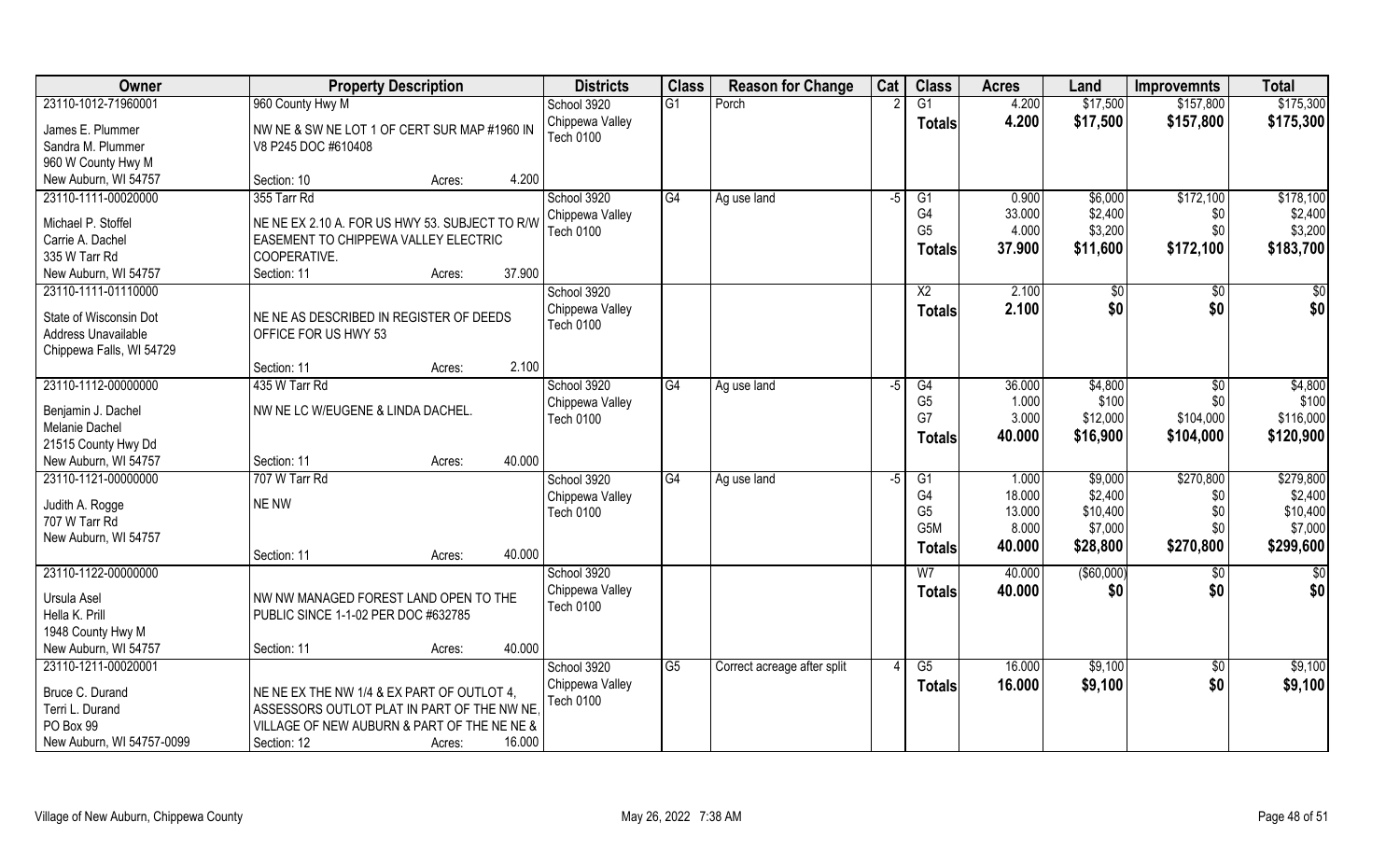| Owner                                 | <b>Property Description</b>                                                               | <b>Districts</b> | <b>Class</b>           | <b>Reason for Change</b>    | Cat  | <b>Class</b>    | <b>Acres</b> | Land     | <b>Improvemnts</b> | <b>Total</b>    |
|---------------------------------------|-------------------------------------------------------------------------------------------|------------------|------------------------|-----------------------------|------|-----------------|--------------|----------|--------------------|-----------------|
| 23110-1211-03000000                   |                                                                                           | School 3920      | G4                     | Ag use land                 | $-5$ | G4              | 9.000        | \$1,200  | $\sqrt{6}$         | \$1,200         |
| Durand Land Holdings LLC              | NE NE THE NW 1/4                                                                          | Chippewa Valley  |                        |                             |      | G <sub>5</sub>  | 1.000        | \$500    | \$0                | \$500           |
| PO Box 99                             |                                                                                           | <b>Tech 0100</b> |                        |                             |      | <b>Totals</b>   | 10.000       | \$1,700  | \$0                | \$1,700         |
| New Auburn, WI 54757-0099             |                                                                                           |                  |                        |                             |      |                 |              |          |                    |                 |
|                                       | Section: 12<br>10.000<br>Acres:                                                           |                  |                        |                             |      |                 |              |          |                    |                 |
| 23110-1212-6227OL03A                  |                                                                                           | School 3920      |                        |                             |      | $\overline{G6}$ | 2.000        | \$200    | \$0                | \$200           |
| Shaun Melarvie                        | ASSESSORS OUTLOT PLAT OUTLOT 3 (NW NE                                                     | Chippewa Valley  |                        |                             |      | <b>Totals</b>   | 2.000        | \$200    | \$0                | \$200           |
| N5924 State Rd 70                     | LYING SW OF RR R/W & NE OF US HWY 53) (COUNT                                              | <b>Tech 0100</b> |                        |                             |      |                 |              |          |                    |                 |
| Winter, WI 54896                      | OWNED & EXEMPT ON 1/1/2017)                                                               |                  |                        |                             |      |                 |              |          |                    |                 |
|                                       | 2.000<br>Section: 12<br>Acres:                                                            |                  |                        |                             |      |                 |              |          |                    |                 |
| 23110-1212-6227OL03B                  |                                                                                           | School 3920      |                        |                             |      | X <sub>2</sub>  | 0.430        | \$0      | $\sqrt{6}$         | $\overline{50}$ |
| State of Wisconsin Dot                | ASSESSORS OUTLOT PLAT OUTLOT 3 (NW NE) AS                                                 | Chippewa Valley  |                        |                             |      | <b>Totals</b>   | 0.430        | \$0      | \$0                | \$0             |
| Address Unavailable                   | DESCRIBED IN REGISTER OF DEEDS OFFICE FOR                                                 | Tech 0100        |                        |                             |      |                 |              |          |                    |                 |
| Chippewa Falls, WI 54729              | US HWY 53                                                                                 |                  |                        |                             |      |                 |              |          |                    |                 |
|                                       | 0.430<br>Section: 12<br>Acres:                                                            |                  |                        |                             |      |                 |              |          |                    |                 |
| 23110-1212-6227OL04A                  |                                                                                           | School 3920      | G4                     | Ag use land                 | -5   | G4              | 19.750       | \$2,600  | $\sqrt[6]{3}$      | \$2,600         |
|                                       | ASSESSORS OUTLOT PLAT OUTLOT 4 THE N 1/2                                                  | Chippewa Valley  |                        |                             |      | <b>Totals</b>   | 19.750       | \$2,600  | \$0                | \$2,600         |
| Durand Land Holdings LLC<br>PO Box 99 |                                                                                           | <b>Tech 0100</b> |                        |                             |      |                 |              |          |                    |                 |
| New Auburn, WI 54757-0099             |                                                                                           |                  |                        |                             |      |                 |              |          |                    |                 |
|                                       | 19.750<br>Section: 12<br>Acres:                                                           |                  |                        |                             |      |                 |              |          |                    |                 |
| 23110-1212-6227OL04B                  |                                                                                           | School 3920      |                        |                             |      | $\overline{G5}$ | 18.500       | \$10,500 | \$0                | \$10,500        |
|                                       |                                                                                           | Chippewa Valley  |                        |                             |      | <b>Totals</b>   | 18.500       | \$10,500 | \$0                | \$10,500        |
| Robert Lee Ray<br>23693 County Hwy Ss | PART OF OUTLOT 4, ASSESSORS OUTLOT PLAT IN<br>PART OF THE NW NE, VILLAGE OF NEW AUBURN &  | Tech 0100        |                        |                             |      |                 |              |          |                    |                 |
| New Auburn, WI 54757                  | PART OF THE NE NE & PART OF THE SE NE IN THE                                              |                  |                        |                             |      |                 |              |          |                    |                 |
|                                       | Section: 12<br>18.500<br>Acres:                                                           |                  |                        |                             |      |                 |              |          |                    |                 |
| 23110-1212-6227OL04C                  |                                                                                           | School 3920      | $\overline{\text{G5}}$ | Correct acreage after split | $-4$ | G5              | 8.750        | \$5,900  | $\overline{60}$    | \$5,900         |
|                                       |                                                                                           | Chippewa Valley  |                        |                             |      | <b>Totals</b>   | 8.750        | \$5,900  | \$0                | \$5,900         |
| Bruce C. Durand<br>Terri L. Durand    | ASSESSORS OUTLOT PLAT OUTLOT 4 EX THE N 1/2<br>& EX THAT PART DESCRIBED AS PART OF OUTLOT | Tech 0100        |                        |                             |      |                 |              |          |                    |                 |
| PO Box 99                             | 4, ASSESSORS OUTLOT PLAT IN PART OF THE NW                                                |                  |                        |                             |      |                 |              |          |                    |                 |
| New Auburn, WI 54757-0099             | 8.750<br>Section: 12<br>Acres:                                                            |                  |                        |                             |      |                 |              |          |                    |                 |
| 23110-1221-6227OL01                   |                                                                                           | School 3920      |                        |                             |      | G4              | 5.000        | \$700    | $\overline{50}$    | \$700           |
|                                       |                                                                                           | Chippewa Valley  |                        |                             |      | G <sub>5</sub>  | 1.500        | \$500    | \$0                | \$500           |
| Durand Land Holdings LLC              | ASSESSORS OUTLOT PLAT OUTLOT 1 (NE NW                                                     | <b>Tech 0100</b> |                        |                             |      | <b>Totals</b>   | 6.500        | \$1,200  | \$0                | \$1,200         |
| PO Box 99                             | LYING NE OF CTY HWY SS)                                                                   |                  |                        |                             |      |                 |              |          |                    |                 |
| New Auburn, WI 54757-0099             | 6.500<br>Section: 12                                                                      |                  |                        |                             |      |                 |              |          |                    |                 |
|                                       | Acres:                                                                                    |                  |                        |                             |      |                 |              |          |                    |                 |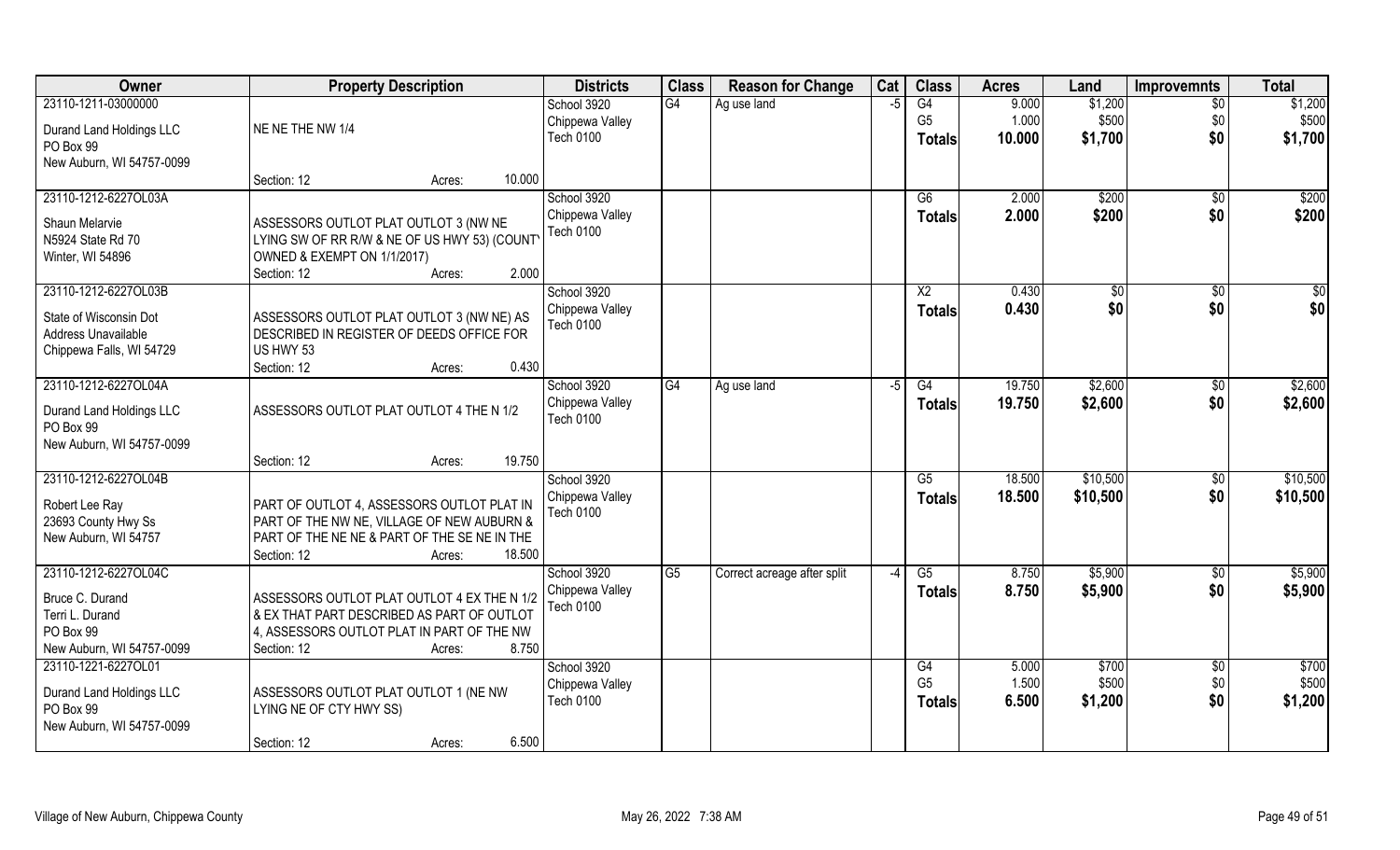| <b>Owner</b>                                                                                     | <b>Property Description</b>                                                                                                  |        | <b>Districts</b>                                   | <b>Class</b> | <b>Reason for Change</b> | Cat | <b>Class</b>                    | <b>Acres</b>     | Land                 | <b>Improvemnts</b>   | <b>Total</b>          |
|--------------------------------------------------------------------------------------------------|------------------------------------------------------------------------------------------------------------------------------|--------|----------------------------------------------------|--------------|--------------------------|-----|---------------------------------|------------------|----------------------|----------------------|-----------------------|
| 23110-1221-6227OL02A                                                                             |                                                                                                                              |        | School 3920                                        |              |                          |     | G2                              | 12.230           | \$29,500             | \$0                  | \$29,500              |
| Mccourt Reclamation Services, Inc.<br>5141 W Tx-71<br>La Grange, TX 78945                        | ASSESSORS OUTLOT PLAT OUTLOT 2 (NE NW<br>LYING SW OF RR R/W & NE OF US HWY 53)                                               |        | Chippewa Valley<br>Tech 0100                       |              |                          |     | <b>Totals</b>                   | 12.230           | \$29,500             | \$0                  | \$29,500              |
|                                                                                                  | Section: 1<br>Acres:                                                                                                         | 12.230 |                                                    |              |                          |     |                                 |                  |                      |                      |                       |
| 23110-1221-6227OL02B                                                                             |                                                                                                                              |        | School 3920                                        |              |                          |     | X <sub>2</sub>                  | 14.080           | $\sqrt{6}$           | \$0                  | $\frac{1}{6}$         |
| State of Wisconsin Dot<br>Address Unavailable<br>Chippewa Falls, WI 54729                        | ASSESSORS OUTLOT PLAT OUTLOT 2 (NE NW) AS<br>DESCRIBED IN REGISTER OF DEEDS OFFICE FOR<br>US HWY 53<br>Section: 12<br>Acres: | 14.080 | Chippewa Valley<br>Tech 0100                       |              |                          |     | <b>Totals</b>                   | 14.080           | \$0                  | \$0                  | \$0                   |
| 23110-1221-6227OL02C                                                                             |                                                                                                                              |        | School 3920                                        |              |                          |     | G5                              | 3.690            | \$1,000              | $\sqrt{6}$           | \$1,000               |
| Delbert T. Palmer<br>Charlene T. Raley<br>23591 County Hwy Q                                     | ASSESSORS OUTLOT PLAT OUT LOT 2 (NE NW<br>LYING SW OF US HWY 53)                                                             |        | Chippewa Valley<br><b>Tech 0100</b>                |              |                          |     | <b>Totals</b>                   | 3.690            | \$1,000              | \$0                  | \$1,000               |
| New Auburn, WI 54757                                                                             | Section: 12<br>Acres:                                                                                                        | 3.690  |                                                    |              |                          |     |                                 |                  |                      |                      |                       |
| 23110-1222-00020000<br>Mccourt Reclamation Services, Inc<br>5141 W Tx-71<br>La Grange, TX 78945  | NW NW LYING NE OF US HWY 53                                                                                                  |        | School 3920<br>Chippewa Valley<br><b>Tech 0100</b> |              |                          |     | G2<br><b>Totals</b>             | 1.400<br>1.400   | \$3,600<br>\$3,600   | $\sqrt[6]{3}$<br>\$0 | \$3,600<br>\$3,600    |
|                                                                                                  | Section: 12<br>Acres:                                                                                                        | 1.400  |                                                    |              |                          |     |                                 |                  |                      |                      |                       |
| 23110-1222-02220000<br>State of Wisconsin Dot<br>Address Unavailable<br>Chippewa Falls, WI 54729 | NW NW AS DESCRIBED IN REGISTER OF DEEDS<br>OFFICE FOR US HWY 53<br>Section: 12<br>Acres:                                     | 12.740 | School 3920<br>Chippewa Valley<br><b>Tech 0100</b> |              |                          |     | X <sub>2</sub><br><b>Totals</b> | 12.740<br>12.740 | \$0<br>\$0           | \$0<br>\$0           | \$0<br>\$0            |
| 23110-1222-72948001                                                                              | 1324 County Hwy Q                                                                                                            |        | School 3920                                        |              |                          |     | G <sub>1</sub>                  | 1.480            | \$10,000             | \$139,100            | \$149,100             |
| Allan F. Anderson<br>1324 County Hwy Q<br>New Auburn, WI 54757                                   | NW NW LOT 1 OF CERT SUR MAP #2948 IN V13 P246<br>DOC #707190                                                                 | 10.480 | Chippewa Valley<br><b>Tech 0100</b>                |              |                          |     | G <sub>6</sub><br><b>Totals</b> | 9.000<br>10.480  | \$18,000<br>\$28,000 | \$0<br>\$139,100     | \$18,000<br>\$167,100 |
|                                                                                                  | Section: 12<br>Acres:                                                                                                        |        |                                                    |              |                          |     |                                 |                  |                      |                      |                       |